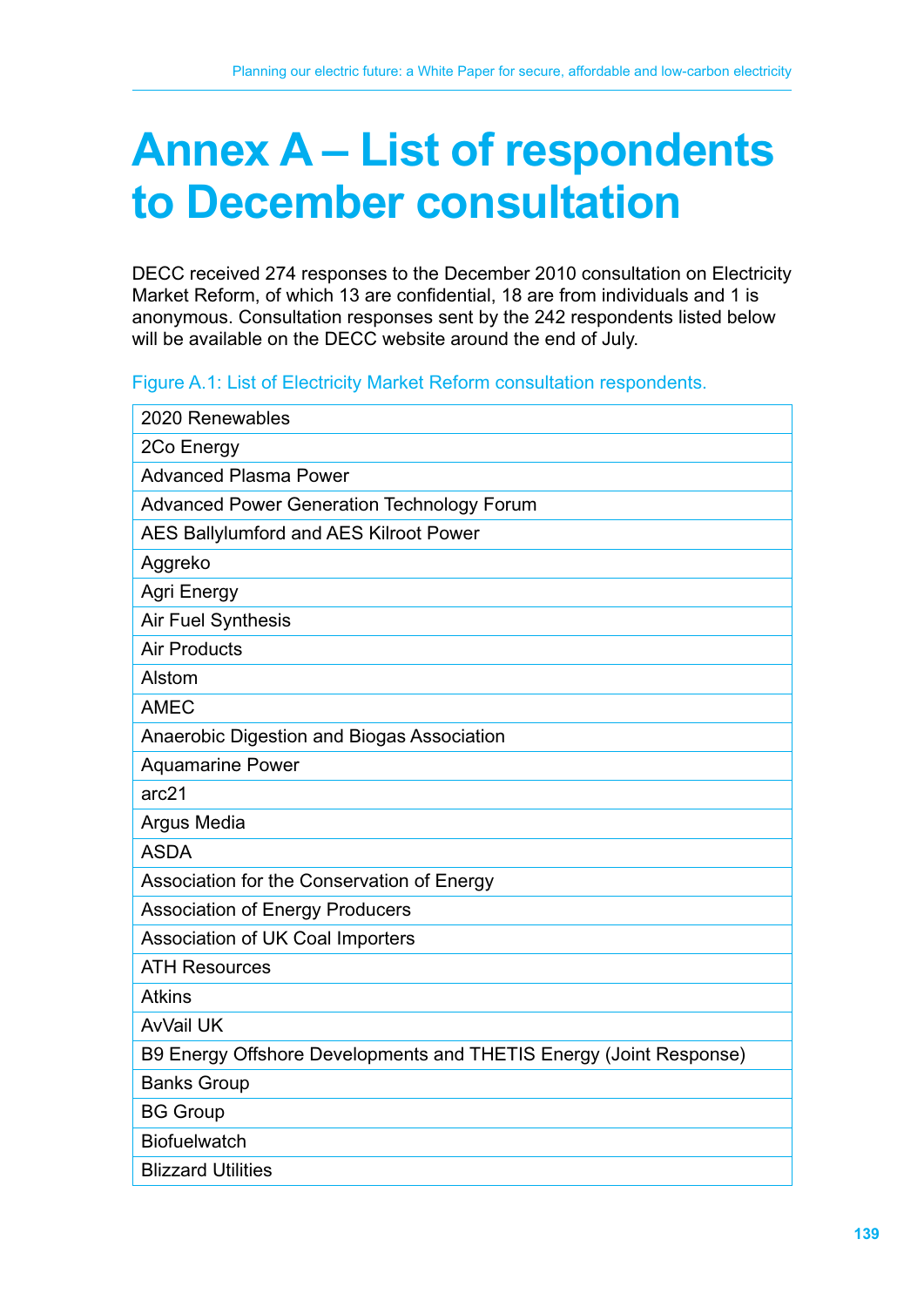| <b>Blue-NG</b>                                           |
|----------------------------------------------------------|
| <b>BOC</b>                                               |
| <b>BP</b>                                                |
| <b>British Ceramic Confederation</b>                     |
| <b>British Glass Manufacturers' Confederation</b>        |
| <b>British Hydropower Association</b>                    |
| <b>British Sugar Group</b>                               |
| BT                                                       |
| <b>Calor Gas</b>                                         |
| <b>Campaign to Protect Rural England</b>                 |
| Carbon Cycle                                             |
| <b>Carlton Power</b>                                     |
| <b>Caroline Lucas MP</b>                                 |
| <b>CCS TLM</b>                                           |
| <b>CE Electric UK</b>                                    |
| Centrica                                                 |
| <b>Ceres Power</b>                                       |
| ClientEarth                                              |
| Climate Change Matters and Transform UK (Joint Response) |
| CO <sub>2</sub> DeepStore                                |
| $CO2$ Sense                                              |
| <b>Coal Forum</b>                                        |
| <b>Combined Heat and Power Association</b>               |
| Committee on Climate Change                              |
| Confederation of British Industry                        |
| <b>Confederation of Paper Industries</b>                 |
| <b>Confederation of UK Coal Producers</b>                |
| ConocoPhillips                                           |
| <b>Construction Products Association</b>                 |
| <b>Consumer Focus</b>                                    |
| <b>Cornwall Development Company</b>                      |
| <b>Cornwall Energy</b>                                   |
| Costain                                                  |
| <b>Country Land and Business Association</b>             |
| Covanta Energy                                           |
| Croydon Council                                          |
| <b>Cumbria County Council</b>                            |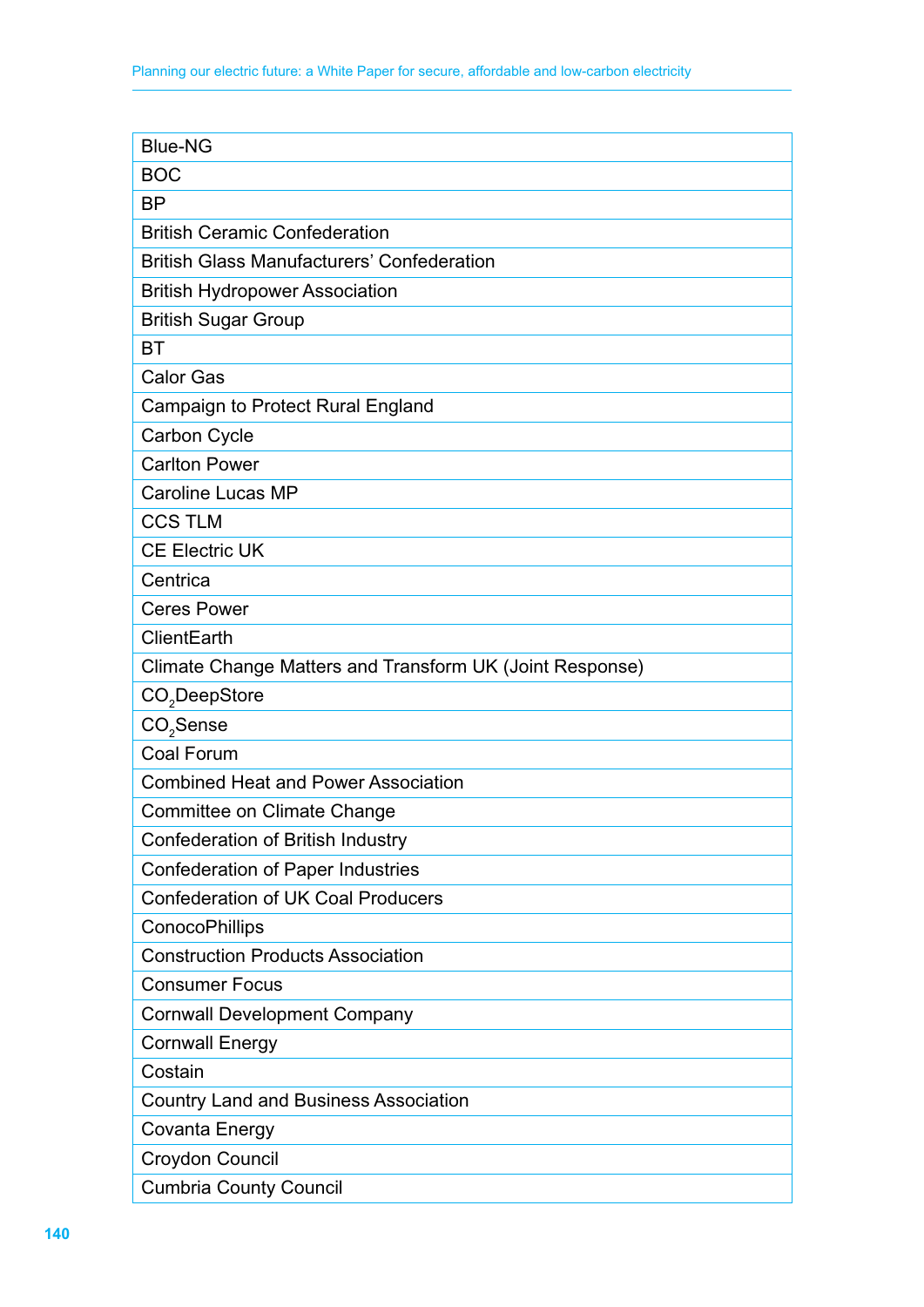| Department of Enterprise, Trade and Industry Northern Ireland |
|---------------------------------------------------------------|
| Deutsche Bank Climate Change Advisors                         |
| <b>DimWatt</b>                                                |
| DONG Energy Power (UK)                                        |
| <b>Drax Power</b>                                             |
| Durham Energy Institute                                       |
| E.ON                                                          |
| Ecotricity                                                    |
| <b>EDF Energy</b>                                             |
| <b>EDP Renováveis</b>                                         |
| <b>EEF and UK Steel</b>                                       |
| <b>Eggborough Power</b>                                       |
| EirGrid                                                       |
| <b>Electricity North West</b>                                 |
| <b>Electricity Storage Network</b>                            |
| <b>Element Power</b>                                          |
| <b>ELEXON</b>                                                 |
| eMeter Corporation                                            |
| Endesa Ireland                                                |
| <b>Eneco Wind UK</b>                                          |
| EnergieKontor                                                 |
| <b>Energy Curtailment Specialists</b>                         |
| Energy Developments (UK)                                      |
| <b>Energy Industries Council</b>                              |
| <b>Energy Institute</b>                                       |
| <b>Energy Intensive Users Group</b>                           |
| <b>Energy Services and Technology Association</b>             |
| EnerNOC                                                       |
| <b>Environmental Services Association</b>                     |
| <b>ESBI International</b>                                     |
| <b>European Federation of Energy Traders</b>                  |
| <b>Expansion Energy Limited</b>                               |
| <b>ExxonMobil</b>                                             |
| <b>Fichtner Consulting Engineers</b>                          |
| <b>First Utility</b>                                          |
| Flexitricity                                                  |
| <b>Food and Drink Federation</b>                              |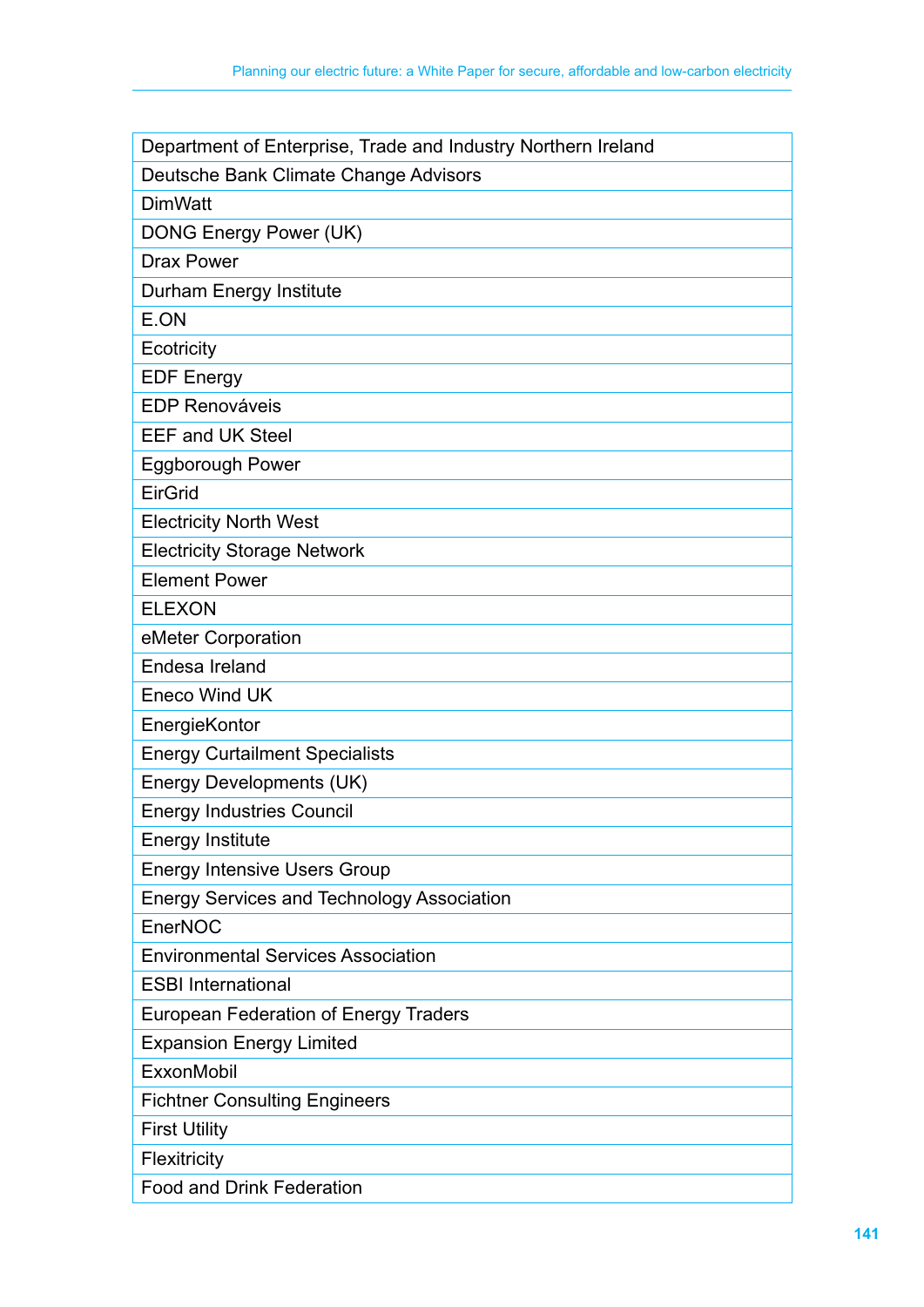| <b>Fred Olsen Renewables</b>                                                                                                              |
|-------------------------------------------------------------------------------------------------------------------------------------------|
| <b>Friends of the Earth</b>                                                                                                               |
| <b>Friends of the Earth Scotland</b>                                                                                                      |
| <b>Gaelectric Electricity Storage</b>                                                                                                     |
| <b>Gaia Power</b>                                                                                                                         |
| <b>Gas Strategies</b>                                                                                                                     |
| Gazprom Marketing and Trading                                                                                                             |
| <b>GE Energy</b>                                                                                                                          |
| Good Energy                                                                                                                               |
| Grantham Institute for Climate Change and Centre for Energy Policy and<br>Technology, Imperial College (Joint Response)                   |
| <b>Green Alliance</b>                                                                                                                     |
| Greenpeace                                                                                                                                |
| GreenPower                                                                                                                                |
| <b>GrowHow UK</b>                                                                                                                         |
| <b>Hampshire County Council</b>                                                                                                           |
| <b>HES Biopower</b>                                                                                                                       |
| HgCapital                                                                                                                                 |
| <b>Highlands and Islands Enterprise</b>                                                                                                   |
| <b>Highview Power Storage</b>                                                                                                             |
| <b>Independent Generators Group</b>                                                                                                       |
| <b>INEOS Chlor</b>                                                                                                                        |
| <b>INEOS Manufacturing Scotland</b>                                                                                                       |
| Infinis                                                                                                                                   |
| Institute for Security and Resilience Studies                                                                                             |
| <b>Institute of Directors</b>                                                                                                             |
| Institution of Civil Engineers                                                                                                            |
| Institution of Engineering and Technology, the Royal Academy of Engineering<br>and the Institution of Chemical Engineers (Joint Response) |
| Institution of Engineers and Shipbuilders in Scotland                                                                                     |
| <b>Institution of Mechanical Engineers</b>                                                                                                |
| InterGen UK                                                                                                                               |
| <b>International Power</b>                                                                                                                |
| <b>Invesco Perpetual</b>                                                                                                                  |
| <b>Irish Wind Energy Association</b>                                                                                                      |
| Isle of Anglesey County Council                                                                                                           |
| Isle of Man Government                                                                                                                    |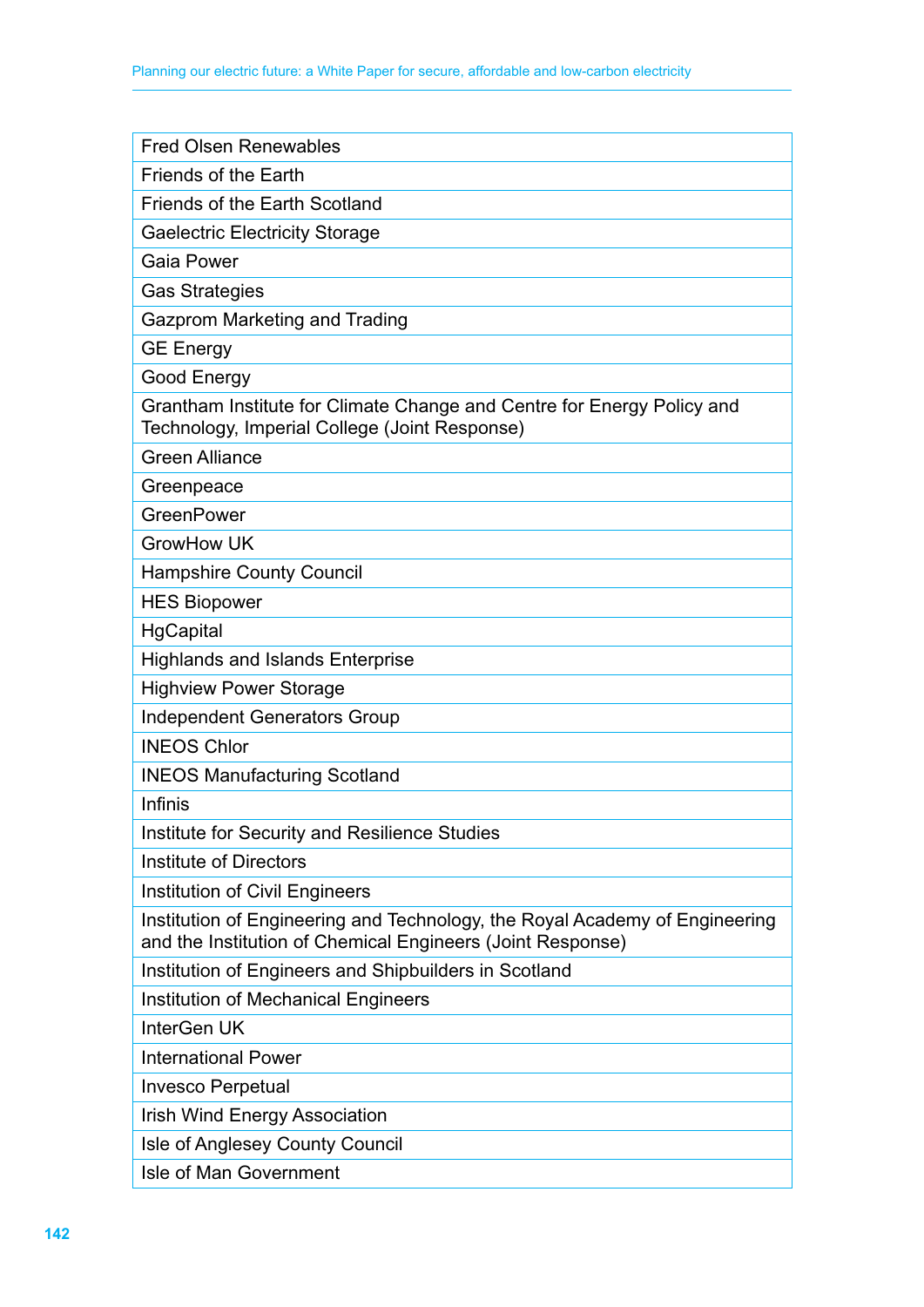| <b>John Muir Trust</b>                                           |
|------------------------------------------------------------------|
| J R Power                                                        |
| Kelda Group [and Yorkshire Water]                                |
| <b>KiWi Power</b>                                                |
| <b>KTI Energy</b>                                                |
| Lloyds Bank                                                      |
| <b>London Analytics</b>                                          |
| Low Carbon Finance Group                                         |
| Low Carbon Group                                                 |
| Low Carbon Innovation Centre, University of East Anglia          |
| Macquarie Infrastructure and Real Assets (Europe)                |
| Mainstream Renewable Power                                       |
| Major Energy Users' Council                                      |
| <b>Marine Current Turbines</b>                                   |
| <b>McGrigors LLP</b>                                             |
| <b>MGT Power</b>                                                 |
| Microsoft                                                        |
| <b>Mineral Products Association</b>                              |
| <b>National Grid</b>                                             |
| National Offshore Wind Association of Ireland                    |
| National Rights to Fuel Campaign                                 |
| New Earth Energy                                                 |
| Newcastle University, Sir Joseph Swan Centre for Energy Research |
| <b>NIE Energy</b>                                                |
| Non-Fossil Purchasing Agency                                     |
| North East Process Industry Cluster                              |
| North London Waste Authority                                     |
| Northern Ireland Federation of Housing Associations              |
| Northern Ireland Renewables Industry Group                       |
| Norton Rose LLP                                                  |
| <b>Nuclear Free Local Authorities</b>                            |
| <b>Nuclear Industry Association</b>                              |
| <b>Office of Gas and Electricity Markets</b>                     |
| Oil & Gas UK                                                     |
| Orchid Environmental and Hargreaves Services (Joint Response)    |
| <b>Partnerships for Renewables</b>                               |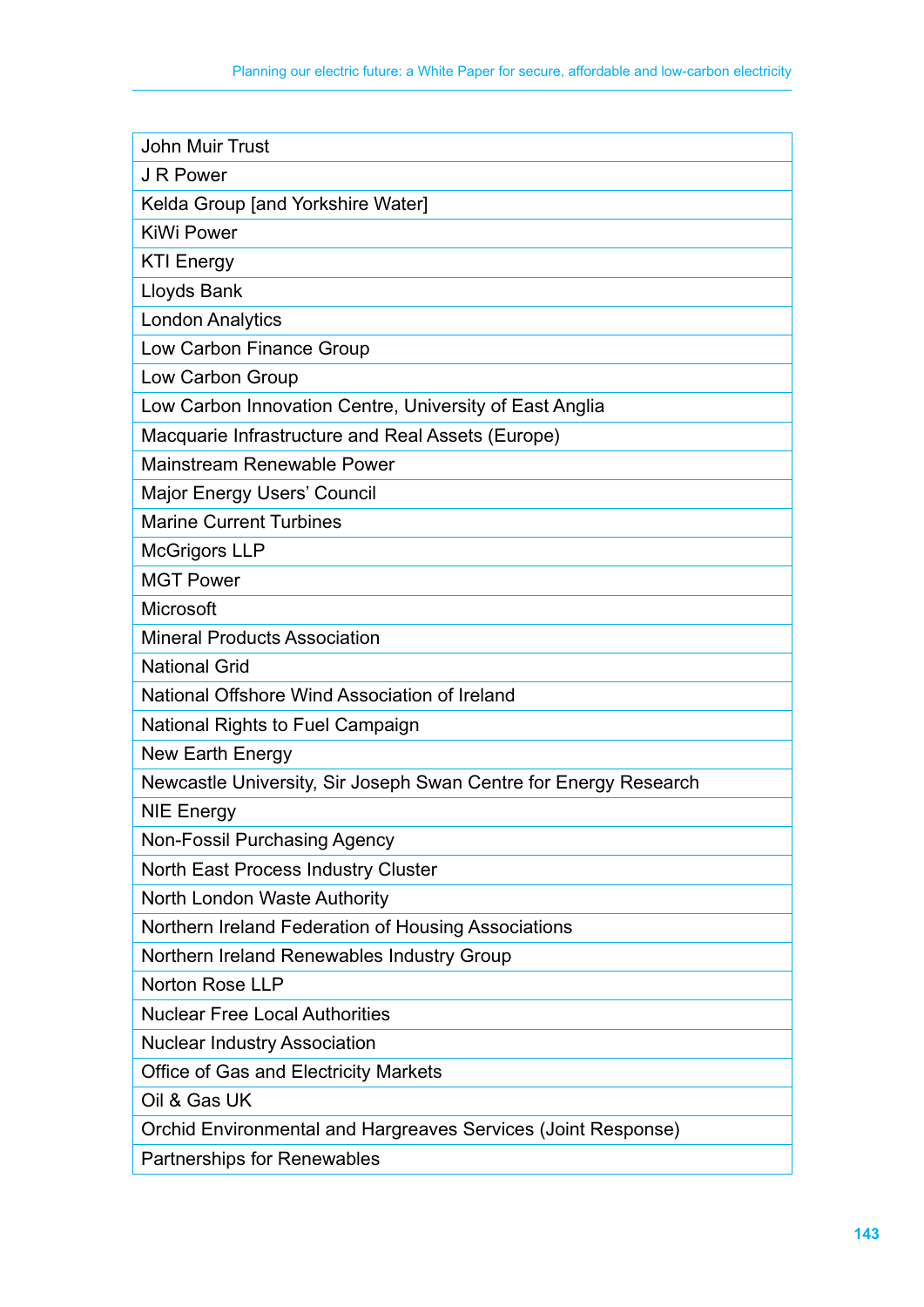| Peabody Energy                                                   |
|------------------------------------------------------------------|
| Peel Energy                                                      |
| Poyry                                                            |
| Prospect                                                         |
| <b>REG Bio-Power</b>                                             |
| <b>REG Windpower</b>                                             |
| Regen SW                                                         |
| <b>Regulatory Policy Institute</b>                               |
| Renewable Energy Association                                     |
| Renewable Energy Systems Limited                                 |
| Renewables UK                                                    |
| <b>Respect Energy</b>                                            |
| <b>RLtec</b>                                                     |
| Royal Bank of Scotland                                           |
| Royal Institution of Chartered Surveyors                         |
| <b>RWE</b> npower                                                |
| <b>Scotch Whisky Association</b>                                 |
| <b>Scottish and Southern Energy</b>                              |
| <b>Scottish Coal</b>                                             |
| <b>Scottish Enterprise</b>                                       |
| <b>Scottish Environment Protection Agency</b>                    |
| <b>Scottish Government</b>                                       |
| Scottish Industrial Advisory Group on Thermal Generation and CCS |
| <b>Scottish Power</b>                                            |
| <b>Scottish Renewables</b>                                       |
| <b>Scottish Resources Group</b>                                  |
| <b>Scottish Water</b>                                            |
| SeaEnergy Renewables Limited                                     |
| <b>Sheffield Forgemasters</b>                                    |
| Shell                                                            |
| <b>Siemens</b>                                                   |
| <b>Smartest Energy</b>                                           |
| <b>Statkraft AS</b>                                              |
| <b>Statnett SF</b>                                               |
| Statoil                                                          |
| Summerleaze                                                      |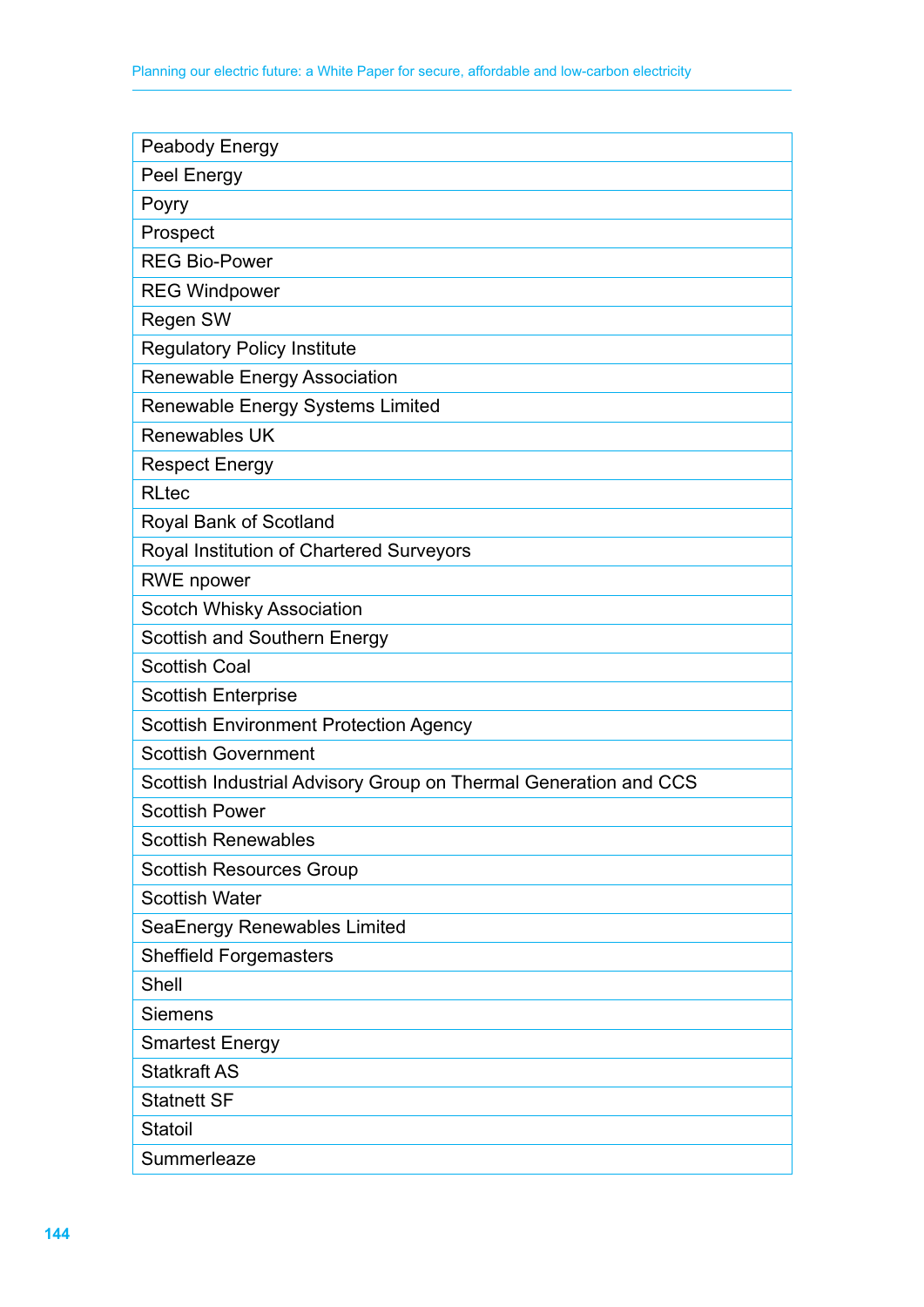| <b>Supporters of Nuclear Energy</b>        |
|--------------------------------------------|
| Sussex Energy Group, University of Sussex  |
| <b>Tata Steel UK</b>                       |
| <b>Tees Valley Unlimited</b>               |
| <b>Tesco</b>                               |
| The Common Good Party                      |
| The Co-operative Group                     |
| <b>The Crown Estate</b>                    |
| The Green Company                          |
| <b>Trade Union Congress</b>                |
| Trade Union Congress Clean Coal Task Group |
| <b>UK District Energy Association</b>      |
| <b>UK Energy Research Centre</b>           |
| UK Hydrogen and Fuel Cell Association      |
| <b>Ulster Farmers Union</b>                |
| Unison                                     |
| University of Edinburgh                    |
| University of Exeter, Energy Policy Group  |
| <b>Utilita Electricity</b>                 |
| Utility Regulator Northern Ireland         |
| <b>Vattenfall AB</b>                       |
| <b>Veolia Environmental Services</b>       |
| <b>Viridian Power and Energy</b>           |
| Viridor Waste Management                   |
| Wärtsilä Corporation                       |
| <b>Water UK</b>                            |
| <b>Welsh Assembly Government</b>           |
| <b>Welsh Power</b>                         |
| <b>Wessex Water</b>                        |
| <b>West Coast Energy</b>                   |
| Westinghouse                               |
| <b>Wood Panel Industries Federation</b>    |
| <b>World Coal Association</b>              |
| WWF (World Wildlife Fund)                  |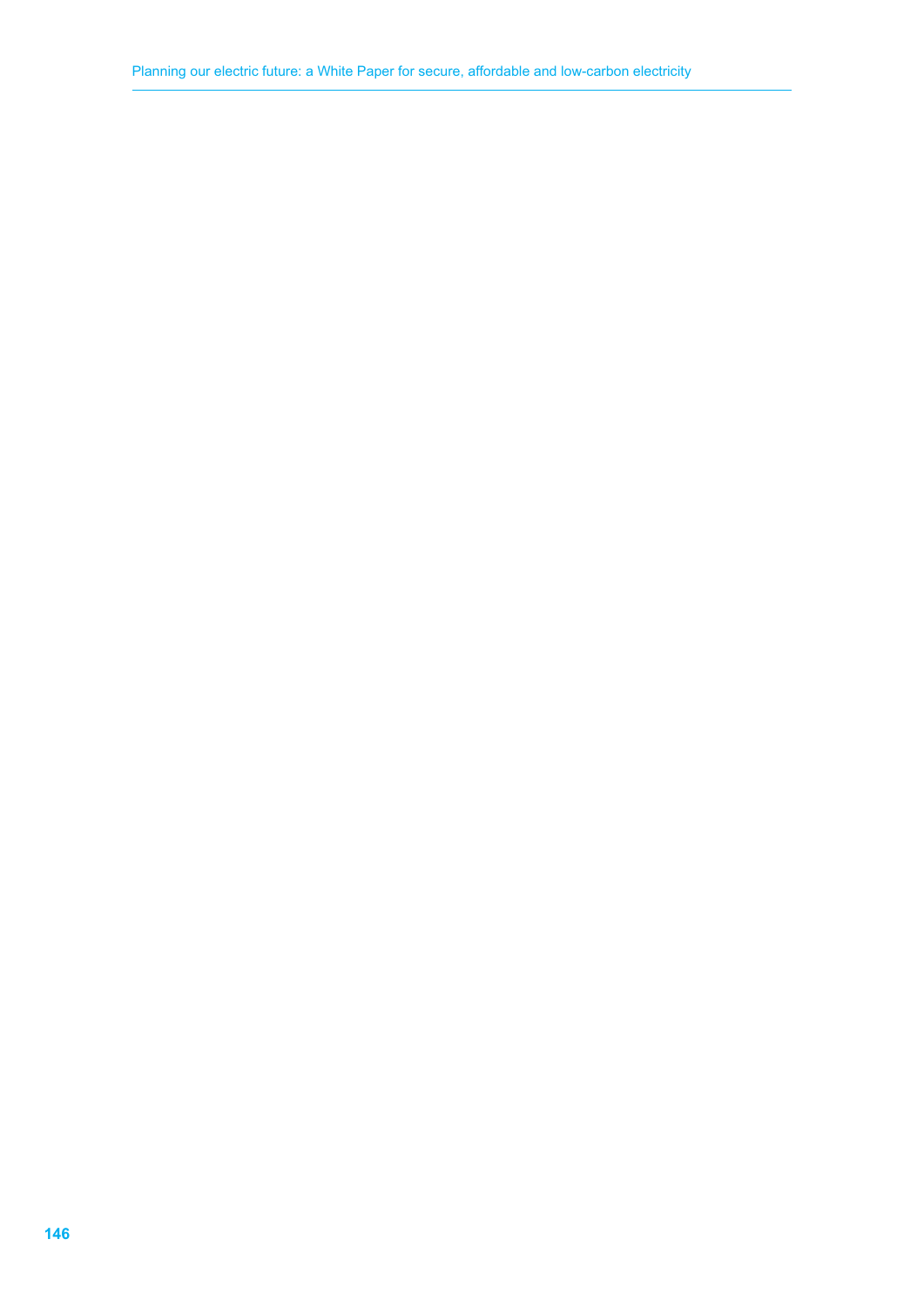# **Annex B – Further detail on the proposed design of the Feed‑in Tariff with Contract For Difference**

# **Introduction**

- B.1 This annex sets out the rationale behind the proposed design of the Feed-in Tariff with Contracts for Difference (FiT CfD). It presents a comprehensive overview of the principles that have informed our design proposals, our proposed approach to different generation classes, the basic structures of FiT CfD in each case, and areas for further work. Further information on the costs and benefits associated with the FiT CfD are set out in the accompanying Impact Assessment.
- B.2 The proposals outlined below are still being refined, and different aspects of the proposed design are at different stages of development. Accordingly, this annex outlines those elements of the design that Government is minded to adopt (such as different contract structures for different generation types) as well as others which are at an earlier stage of development (including the contract volume for 'baseload contracts').
- B.3 DECC will continue to engage with Ofgem, industry and other stakeholders in order to further develop these proposals prior to bringing forward legislative provisions early in the second session.

# **Design principles**

- B.4 The primary objective of the FiT CfD is to stimulate investment in lowcarbon generation technologies at the lowest cost to the consumer. The proposed design needs to recognise and satisfy a number of other important objectives reflecting wider policy goals and market impacts. In many cases it is necessary to find an appropriate balance between different objectives. For example, the FiT CfD needs to strike a careful balance between the amount of risk removed from investors on the one hand, and the costs to consumers on the other. In summary, in addition to the high-level criteria set out in Chapter 2 of this White Paper, the key principles which have informed our proposed FiT CfD design are:
	- **efficiency:** including promoting cost-efficient low-carbon investment; recognising that commercial and operational behaviour varies across different generation classes; and retaining normal commercial incentives for generators (and suppliers) to sell electricity in a way that best reflects their operational models;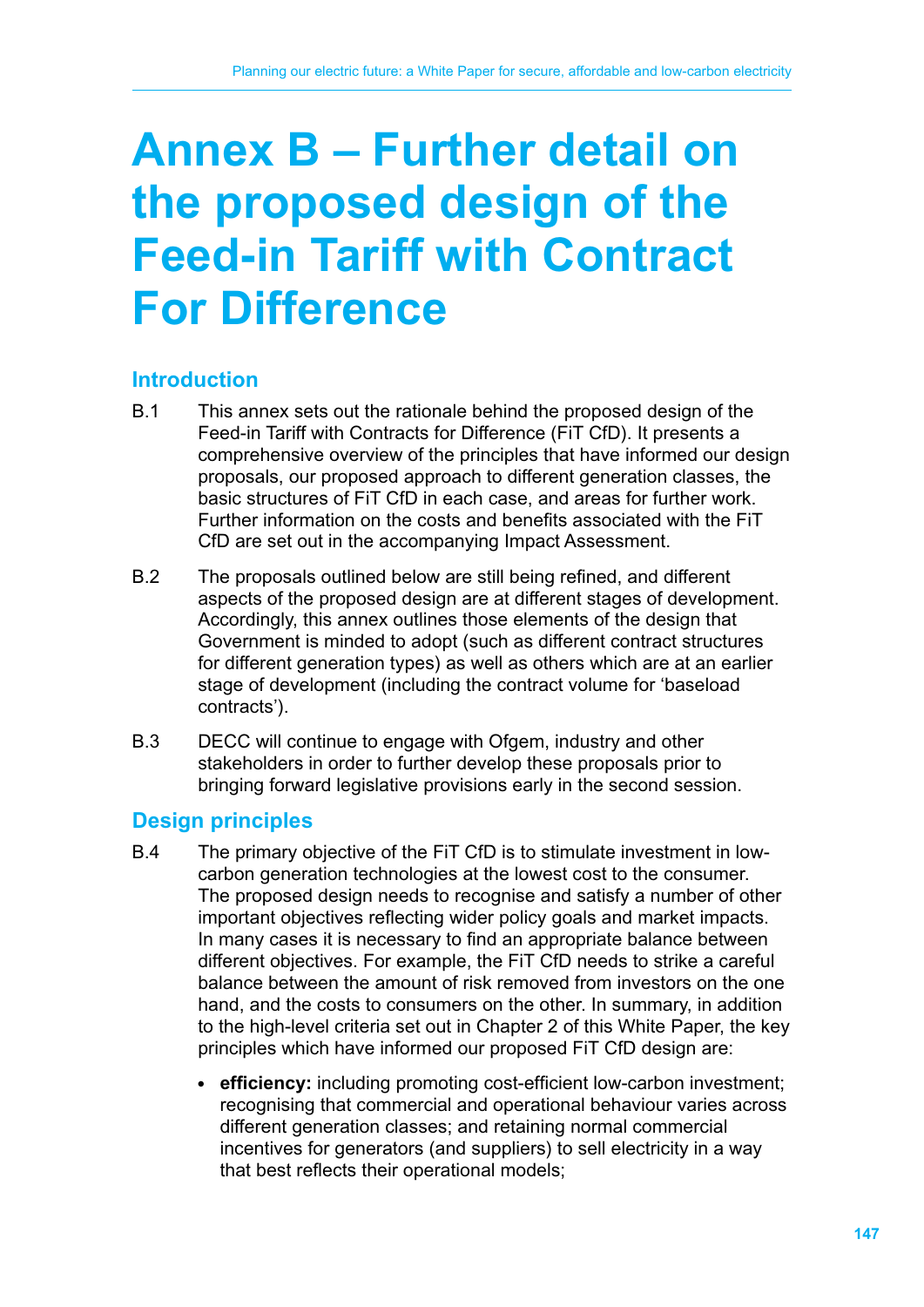- **cost to society:** including providing for an efficient allocation of risk between generators and consumers; mitigating the potential for windfall profits/excessive rents; and mitigating the risk of gaming and contract manipulation at the expense of the consumer;
- **barriers to entry:** including the need to ensure an open and competitive process for awarding contracts, and more widely to avoid arrangements which favour a particular corporate structure;
- **coherence:** including the need to ensure consistency between the FiT CfD and other elements of Electricity Market Reform, as well as parallel Ofgem reforms e.g. on wholesale market liquidity; and
- **practicality:** including the need to, as far as possible, enable contracts to adapt to a changing market environment (for example, including an in-built mechanism for revising the reference price to ensure it remains the best representation of market prices).

#### *Tailoring the support mechanism to reflect the characteristics of different types of electricity generation*

- B.5 While a FiT CfD can be applied to all types of generation, the specific design needs to recognise the characteristics of the plant being supported by the instrument. We have distinguished between three classes of plant:
	- **intermittent:** plant which has little or no control over when it generates or at what level of production (beyond a decision to be available or not) and for which fuel costs are not a consideration. This class therefore includes wind as well as other renewable technologies such as wave and solar;
	- **baseload:** plant which operates at a constant level of generation, either for economic reasons or because the plant has limited ability to vary output at short notice to respond to shifts in demand. In addition to nuclear generation, this class may also include some biomass plant<sup>1</sup> and Carbon Capture Storage (CCS) plant; and
	- **flexible:** plant which has the ability to control its output (within certain maximum and minimum parameters) and respond to shifts in demand in different timeframes. This class will in general be associated with variable fuel costs. Low-carbon technologies include biomass as well as, in the future, potentially CCS.
- B.6 These different characteristics mean that the cost and benefits of different FiT CfD structures vary. Which reference price to use and whether to average the reference price (over a period of time) are the key design choices that affect the efficiency of the FiT CfD for different generation types.

<sup>1</sup> Most biomass plant has the ability to vary output, but also has the ability to run baseload. They tend to choose to run baseload in order to maximise their revenue, i.e. an economic rather than technical choice.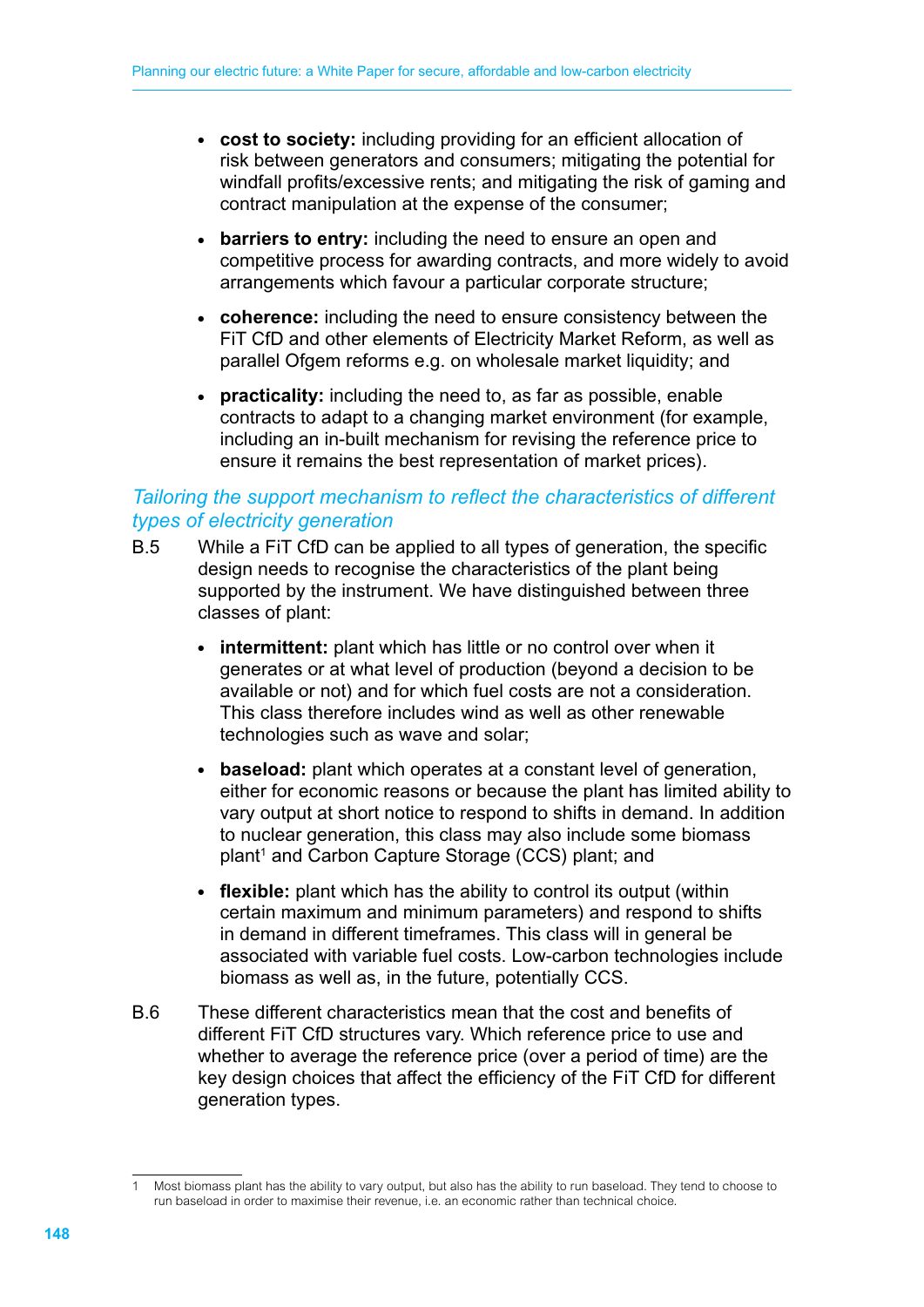- B.7 The reference price is a key component of the FiT CfD as it is used (alongside the strike price) to determine the payments to be made under the FiT CfD. In Great Britain, electricity can be bought and sold on different trading platforms, in different volumes and at different periods of time before it is actually delivered. This means that there are a number of aspects to consider in formulating a reference price, including:
	- the market segment from which the reference price is drawn: this could be the spot, prompt (e.g. day-ahead) or forward markets<sup>2</sup>, or a basket of some or all of these;
	- the averaging period: in essence whether the prices taken from a given market segment should be used individually or averaged over a longer period, for example, taking the average of 30 consecutive day-ahead prices to form a one month average of the day-ahead price. Averaging in this way can provide an additional incentive on some generation types to operate optimally (see below); and
	- the price source (the index of the electricity price on which the reference price is based): for the contract to function operationally, the data source must be robust and credible. In principle, the Government considers that FiT CfD for all generation types should include an in-built mechanism for revising the reference price to ensure it remains the best representation of the market price for the relevant market segment.
- B.8 There are two key effects to consider before determining whether to average the reference price:
	- averaging the reference price provides strong incentives for generators to carry out maintenance at the right time and ensure plant is generating when prices are higher – this is a signal that baseload can respond to, but the maintenance schedule for intermittent plant is already largely driven by other factors such as wind patterns. Therefore, the efficiency benefits of averaging are significant for baseload plant but not for intermittent; and
	- averaging also creates additional risks for intermittent plant. Output from wind turbines tends to be correlated; this in turn means that high winds can drive electricity prices down and as such reduce wind generators' revenues. The scale of this effect depends on the amount of wind generation on the system, which in turn is driven largely by renewables targets. Generators cannot predict how much wind generation will be on the system in the future and therefore would find it hard to predict how the price they receive from the market relates to the average price; averaging therefore introduces risk for intermittent plant that is difficult for them to manage.

<sup>2</sup> The spot market refers to the wholesale market for electricity that is traded for delivery on the same day, the prompt market refers to the market for electricity that is traded for delivery on the following day. The forward markets refer to markets for electricity that is traded for delivery at a future point, e.g. a month or a year later.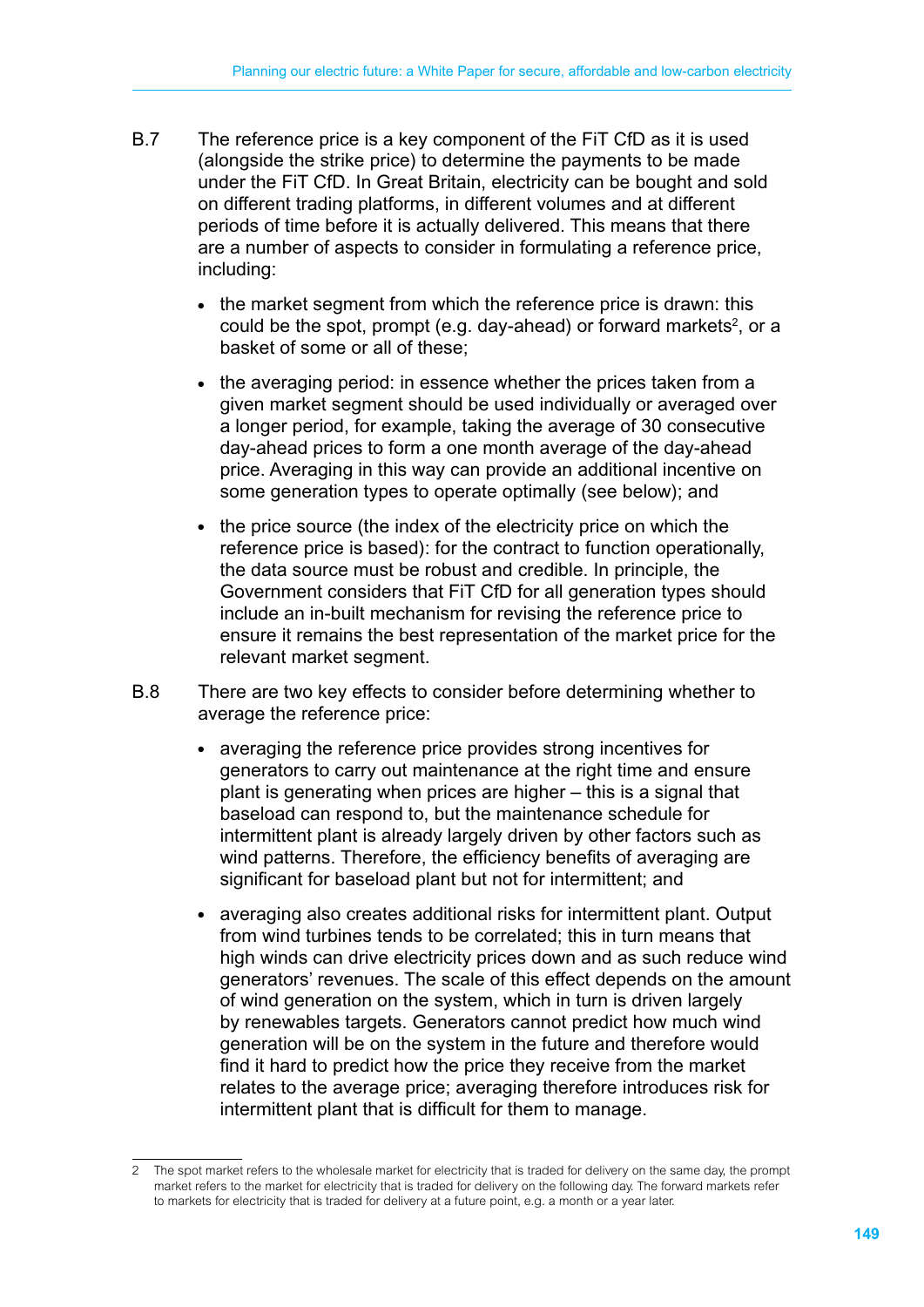- B.9 It is also important to recognise that a FiT CfD has the potential to influence a generator's commercial incentives and operational behaviour. In particular, in order to stabilise its revenues, a FiT CfD supported plant is likely to decide to sell its electricity in the market segment from which the reference price is sourced. The instruments will be less effective in catalysing investment in low-carbon generation if the generator does not feel confident that it can sell its output at a price which is at least reasonably close to the reference price. Selecting a market for the reference price that retains the normal commercial incentives on a generator to sell electricity in the way that best reflects its operational model also minimises the likelihood of market distortions.
- B.10 For example, intermittent generation can forecast its output with a reasonable degree of accuracy a day ahead of delivery, so can be exposed to volume and price risk within this timeframe. However, beyond a short delivery timeframe, the level of output an intermittent plant will generate becomes increasingly uncertain. A reference price taken from a market for electricity to be delivered later than the following day would therefore expose the generator to increased risk. This would detract from investor attractiveness and increase cost of capital without providing any additional benefits to the power system or the consumer.
- B.11 The Government is therefore minded to adopt different FiT CfD structures for intermittent and baseload technologies. These structures are summarised in the table below and then discussed further in the rest of this Annex. The FiT CfD structure for flexible technologies is at an earlier stage of development, however we describe one option below. This option broadly consists of a fixed payment to cover a generator's fixed costs combined with a one-way FiT CfD that is structured in a way that provides generators with an incentive to generate when the electricity price is greater than their marginal costs.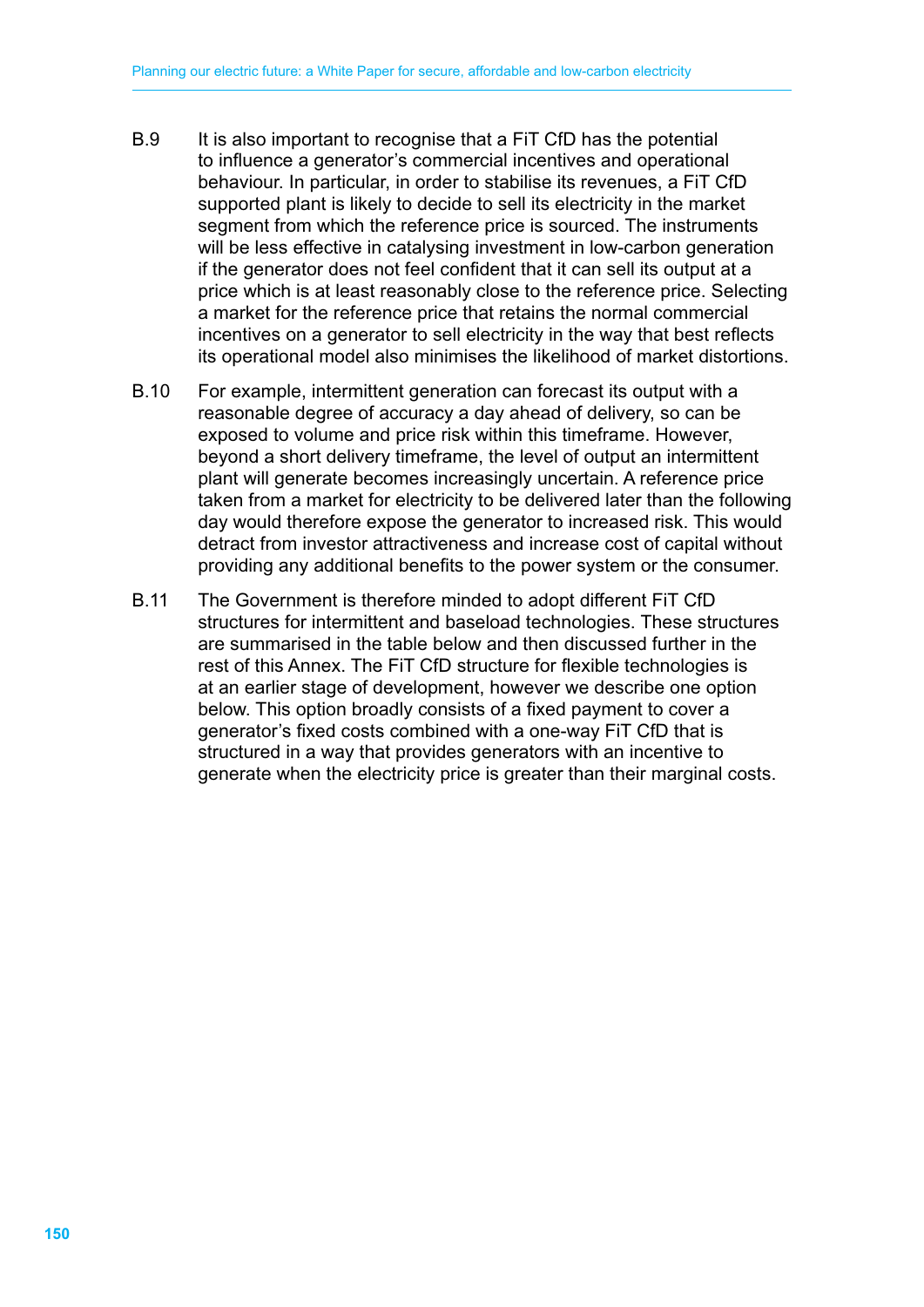# **Approach to different generation types**

| Figure B1: Overview of proposed <sup>3</sup> Feed-in Tariff with Contracts for Difference |  |  |  |
|-------------------------------------------------------------------------------------------|--|--|--|
| design.                                                                                   |  |  |  |

|                                                   | Intermittent                                                                                                                | <b>Baseload</b>                                                                                                                 |
|---------------------------------------------------|-----------------------------------------------------------------------------------------------------------------------------|---------------------------------------------------------------------------------------------------------------------------------|
| <b>Contract Form</b>                              | • Two-way FiT CfD                                                                                                           | Two-way FiT CfD<br>$\bullet$                                                                                                    |
| <b>Strike price</b>                               | • Annual inflation<br>indexation $4$                                                                                        | • Annual inflation indexation<br>Minded not to include fuel<br>$\bullet$<br>indexation for biomass. To<br>be confirmed for CCS. |
| <b>Market</b><br><b>Reference</b><br><b>Price</b> | Day-ahead price<br>Choice of baseload or<br>$\bullet$<br>hourly prices<br>Not averaged over a<br>$\bullet$<br>longer period | • Year-ahead baseload price<br>Choice of price sources                                                                          |
| <b>Contract</b><br><b>Volume</b>                  | Metered output<br>$\bullet$                                                                                                 | To be confirmed, metered<br>$\bullet$<br>output or firm volume                                                                  |

# **Intermittent generation**<sup>4</sup>

#### *Contract form*

- B.12 The proposed FiT CfD for intermittent generation adopts a two-way contract form. In other words, the generator:
	- receives a top-up payment up to the strike price when the electricity (reference) price is below the strike price; and
	- passes back revenues to the consumer when the electricity (reference) price is above the strike price.
- B.13 The Government considers that this arrangement delivers the appropriate balance between providing long-term revenue certainty for the generator, while ensuring that consumers are not overcompensating developers.

## *Contract volume*

B.14 The Government is minded to introduce a FiT CfD that pays intermittent low-carbon generators on the basis of their actual output (in MWh). For example, where a generator is due for payments under the FiT CfD (the strike price in the contract is higher than the market reference price), the payment received by the generator is based on the actual amount of electricity it has delivered over the period in question. Payments will only be made under the FiT CfD if the plant is generating electricity.

<sup>3</sup> These proposals are subject to the final design of any capacity mechanism.

We recognise the need for investors to achieve a return reflecting real terms; a link between the strike price and a measure of inflation would remove the inflation risk of the investment.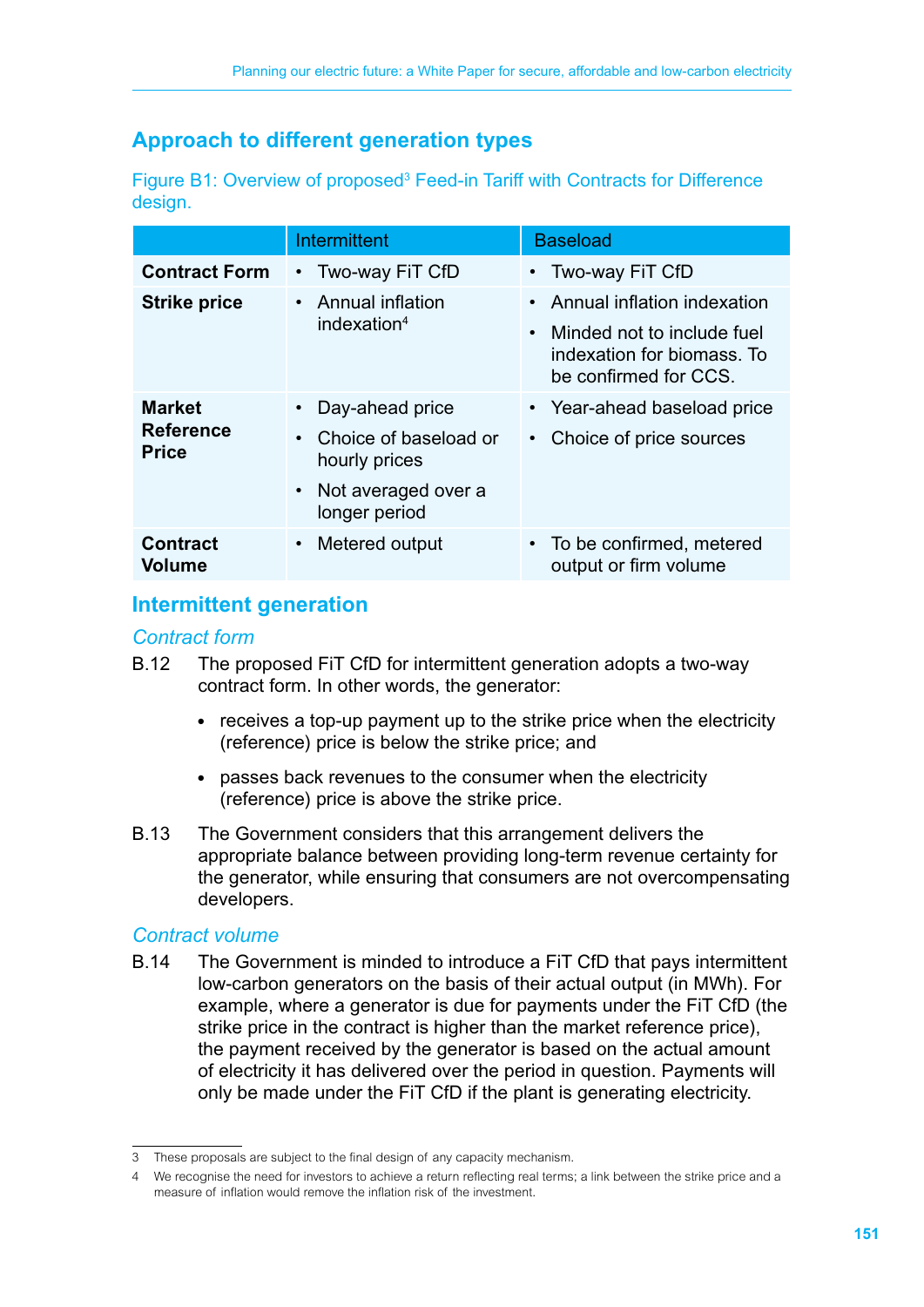- B.15 This mirrors the current arrangements for intermittent generators under the Renewables Obligation. Given the inherent variability of intermittent generation, making payments based on a pre-agreed level of output (firm volume) would place a risk on generators that they could not effectively manage. Generators would have no way of ensuring their level of output matched the level specified in a firm volume contract. Making payments to intermittent generators based on availability or capacity could also remove the incentive on generators to find the best locations for their plants and would also require extensive monitoring.
- B.16 The Government therefore considers that payment for metered output, the actual amount of electricity produced, is likely to be the most efficient way to bring forward the maximum amount of low-carbon electricity and also to encourage optimal siting decisions for new lowcarbon plant.
- B.17 However, we recognise the concerns raised by a number of stakeholders that payment for metered output does give rise to the prospect of negative prices for electricity in the future and the corresponding distortions that this creates<sup>5</sup>. As a wind generator could only receive payments under the FiT CfD if it generates, it could for example offer its electricity at its opportunity cost  $-$  the support level<sup>6</sup>. In other words a wind generator could sell its electricity at a negative price (pay a supplier to take it) up to the level of its support payment.
- B.18 With more significant penetrations of wind generation and inflexible plant such as nuclear, it is conceivable that there will be a need to constrain wind. As set out in Chapter 6 of this White Paper, the Government is clear that there will increasingly be a need for balancing solutions such as demand side management, electricity storage (including from plug-in vehicles) and interconnection (which if all current proposals are realised could increase to 10 GW by 2020). All of these solutions will help to reduce the likelihood of negative prices through shifting demand to utilise output from wind farms when required.
- B.19 The Government notes Poyry's 2009 study on the effects of intermittency,<sup>7</sup> which suggests that with significant levels of wind<sup>8</sup> and a range of balancing solutions in place, negative prices may only occur for around 70 hours a year in  $2030^\circ$ . However, the Government will give further consideration to the likelihood and impact of negative prices in the future and examine the case for taking action to either limit or prevent negative prices from occurring.

<sup>5</sup> As intermittent generators choose to generate even when the electricity price is lower than their marginal costs.

<sup>6</sup> The support level in this case refers to the difference between the strike price in the CfD and the market reference price.

<sup>7</sup> Implications of Intermittency: A multi-client study. Pöyry Energy (Oxford) Ltd (2009)

<sup>8</sup> Installed wind capacity of 43GW by 2030 providing around a third of total generation.

<sup>9</sup> Based on an assumption of existing wholesale market arrangements and the continuation of the Renewables Obligation.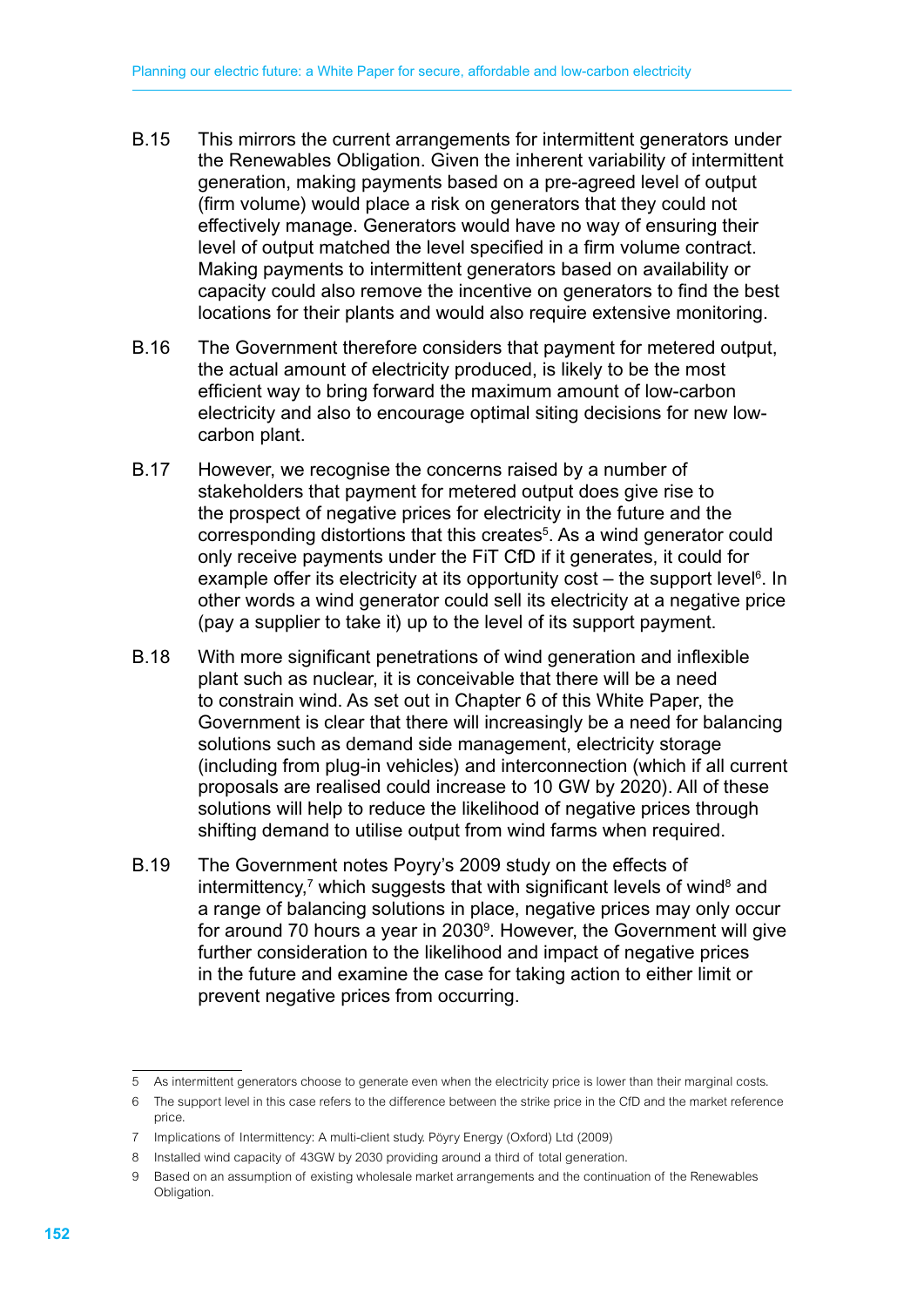- B.20 There are a number of potential approaches, including for example paying some intermittent generators on the basis of availability rather than metered output to prevent wholesale prices going below zero. The impact and likelihood of negative prices also needs to be considered in relation to the contract volume for baseload generation. This is discussed further below.
- B.21 The Government is mindful of the possibility that the System Operator (SO) may increasingly need to take action to constrain wind power for grid balancing reasons. In such cases the generator would not receive payment under the FiT CfD for the volume that has been constrained. The Government is minded that for these periods intermittent generation should be paid under the FiT CfD on the basis of their availability (i.e. their declaration to National Grid prior to being constrained). In a future scenario with much higher penetrations of intermittent and inflexible generation it will be important that the SO is able to turn down generation at least cost to the system. It is likely that the SO would want to turn down intermittent generation before turning off nuclear plant (both on cost grounds and due to the time nuclear takes to start up again).

#### *Reference price*

- B.22 The Government considers that the day-ahead market should be the market segment from which the reference price for intermittent generation is drawn. There are a number of reasons for this. First of all, the day-ahead market reduces the risk<sup>10</sup> that would be introduced if a market for a period further ahead were used. As noted above, intermittent generators are generally unable to forecast output with much accuracy until relatively close to the point of delivery and so longer dated options could lead to a mismatch between the price a generator receivess for its electricity in the market and the reference price in its FiT CfD.
- B.23 A half hour ahead spot price would completely remove this risk, but generators would have no incentive to actively manage any of their output into the market, rather they would sell power very close to delivery which would increase system balancing challenges for the SO. In addition, the within-day market is characterised by buyers and sellers seeking to avoid exposure to the Balancing Mechanism, which means it is likely to be volatile and not a robust representation of the value of 'prompt power' across the industry.

<sup>10</sup> This risk is sometimes referred to as 'basis risk'. It is the risk that the generator achieves a price in the market which is lower than the reference price.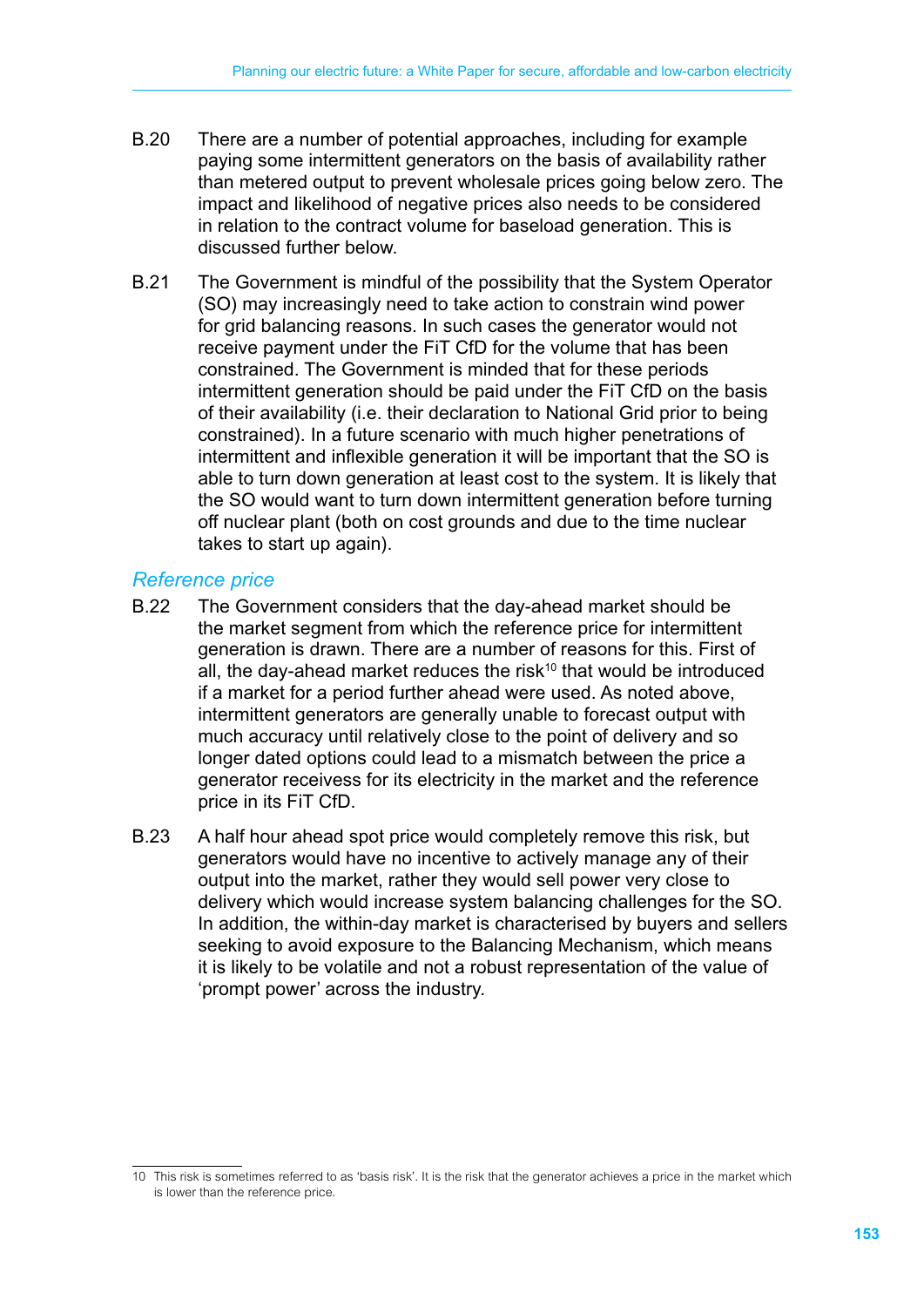- B.24 In contrast, the day-ahead market:
	- is a market on which an intermittent generator should be able to confidently sell power, given existing wind forecasting techniques<sup>11</sup>; and
	- is relatively liquid, already used extensively by intermittent generators, and provides clip sizes (volumes available to trade) which are small enough to meet the needs of smaller generators, while also providing sufficient depth for larger deals to be struck.
- B.25 The Government recognises that there will be some inaccuracy between day-ahead forecasts and actual output delivered, but considers that this 'basis risk' should remain with the generator as it is unlikely to be particularly large and it provides an incentive for generators to adapt to manage it, for example by developing better forecasting techniques. In other European countries (for example, Denmark) that have applied either CfD or variants of Premium FiT with a link to electricity prices, the chosen reference price for intermittent generation is in general a dayahead market price.
- B.26 The Government considers that day-ahead prices should not be averaged over a longer period to generate a reference price for intermittent generation. As described above, this is because to do so would increase the revenue risk to generators, but not deliver the benefits (in terms of optimal maintenance and operating decisions) that should arise for other types of generation.
- B.27 Finally, the Government considers that the price source (the market price index used to provide the reference price) should be the best representation of day ahead market prices at the time the FiT CfD is allocated to the generator.

# **Baseload generation**

#### *Contract form*

B.28 The proposal for the FiT CfD for baseload generation is to adopt a two-way contract form. As is the case for intermittent generation, the principal reason for proposing this contract form is to protect the consumer from price scenarios in which the generator could receive significantly more revenue than required to deliver a commercial rate of return over the lifetime of the investment.

#### *Contract volume*

B.29 The Government has considered different options for determining the volume in the contract, of which the lead two are outlined below. The Government will continue to engage with Ofgem, industry and other stakeholders before coming to a firm view on this aspect of FiT CfD design.

<sup>11</sup> See The State-Of-The-Art in Short-Term Prediction of Wind Power: A Literature Overview, 2nd Edition (2011) by Giebel et al. See also Alternative Trading Arrangements for Intermittent Renewable Power: A Centralised Renewables Market and Other Concepts (2010) by Hesmondhalgh et al.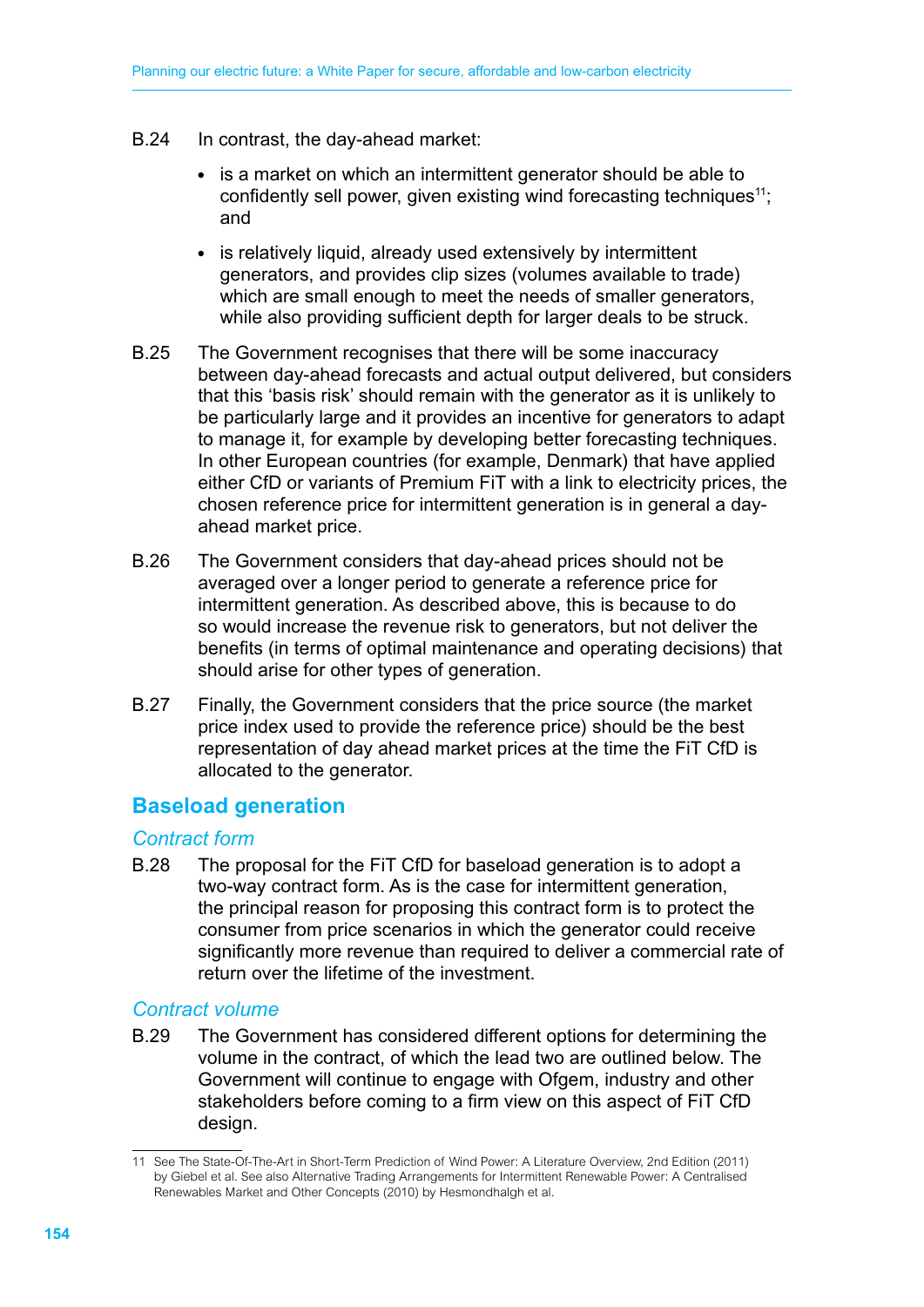- B.30 The first option is to base the contract volume, as with intermittent generation, on metered output. This retains the advantages set out above in terms of linking the support payments directly to the actual amount of low-carbon electricity produced, and therefore directly to the generating plant itself. There are, however, concerns that this option could distort the 'despatch decisions'12 of baseload plant and increase the likelihood of negative prices.
- B.31 The alternative option is to base the contract volume on a pre-agreed fixed number of MWh ('firm volume'), as opposed to actual generation. The main advantage of a 'firm volume' contract is that the generator continues to base its decision on whether to generate (despatch) on the electricity price relative to its production costs, rather than in order to access a FiT CfD payment (which it will receive/pay regardless of whether it generates or not).
- B.32 There are however potential risks with firm volume contracts for baseload generation. For example, if the strike price is above the reference price, consumers could be paying for plant that is not generating (for example a long-term forced outage of a nuclear plant).
- B.33 The Government recognises that there are trade-offs between these two design options, and considers that further analysis is required to provide greater clarity on:
	- the extent to which a metered output FIT CfD would genuinely distort the operating (despatch) decisions of, in particular, nuclear plant;
	- the likelihood and impact of negative prices in the low-carbon transition;
	- the extent to which a two-way metered output FIT CfD would affect the allocation of risks to CCS plant (see also section on fuel costs below); and
	- the likelihood of portfolio generators using fossil fuel generation in order to meet obligations under a firm volume FiT CfD.

#### *Reference price*

- B.34 The Government is minded to use the year-ahead market as the market segment from which the reference price for baseload generation is drawn. There are a number of reasons for this preference:
	- year-ahead prices effectively represent an average of market prices across the year of delivery. As previously described, averaging prices to derive the reference price in this way sends a strong signal to baseload plant to carry out maintenance when market prices are low and ensure it is operating when prices are high; and

<sup>12</sup> The decisions made by power plants on when and when not to generate.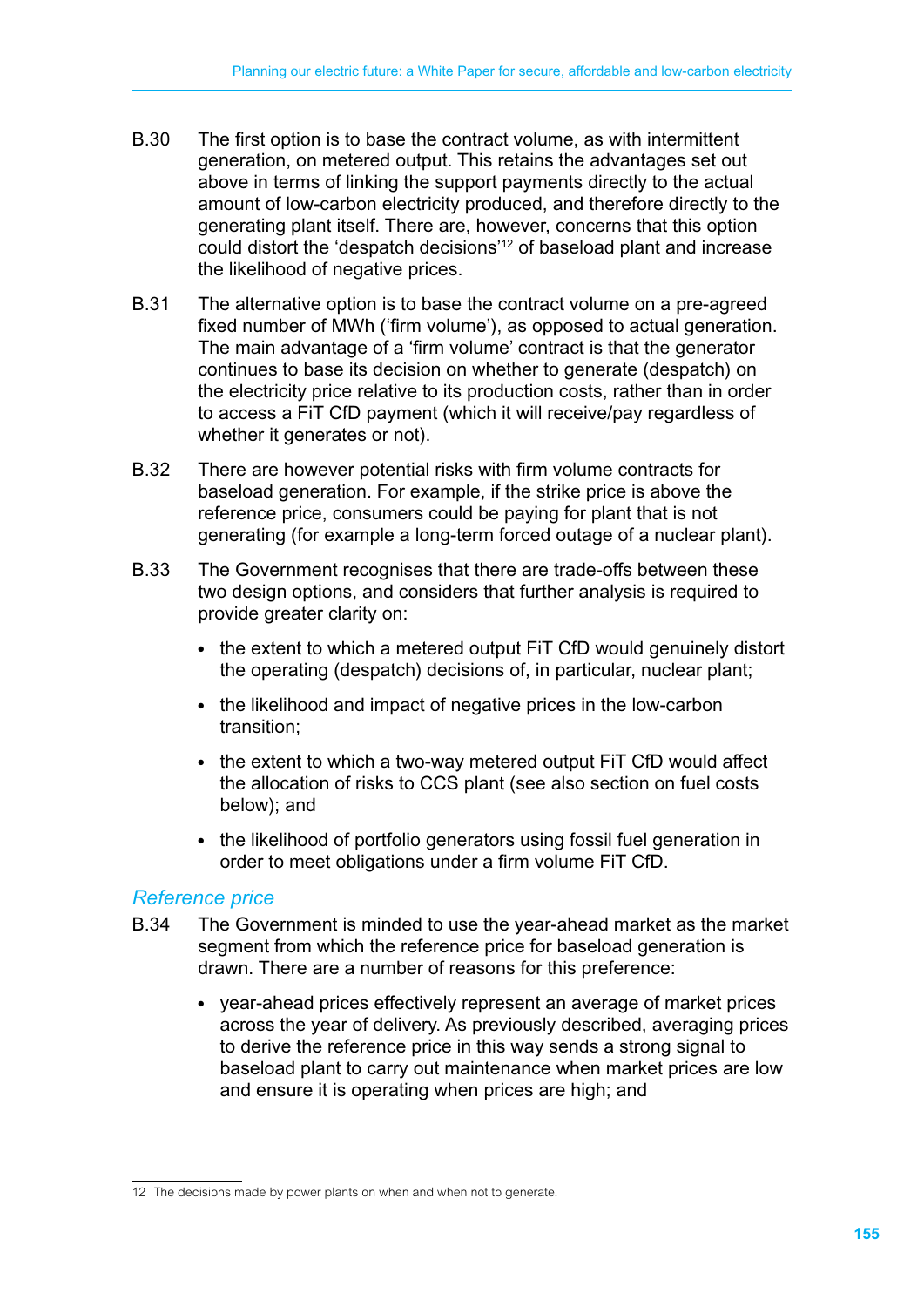- by selling electricity ahead of delivery, the generator is incentivised to ensure reliability. If the plant is not operating, the generator does not receive payments under the FiT CfD (in the case of metered output rather than firm volume), but more importantly they are exposed to the market price. This is because the generator has already sold power forward and is obliged to deliver this power. If the plant cannot generate, the generator has to buy power from elsewhere to meet this obligation. Evidently, the generator improves revenue by avoiding high priced periods for such repurchasing needs;
- using a year-ahead market retains the existing incentives for generators to sell ahead of delivery, which allows suppliers to meet the needs of their customers who are looking for longer-term stability. It also allows suppliers to smooth their purchasing costs; and
- using a forward market such as the year-ahead market would enhance liquidity<sup>13</sup> in that market, which may have benefits for small or independent suppliers.
- B.35 The price source should be the best representation of year-ahead market prices at the time the FiT CfD is allocated to the generator. The Government notes that in the current GB market the longest contract, with adequate liquidity, is a season-ahead. Calendar contracts are now quoted more often in GB, but the market remains dominated by season-ahead. Therefore, for this FiT CfD an average of the summer and winter prices is likely to be most relevant as a reference price. An alternative option may be to use an average of the clearing prices of Ofgem's proposed Mandatory Auctions<sup>14</sup>. The Government will continue to discuss the merits of this approach with Ofgem.

# **Flexible generation**

## *General*

- B.36 In order to largely decarbonise the electricity sector, it is likely that the future low-carbon generation mix will need to provide both firm baseload power to meet the core, steady demand for electricity, and also some flexible power to flex up and down in line with shifts in demand and to offset the intermittency of some renewables.
- B.37 The Government considers that a different structure may be required to bring forward investment in flexible low-carbon plant that is likely to run at lower load factors than baseload. The Government's initial view is that in this case the FiT CfD should incentivise the generator to fully respond to short-term market signals, generate at times of high demand and turn down/off when demand is low.

<sup>13</sup> A liquid market is one in which participants are able to quickly buy or sell a product without causing a significant change in its price and without incurring significant transaction costs.

<sup>14</sup> <http://www.ofgem.gov.uk/Pages/MoreInformation.aspx?docid=1&refer=Markets/RetMkts/rmr>. See also the Impact Assessment that accompanies the White Paper for more information.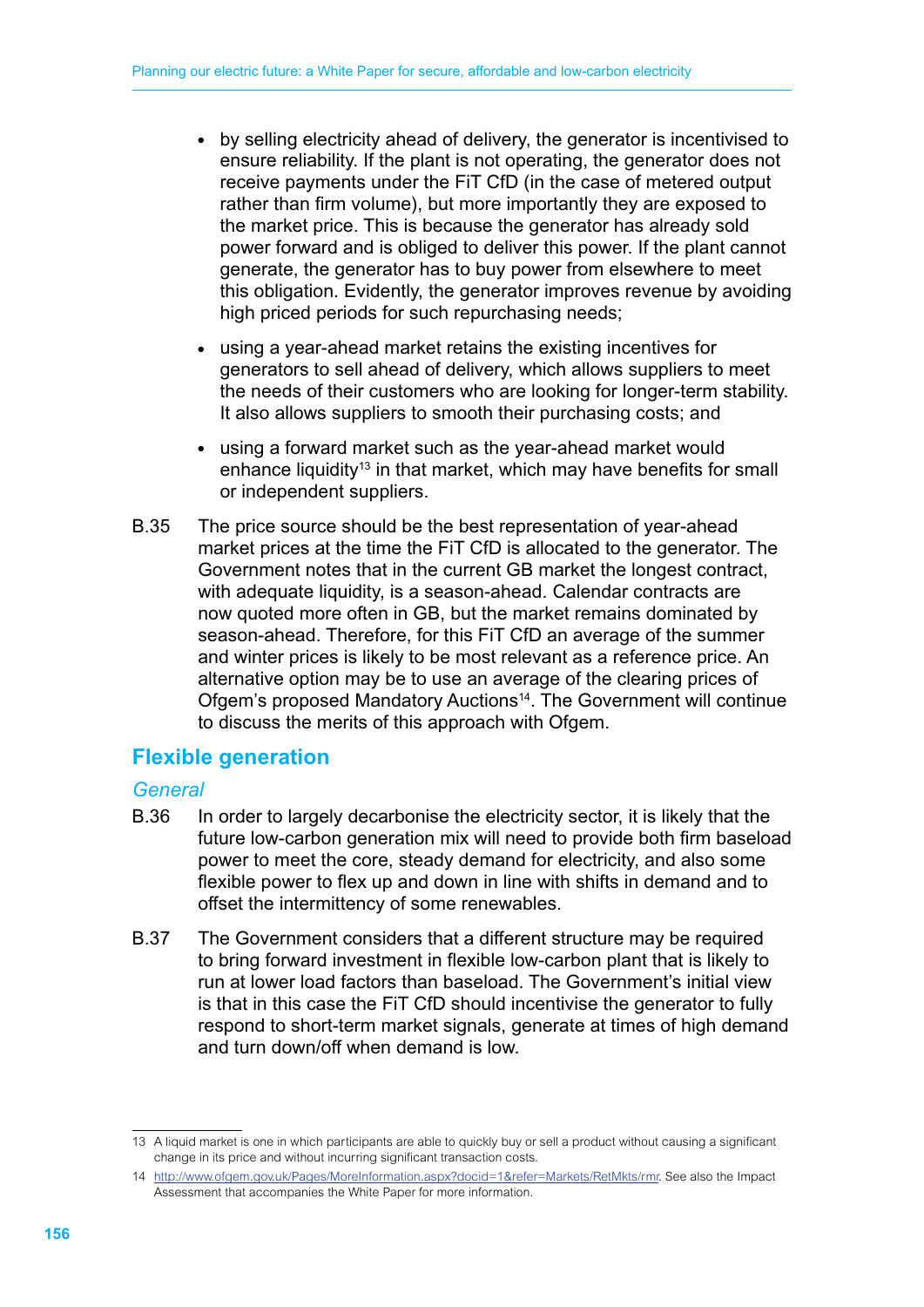B.38 A FiT CfD for flexible plant may not need to be issued until some time in 2020s given the continued role played by conventional gas-fired generation. The Government is not committing to introduce a FiT CfD for flexible plant at this stage but will continue to consider the optimum arrangements for this type of generation.

#### *Contract form and volume*

- B.39 The Government recognises that a possible contract form for flexible generation is a one-way contract form with a contract volume based on firm volume rather than metered output.
- B.40 Under a one-way FiT CfD, a generator receives a fixed payment (for example at the start of each month or year) to cover its fixed costs. The generator then has an incentive to generate only when the electricity price is greater than its marginal cost<sup>15</sup> (i.e. when demand is high). This is achieved through the design of the one-way FiT CfD. The generator is required to pay difference payments to the institution if the power price exceeds the marginal cost of generation (the strike price in the contract). The generator would therefore cover its variable costs from the revenues it receives from selling its electricity – any excess profits it made from selling power would be returned to the institution.
- B.41 There would be no incentive to generate when the price is lower than a generator's marginal cost because the generator does not receive any support payments linked to output (as for any generation plant that does not receive support).
- B.42 One advantage of this contract form is that the generator is incentivised to operate at periods of high prices when the system is under stress, which is a requirement for plant operating in the mid-merit/peaking tranche of the merit order<sup>16</sup>.

#### *Reference price*

B.43 In principle the reference price would be based on a short-term index<sup>17</sup> to ensure that the generator responds to short-term market signals and ensures security of supply. The Government will continue to engage with industry on this and alternative options.

<sup>15</sup> This should result in efficient despatch.

<sup>16</sup> Baseload generation is that used to meet continuous demand and non-baseload generation is brought in progressively as demand increases. Peak-load generation is used to satisfy short periods of maximum demand. Mid-merit generation is that which falls between baseload and peak.

<sup>17</sup> Index of prices from the spot or prompt markets, for electricity that is traded for delivery on the same or following day.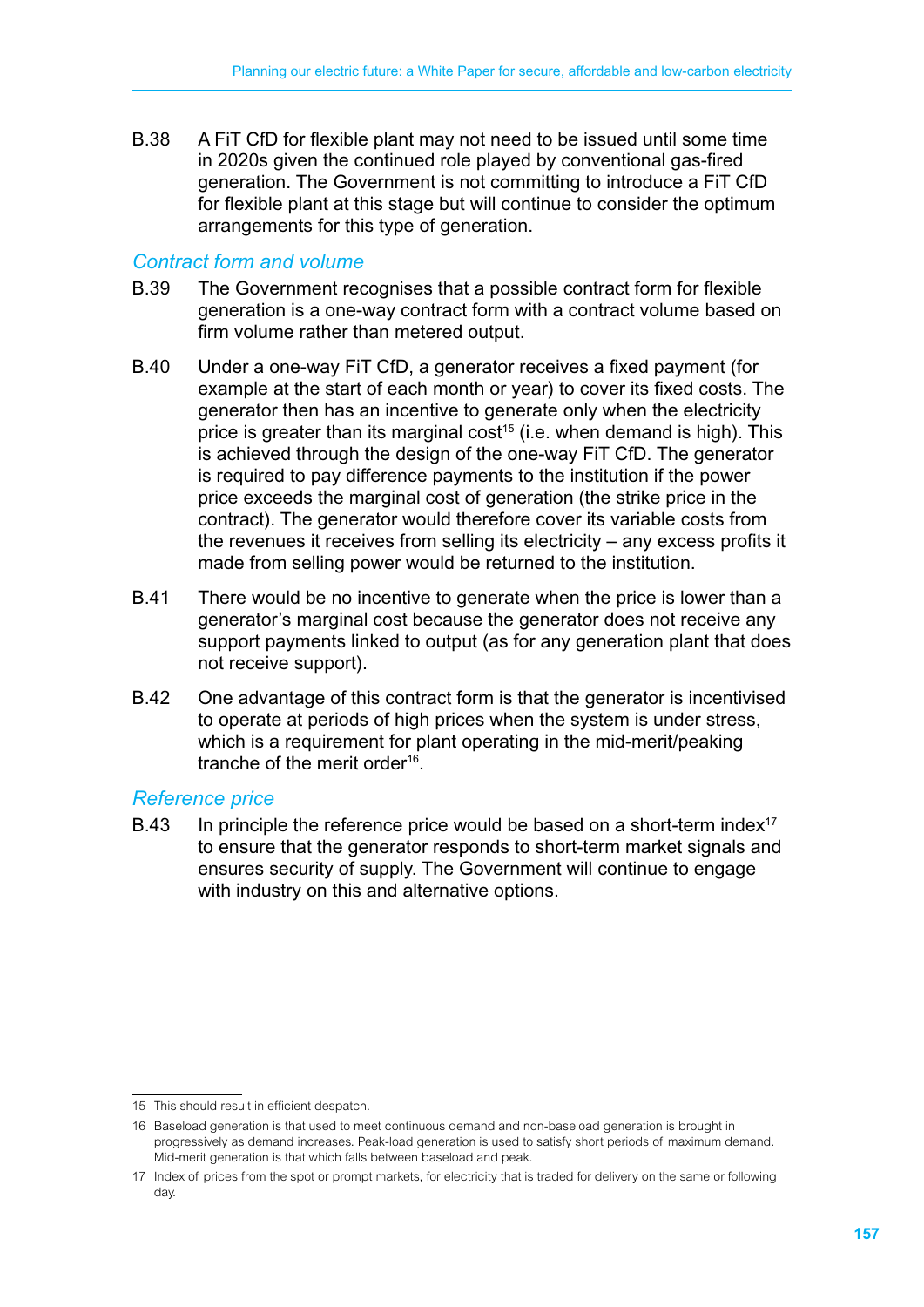# **Additional considerations**

#### *Carbon Capture and Storage demonstration projects*

- B.44 The Government is committed to demonstrating CCS quickly to encourage rapid investment and deployment, and is considering the best mechanisms for supporting CCS demonstrations. Budget 2011 set out that CCS demonstration support would come through general taxation. In line with this, taking into account impact on overall affordability, we are considering several funding options for providing financial support including potentially through the FiT CfD alongside other approaches.
- B.45 We expect support for these early projects will need to be different to that for commercially-proven CCS and other low-carbon baseload options, given the additional risks involved with investment in CCS demonstrations.
- B.46 In particular, these projects are likely to be less reliable and predictable. As a consequence there is greater revenue risk when compared to other low-carbon generation options if support is delivered through a FiT CfD based on output. We are therefore assessing the possibility of greater certainty of payment in the FiT CfD making up part of the support package for CCS demonstration projects. The Government will continue to engage with stakeholders on how best to support CCS demonstration projects.

#### *Fuel costs for biomass and Carbon Capture Storage*

- B.47 For plant with variable fuel costs such as biomass or coal or gas for CCS, there is an option to adjust the level of support to compensate for fuel price fluctuations.
- B.48 This is because, in contrast to other forms of low-carbon generation, biomass and CCS operators have a fuel price element to consider in their generation process. Unlike wind (which has free fuel) and nuclear (which has a low fuel input cost coupled with stability in that fuel price), biomass and CCS generators need to purchase fuel for the production of electricity. A two-way FiT CfD would prevent generators from recovering variations in the cost of fuel through the electricity market. Fuel prices can vary over the commercial life of a power station, and the Government acknowledges that this could present an appreciable risk to generators.
- B.49 Linking the FiT CfD strike price (or possibly the reference price) to the fuel costs for these plants (so, for example, the strike price would rise as fuel costs rise and vice versa) would increase long-term revenue certainty for generators. As such it could mean that the FiT CfD strike price could be lower than if the fuel price risk were retained by generators.
- B.50 However, there are also arguments against linking the FiT CfD strike price to fuel costs. As noted above, the Government is mindful of the need to provide for an efficient allocation of risk between generators and consumers. Linking the strike price to fuel costs would leave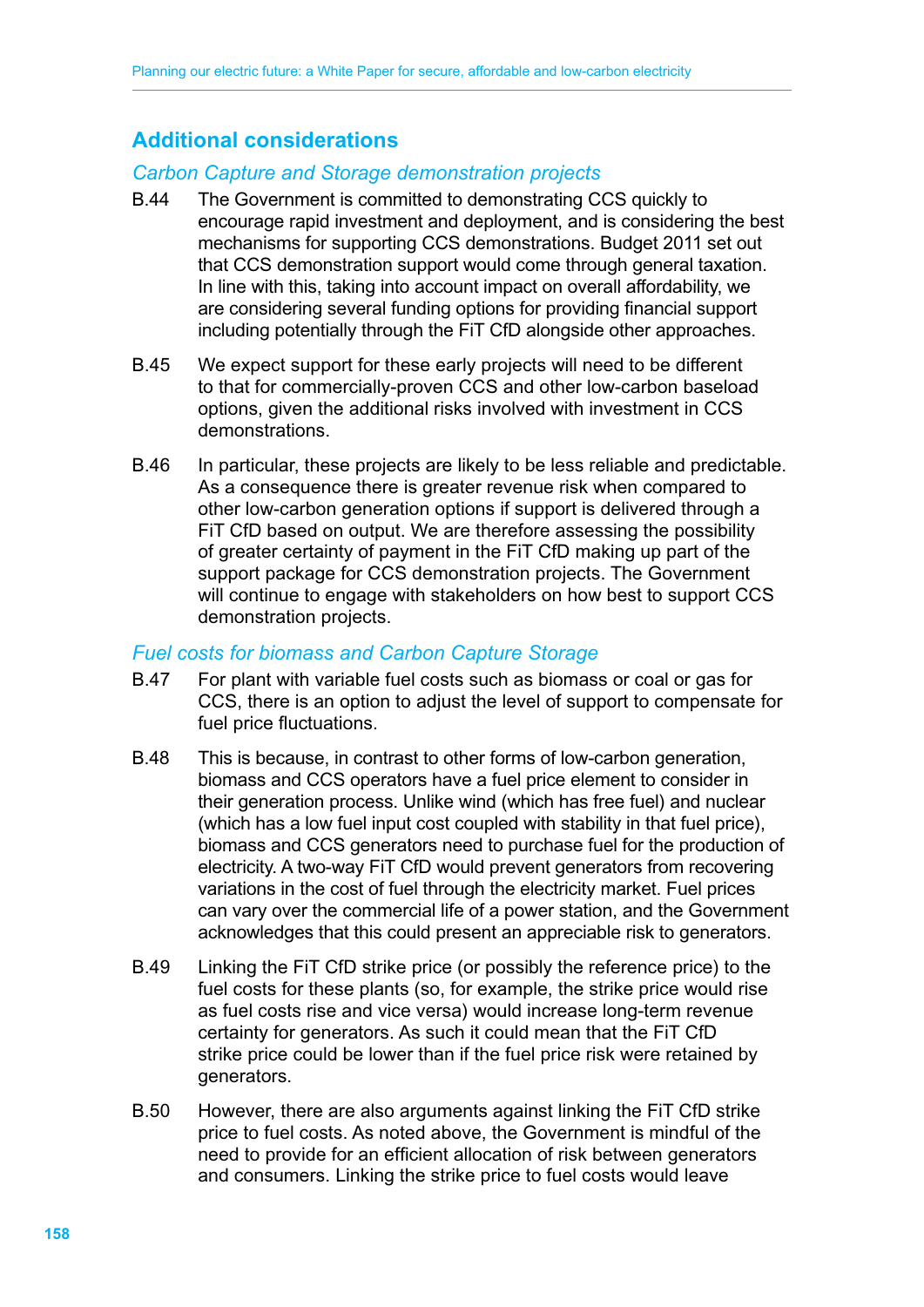consumers (rather than generators) exposed to the risk of high fuel prices. In general the Government considers that generators are better placed than the consumer to manage this risk. In addition, not linking the FiT CfD strike price to fuel costs would enable better price comparison between different low-carbon technologies. It would not be possible to directly compare a strike price that fluctuates with fuel costs with another that does not.

- B.51 For biomass, the lack of a single, established biomass price index and the diversity of feedstocks would make it extremely difficult to calculate a single price. As such the Government is currently minded not to link the two-way FiT CfD strike price to fuel costs for biomass.
- B.52 For CCS, the Government recognises that the market circumstances may be somewhat different when it moves from demonstration to commercial deployment. It is not clear at this stage if CCS will be commercially deployed as baseload or intermediate load/flexible generation, which may affect the type of FiT CfD to be offered. The Government will therefore continue to consider the best arrangements for supporting commercial CCS, including the case for providing a link to fuel costs.

#### *Payment for capacity as part of the FiT CfD*

B.53 The Government will carefully consider the interactions between the FiT CfD and Capacity Mechanism in developing both mechanisms in a coherent and complementary manner. The Government will therefore consider including an element of payment for capacity within the FiT CfD.

#### **Next steps**

- B.54 In addition to those areas already identified in this annex, the Government will develop further the design of the FiT CfD including the following:
	- settlement period: the frequency with which payments are made/ received under the FiT CfD;
	- **contract duration:** the length of the contracts;
	- enforcement of contract obligations: in order to ensure effective operation of the contract and that conditions associated with contract award are carried out to achieve the goals of Electricity Market Reform;
	- terms for credit and collateral: the credit terms including requirements for security and credit-worthiness of the developer;
	- **indexation:** the approach to linking the FiT CfD strike price to a measure of inflation to remove inflation risk from the investment; and
	- **payment mechanisms:** the design of the mechanism or mechanisms for ensuring that generators can receive and make payments under the FiT CfD.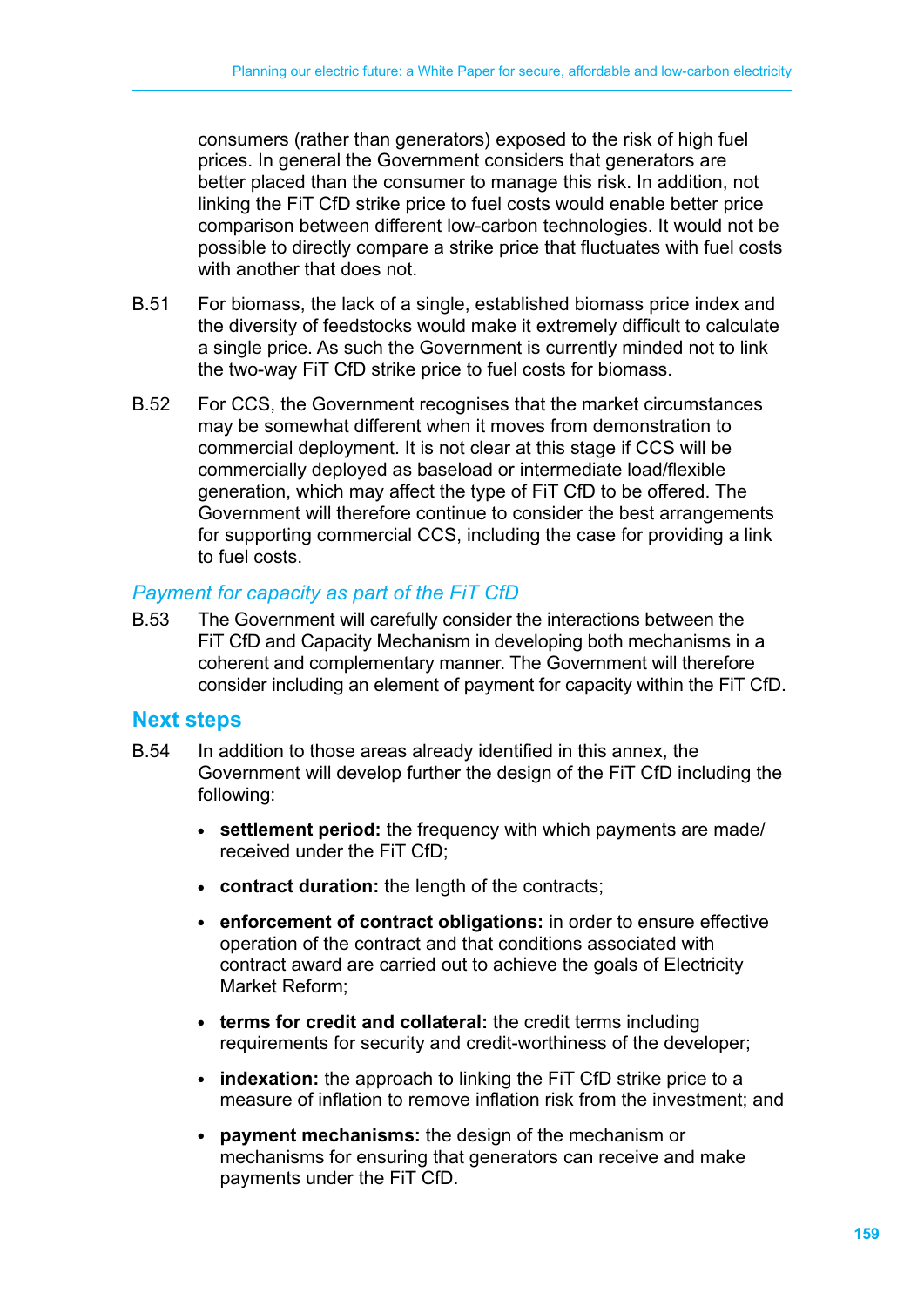# **Annex C – Consultation on possible models for a Capacity Mechanism**

# **Purpose of this consultation**

The Government is seeking views on alternative approaches to a potential Capacity Mechanism for the GB electricity market.

**Issued:** 12 July 2011

**Respond by:** 04 October 2011

#### **Enquiries to:**

Matt Wieckowski Department of Energy & Climate Change, 4th Floor, Area D 3 Whitehall Place, London, SW1A 2AW Tel: 0300 068 5101 Email: [DECC.capacity.mechanism@decc.gsi.gov.uk](mailto:DECC.capacity.mechanism@decc.gsi.gov.uk)

Command number: 8099, URN 11D/823 – Planning our electric future: a White Paper for secure, affordable and low-carbon electricity.

#### *Territorial extent:*

The Capacity Mechanism proposed here would be GB-wide. However, further development of the scheme will include discussions with the Welsh Government and Scottish Government to determine how the Capacity Mechanism should apply in their jurisdictions. The scheme set out here would not apply in Northern Ireland.

#### *How to respond:*

Direct responses to the questions posed will be most useful, though comments are welcome on any aspect of the proposals set out in this annex. Evidence to support your answers will be particularly helpful, but if including any long reports as part of your response, please identify the relevant sections.

Responses are welcome by email or post to the addresses above.

#### *Additional copies:*

You may make copies of this document without seeking permission. An electronic version can be found at http://www.decc.gov.uk/consultations.

Other versions of the document in Braille, large print or audio-cassette are available on request. This includes a Welsh version. Please contact us under the above details to request alternative versions.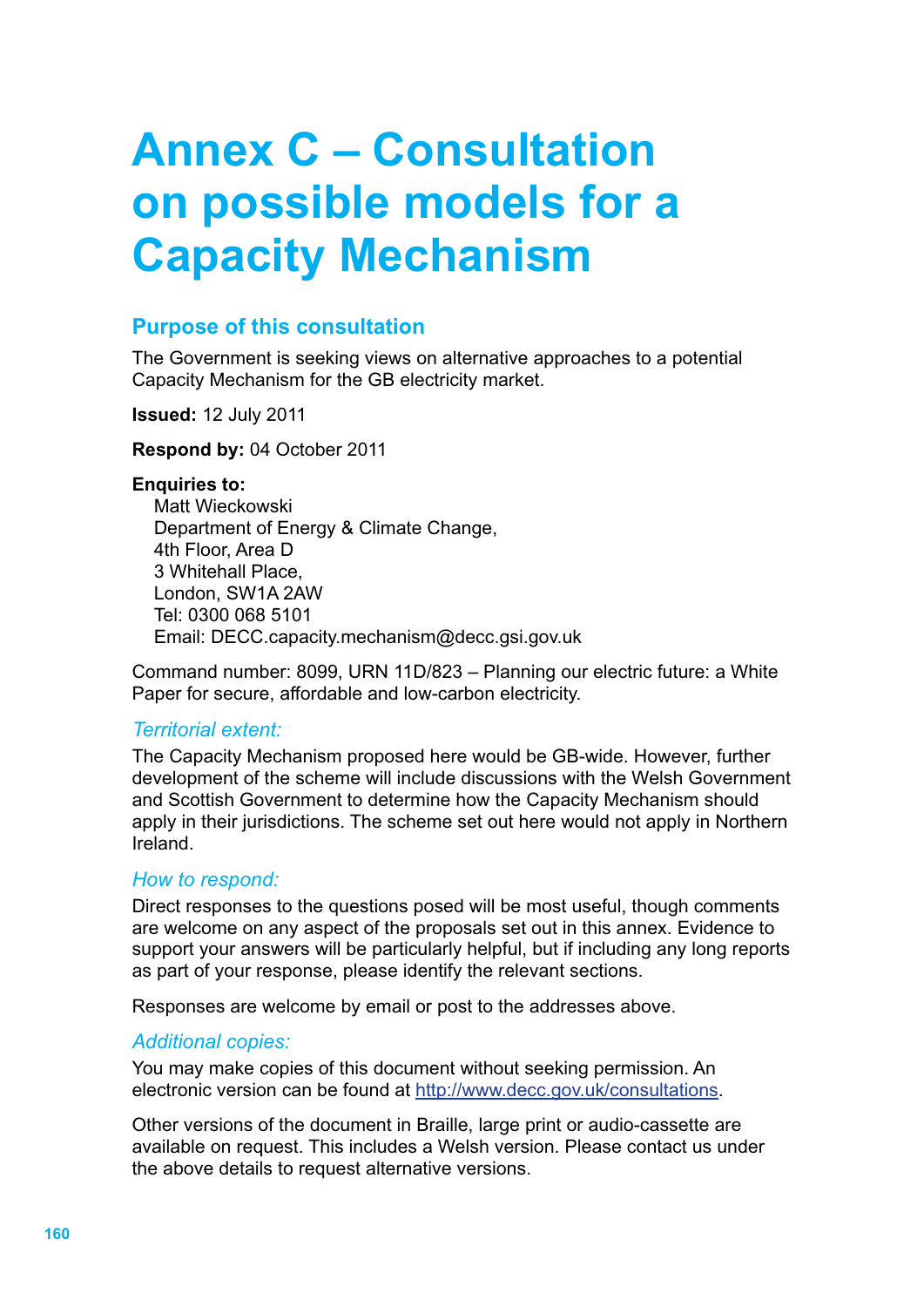# *Confidentiality and data protection:*

Information provided in response to this consultation, including personal information, may be subject to publication or disclosure in accordance with the access to information legislation (primarily the Freedom of Information Act 2000, the Data Protection Act 1998 and the Environmental Information Regulations 2004).

If you want information that you provide to be treated as confidential please say so clearly in writing when you send your response to the consultation. It would be helpful if you could explain to us why you regard the information you have provided as confidential. If we receive a request for disclosure of the information we will take full account of your explanation, but we cannot give an assurance that confidentiality can be maintained in all circumstances. An automatic confidentiality disclaimer generated by your IT system will not, of itself, be regarded by us as a confidentiality request.

We will summarise all responses and place this summary on our website at [www.decc.gov.uk/consultations](http://www.decc.gov.uk/en/content/cms/consultations/). This summary will include a list of names or organisations that responded but not people's personal names, addresses or other contact details.

#### *Quality assurance:*

This consultation has been carried out in accordance with the Government's Code of Practice on consultation, which can be found here: <http://www.bis.gov.uk/files/file47158.pdf>

If you have any complaints about the consultation process (as opposed to comments about the issues which are the subject of the consultation) please address them to:

DECC Consultation Co-ordinator 3 Whitehall Place London SW1A 2AW Email: [consultation.coordinator@decc.gsi.gov.uk](mailto:consultation.coordinator@decc.gsi.gov.uk)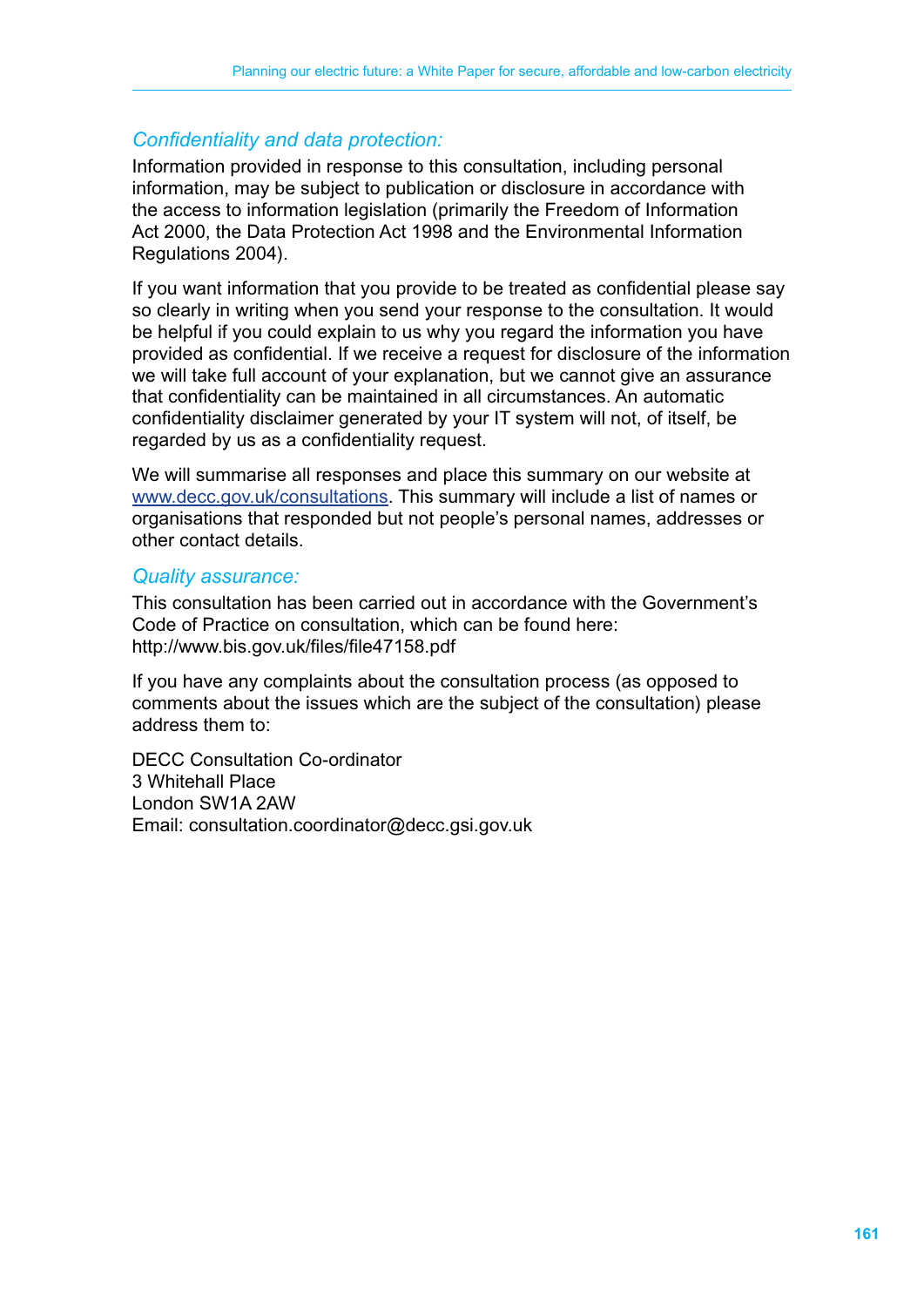| 1. Introduction                                                                              | 163 |
|----------------------------------------------------------------------------------------------|-----|
| 2. Targeted Mechanism: Strategic Reserve                                                     | 165 |
| Overview                                                                                     | 165 |
| Addressing stakeholder views                                                                 | 166 |
| Setting the required level of capacity                                                       | 167 |
| Procuring the necessary reserve                                                              | 168 |
| Criteria that providers of Strategic Reserve would need to meet                              | 168 |
| The role of demand side response, storage and other                                          | 169 |
| non-generation technologies and approaches                                                   |     |
| Setting the reserve despatch price                                                           | 170 |
| Into which market should Strategic Reserve be sold?                                          | 176 |
| Interaction with short-term balancing                                                        | 176 |
| Interaction with Feed-in Tariff with Contract for Difference                                 | 176 |
| <b>Functional groupings</b>                                                                  | 177 |
| <b>Financial Flows</b>                                                                       | 178 |
| 3. Market-wide mechanism: Capacity Market                                                    | 180 |
| Overview                                                                                     | 180 |
| Setting the required level of capacity                                                       | 181 |
| How and by whom capacity is bought                                                           | 182 |
| Contract duration                                                                            | 183 |
| How far ahead should contracts be purchased?                                                 | 183 |
| Primary and secondary markets                                                                | 184 |
| Determination of capacity credit and penalties for non-availability                          | 185 |
| <b>Reliability Market</b>                                                                    | 186 |
| Overview                                                                                     | 186 |
| <b>Financial flows</b>                                                                       | 188 |
| Choosing the reference market                                                                | 189 |
| Setting the strike price                                                                     | 191 |
| Extent of physical and financial back up required from providers<br>of reliability contracts | 192 |
| Interaction with short-term balancing                                                        | 193 |
| Impact of vertical integration on availability signals                                       | 193 |
| Other considerations in designing a Capacity Market                                          | 194 |
| Interaction with Feed-in Tariff with Contract for Difference                                 | 194 |
| The role of demand side response, storage, price response and<br>interconnection             | 195 |
| <b>Functional groupings</b>                                                                  | 197 |
| <b>Triggering the Capacity Mechanism</b>                                                     | 199 |
| 4. International comparisons                                                                 | 200 |
| <b>Strategic Reserve</b>                                                                     | 200 |
| <b>Capacity Market</b>                                                                       | 201 |
| 5. Comparison of Capacity Mechanism options                                                  | 202 |
| Summary                                                                                      | 202 |
| Assessment against criteria                                                                  | 202 |
| Cost-benefit analysis of Capacity Mechanism options                                          | 208 |
| 6. Consultation Questions                                                                    | 211 |
|                                                                                              |     |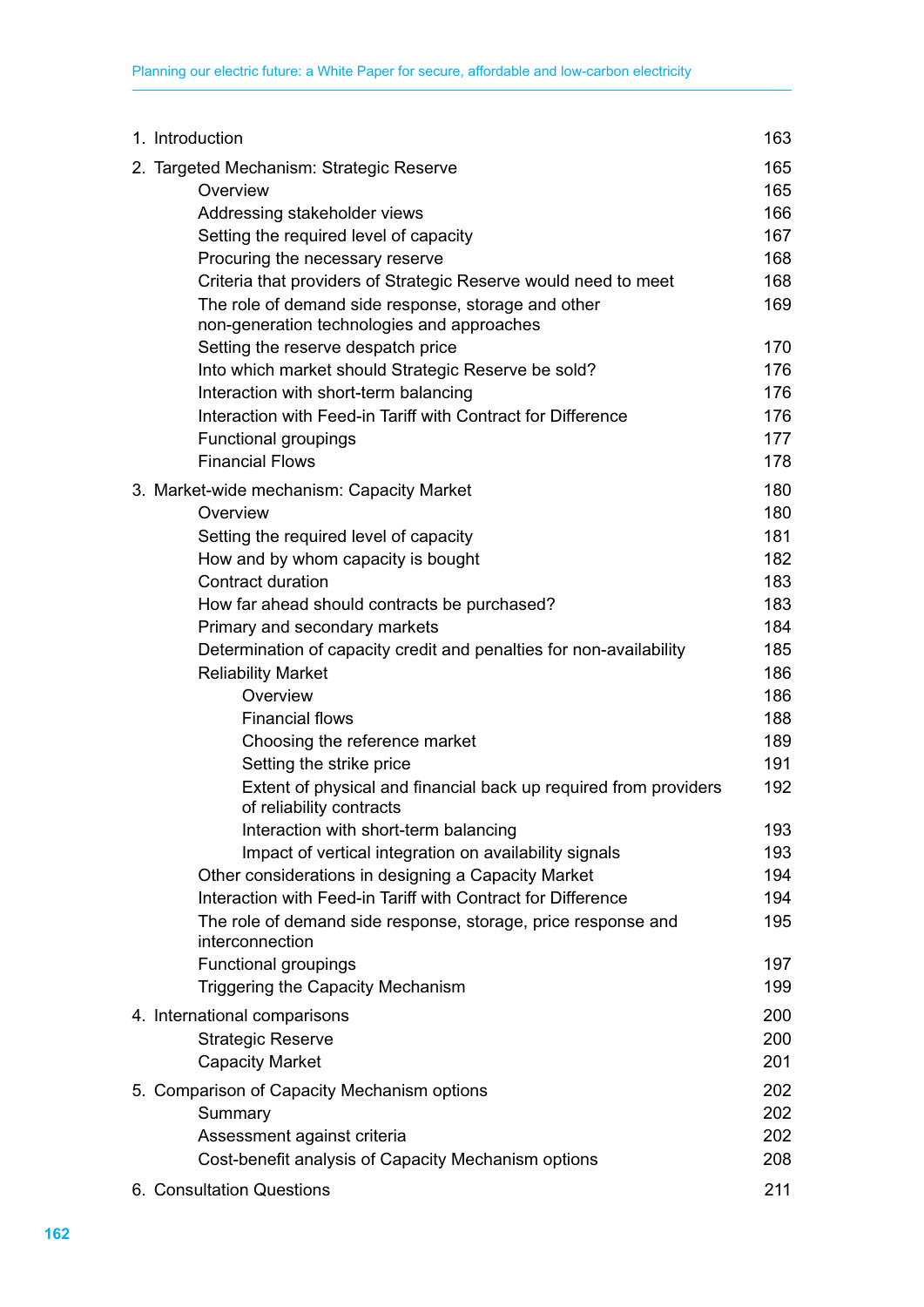# **C.1 Introduction**

- C1.1 Chapter 3 of this White Paper sets out the Government's view of the security of supply challenges faced in the GB market, and concludes that a Capacity Mechanism is required to ensure future security of supply<sup>1</sup>.
- C1.2 This position builds on that set out in the Electricity Market Reform Consultation Document<sup>2</sup>, where the Government indicated a preference for a targeted Capacity Mechanism under which an obligation would be placed on a central body to maintain a set capacity margin.
- C1.3 Respondents to the consultation set out a wide range of views. A significant number expressed strong concerns about the introduction of a targeted mechanism.
- C1.4 To address the issues raised, the Government is seeking views on alternative approaches to a potential Capacity Mechanism:
	- a **targeted mechanism**, with a proposed model of a **Strategic Reserve**, a development of the lead option from the consultation document which aims to mitigate concerns raised by stakeholders. This comprises centrally-procured capacity which is removed from the electricity market and only utilised in certain circumstances; or
	- a **market-wide mechanism** in the form of a **Capacity Market**, in which all providers willing to offer capacity (whether in the form of generation or non-generation technologies and approaches such as storage or demand side response (DSR)) can sell that capacity; and the total volume of capacity required is purchased. There are several forms of Capacity Market, depending on the nature of the 'capacity' and how it is bought and sold. In particular, there are a number of ways to purchase capacity – including through a central auction or a supplier obligation. One form of a Capacity Market is a **Reliability Market**, for which, given its innovative nature, we are keen to gain stakeholder feedback and have included detailed design questions. We recognise that there are other forms of market-wide mechanism, such as those which set price in order to incentivise sufficient volume (Capacity Payments), and these remain under consideration.
- C1.5 For reference, Figure C1 shows the kinds of Capacity Mechanism that we discuss in this annex, and the Capacity Payments mechanism discussed in the Electricity Market Reform Consultation Document. Under a Capacity Market, there are a number of ways to purchase capacity – including through a central auction or a supplier obligation.
- C1.6 This annex sets out the detail of the Strategic Reserve and Capacity Market options. Sections 2 and 3 describe some of the design

As noted in Chapter 3 of this White Paper, a Capacity Mechanism is intended to address the challenge of ensuring resource adequacy (i.e. that there is sufficient reliable and diverse capacity to meet demand, for example during winter anti-cyclonic conditions where demand is high and wind generation low for a number of days).

<sup>2</sup> http://www.decc.gov.uk/en/content/cms/consultations/emr/emr.aspx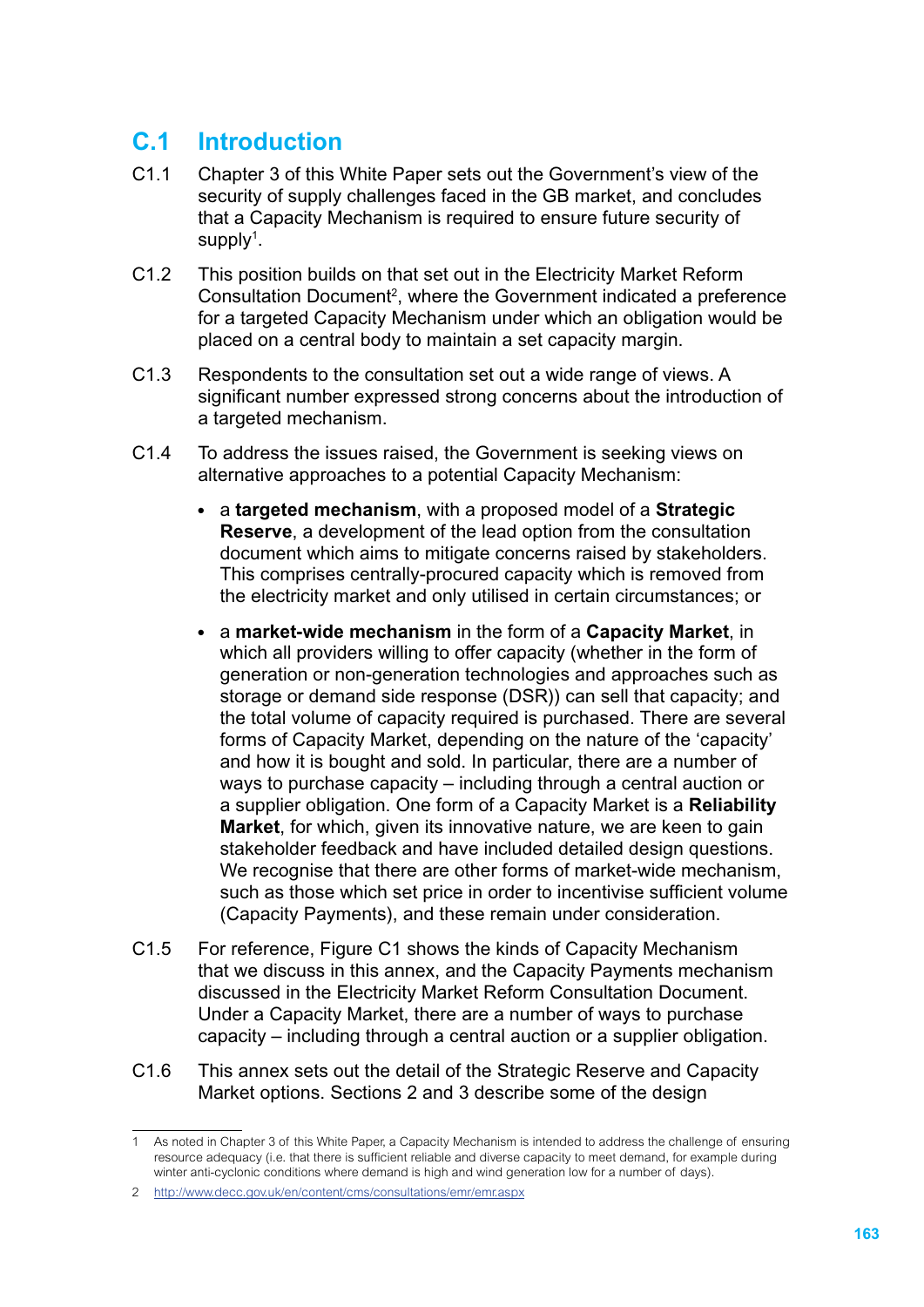considerations for each, and some international examples are included in Section 4. The options are then compared against a set of criteria in Section 5. A number of questions on areas where we are seeking stakeholders' views are included throughout, and while responses to these would be particularly helpful, comments are welcome on any aspect of these proposals. The questions are compiled in Section 6.





Notes:

The Capacity Mechanism types in inverted commas are those proposed in the December consultation document. Under a Capacity Market, one distinction is what is bought and sold (i.e. a regulatory definition of capacity or a reliability contract). Another distinction is how the capacity is bought and sold, which could be through a central auction and/or a supplier obligation.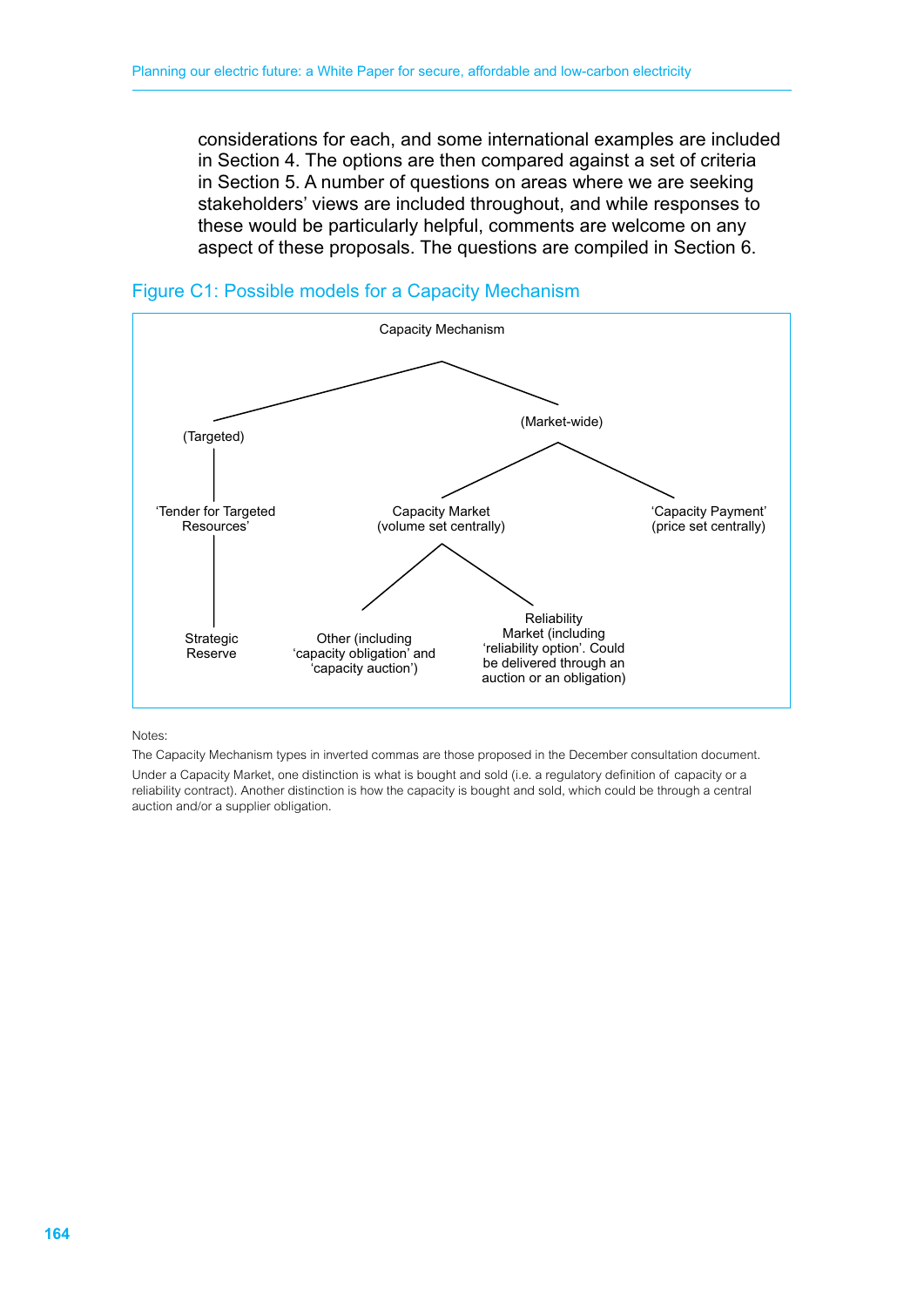# **C.2 Targeted Mechanism: Strategic Reserve**

# **Overview**

- C2.1 The Electricity Market Reform Consultation Document included a preference for a 'tender for targeted resource'. We have further refined this to a Strategic Reserve, as opposed to other approaches such as an extension of Short-Term Operating Reserve (STOR), as the most suitable targeted mechanism to address the security of supply challenge.
- C2.2 The key elements of this approach are:
	- a central determination would be made of the required reliability level and whether the market is likely to deliver this;
	- if no shortfall is expected, no additional capacity would be procured;
	- where there is a shortfall in forecast reliability, a central body would be charged with competitively procuring the necessary volume and mix of Strategic Reserve; and
	- the Strategic Reserve would be withheld from the electricity market and would only be despatched when prices rise above a certain level – the despatch price. The despatch price would be set above the highest long-run marginal cost in the electricity market, but below the theoretical value to the GB economy of preventing blackouts – Value of Lost Load (VoLL)<sup>3</sup>. It would therefore constitute a cap on market prices<sup>4</sup>.
- C2.3 Figure C2 shows how a Strategic Reserve would operate to ensure a capacity margin.

#### Figure C2: Strategic Reserve mechanism in practice



<sup>3</sup> VoLL is the theoretical value to the GB economy of preventing blackouts. It is the electricity price at which an average consumer would rather be cut off than continue paying.

<sup>4</sup> The proposal for price setting is set out in more detail in 'Setting the reserve despatch price'.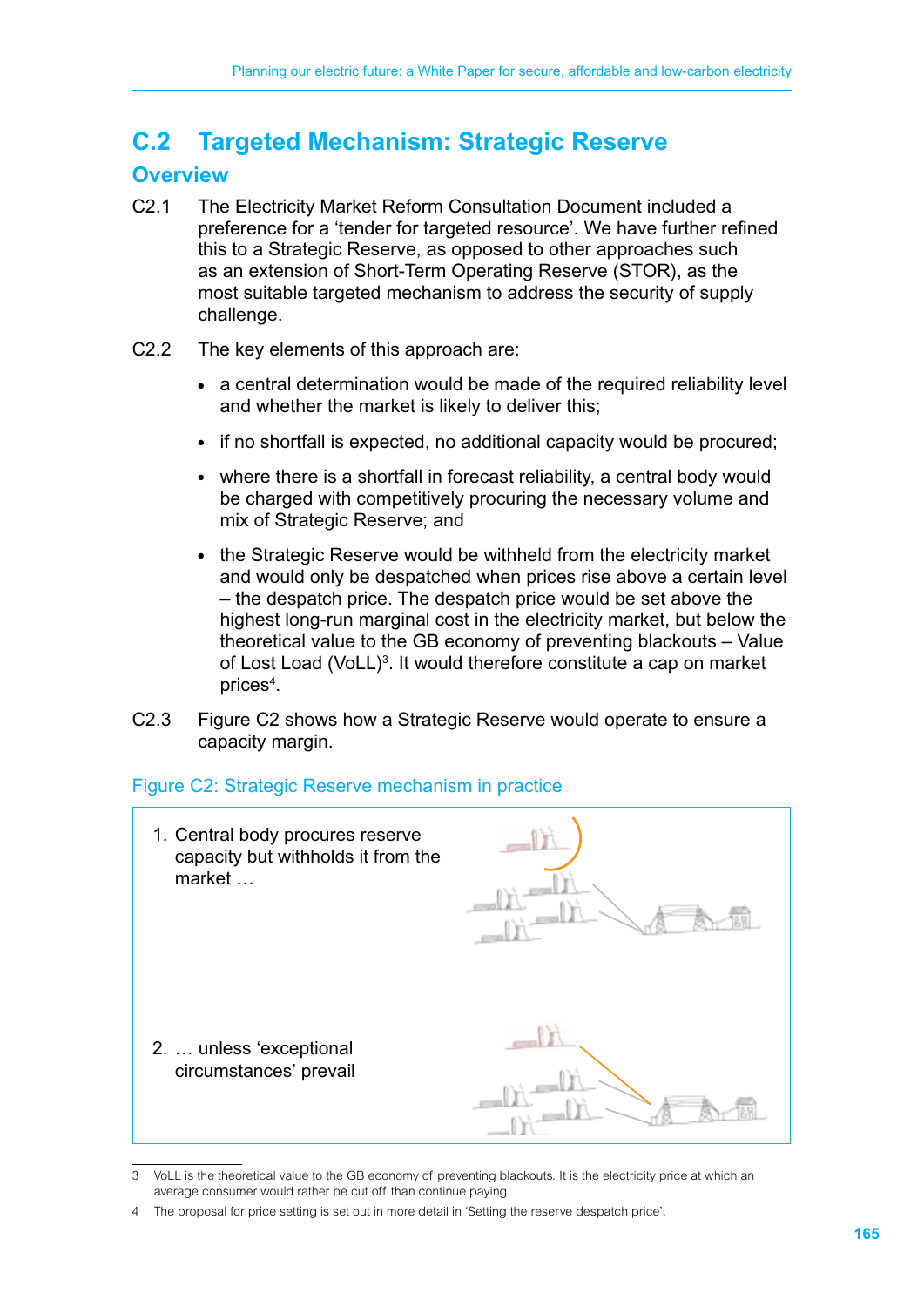# **Addressing stakeholder views**

C2.4 A number of stakeholders reported concerns with the tender for targeted resource Capacity Mechanism described in the Electricity Market Reform Consultation Document. We have sought to mitigate these concerns in the proposed design of the Strategic Reserve. Figure C3 outlines stakeholder concerns and summarises how the proposed design of a Strategic Reserve aims to address them.

|          |  |  | Figure C3: Stakeholder concerns and the Government's proposed mitigation |  |
|----------|--|--|--------------------------------------------------------------------------|--|
| approach |  |  |                                                                          |  |

| <b>Concern</b>                                                                                                           | <b>Mitigation</b>                                                                                                                                                                                                            |
|--------------------------------------------------------------------------------------------------------------------------|------------------------------------------------------------------------------------------------------------------------------------------------------------------------------------------------------------------------------|
| <b>Market distortion</b>                                                                                                 | To address these concerns we have                                                                                                                                                                                            |
| Respondents felt that a tender<br>for targeted resource would:                                                           | developed a Strategic Reserve with the<br>following proposed features:                                                                                                                                                       |
| undermine effective<br>operation of the market;                                                                          | to minimise electricity market plants<br>being displaced from the merit order,<br>Strategic Reserve would not be                                                                                                             |
| reduce incentives for<br>investment;                                                                                     | available to the electricity market<br>and would be despatched at a fixed                                                                                                                                                    |
| lead to an ever-increasing<br>need for reserve;                                                                          | despatch price which is high enough<br>above the highest long-run marginal<br>cost in the electricity market to minimise                                                                                                     |
| not feed into wholesale<br>market electricity prices, thus                                                               | distortion, but below VoLL;                                                                                                                                                                                                  |
| preventing prices correctly<br>rising at times of system<br>stress when the reserve is<br>used; and                      | the despatch price would have a defined<br>change process to ensure any change<br>is properly considered and not subject to<br>short-term pressures;                                                                         |
| have a despatch price that<br>would be lowered following<br>pressure at times of system<br>stress/high wholesale prices. | Strategic Reserve could be included in<br>the cash out calculation, thus allowing<br>cash out prices to correctly rise to reflect<br>the cost of using Strategic Reserve<br>when it is used <sup>5</sup> ; and               |
|                                                                                                                          | the operation of Strategic Reserve<br>would be reviewed periodically. The<br>review would consider the impact of<br>Strategic Reserve on the electricity<br>market and whether the fixed despatch<br>price is correctly set. |
|                                                                                                                          |                                                                                                                                                                                                                              |

<sup>5</sup> Cash out exists to reflect the cost of balancing the electricity system onto organisations which are out of balance at that point. In a normally functioning electricity market we would expect cash out prices to rise when the system is under stress (i.e. when there is a large difference between supply and demand) and the costs of balancing the system are greater.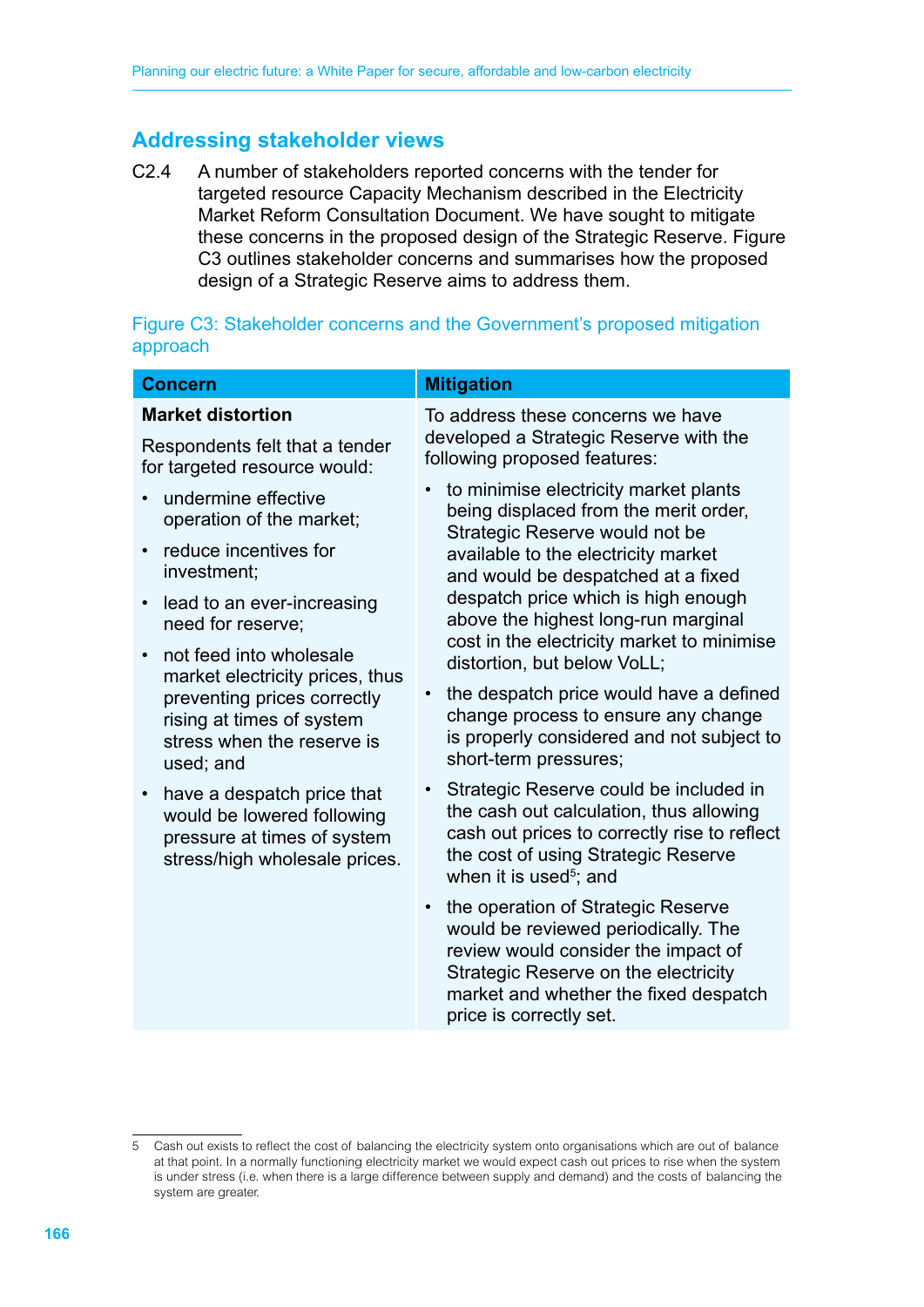| <b>Concern</b>                                                                                                                                                                                                                                       | <b>Mitigation</b>                                                                                                                                                                                                                                                                                                           |
|------------------------------------------------------------------------------------------------------------------------------------------------------------------------------------------------------------------------------------------------------|-----------------------------------------------------------------------------------------------------------------------------------------------------------------------------------------------------------------------------------------------------------------------------------------------------------------------------|
| <b>Transparency and</b><br>independent oversight<br>A tender for targeted resource<br>needs to be administered<br>by a body independent of<br>commercial and political<br>conflicts, and which works<br>to a transparent and stable<br>methodology.  | The procurement and despatch functions<br>would be regulated activities with the<br>legislation setting out how these functions<br>should operate.<br>The Strategic Reserve methodology would<br>be described in legislation allowing market<br>participants to understand how and when<br>Strategic Reserve would be used. |
| <b>Contract flexibility</b><br>A tender for targeted resource<br>may be inflexible and lock<br>customers into paying for<br>reserve regardless of need.                                                                                              | The reserve procurement functions<br>would procure the most efficient Strategic<br>Reserve. This would include considering<br>the appropriate length and structure of<br>contracts.                                                                                                                                         |
| <b>Eligibility and innovation</b><br>A tender for targeted resource<br>may fail to recognise the<br>importance of resource<br>flexibility, and may not<br>incentivise innovative and/or<br>non-generation approaches<br>(e.g. DSR, interconnection). | The Strategic Reserve procurement<br>function would procure a mix of Strategic<br>Reserve based on criteria designed to<br>allow flexible capacity, including DSR,<br>storage and interconnection, providing it<br>has the necessary physical characteristics<br>(e.g. ramp-up and down rates).                             |

**Question 1: Does this table capture all of your major concerns with a targeted Capacity Mechanism? Do you think the mitigation approach described will be effective?**

# **Setting the required level of capacity**

- C2.5 Each year a determination would be made centrally of the required level of reliability – the percentage of time that the electricity market is expected to have adequate resource to meet demand. This assessment would include consideration of:
	- the level of electricity demand over the next four years (considering peak demand and demand variability);
	- the level of generating capacity over the next four years (considering peak generation, intermittency and variability); and
	- the likely cost of providing different levels of reliability (over and above that which the market will provide).
- C2.6 To assist this central assessment, the Gas and Electricity Markets Authority (GEMA) would provide an annual report on security of electricity supply<sup>6</sup>. Primary legislation is being sought through the current Energy Bill to enable this.

<sup>6</sup> Ofgem is governed by GEMA, which consists of non-executive and executive members and a non-executive chair.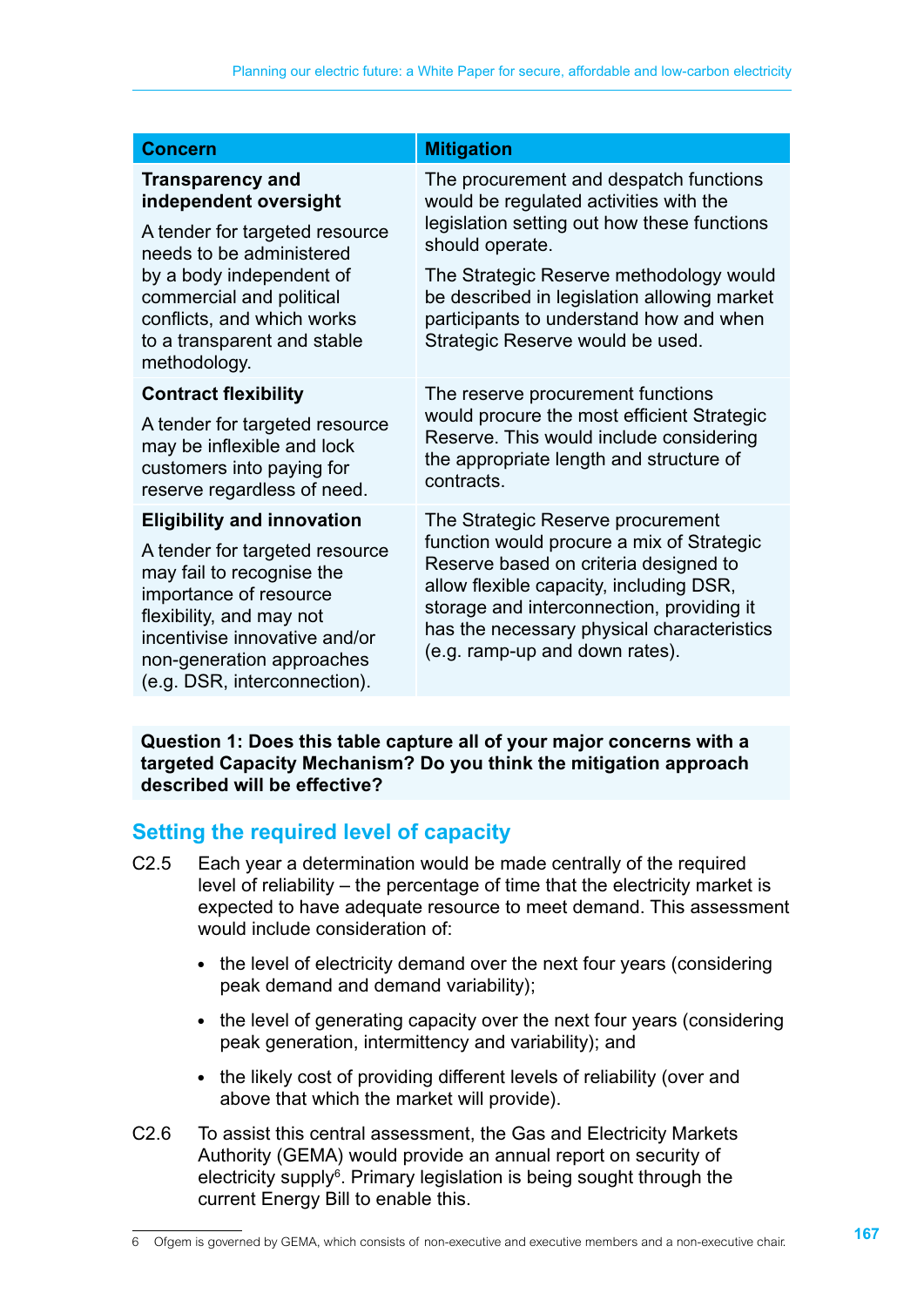# **Procuring the necessary reserve**

- C2.7 Once the level of reliability has been set, and a determination made that the market will not deliver this level of reliability, responsibility for procuring the necessary reserve would sit with the Strategic Reserve procurement function.
- C2.8 The procurement function would consider the required reliability level and the shortfall which Strategic Reserve would need to fill, and would procure an appropriate volume and mix through a competitive tender process.
- C2.9 When procuring Strategic Reserve, the procurement function would need to consider the lead time between the procurement of Strategic Reserve and its availability (particularly for generation that has yet to be constructed) and the appropriate contract duration. We envisage that the four-year forward looking reliability level would provide adequate time for the procurement function to procure new plants if required. The procurement function would have the scope to set the appropriate contract length based on the requirements for Strategic Reserve<sup>7</sup>.

**Question 2: How long should the lead time for Strategic Reserve capacity procurement be and why?**

**Question 3: Should the length and nature of contracts procured by the Strategic Reserve procurement function be constrained in any way?**

## **Criteria that providers of Strategic Reserve would need to meet**

- C2.10 Strategic Reserve is focused on ensuring there is sufficient resource to meet extended periods of high demand and/or low generation, whereas National Grid would retain responsibility for operational shortterm security through existing arrangements (such as STOR) (though the relationship between the mechanism and STOR would need to be carefully considered).
- C2.11 The procurement function would need to consider appropriate criteria to ensure the desired mix of Strategic Reserve. The criteria would apply to all forms of reliable capacity (including DSR and storage), both existing and proposed. We would welcome your views on the criteria that providers of Strategic Reserve would be required to meet. Examples of potential criteria include:
	- ramping rates rate at which capacity can change its generation or demand;
	- $\bullet$  availability fees  $-$  the fixed costs paid to generation and nongeneration for being available;

<sup>7</sup> More discussion on contract lengths is included in 'How far ahead should contracts be purchased?' in Section 3: 'Capacity Market'.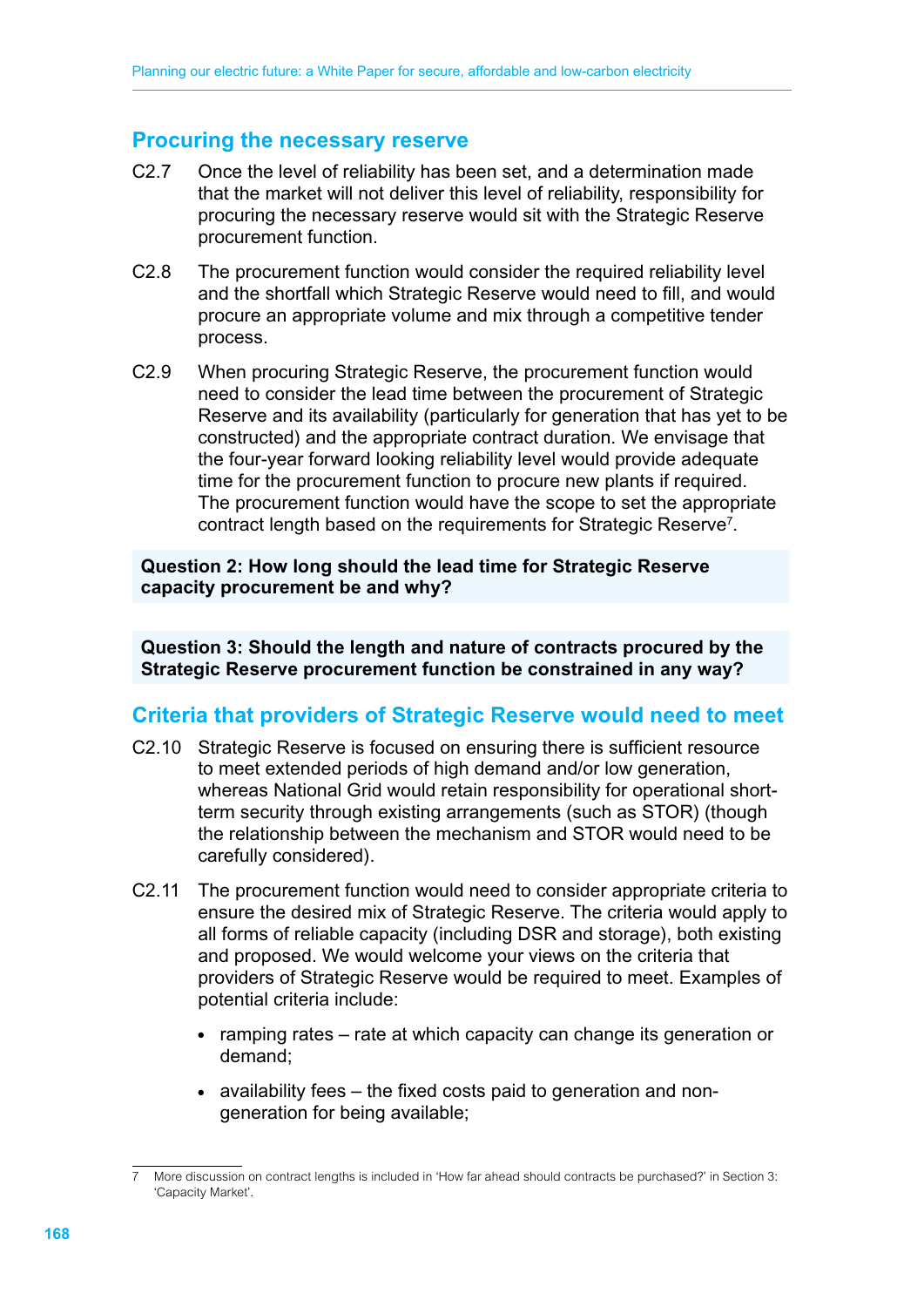- $\bullet$  availability periods period capacity is available; and
- $\bullet$  length of sustained running  $-$  sustained period capacity can be run.

#### **Question 4: Which criteria should providers of Strategic Reserve be required to meet?**

# **The role of demand side response, storage and other nongeneration technologies and approaches**

C2.12 Non-generation technologies and approaches such as DSR, storage and new connections to other countries offer significant opportunities to improve security of supply and reduce the overall generating capacity that is needed. Market arrangements need to ensure that they can play their part in enabling secure supplies alongside flexible generation, and be compatible with a future electricity system in which consumers are engaged in their electricity consumption and demand is responsive, making efficient use of available generation and network assets.

#### *Role of demand side response*

- C2.13 DSR is an active, short-term reduction in consumption whereby an energy user or aggregator guarantees to reduce demand at a particular time. It enables this by shifting demand from periods where demand is greater than supply to periods where supply is more plentiful – for example, by self-supplying using local back-up generation, or by not using the electricity at that time. The introduction of Smart Meters could increase the opportunities for demand side participation, for example through greater use of time or price-sensitive tariffs<sup>8</sup>.
- C2.14 We envisage that DSR which can guarantee reduced energy use according to the specifications required could bid to act as part or all of the Strategic Reserve.

#### *Role of storage and other non-generation technologies and approaches*

C2.15 We envisage that other technologies and approaches, such as electricity storage, would be able to participate in the Strategic Reserve in the same way as generation capacity, provided they meet the required criteria.

**Question 5: How can a Strategic Reserve be designed to encourage the cost-effective participation of DSR, storage and other forms of non-generation technologies and approaches?**

#### *Role of interconnection*

C2.16 In principle, we would want to allow providers outside GB to participate in a Strategic Reserve through interconnection. However, in order to participate, providers outside GB would need to meet the same criteria as other reliable capacity. We accept that there may be a number of

<sup>8</sup> For more information on demand side response see Chapter 3.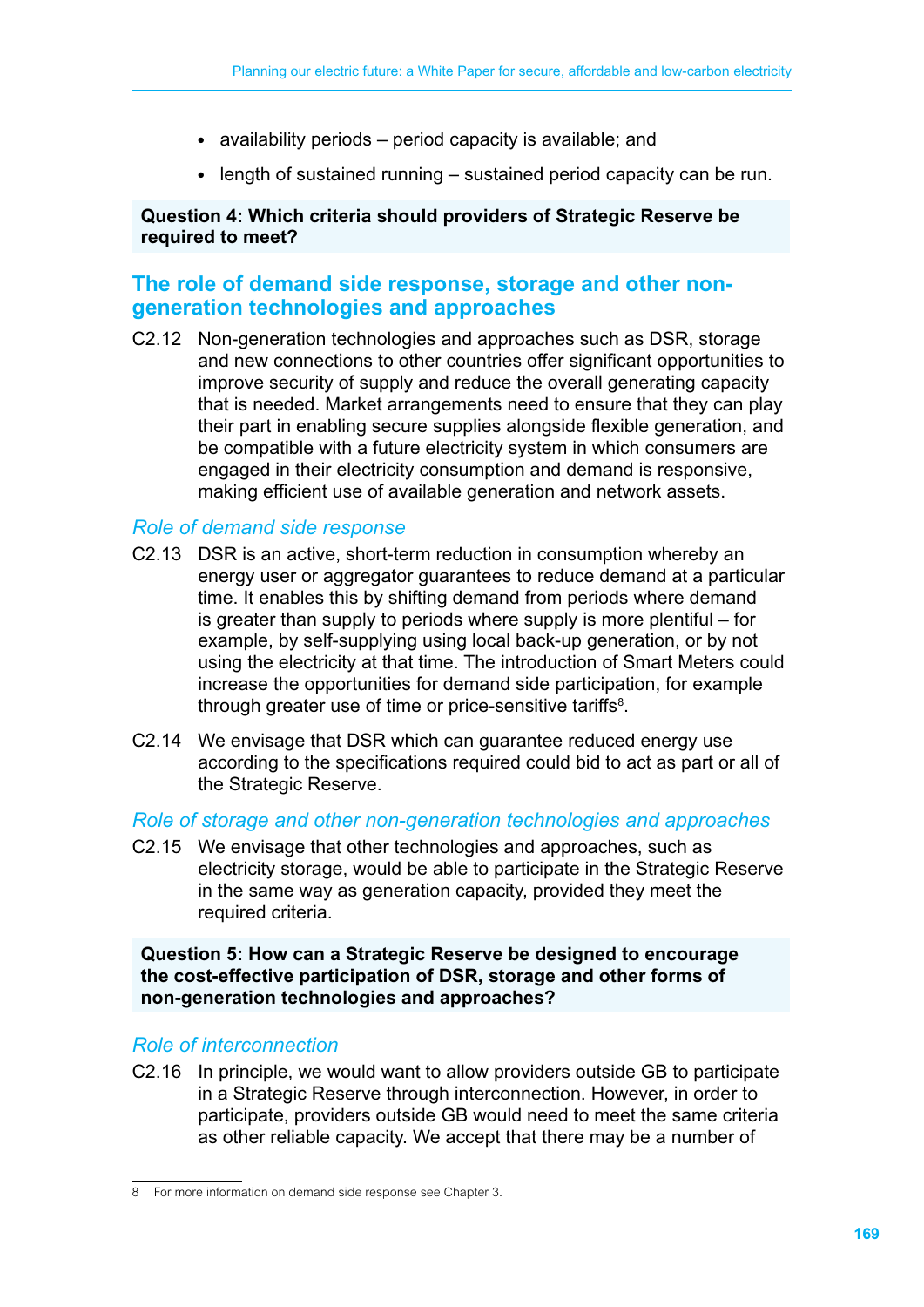technical constraints to including providers outside GB in a Strategic Reserve. For example, providers outside GB may not be able to provide additional capacity if flows to GB are limited by interconnection capacity during scarcity situations.

# **Setting the reserve despatch price**

- C2.17 A key part of the design of a Strategic Reserve is deciding the rules governing when it would be used or 'despatched'. In the Electricity Market Reform Consultation Document we considered two potential options for despatching the Strategic Reserve:
	- **last-resort despatch:** the Strategic Reserve is only used after all other resource has been exhausted and is despatched at VoLL; or
	- economic despatch: the Strategic Reserve is despatched when the market price reaches a certain level and sold into the market at this price<sup>9</sup>.
- C2.18 We have considered both options and prefer a form of economic despatch intended to address concerns expressed by stakeholders. In particular, we propose setting the despatch price high enough to avoid significant distortions to the market. However, we note the arguments are finely balanced and seek views on the most appropriate despatch model.

#### *Economic despatch*

- C2.19 For our preferred economic despatch model, Strategic Reserve would be despatched at a fixed despatch price. This would be transparent, and set high enough above the highest long-run marginal cost in the electricity market to minimise distortion, but below VoLL. When the price rises above this fixed price, the necessary quantity of Strategic Reserve is despatched.
- C2.20 The operation of Strategic Reserve with economic despatch is shown in Figure C4.

<sup>9</sup> In the Electricity Market Reform Consultation Document, we defined economic despatch as despatch 'when it is cost-effective to do so…'. The phrase 'cost-effective' was ambiguous and so we have revised the definition here. We would not intend that the reserve be despatched at its short-run marginal cost as this would severely distort the energy market.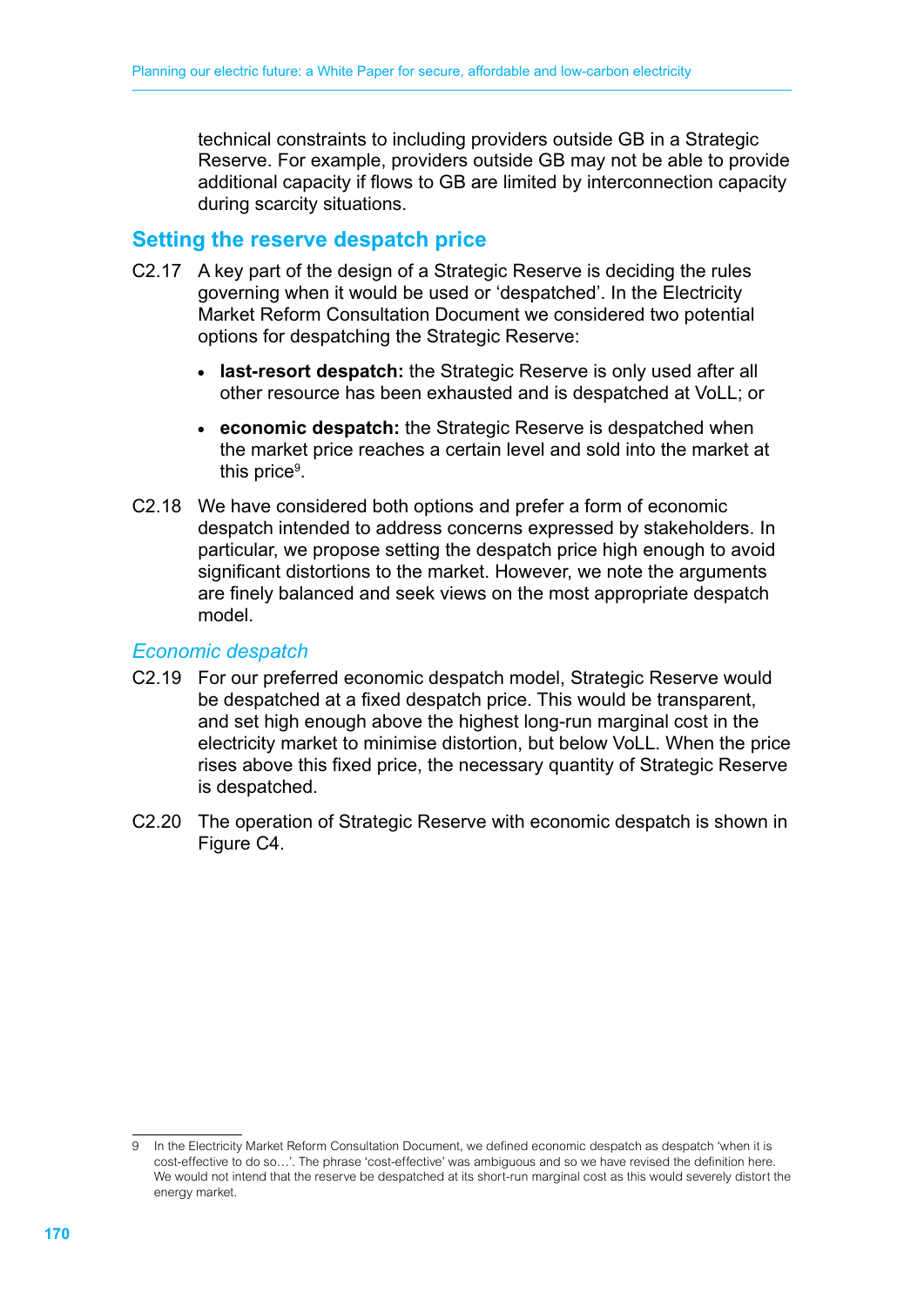

#### Figure C4: Operation of Strategic Reserve with economic despatch

Notes:

D<sub>r</sub> is the maximum demand which can be served by a market which has a Strategic Reserve, and the capacity of the Strategic Reserve itself, combined.

D., is the maximum demand that could be served by a market with no Capacity Mechanism. Once a Strategic Reserve with a despatch price lower than VoLL is introduced, it will replace some electricity market generation, since it effectively caps the revenues that can be earned from times of peak demand.

 $D_{1n}$  is the demand at which prices rise to the despatch price. When  $D_{1n}$ ' is reached the Strategic Reserve is despatched.

## *Last-resort despatch*

C2.21 The operation of last-resort despatch is shown in Figure C5. Under a last-resort despatch model, the Strategic Reserve would be despatched once all other capacity has been despatched. It would be priced at VoLL. It should be noted that calculating this value is difficult, and the result not necessarily representative, as consumers are likely to attribute different values to electricity depending on their particular circumstances at any one moment. For example, a consumer with electric heating is likely to be prepared to pay more for this heating on a cold winter night than a mild spring day.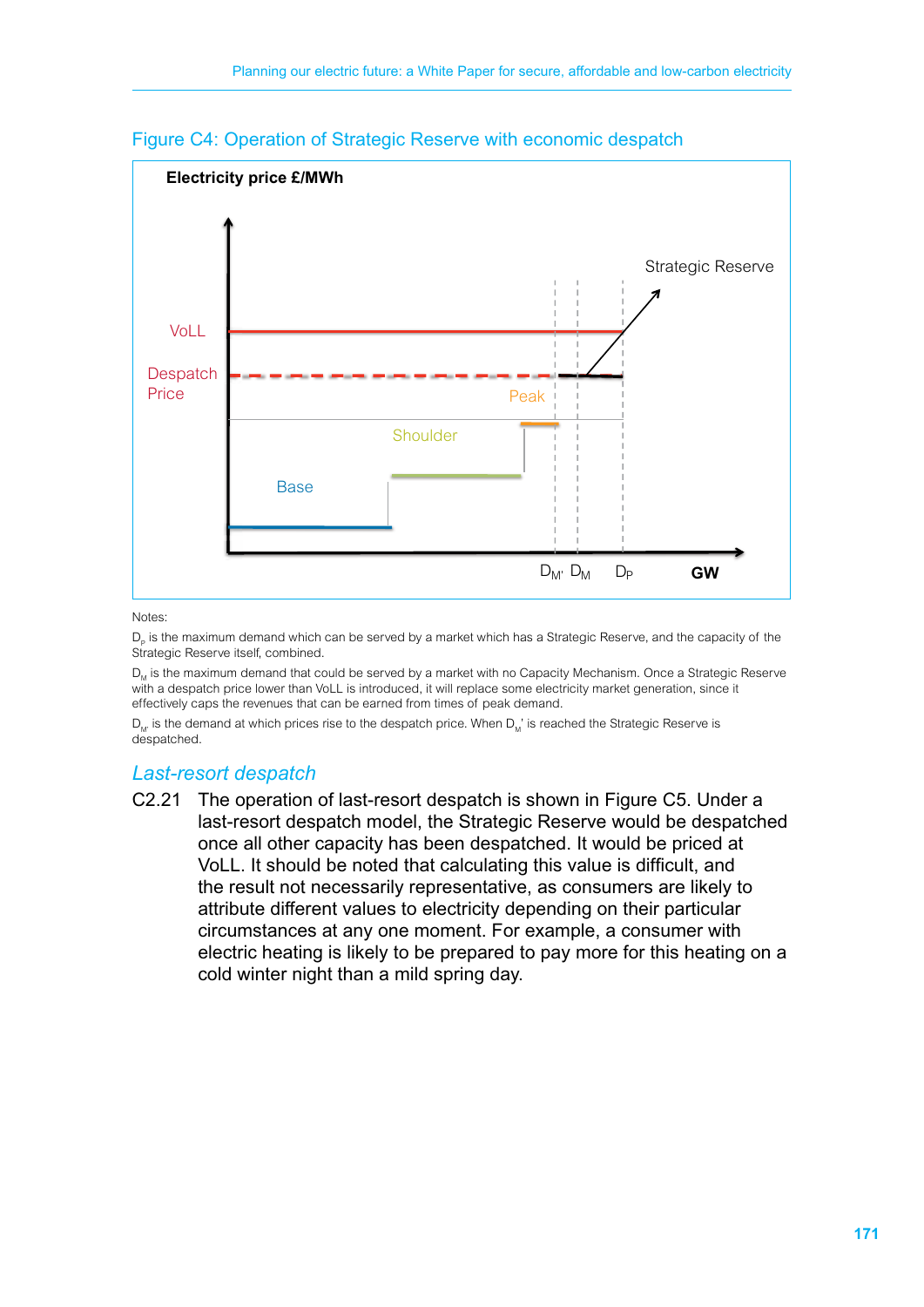

#### Figure C5: Operation of a Strategic Reserve with last-resort despatch

#### *Comparison of economic despatch and last-resort despatch*

- C2.22 Respondents to the December 2010 Electricity Market Reform consultation were concerned that a Strategic Reserve would distort the electricity market, depress wholesale prices and reduce the incentives for investment. It could do this if the Strategic Reserve displaces plants that would otherwise have run. In considering the merits of last-resort despatch and economic despatch we have looked to address these concerns, considering the extent to which each model might:
	- distort the electricity market;
	- affect the potential for generators to exercise market power;
	- increase certainty for investors; and
	- provide the best value for consumers.
- C2.23 **Market distortion:** economic despatch could distort the market more than last-resort despatch if the fixed despatch price results in the displacement of significant volumes of electricity market capacity. However, it should be possible to set the total volume of Strategic Reserve and the despatch price so as to minimise this distortion.
- C2.24 By setting a cap under economic despatch, generators lose some revenue (sometimes called 'scarcity rents') which they would ordinarily receive at times of scarcity, when prices could potentially rise as high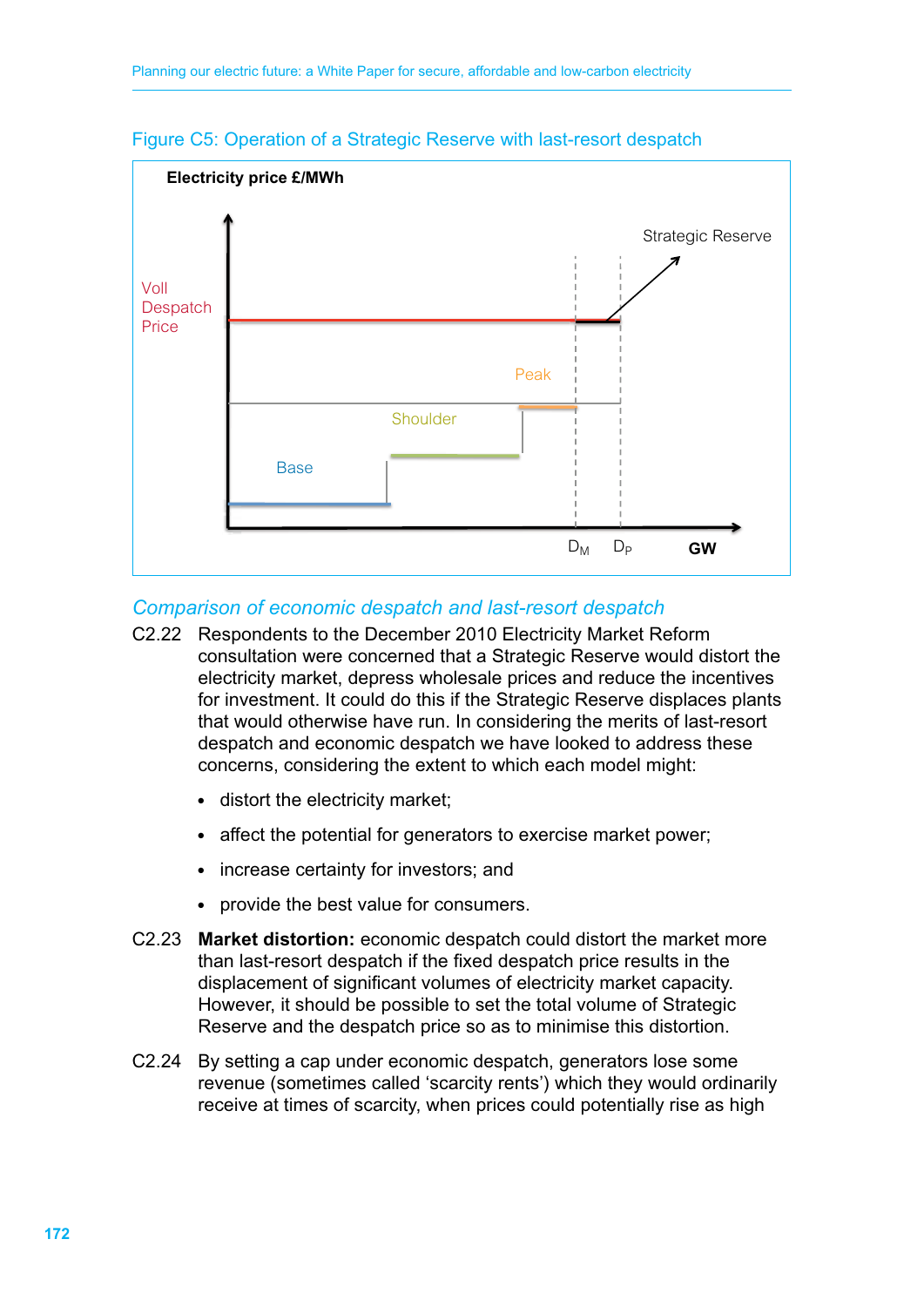as VoLL<sup>10</sup>. However, to the extent that the Strategic Reserve replaces some generation, the price will rise to the despatch price more frequently than it would otherwise have done.

C2.25 In principle, there is a despatch price (and related volume of Strategic Reserve) at which the impact on the investment incentives in the remainder of the market is neutral. At this price, the revenues lost to the remaining electricity market generators because the price no longer rises above the price cap are replaced. Replacement revenues would be earned during times when the price previously would have been lower than the cap but now rise to the cap price. The precise volume of Strategic Reserve that is required given the despatch price may be difficult to determine. In particular, this determination depends on a detailed knowledge of the load-duration curve which may not be readily available.

#### Figure C6: Illustrative price duration curve, showing how the introduction of Strategic Reserve could impact on electricity market revenues



Notes:

D. is the demand at which prices rise to the despatch price. When D. is reached the Strategic Reserve is despatched.  $P_{\text{eq}}$  is the price at which the Strategic Reserve is despatched.

#### C2.26 **Market power:** under economic despatch there is a reduced incentive for generators to withhold capacity and drive prices up, as prices cannot rise beyond the despatch price. A last-resort despatch model does little

<sup>10</sup> Electricity generators earn scarcity rents when there is not enough electricity supply to meet demand. At that these times the electricity price is not being set by the short-run marginal cost of the most expensive generator running, as it is ordinarily. Instead, the electricity price is being set by the price which the most expensive peaking plant is able to charge.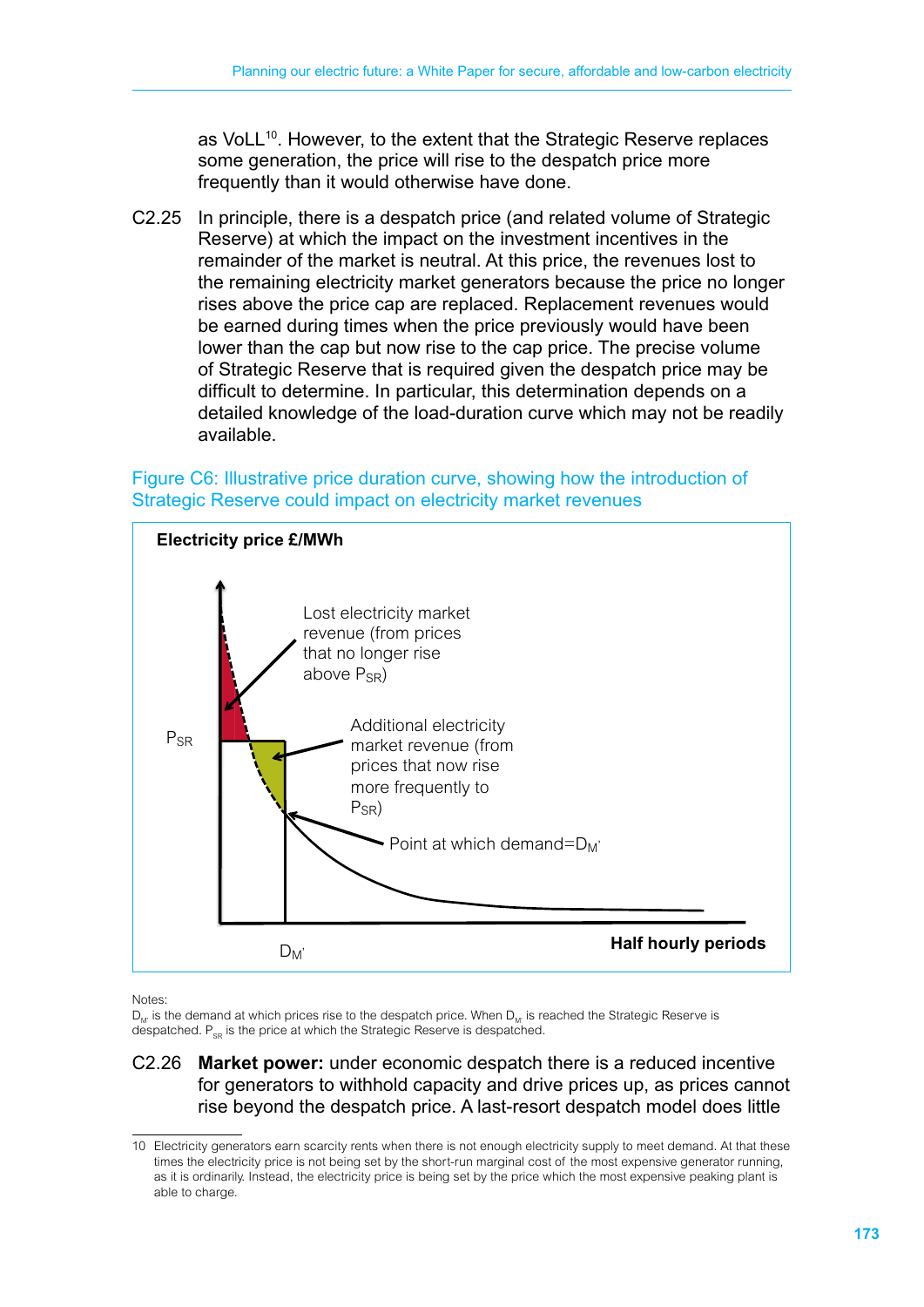to address the potential incentive on generators to exercise market power by withholding generation at times of scarcity because there is still a lot to gain from shortage – namely bidding prices up to VoLL.

- C2.27 **Investor certainty:** in comparison with economic despatch, last-resort despatch at VoLL could lead to increased investor uncertainty. First, because reliance on such volatile prices means that investment may be perceived as risky. Second, because investors could be concerned that a last-resort despatch model with a high associated price for electricity generated (i.e. VoLL), the effective price cap, would be more likely to lead to pressure for regulatory intervention. This could, for example, be the case where following a number of uses of Strategic Reserve, wholesale prices had risen to VoLL. Investors may have greater certainty on their investment decisions if there were an economic despatch model with a lower price cap.
- C2.28 Furthermore, when compared to last-resort despatch at VoLL, economic despatch could result in potentially more predictable, more frequent, but flatter peak prices.
- C2.29 **Value to consumers:** last-resort despatch Strategic Reserve should limit the distortion to the electricity market. However, the value to consumers of despatch if the electricity from this Strategic Reserve were sold at VoLL would be questionable because this means pricing the Strategic Reserve at a level where consumers are by definition indifferent between paying for extra capacity and accepting blackouts.
- C2.30 Economic despatch, with a despatch price below VoLL, should provide greater economic value to consumers who would pay less for the lights to stay on than the cost of a blackout at times of extreme scarcity. However, at times of moderate scarcity, prices may rise higher than they would have done otherwise.
- C2.31 **Conclusion:** we are keen to ensure that the design of a Strategic Reserve does not undermine investors' incentives to invest in reliable capacity, while ensuring that security of supply is maintained at least cost to consumers. Hence both despatch models have been considered to mitigate this concern. On balance we believe that economic despatch is the better solution as, when compared to last-resort despatch, it:
	- is more likely to reduce the incentive to withhold generation during periods of scarcity;
	- provides a more stable investment environment; and
	- would allow Strategic Reserve to provide greater economic benefit to consumers than last-resort despatch.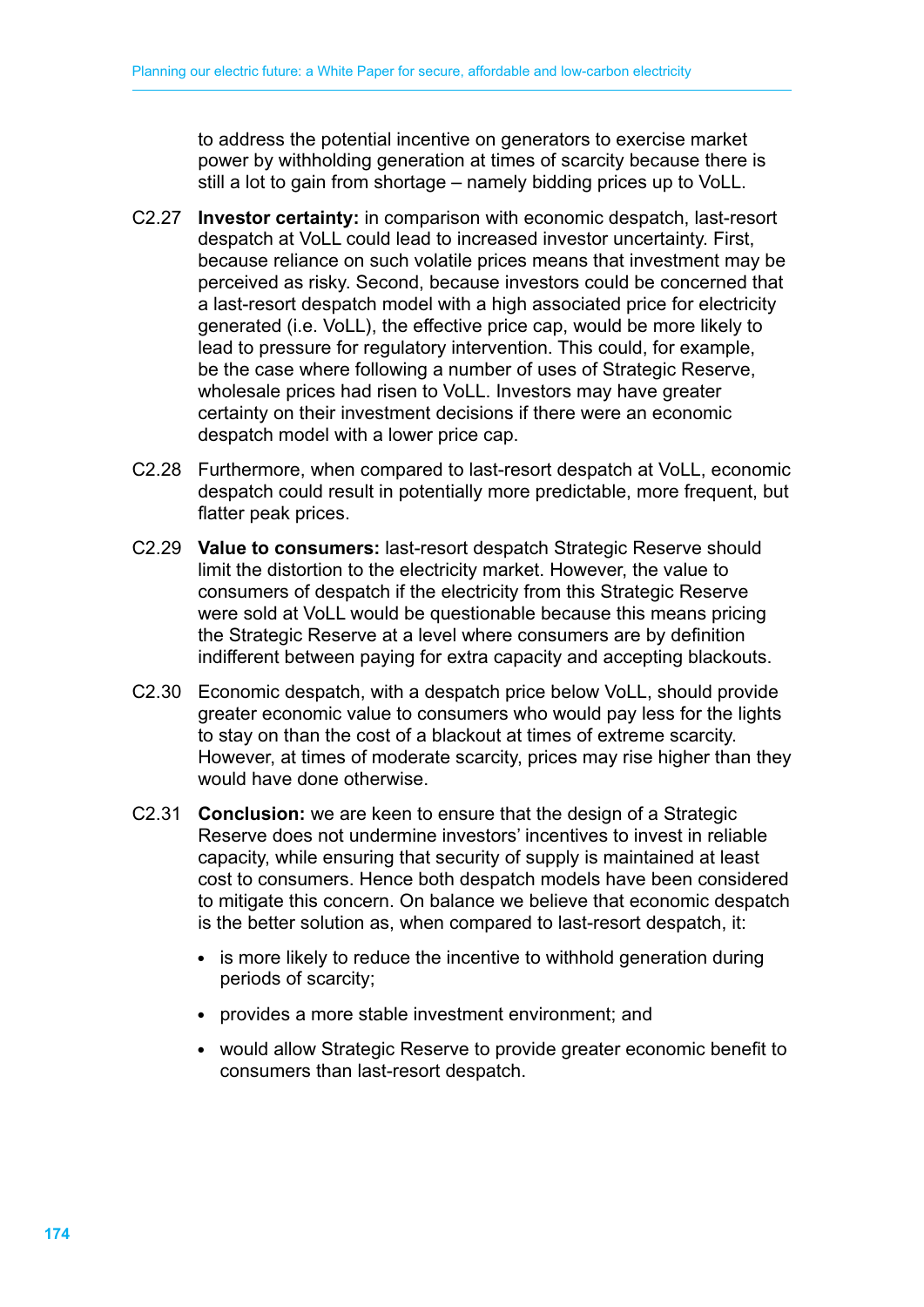**Question 6: Government prefers the form of economic despatch described here. Which of the proposed despatch models do you prefer and why?**

#### *Where is the despatch price set out and how could it be changed?*

- C2.32 A number of respondents to the December 2010 consultation argued that during periods of high prices, there could be increased pressure to lower the despatch price as a lever to reduce wholesale prices. This concern could damage investor confidence as reducing the despatch price would also lower the cap to which wholesale prices could rise, increasing the 'missing money' problem<sup>11</sup>. It is important that the despatch price is as independent of such pressure as possible in order to provide investors with a stable environment. Respondents were also keen that the Strategic Reserve methodology should be clear and transparent.
- C2.33 The proposed model of economic despatch is intended to mitigate this concern. In addition, we propose that the Strategic Reserve methodology and despatch price would be governed by a defined change process. This change process would require sufficient time for assessment, consultation and review of any proposed changes before they are made. We welcome views on how this would best be accomplished.

**Question 7: How would the Strategic Reserve methodology and despatch price best be kept independent from short-term pressures?**

#### *Should Strategic Reserve be periodically reviewed?*

C2.34 A number of respondents to the December 2010 consultation were concerned that a tender for targeted resource could distort the market. As noted above, we are keen to ensure Strategic Reserve minimises this potential distortion and have developed the proposed design to assist this. In addition, a periodic review process could be introduced to consider the impact of Strategic Reserve on the market and assess whether the despatch price is correctly set.

#### **Question 8: Do you agree that a Strategic Reserve should be periodically reviewed? If so, who would be best placed to carry out the review and how often should it be reviewed?**

<sup>11</sup> The expectation of price caps in energy markets leads to 'missing money'. At times of system tightness, generators should be able to raise their prices to the point where they can cover their long-run marginal costs, and ultimately to Value of Lost Load. However, generators may not be able to realise the necessary prices and hence cover their long-run costs. Reasons for this include actions taken by the System Operator (SO) to balance the system that are not priced correctly, as well as regulatory intervention. In particular, investors are likely to worry that periods of high prices will lead to regulatory intervention in the form of price caps, and this worry (even if it never materialises) will reduce incentives to invest.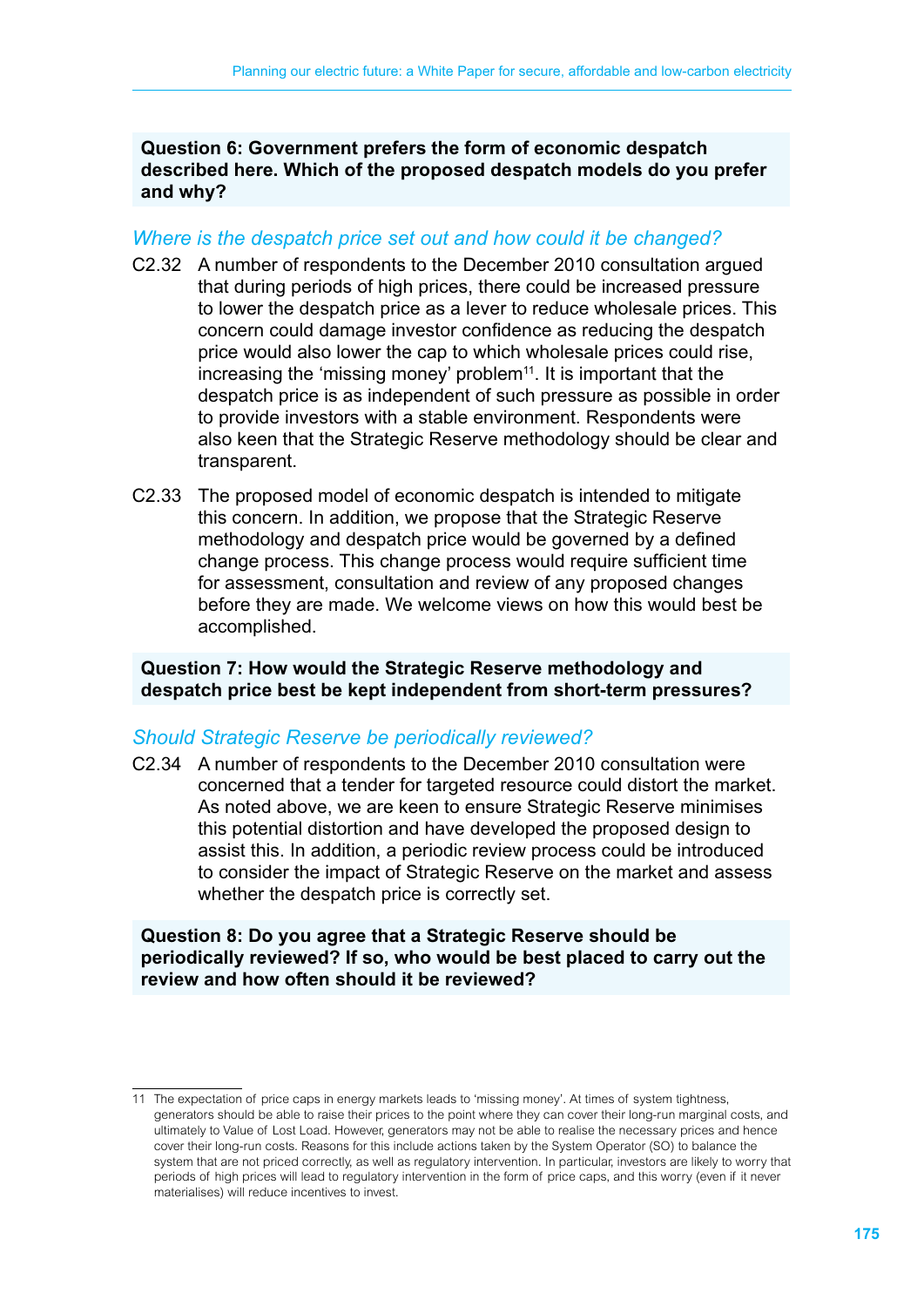# **Into which market should Strategic Reserve be sold?**

- C2.35 In designing the operation of the Strategic Reserve, a decision would need to be taken on the market into which the Strategic Reserve should be sold. We consider there are at least two options: the Balancing Mechanism or a day-ahead market.
- C2.36 If Strategic Reserve were sold into the Balancing Mechanism then it would be included as an offer at the despatch price. This offer would be considered by the SO as with any other offer. The offer price of Strategic Reserve would then be included in the cash out calculation.
- C2.37 An alternative is also to offer the Strategic Reserve in a forward market, e.g. a day-ahead market. This could be accomplished by offering the Strategic Reserve to the market at the despatch price.
- C2.38 Strategic Reserve could be sold into the Balancing Mechanism, since this appears to be the most straightforward option, although we recognise that selling forward would provide useful signals of the need for the reserve.

#### **Question 9: Into which market should Strategic Reserve be sold and why?**

# **Interaction with short-term balancing**

C2.39 There may be some interactions between a Strategic Reserve and short-term balancing arrangements such as STOR<sup>12</sup>. For example, where a STOR contract is for capacity capable of running for a longer, sustained period, this capacity could be considered to help with the problem of resource adequacy rather than short-term operational security<sup>13</sup>. There is likely to be potential for intelligent links between the mechanisms. Resource adequacy is the problem we intend to address with a Capacity Mechanism, and operational security is the problem STOR will need to continue to address in future. We would carefully consider these interactions if implementing a Strategic Reserve.

# **Interaction with Feed-in Tariff with Contract for Difference**

- C2.40 A major component of the Electricity Market Reform package is support for low-carbon generation through Feed-in Tariff with Contract for Difference (FiT CfD). There may be interactions with the proposed Capacity Mechanism given that both policy instruments affect the amount of capacity that will be brought forward.
- C2.41 The Strategic Reserve would operate 'outside' the electricity market. We assume that most participants in the Strategic Reserve would not be plants eligible for a FiT CfD, so our initial view is that there would be limited interactions between Strategic Reserve and FiT CfD. The exception could be where biomass generation or fossil fuel generation

<sup>12</sup> See the Short-Term Operating Reserve box in Chapter 3.

<sup>13</sup> This terminology and some different security of supply challenges are discussed in Chapter 3.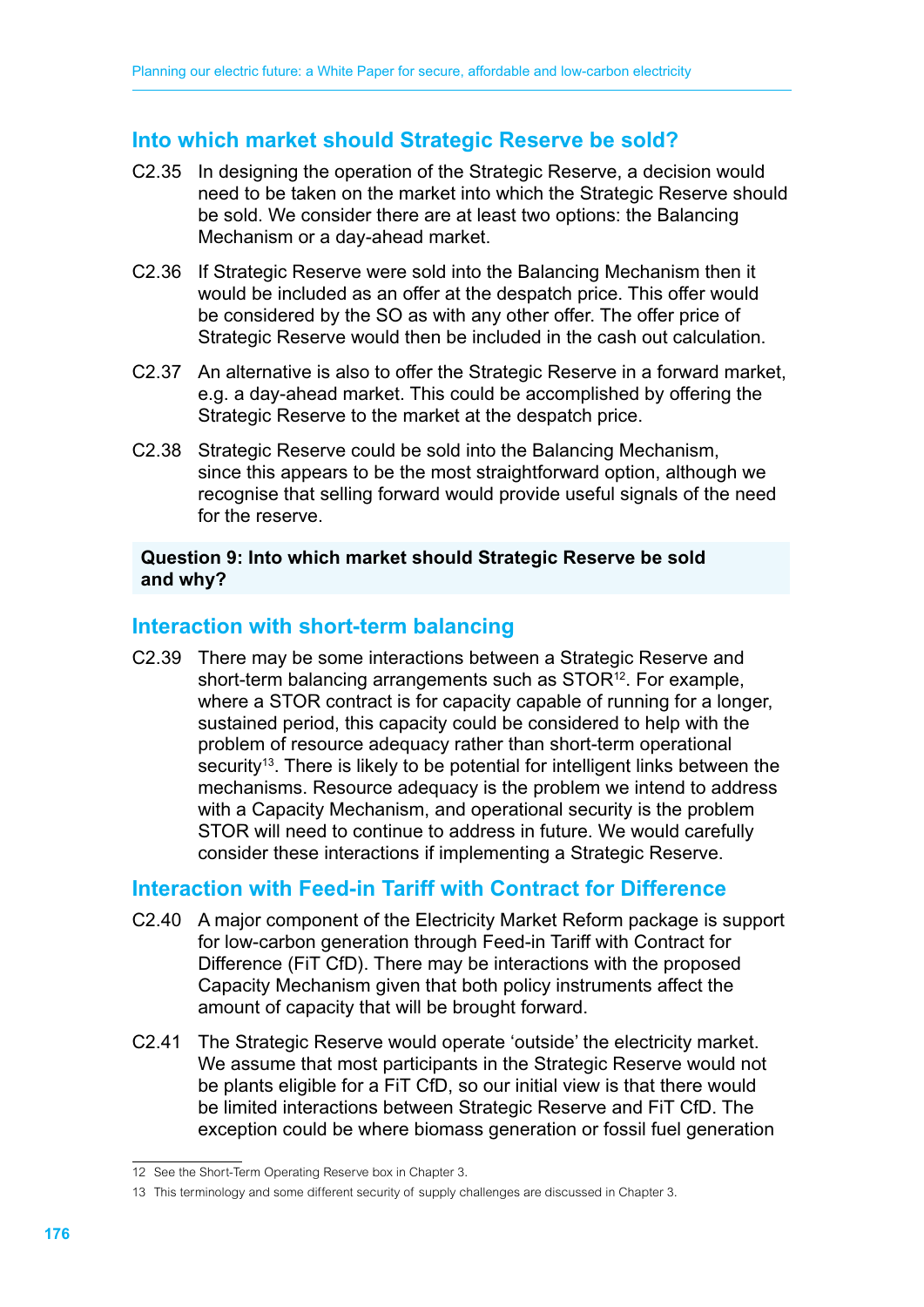with Carbon Capture and Storage (CCS) wanted to participate in the Strategic Reserve. We will continue exploring potential interactions as the proposals are developed.

# **Functional groupings**

C2.42 Figure C7 shows six key sets of functions involved in the delivery of a Strategic Reserve.





#### *Strategic Reserve advisory function*

C2.43 The advisory function would provide advice enabling a central determination on the required level of reliability to be made. The annual report by GEMA on security of electricity supply provided for in the Energy Bill 2011 would form a key element of this advice.

#### *Strategic Reserve procurement function*

C2.44 The procurement function would procure the required volume and mix of Strategic Reserve.

#### *Strategic Reserve despatch function*

C2.45 The despatch function would despatch the Strategic Reserve when required according to the methodology. It would also monitor the activity of the delivery function to check providers of reliable capacity are available when required and deliver the required volumes.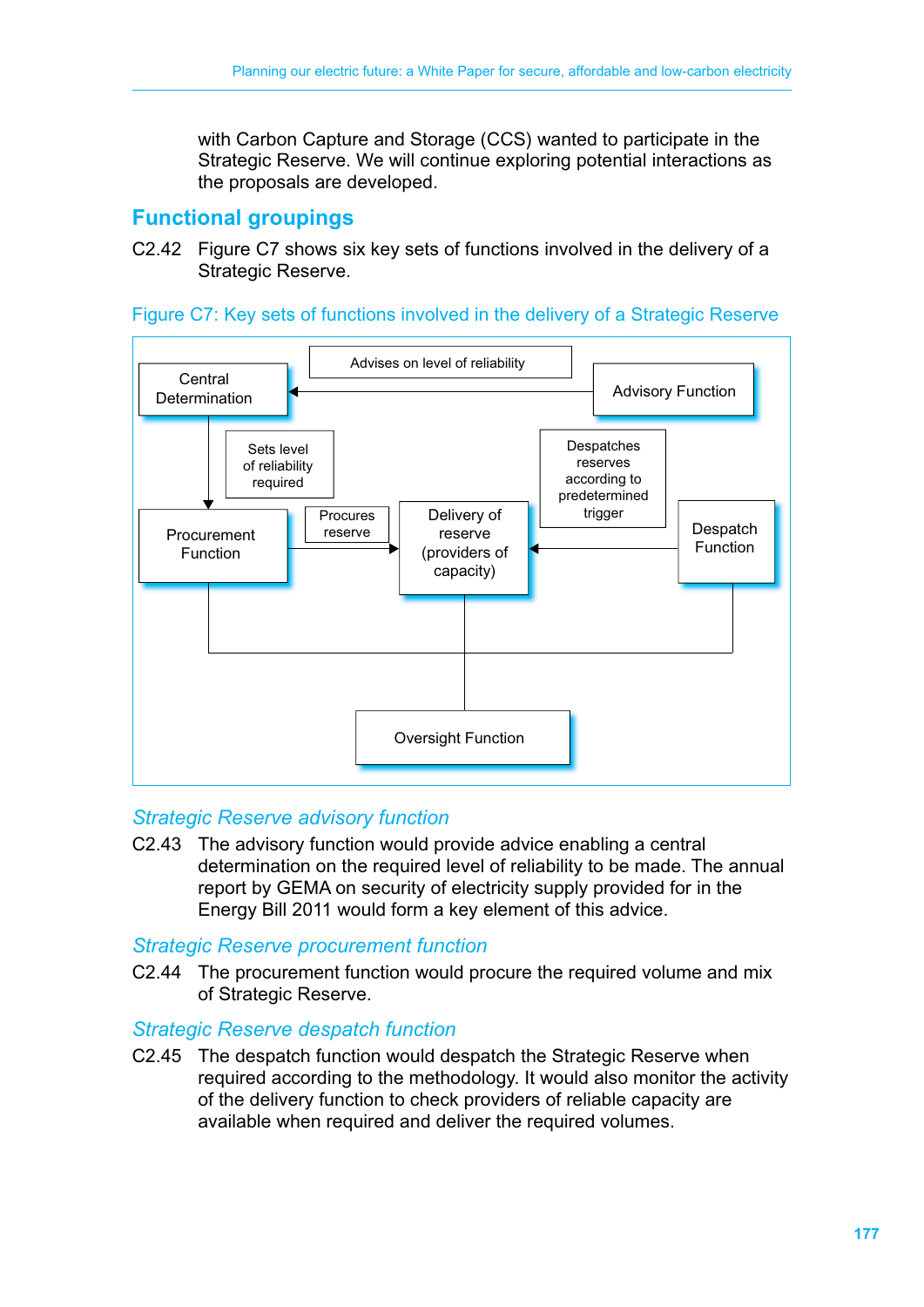#### *Strategic Reserve delivery function*

C2.46 The delivery function comprises all providers of reliable capacity (generators, DSR, storage and interconnection) procured by the procurement function to deliver the Strategic Reserve. The despatch of the Strategic Reserve delivery function would be controlled by the despatch function.

#### *Strategic Reserve payment function*

C2.47 The payment function would calculate the payments due to organisations in the delivery function and manage the financial settlement of those payments.

#### *Strategic Reserve oversight function*

- C2.48 The oversight function would monitor the activity of the procurement function and despatch function.
- C2.49 Chapter 4 of this White Paper sets out the Government's position on institutional arrangements. The Government will announce details of organisational arrangements for Electricity Market Reform around the turn of the year.

#### **Question 10: Do you have any comments on the functional arrangements proposed for managing a Strategic Reserve?**

#### **Financial Flows**

C2.50 Figure C8 sets out the main financial flows associated with the operation of the Strategic Reserve Capacity Mechanism.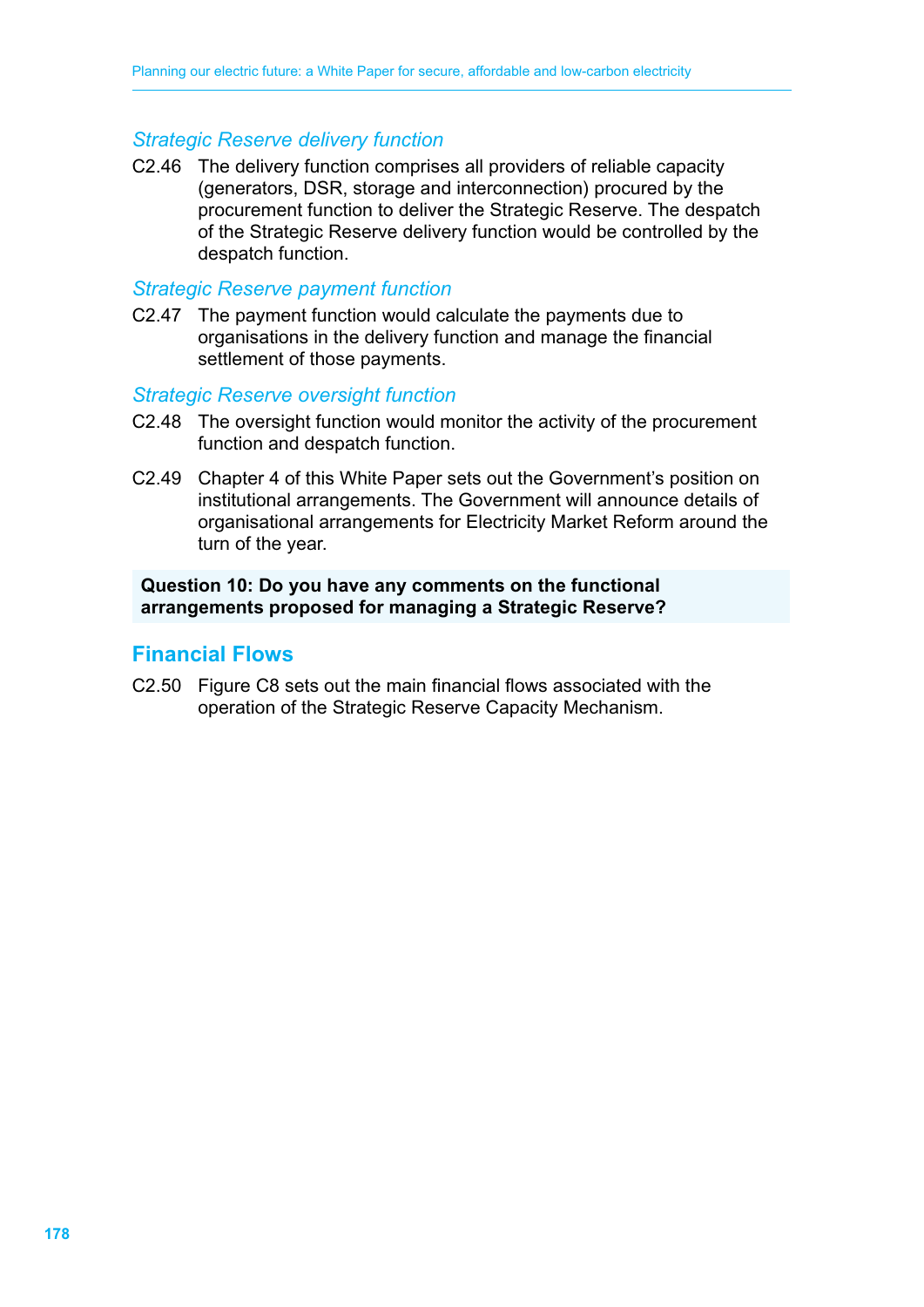

#### Figure C8: Financial flows of the Strategic Reserve

C2.51 The principal and administrative costs of the mechanism would be met by market participants, based on market share through industry charging and settlement arrangements. The costs of the Strategic Reserve would eventually be passed to end consumers by adjusting the prices in retail markets. In return for this, consumers would benefit from the higher capacity margins provided by a Strategic Reserve, which would help reduce the risk of blackouts.

**Question 11: Given the design proposed here and your answers to the above questions, do you think a Strategic Reserve is a workable model of Capacity Mechanism for the GB market?**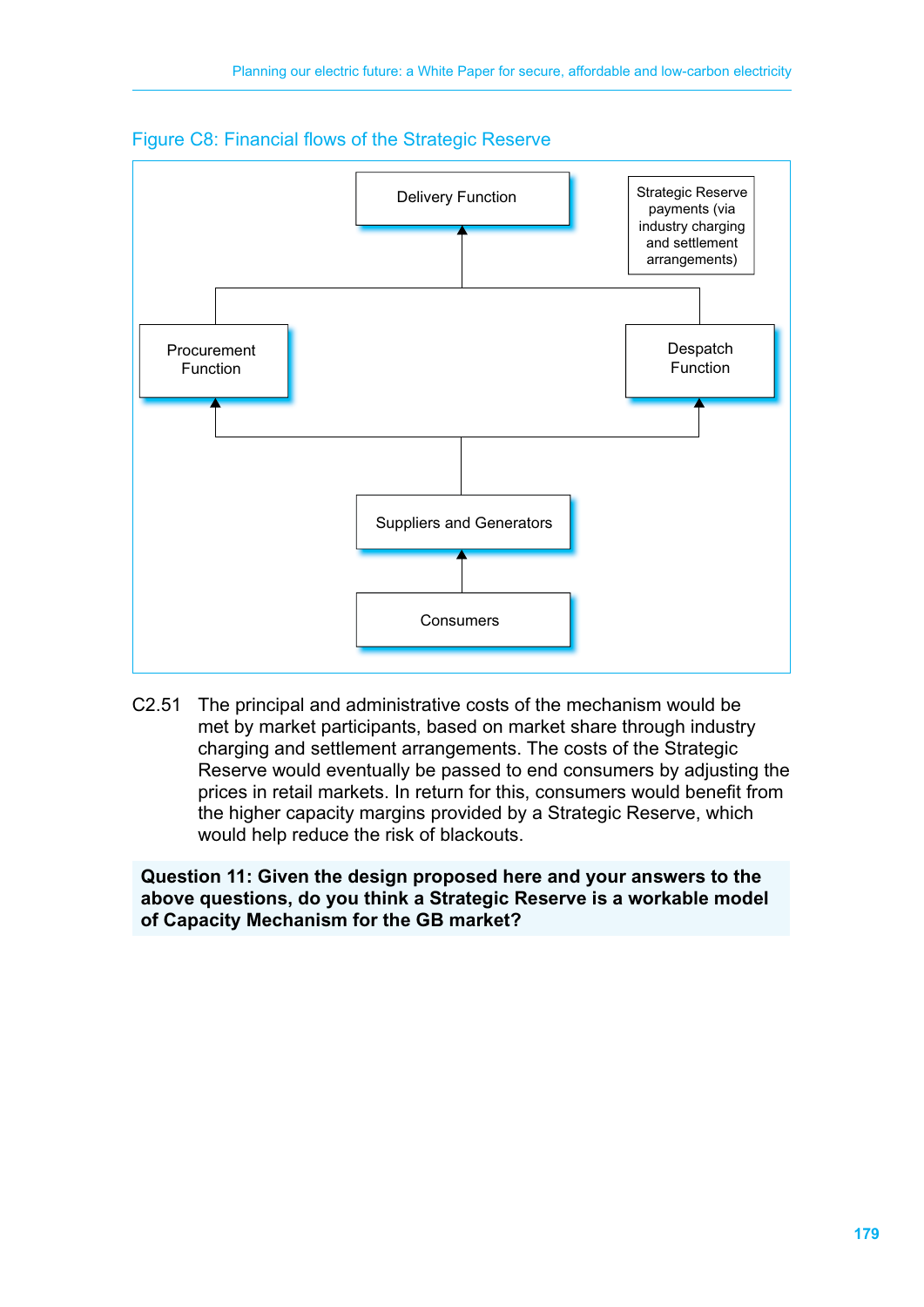# **C.3 Market-wide mechanism: Capacity Market**

# **Overview**

- C3.1 In light of responses to the December 2010 consultation concerns on the potential impacts of a targeted mechanism, Government has considered the merits of a market-wide mechanism in the form of a Capacity Market in more detail.
- C3.2 Such a mechanism would introduce a market for capacity in addition to the existing electricity market and providers of capacity could operate in both markets.
- C3.3 This section outlines some of the general design features of a Capacity Market, and describes in more detail a particular form of a Capacity Market, which we refer to as a Reliability Market.
- C3.4 Figure C9 shows how a Capacity Market works. The required volume of reliable capacity would be determined centrally based on forecasts of the peak demand some years ahead. That total amount of demand for capacity would be purchased from any provider willing to supply it, subject to its ability to meet the necessary criteria. Providers of capacity could include existing generators, companies that are planning to build a new power plant, and companies offering other forms of capacity such as DSR or storage.
- C3.5 In effect, providers of capacity in a Capacity Market substitute uncertain returns in the electricity market for long-term certainty from the Capacity Market. Consumers benefit from certainty of supply and increased price stability.



#### Figure C9: Operation of a Capacity Market

Note:

Providers of reliable capacity participate in the Capacity Market and/or the electricity market. In the Capacity Market, they are incentivised to be available (or penalised for not being available).

C3.6 The term 'Capacity Market' is broad. Any Capacity Market must address at least two questions: how to decide how much capacity can be offered to the market by a given power plant (that is, the nature of the product they can offer); and what penalties to impose if the promised capacity is not available when required during the contract period.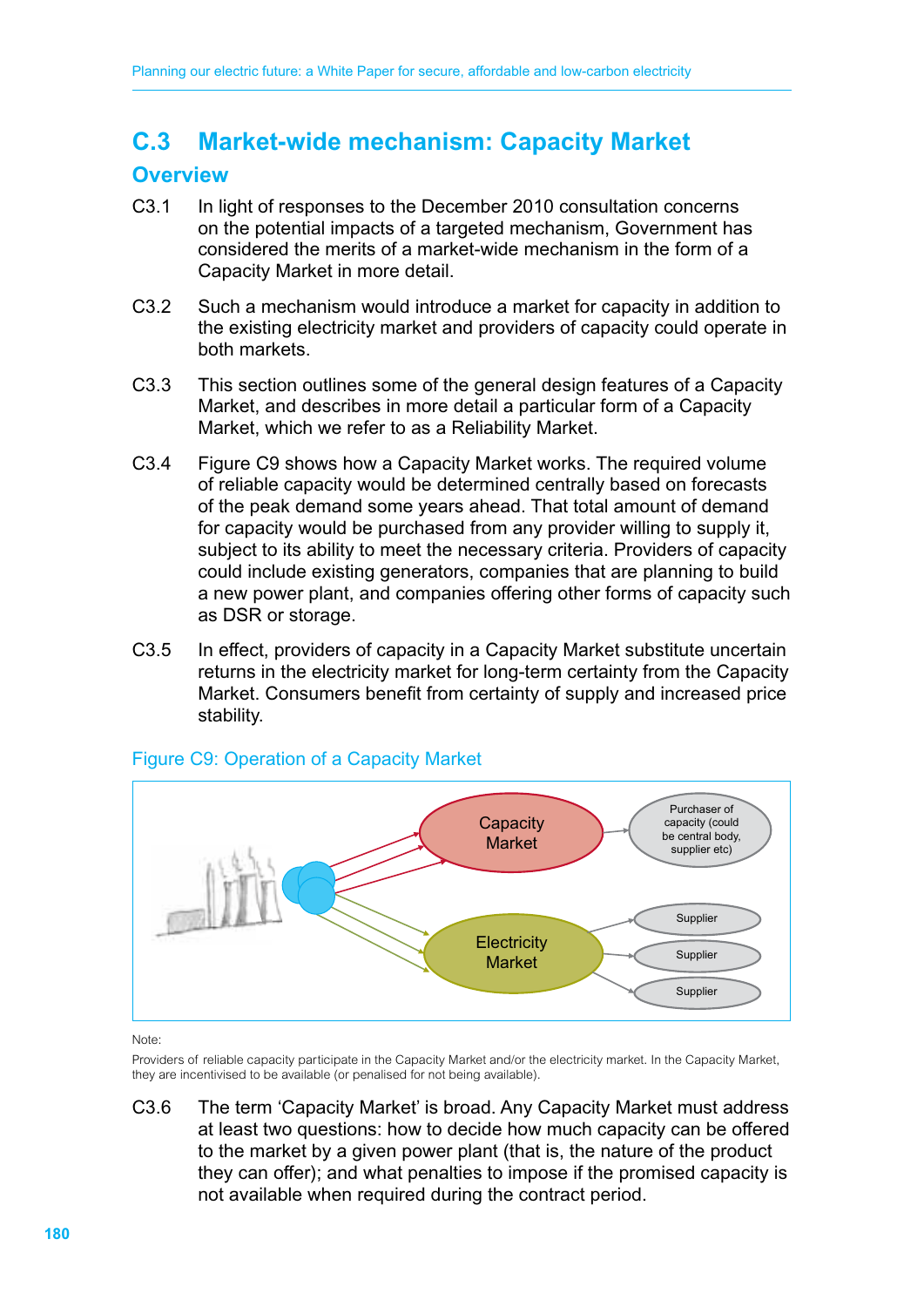- C3.7 These questions could be addressed by defining an administrative process to determine the appropriate amount of capacity for each power plant, set the conditions under which the plant must be available, and impose penalties when the plant is not available.
- C3.8 An alternative approach is to use market-based incentives for availability, known as a Reliability Market. Under this approach, a financial incentive – such as a financial call option – is put in place to incentivise availability, and provide penalties for unavailability.
- C3.9 This section first considers design features that are common to all Capacity Markets, then considers those relating to a Reliability Market in more detail, before concluding with a discussion of other issues relevant to all types of Capacity Market. We have included detailed questions on a Reliability Market given its innovative nature in the GB market, but other forms of Capacity Market remain under equal consideration.

# **Setting the required level of capacity**

- C3.10 For a Capacity Market, a decision will be needed on the desired level of capacity in the GB market<sup>14</sup>. In contrast to a Strategic Reserve, however, it is not necessary to predict the level of capacity the market will bring forward.
- C3.11 We propose that the decision about the required level of capacity would be taken centrally each year based on annual advice on:
	- the level of electricity demand over the next four years (considering peak demand and demand variability); and
	- the likely cost of providing different levels of reliability.
- C3.12 To assist this central decision, GEMA would provide an annual report on security of electricity supply. Primary legislation to enable this is being sought through the Energy Bill 2010–11. Further independent advice could be commissioned if necessary.
- C3.13 It should be noted that, if low-carbon generators receiving a FiT CfD are excluded from the Capacity Market, it would be necessary to estimate the reliable capacity offered by such generators and contract for what is left after subtracting that capacity from the target capacity level<sup>15</sup>.
- C3.14 For a Capacity Market it is possible that in future consumers could be more engaged in the decision about the minimum level of supply they require based on the cost to them of differing levels of capacity.

<sup>14</sup> This is because reliability is a public good. When prices are falling, companies that did not sign contracts for capacity can offer energy more cheaply than suppliers that bought contracts for capacity. Consumers will switch and may cause the company that bought contracts for capacity to become insolvent. So because of retail competition, suppliers are not credible counterparties for contracts for capacity. The capacity which they would purchase is therefore less than the required amount.

<sup>15</sup> See 'Interaction with Feed-in Tariff with Contract for Difference' for more detail.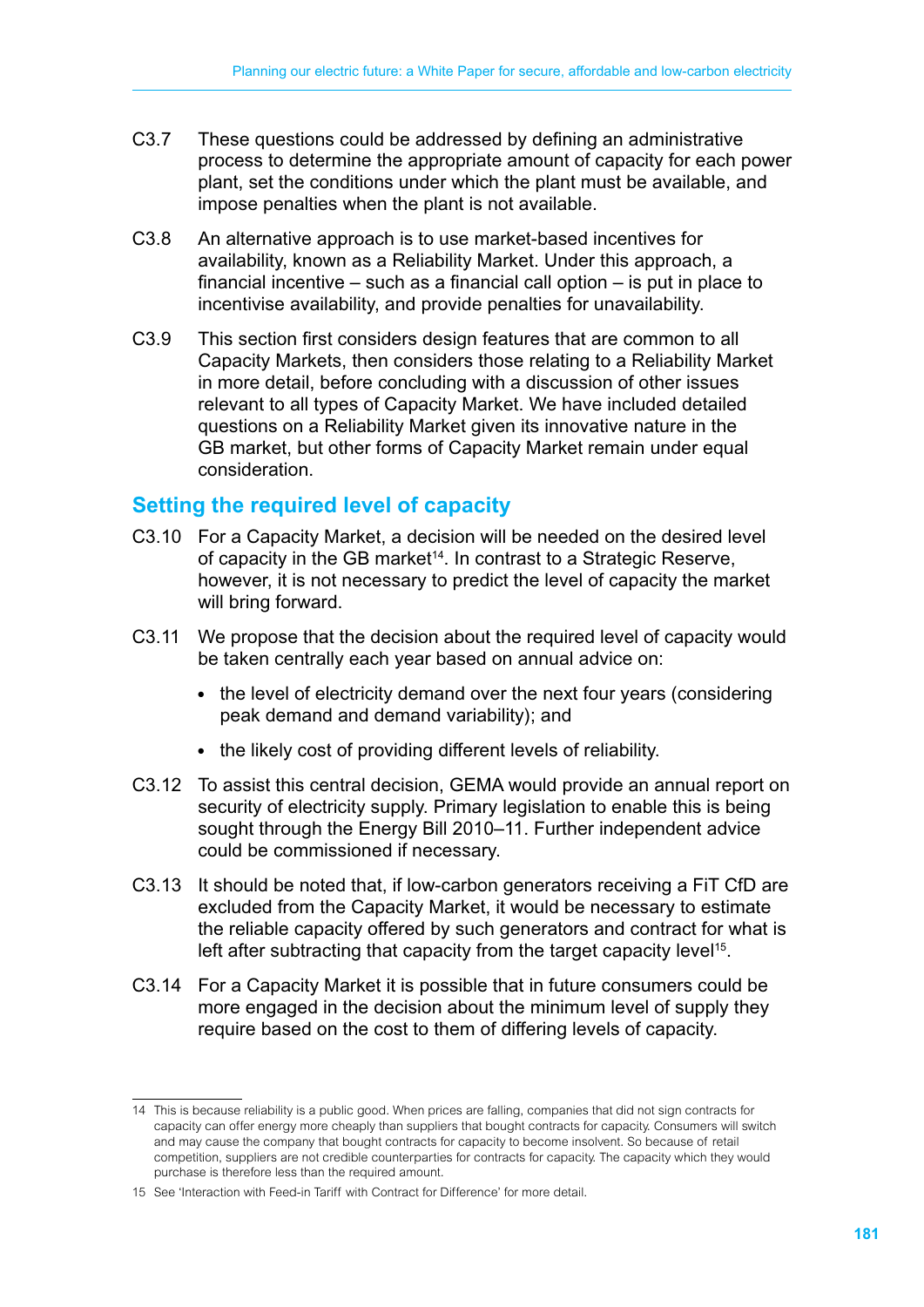# **How and by whom capacity is bought**

- C3.15 Once the desired quantity of capacity has been determined there are several ways capacity could be purchased in the 'primary capacity market<sup>'16</sup>. The key questions are whether capacity is purchased by a central institution, or by suppliers; and whether it is purchased through an auction, or through bilateral markets. We have considered three options for addressing these questions.
- C3.16 **A central institution buys capacity in an auction:** the desired quantity of capacity could be bought in an auction by a central institution, which passes on the cost and the paybacks (if any) to consumers during the delivery period. With this approach it is straightforward to ensure that the desired quantity of capacity is bought. Financial counterparty risk (the risk that the seller of capacity would be unable to provide the capacity or to pay the required unavailability penalty) would be held by the central agency. If a central institution buys capacity the allocation of cost to suppliers could wait until the customer base for the delivery period is known, which could limit the secondary market transaction costs that suppliers would face for re-trading to reflect changes due to customer switching.
- C3.17 **An obligation is placed on suppliers to buy capacity in an auction:**  the desired quantity of capacity could be bought in a central auction by individual suppliers. Under this approach it is straightforward to ensure that the desired quantity of capacity has been bought. Suppliers would need to re-adjust their positions in secondary markets to correct for changes in their capacity obligations due to customer switching up until the delivery period. This would incur further transaction costs. In the Reliability Pricing Model (RPM) Capacity Market of the North American PJM system,<sup>17</sup> suppliers can, in addition to participating in the auction, also 'self-supply' capacity and purchase capacity bilaterally.
- C3.18 **An obligation is placed on suppliers to buy capacity in bilateral markets:** the desired quantity of capacity could be bought by suppliers in the form of bilateral contracts. With this approach it would be necessary to monitor whether suppliers purchased the right amount of capacity. As above, individual suppliers would need to re-adjust their positions in secondary markets to match changes in their customer base up until the delivery period, which would incur further transaction costs.

#### **Question 12: How and by whom should capacity in a GB Capacity Market be bought and why?**

<sup>16</sup> See 'Primary and secondary markets' for discussion of the different markets for reliability contracts.

<sup>17</sup> PJM is the electricity transmission system serving all or parts of Delaware, Illinois, Indiana, Kentucky, Maryland, Michigan, New Jersey, North Carolina, Ohio, Pennsylvania, Tennessee, Virginia, West Virginia and the District of Columbia.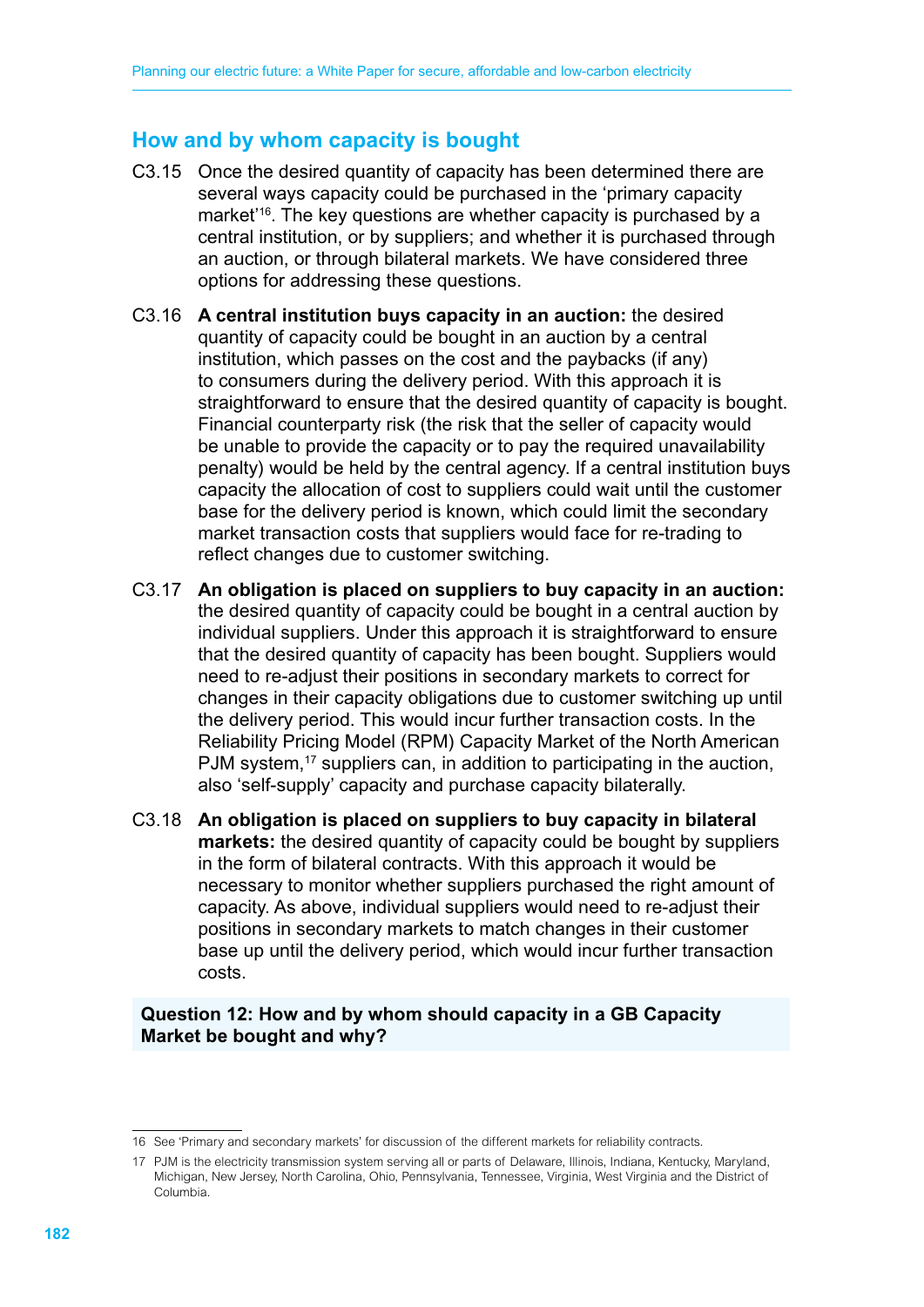# **Contract duration**

- C3.19 The maximum duration of a contract for capacity determines how long the payment can be locked in by generators or non-generation providers of capacity such as DSR or storage. A longer contract duration has two main implications:
	- **it reduces uncertainty** for market participants because they can lock in the payment for a longer time and are not exposed to the impacts of more frequent changes in the prices set in the Capacity Market; and
	- **it leads to market foreclosure** because market participants can lock in payments for a longer time in the future (by choosing a longer contract duration). For the contract duration, the payment will not be influenced by future developments such as lower demand, which would have led to lower prices.
- C3.20 In the capacity markets in New England and Colombia, the contract duration for existing plants is one year, while plants that have not yet been built can optionally increase the contract duration (and thus lock in the payment) for longer periods of up to twenty years<sup>18</sup>. For plants that require additional investments, an intermediate solution is used.

#### **Question 13: What contract durations would you recommend for a Capacity Market?**

# **How far ahead should contracts be purchased?**

- C3.21 The principal goal of a Capacity Mechanism is to ensure that sufficient capacity is available to achieve a required level of reliability, including the ability to meet peak demand.
- C3.22 For both a Strategic Reserve and a Capacity Market, consideration needs to be given to the lead time between procurement and capacity being required to be in place. In particular, there are considerations associated with longer or shorter lead times in relation to the construction of new plants.
- C3.23 The longer the lead time, the more project risks are reduced (including construction risks for new plants being built) and investment incentivised. Longer lead times will therefore provide a greater potential role for new entrants. This should reduce the overall costs of providing capacity. On the other hand, the further in advance capacity is sold, the greater the potential margin for error in projections of future peak demand. This could lead to over or under-procurement and investment.
- C3.24 In principle there are the following options for lead times for purchasing contracts:

<sup>18</sup> These markets are referred to in Section 4 'International Comparisons'.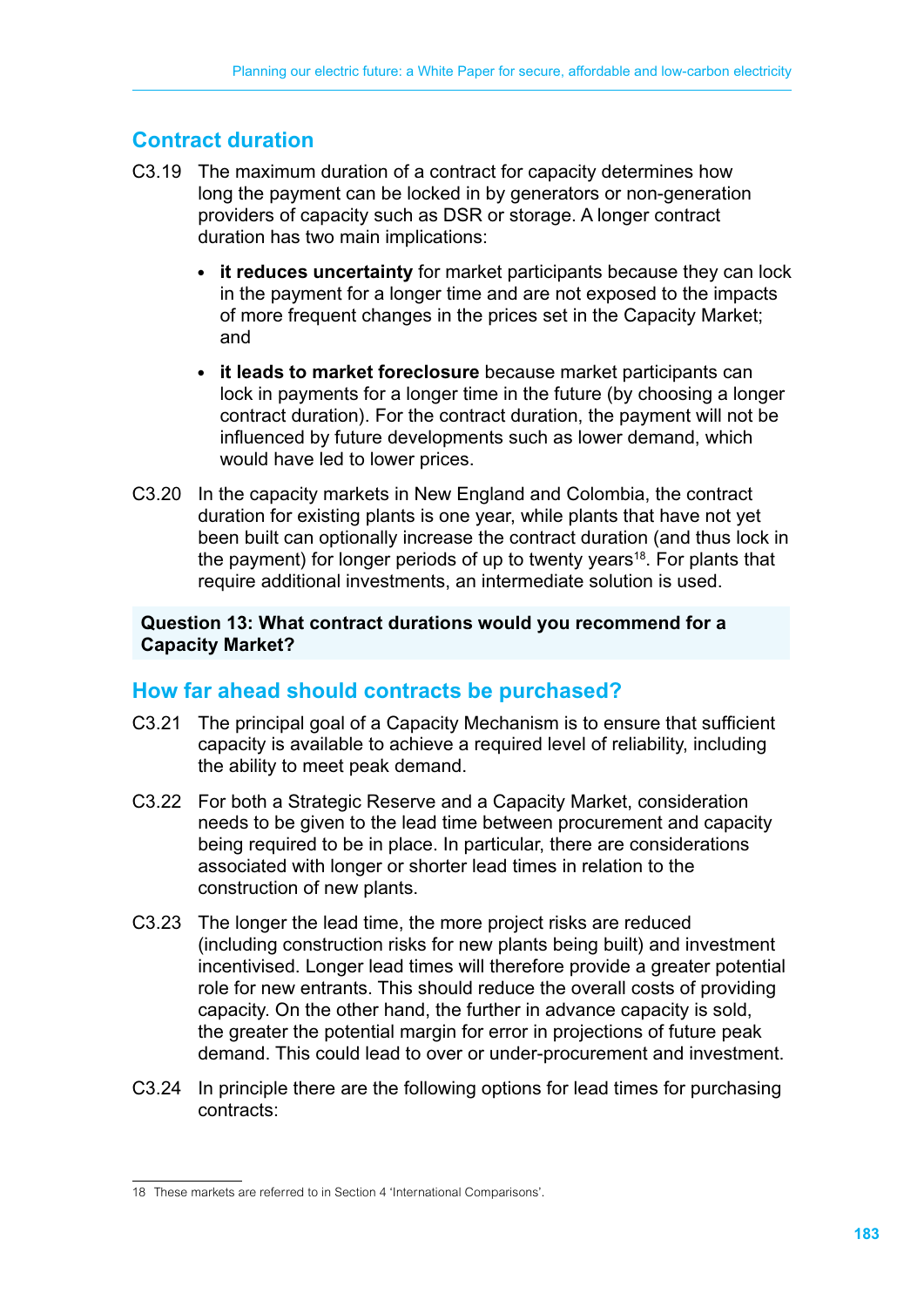- a. **shorter than shortest construction time:** demand projections are likely to be more accurate for these nearer-term timescales, but the payment for capacity could not serve as a security to finance construction of new plants, which could lead to higher prices in the Capacity Market. This may tend to incentivise DSR ahead of new construction;
- b. **between the shortest and longest construction time:** demand projections would be less uncertain than for the longer term. The promised payment could be used as a security to finance the construction of plants with shorter construction times, which could lower the prices in the Capacity Market; and
- c. **longer than longest construction time:** demand projections would be very uncertain. Consequently it is not clear there would be additional benefit in terms of investor certainty from taking a longer term approach; and/or
- d. **special arrangements for plants with long construction times:**  plant requiring longer construction times could be allowed to agree later starting dates.

**Question 14: How long should the lead time for capacity procurement be? Should there be special arrangements for plants with long construction times?**

# **Primary and secondary markets**

- C3.25 The primary capacity market is where capacity is first allocated. Options for this are discussed in 'How and by whom capacity is bought' above.
- C3.26 Secondary capacity markets, where capacity could be re-traded once allocated through the primary capacity market, are used in some existing systems, for example, in the forward capacity market of PJM and the reliability market of Colombia. They are needed for two reasons:
	- providers of capacity may need to reallocate their obligations, for example, because of planned maintenance or unexpected breakdowns;
	- it will make the market more accessible to DSR providers. The operating characteristics of DSR are typically such that it can run only for short periods of time (which may be one reason why only a limited number of DSR providers have STOR contracts). The secondary market should provide a much greater opportunity for participation of DSR.
- C3.27 If the physical back-up requirements in the primary capacity market are sufficient to ensure the required amount of capacity is constructed, there might be a case for opening up the secondary market to financial players to increase liquidity. However, this requires careful assessment to avoid undermining the efficiency of the Capacity Mechanism to incentivise investments.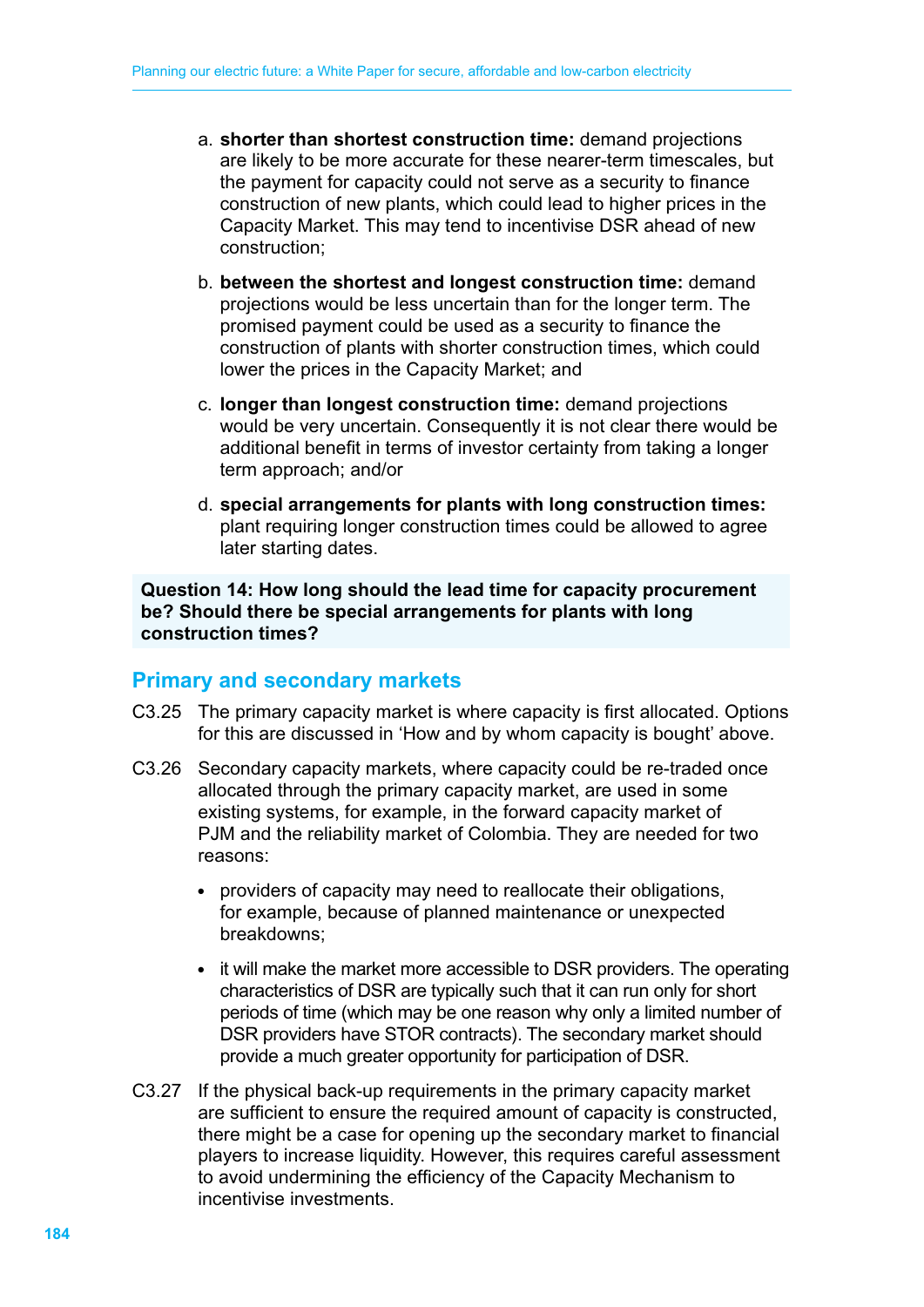C3.28 The products which will be traded in the secondary market are the same products that are sold in the primary market. However, the contract lead time in secondary markets could be much shorter, e.g. down to a single day, and the contract duration much lower, e.g. down to a single balancing period.

#### **Question 15: Should there be a secondary market for capacity? Should there be any restrictions on participants or products traded?**

# **Determination of capacity credit and penalties for non-availability**

- C3.29 As discussed above, all market-wide capacity mechanisms must define the nature of the product that is being traded, and the penalties for nonavailability.
- C3.30 **The nature of the product being traded:** Not all capacity is equivalent. It would be inappropriate, for example, to treat a 1 GW Combined Cycle Gas Turbine (CCGT) power station as equivalent to a 1 GW wind farm – the CCGT can be relied upon to provide reliable capacity when needed in a way that the wind farm cannot. This is why the capacity of a generator is sometimes quoted as 'de-rated capacity', a figure that attempts to capture the capacity that can be relied upon at times of peak demand<sup>19</sup>.
- C3.31 **Penalties for non availability:** In a Capacity Market, providers of capacity receive a payment for providing capacity. In return, there need to be penalties for providers who are not available when required.
- C3.32 In several existing Capacity Markets a central approach is taken to address these issues. For example, in the RPM of the PJM system, the capacity that a provider is able to offer into the market is calculated centrally based on a number of technical parameters such as outage rates. These are estimated based, for example, on historic data or through comparison with similar types of generation. A series of 'resource performance assessments' are carried out to assess whether the resource honoured its commitments during the contract period. If the resource is assessed as having failed to deliver the required level of capacity, then an administratively determined penalty is imposed and the revenue from the charges given to resources that exceeded their commitment levels<sup>20</sup>.
- C3.33 This approach is relatively straightforward but does face a number of complexities, for example the challenge of setting an appropriate penalty level, specifying when availability is required, and resolving potential disagreements over whether the provider was 'at fault' when unavailable.

<sup>19</sup> The de-rated capacity margin is the capacity margin adjusted to take account of the availability of power plants, specific to each type of generation technology. It reflects the expected proportion of a source of electricity which is likely to be technically available to generate (even though a company may choose not to utilise this capacity for commercial reasons).

<sup>20</sup> For further detail on the 'Reliability Pricing Model' see, for example, PJM Manual 18, PJM Capacity Market, Revision 12, 2011, http://www.pjm.com/markets-and-operations/~/media/documents/manuals/m18.ashx.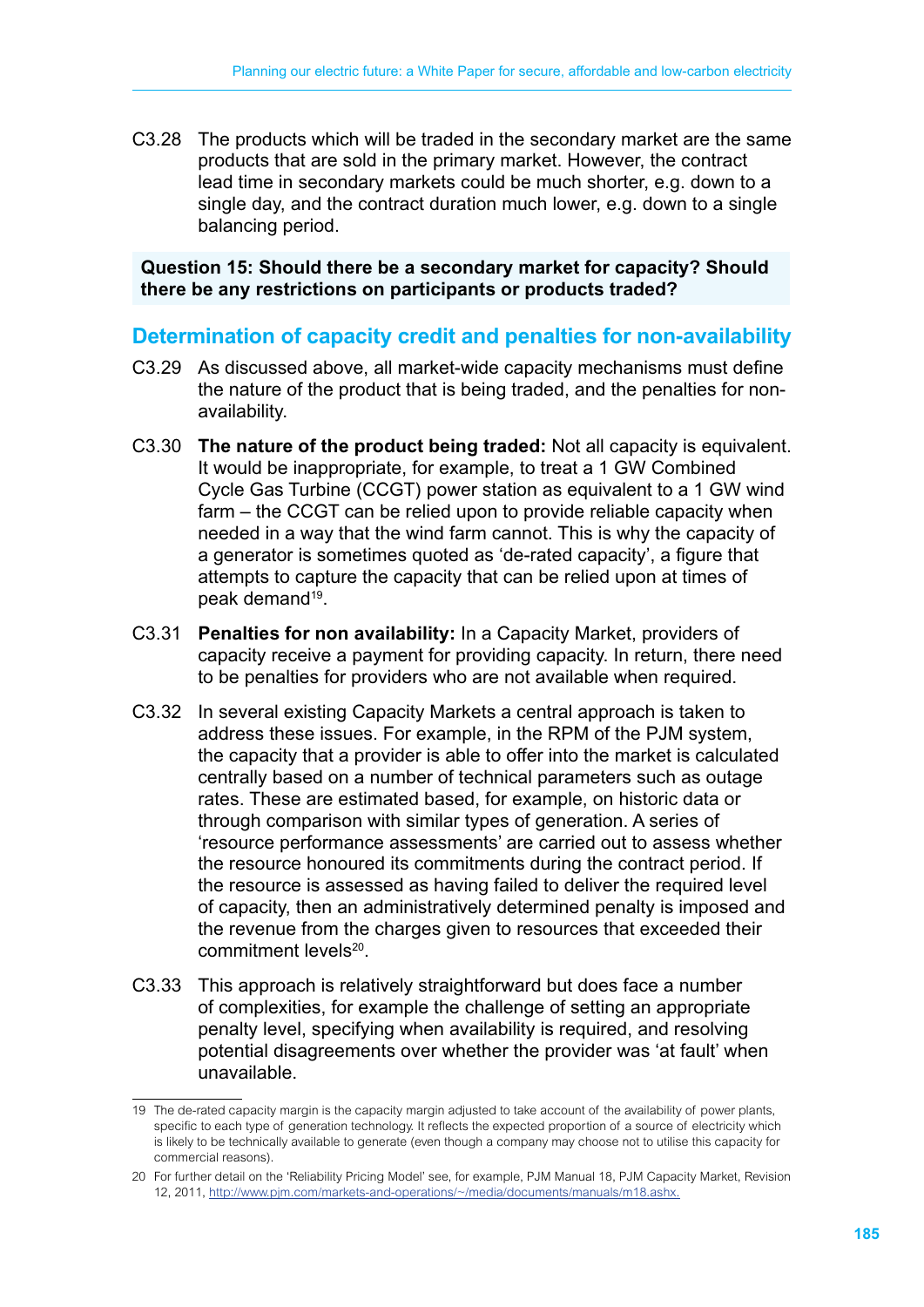C3.34 An alternative approach to this challenge, using incentives in the form of financial call options, is discussed in the section below.

**Question 16: What are the advantages and disadvantages of making a central, administrative determination of (i) the capacity that can be offered into the market by each generator; (ii) the criteria for being available; and (iii) the penalties for non-availability? In outline, how would you suggest making these determinations?**

# **Reliability Market**

#### *Overview*

- C3.35 In some existing Capacity Markets, a central, regulatory decision is made concerning the capacity that can be relied upon for each type of generation and non-generation technology, and there are penalties for not being available during the contract period (as discussed above).
- C3.36 A possible alternative approach, a **Reliability Market**, relies on financial incentives rather than centralised monitoring and administration.
- C3.37 In a Reliability Market, what is purchased from providers (which could be generators or non-generation approaches such as storage or DSR) is a 'reliability contract', essentially a call option $21$ . The reliability contract provides a hedge for the holder, enabling the holder to purchase energy at no more than the 'strike price' or, if energy is simply not available, to be compensated for the missing energy $^{22}$ . In return for this hedge, the provider receives a payment (the option premium) which provides a more reliable source of income on which to base an investment decision.
- C3.38 In a Reliability Market:
	- the provider is able to make a decision about how much capacity they can reliably supply (there may still need to be some checks);

 • financially by selling electricity in the forward markets or entering into long-term contracts; or

<sup>21</sup> A call option is a contract that gives the buyer of the option the right (but not the obligation) to purchase an agreed quantity of a commodity from the seller at an agreed time for an agreed price. The buyer of the option therefore knows the maximum price they will have to pay for the commodity (up to the agreed quantity). If there is a liquid market in the underlying commodity with a well-defined price, then the option may be settled financially, rather than through physical delivery: the buyer purchases the commodity themselves in the market and is paid the difference between the agreed price and the market price. In either case, the buyer of the option receives the commodity and pays, at most, the agreed price. It is slightly easier to discuss the financial case, which is what we do here.

<sup>22</sup> 'Hedging' refers to making some kind of investment, with the objective of reducing exposure to (short-term) price movements in an asset already held. Normally, a hedge consists of taking an offsetting position in a related asset. Hedges can be either financial or physical. For example, a generator might hedge the risk of electricity price movements:

 <sup>•</sup> physically by integrating with an electricity supply business, such that any downward movement in prices resulting in a loss in revenues for the generation business is offset by an increase in revenues for the supply business.

The 'strike price' is a price agreed by the parties to the reliability contract and represents the effective maximum price that the electricity buyer will have to pay for the volume agreed in the contract. When the market price is higher than the strike price, the seller of the reliability contract pays the buyer the difference in price for the total volume of electricity agreed.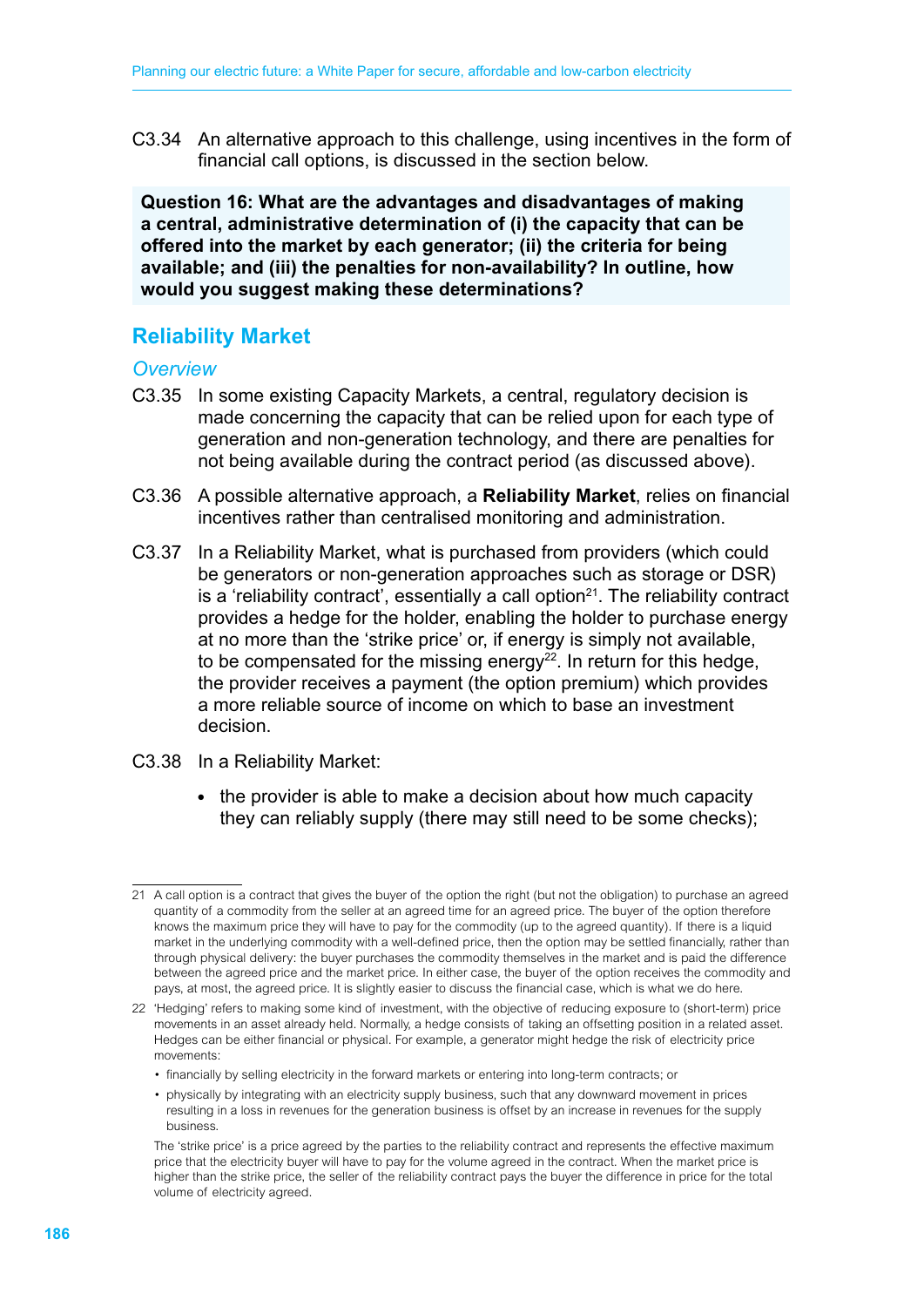- the times when availability is required are defined just as times when prices are high; and
- there are no regulatory decisions over whether the provider is at fault.
- C3.39 As far as we are aware, reliability contracts have only been introduced in two electricity markets: Colombia and New England (and the New England variant caps the option payments). However, derivatives contracts are commonly used for hedging in many commodities markets (including electricity in e.g. Australia) so the principles underlying a Reliability Market are not new.
- C3.40 **Overview of cash flows:** to illustrate the principles behind a reliability contract, Figures C10 and C11 give an overview of the cash-flows involved after the contract has been sold. If the provider of reliable capacity is available, the flows are as shown in Figure C10. An overview of the cash flows if the provider of reliable capacity is unavailable is shown in Figure C11.



Figure C10: Payments for reliability contracts if the provider is available

#### Note:

In addition to the revenues from the electricity market (arrows b), providers of reliable capacity that sold a reliability contract will receive a fixed premium from suppliers (arrows a), but pay suppliers back the difference between the reference price and the strike price when the reference price rises above the strike price (arrow c).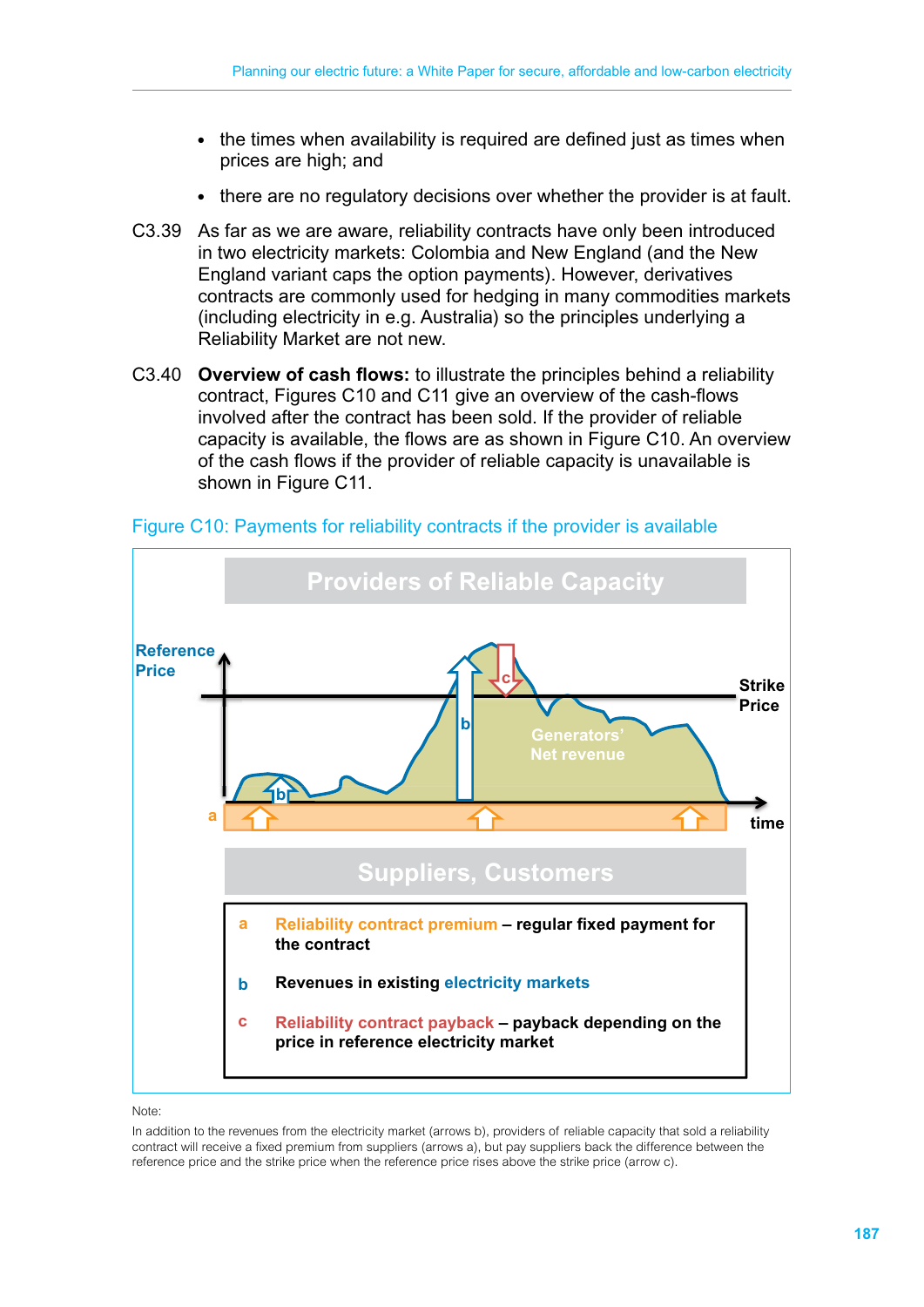

#### Figure C11: Payments for reliability contracts if the provider is unavailable

#### Note:

If generators are not available, they do not incur any revenues from electricity markets. However, if they sold a reliability contract they still receive the same premium from suppliers (arrows a), and pay to suppliers the difference between the price in the reference market and the strike price, when the reference price rises above the strike price (arrow c).

#### C3.41 This means:

- consumers are hedged against the risk of high prices in return for paying a reliability contract premium;
- generators exchange part of their volatile revenues for more certain income;
- generators cannot increase their revenues by bidding strategically to increase prices above the strike price; and
- all providers of reliable capacity are incentivised by market prices to be available.

#### *Financial flows*

C3.42 Figure C12 sets out the financial flows associated with a Reliability Market. A Reliability Market would introduce two new payments. The first one is the reliability contract premium which is paid from electricity suppliers to providers of reliable capacity, and the second is the reliability contract payback of any revenues above the strike price from generators to suppliers. These payments could be merged into a single payment stream.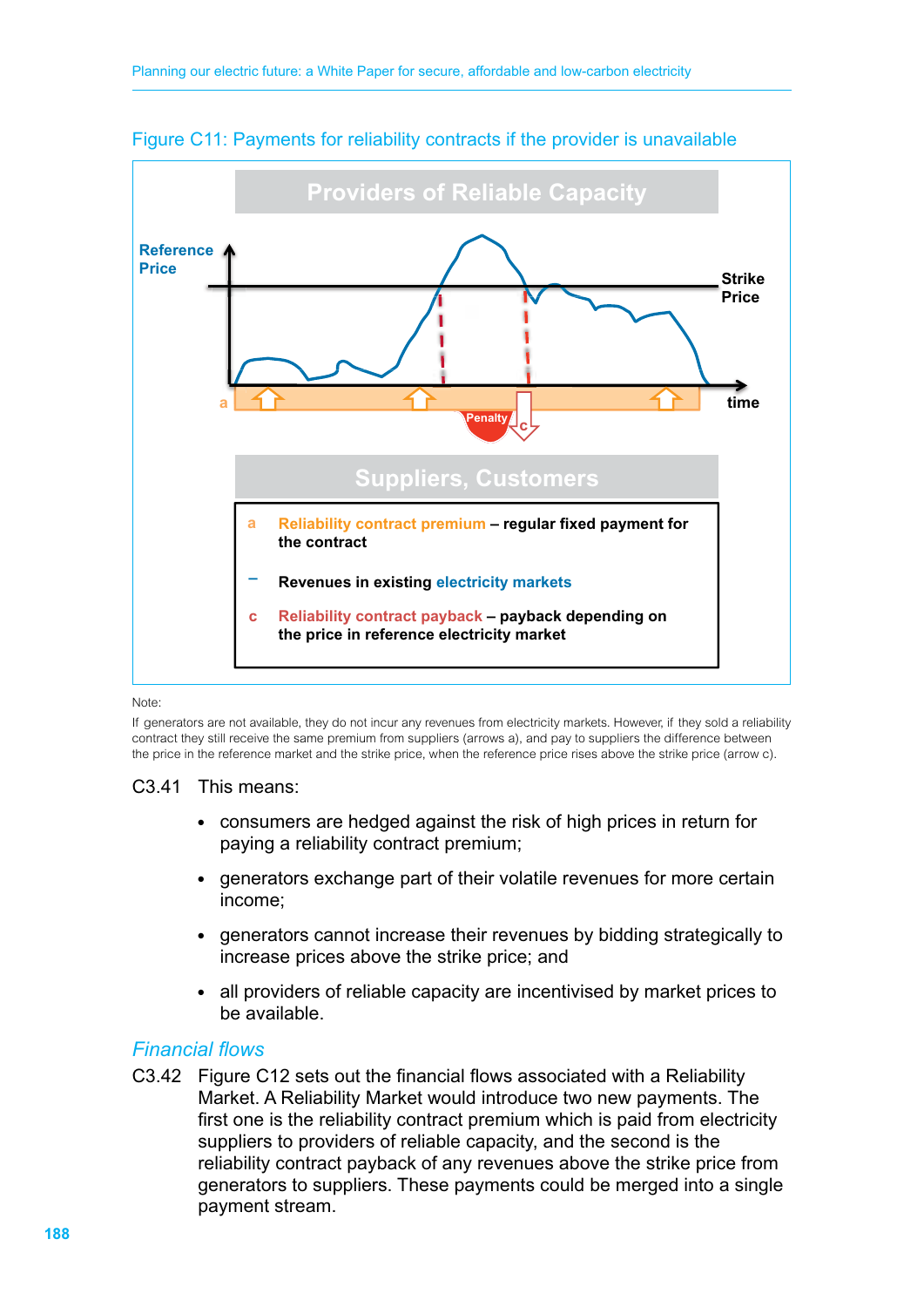C3.43 If reliability contracts are bought in bilateral markets instead of a central auction, the reliability contract payments do not flow through the central auction body as in Figure C12, but directly from suppliers to contract providers<sup>23</sup>.



#### Figure C12: Overview of Financial Flows for reliability contracts

# *Choosing the reference market*

- C3.44 Reliability Contracts oblige providers of reliable capacity to pay back the difference between the price in a reference market and the strike price specified in the contract if the reference price rises above the strike price. To protect against the risk of having to pay back more than they earn, generators have an incentive to sell their power in the reference market, or at least wait until the reference price is known, before deciding whether to sell in the reference market or speculate on higher prices in markets closer to real time.
- C3.45 Once a reliability contract is signed, the paybacks which providers of reliable capacity have to make depend entirely on the price in the reference market. The choice of the reference market is therefore central to the design of a Reliability Market: it has important implications for liquidity in different markets and the extent to which reliability contracts could mitigate market power.
- C3.46 **Impacts on liquidity:** The choice of reference market for a Reliability Market could have impacts on the liquidity of forward markets. If the price in the reference market rises above the strike price, providers of reliable capacity that sold a reliability contract will have to pay back the difference to the counterparty. Whenever there is a chance that prices in the reference market might rise high enough for this to happen, providers of reliable capacity may prefer to sell their electricity in the

<sup>23</sup> See 'How and by whom contracts are bought'.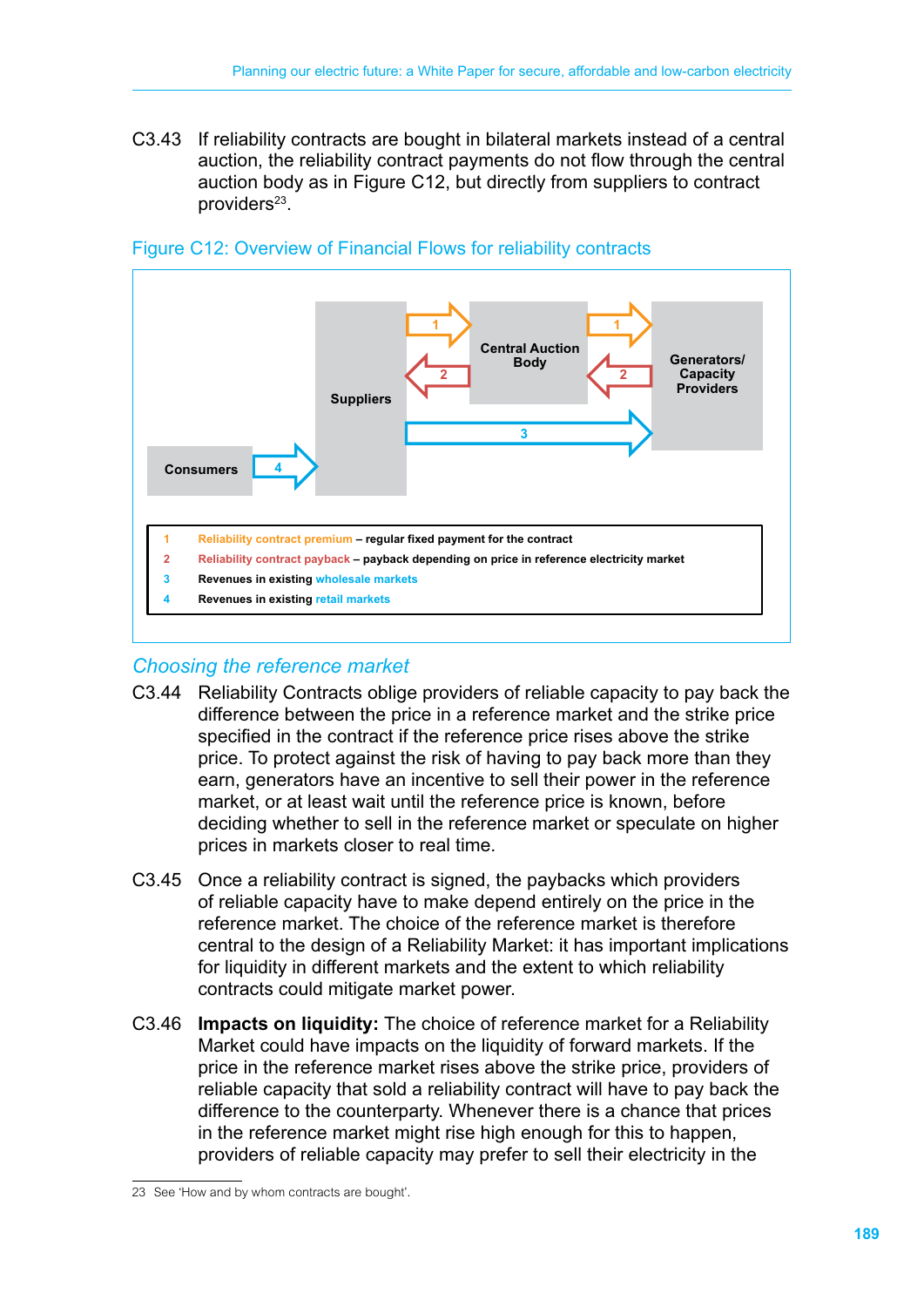reference market to hedge against the risk of these paybacks. Until the price in the reference market has been determined, there is always a chance that it might rise above the strike price, due for example to a demand spike or an unforeseen outage of a plant.

- C3.47 Providers of reliable capacity therefore have an incentive to not sell their electricity in markets before the reference market. Once the price in the reference market has been determined, the payback is a sunk cost, so will not affect the trading strategy (and resulting liquidity) in subsequent markets. This means that, if the market chosen is close to real time, the impact of liquidity in forward markets may be greater.
- C3.48 **Impacts on market power in the electricity market:** A reliability contract effectively caps the net price that the buyer has to pay for electricity in the reference market at the contract's strike price. Hence, buyers of reliability contracts are never forced to pay more than the strike price as long as they purchase the electricity no later than the reference market. Presumably, this limits the opportunity for generators to increase prices through strategic bidding in those markets $24$ , though such opportunities may still exist in markets which occur after the reference market.
- C3.49 The following options are available for specifying reference markets:
	- a. **Regulator specifies the reference market for all contracts:** the reference market could be specified by the regulator. In principle this could be any market – from bilateral forward markets to real-time prices in the balancing mechanism. Given the impacts on market power described above, it may be argued that the reference market should be as close to real time as possible, in particular since shortterm adjustments will become more important when there is more intermittent wind generation in the market. However, there is a tradeoff because of the potential for reducing liquidity in earlier markets. In addition the decision should take into account the transparency and robustness of prices in different markets, and the possibility for generators outside GB to access these markets; or
	- b. **Suppliers specify the reference market for individual contracts:** as an alternative to centrally specifying the reference market, suppliers could buy reliability contracts that require physical delivery (rather than financial settlement). Under this model, the supplier would decide the appropriate time to 'call' the contract, which would be settled through a normal bilateral contract for electricity delivery at the strike price. In effect, the holder of the contract would determine the appropriate reference market. This model has the advantage of working coherently with our system of bilateral contracting but would be an innovative solution that has not been tried in other markets.

<sup>24</sup> This could include overstating the price for providing energy or withholding supply from the market to increase prices.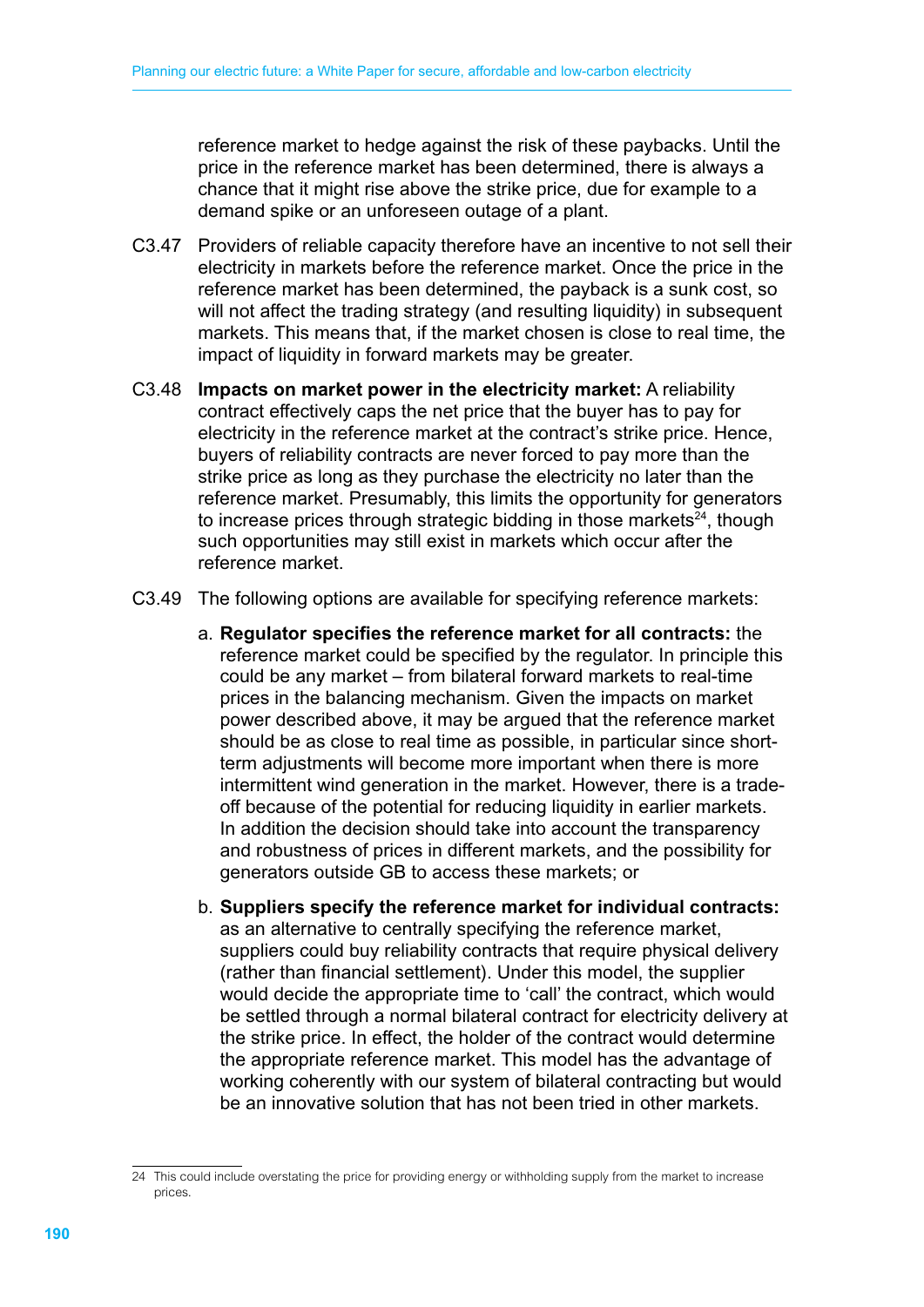In particular, it may not be compatible with high levels of vertical integration<sup>25</sup>.

**Question 17: How should the reference market for reliability contracts be determined and what would be an appropriate reference market if it is set by the regulator? How could any adverse effects of choosing a particular option be mitigated?**

### *Setting the strike price*

- C3.50 For a Reliability Market, a decision would be needed on the strike price for reliability contracts, which in turn would determine the required contract premium.
- C3.51 We propose that the decision about the level of the strike price would be taken by an appropriate organisation either in preparation for each auction (if the contracts were purchased in a central auction) or on a regular timetable, such as annually (if the contracts were purchased bilaterally). The strike price represents a view of the boundary between normal system operation and scarcity conditions, and should therefore take account of factors such as the cost to consumers, and the ability of the demand side to respond to wholesale prices.
- C3.52 There is also a choice to be made in the detailed design of a Reliability Market about whether the strike price is fixed for the duration of the contract or indexed to some other reference price.
- C3.53 The strike price could be **fixed** for the whole delivery period. An advantage of fixing the strike price would be transparency. Market participants know what to expect. A fixed strike price exposes generation companies to the risk of changes in variable costs, especially fuel costs. However, they can hedge these risks in commodity markets.
- C3.54 The strike price could be updated during the delivery period by **indexing** the strike price to fuel costs or other input factor costs affecting the marginal costs of a particular plant. For operators of this type of plant, this approach removes the risk caused by variations in these costs (at least in respect of reliability contract obligations).
- C3.55 However, the updating of an indexed strike price involves administrative costs and introduces a bias towards the technology whose costs are used as the reference index.

<sup>25</sup> See 'Impact of vertical integration on availability signals' for more detail.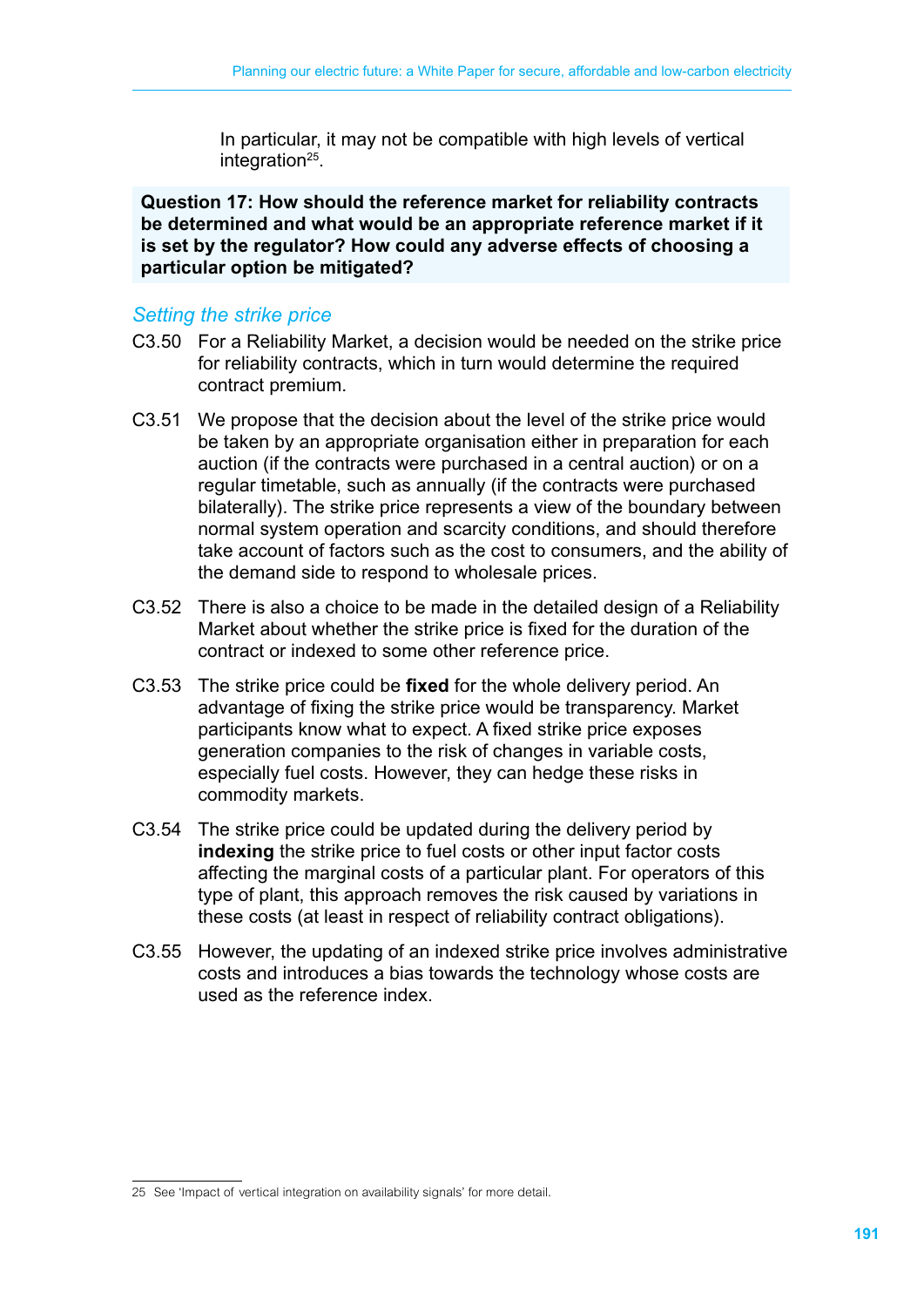**Question 18: For a Reliability Market, how should the strike price be determined? If using an indexed strike price, which index should be used?**

#### *Extent of physical and financial back-up required from providers of reliability contracts*

C3.56 The goal of a Reliability Market is to ensure that:

- enough generating plants are in operation, or enough DSR or storage is enabled; and
- generators are producing electricity and responsive customers are reducing consumption when needed.
- C3.57 Some forms of Capacity Market involve central administration of the capacity that generators can offer<sup>26</sup>. For a Reliability Market, it is possible to allow providers of capacity to sell as much capacity as they wish, as they will be financially penalised when the promised capacity is unavailable. However, if reliability contracts are merely financial instruments, it might be more profitable for speculative investors to sell contracts without investing in the necessary capacity. To encourage investment in the necessary capacity, a number of design options are available:
	- a. **no physical backing:** no ownership of reliable capacity or credible investment plans have to be proven for participation in the Reliability Market. This approach would not guarantee that reliability contracts actually result in provision of reliable capacity. However, consumers would receive appropriate financial compensation for outages or high prices. Providers would therefore be incentivised to build capacity to the extent that they think this is cheaper than to provide a financial compensation. In the absence of physical back-up requirements, there would have to be financial liquidity requirements to ensure that auction participants are credible counterparties. With this approach it would not be possible to allow different contract durations for new and existing plants because the contract is not linked to actual physical generation or demand adjustments $27$ ;
	- b. **name plate capacity:** to sell reliability contracts, companies have to prove that they will construct or own plants or DSR capacity with a name plate capacity larger than or equal to the amount of reliability contracts they sell. This would bring the capacity that is provided closer to the target capacity while keeping the cost of monitoring low. However, investors could still build cheaper, less reliable power plants and sell more reliability contracts than they back up with investment; or

<sup>26</sup> See 'Determination of capacity credit and penalties for non-availability'.

<sup>27</sup> See 'Contract duration'.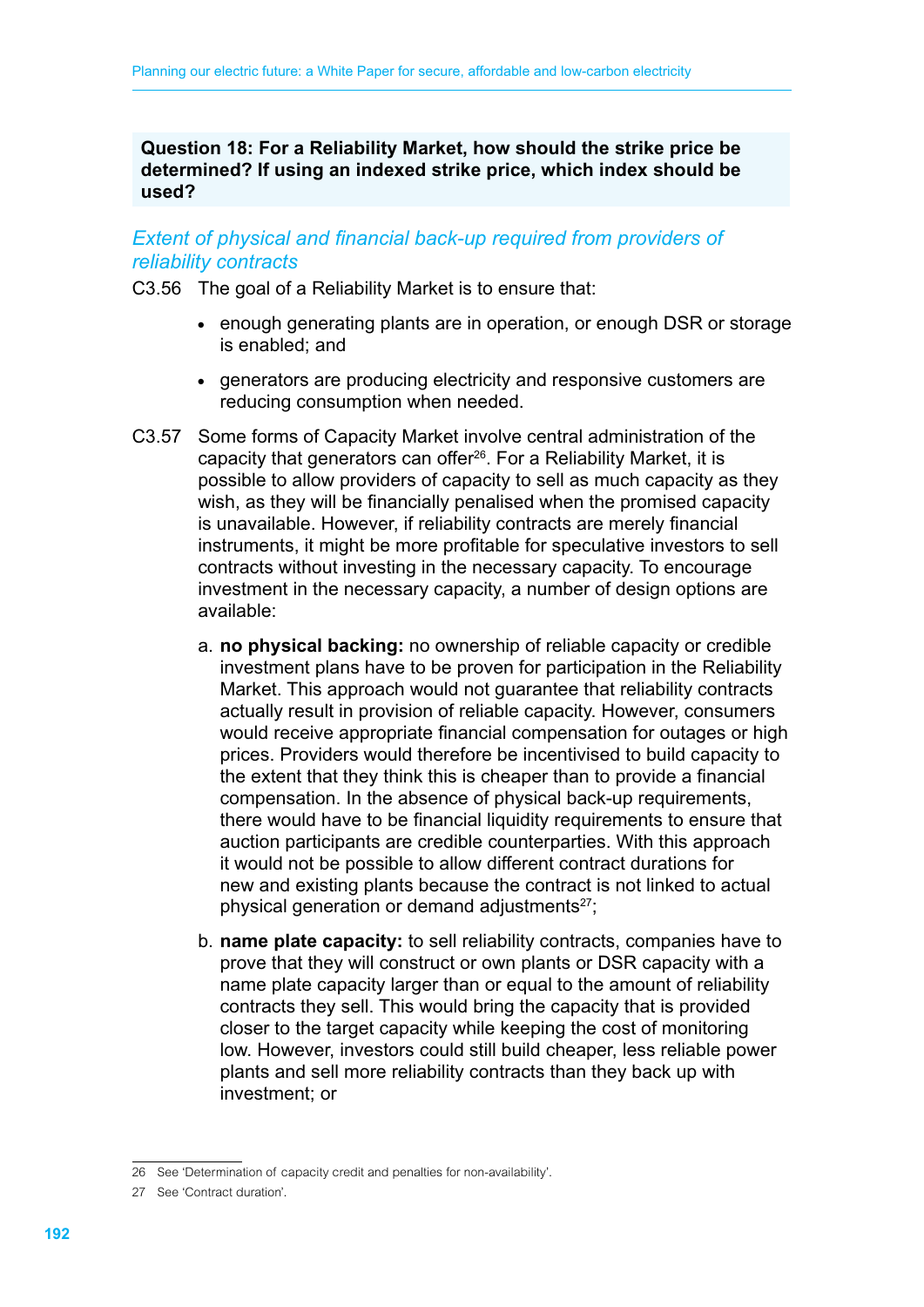- c. **regulatory de-rated capacity:** to sell reliability contracts, companies have to prove that they will construct or own plants with a de-rated capacity larger than or equal to the amount of reliability contracts they sell. This ensures that the capacity target is met. However, the determination of de-rating factors by the regulator would significantly increase the cost of monitoring.
- C3.58 In addition, consideration needs to be given to the degree of evidence required for financial back-up – that is, to ensure that participants selling reliability contracts are credible counterparties.

#### **Question 19: For a Reliability Market, what level of physical back-up (if any) should be required for reliability contracts and how should it be monitored?**

#### *Interaction with short-term balancing*

- C3.59 Reliability contracts are very similar to STOR contracts for flexible service used by National Grid. STOR contracts include information about the location of the plant and the minimum capacity it is able to provide which is useful for National Grid to determine the optimal despatch plan.
- C3.60 If reliability contracts are referenced to the Balancing Market, they would probably remove the need for some of the STOR contracts<sup>28</sup>.
- C3.61 If reliability contracts are referenced to earlier markets, they cannot replace STOR contracts. However, careful consideration will be required of whether this would lead to double payments or gaming if a plant that signed a reliability contract is also allowed to sign a STOR contract.

#### *Impact of vertical integration on availability signals*

C3.62 Reliability contracts are signed between providers of capacity and a central buyer or suppliers (on behalf of consumers). In the GB market there are currently six large vertically-integrated companies<sup>29</sup>. If reliability contracts are procured through a supplier obligation it is therefore likely that a large proportion of the contracts will be between the supply and generation arms of the same company. This risks reducing the effectiveness of reliability contracts for ensuring capacity is available when needed, since contract paybacks would simply be a transfer of money within the same company. Contract paybacks would increase the profits of the supplier part of a vertically-integrated company by the same amount as they decrease the profitability of its generation business, so the profits of the company as a whole are not affected. As long as the contract paybacks don't leave the company, they might not influence decisions to construct new capacity and/or make capacity available when required by the contract.

<sup>28</sup> See 'Choosing the reference market' for further detail.

<sup>29</sup> Vertically integrated organisations control businesses on several levels along the supply chain. For example, in the GB electricity market, the large electricity generating businesses are often owned by the same organisations that own electricity supply businesses.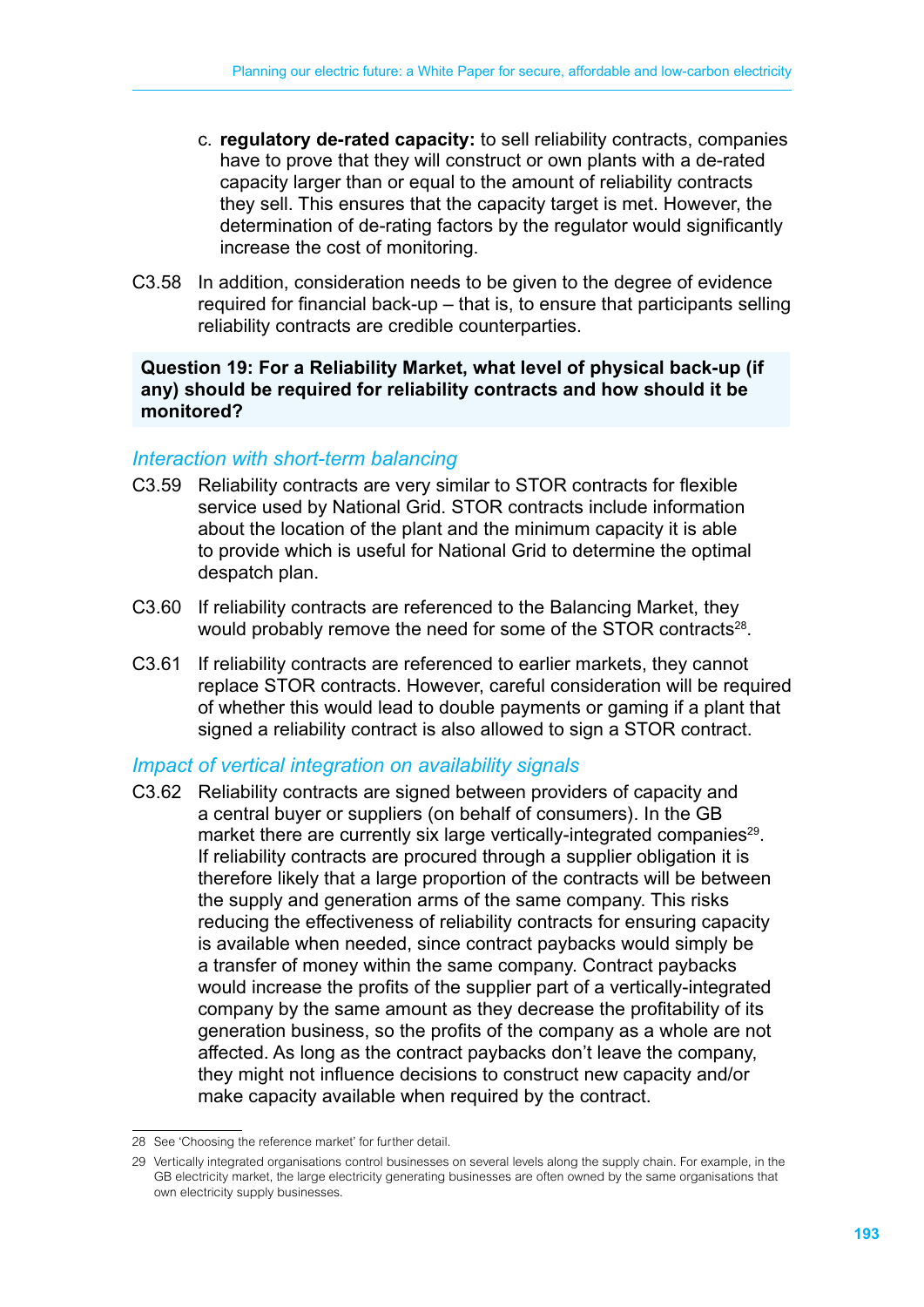- C3.63 We see two potential solutions to this problem. One is to monitor the physical backing of any market participant selling reliability contracts. The other is to ensure that the option payments eventually leave the company and flow to consumers (on whose behalf the contracts have been purchased). However, we are open to the possibility that there may be other solutions that are more straightforward or less costly.
- C3.64 **Physical back-up requirements:** To participate in a Reliability Market providers of capacity could have to meet a variety of requirements in the form of proofs of reliable physical capacity<sup>30</sup>. More stringent entry requirements would improve the incentives to provide reliable capacity by increasing the cost of selling contracts without reliable physical backup. This incentive is not affected by vertical integration.
- C3.65 Of course, this would require a monitoring process, as well as a process for penalising companies who did not supply the level of reliability promised<sup>31</sup>.
- C3.66 **Ensure reliability contract paybacks to consumers:** It would be possible for reliability contracts to be, in effect, purchased by suppliers on behalf of consumers and therefore that any payments made to the supplier during times of high prices should be passed directly to those consumers. In this way the vertically-integrated company would face the appropriate availability incentives. However, as with other aspects of the reliability contract model in the GB system, this proposal is novel.

**Question 20: Do you agree that a vertically-integrated market potentially raises issues for the effectiveness of a Reliability Market? If so, how should these issues be addressed?**

# **Other considerations in designing a Capacity Market**

C3.67 The section above deals with specific considerations in designing the Reliability Market form of a Capacity Market. The remainder of this section deals with other considerations to be taken into account in designing all forms of Capacity Market.

# **Interaction with Feed-in Tariff with Contract for Difference**

- C3.68 A major component of the Electricity Market Reform package is support for low-carbon generation through FiT CfD. There may be interactions with the proposed Capacity Mechanism given that both policy instruments affect the amount of capacity that will be brought forward.
- C3.69 A Capacity Market could interact with low-carbon support since both provide support for capacity but the two offer different incentives for reliability.
- C3.70 For example, consider the interaction between a Reliability Market and a FiT CfD for nuclear plant. We expect that nuclear, as a baseload

<sup>30</sup> Discussed in 'Extent of physical and financial back-up required from providers of reliable capacity'.

<sup>31</sup> See 'Determination of capacity credit and penalties for non-availability'.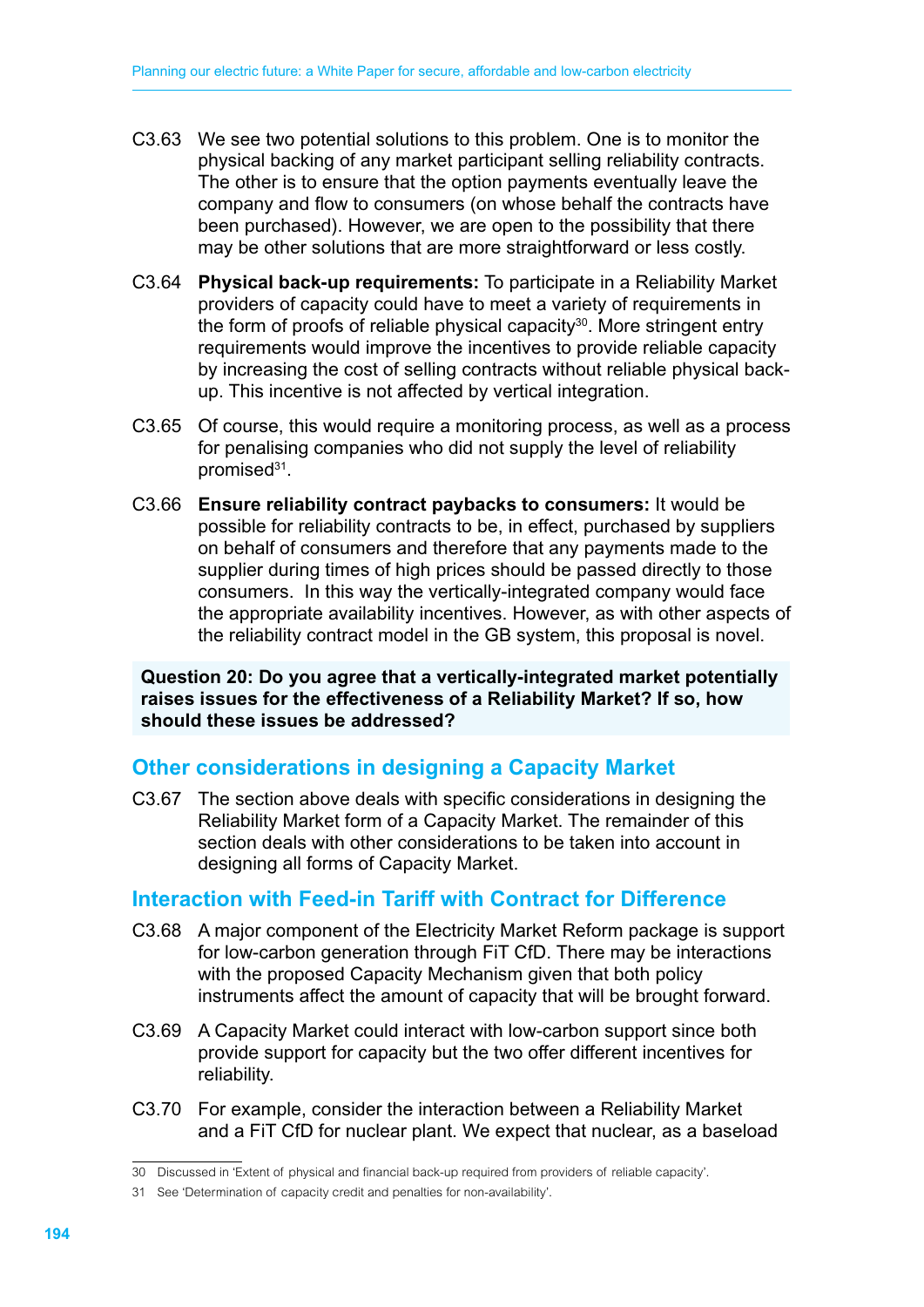plant, may receive a FiT CfD that uses the year-ahead forward price as the reference price. Under this FiT CfD the generator will be exposed to the short-term price and could in principle sell a reliability contract. However, part of the remuneration the generator receives from this reliability contract is required to provide compensation for lower wholesale prices and, since the FiT CfD already does this, there is a risk of overpayment.

- C3.71 Conversely, for intermittent plants such as wind we expect generators to receive a FiT CfD referenced to the day-ahead price. Now, when the price is high both in the reference market for FiT CfD and in the reference market for reliability contracts, both contracts would require a payment from the generator. Therefore if a generator sells a reliability contract in addition to having signed a FiT CfD (referenced to dayahead prices), the capacity would effectively be sold twice.
- C3.72 Clearly, it is possible to address these interactions by prohibiting generation that is in receipt of a FiT CfD from participating in the Capacity Market. However, this raises additional concerns: for example, we would need to forecast the amount and reliability of FiT CfDsupported generation we expect to come forward.
- C3.73 We propose to continue working on these issues as the options are developed, though it should be noted that it is likely that these solutions may impact on the efficient design of a Capacity Market.

**Question 21: What could we do to mitigate interactions between a Capacity Market (especially if a Reliability Market) and Feed-in with Contract for Difference without diluting the effectiveness of either?**

# **The role of demand side response, storage, price response and interconnection**

#### *Role of contracted demand side response and price response*

- C3.74 In a Capacity Market, a party offering DSR offers to forgo a certain amount of consumption in return for a payment. In some circumstances this forgone consumption can be treated as equivalent to generation. The following options could be used for enabling DSR measures within the Capacity Market (note that more detail on primary and secondary markets is included in 'Primary and secondary markets'):
	- **include in the primary capacity market:** DSR measures could be included by offering the flexibility they provide in the primary Capacity Market; and/or
	- **include in secondary capacity market:** DSR measures could be included in secondary capacity markets. Secondary markets could be used by providers to reallocate their obligations from the primary capacity market during shorter periods, for example during the scheduled maintenance of a power plant. They therefore offer a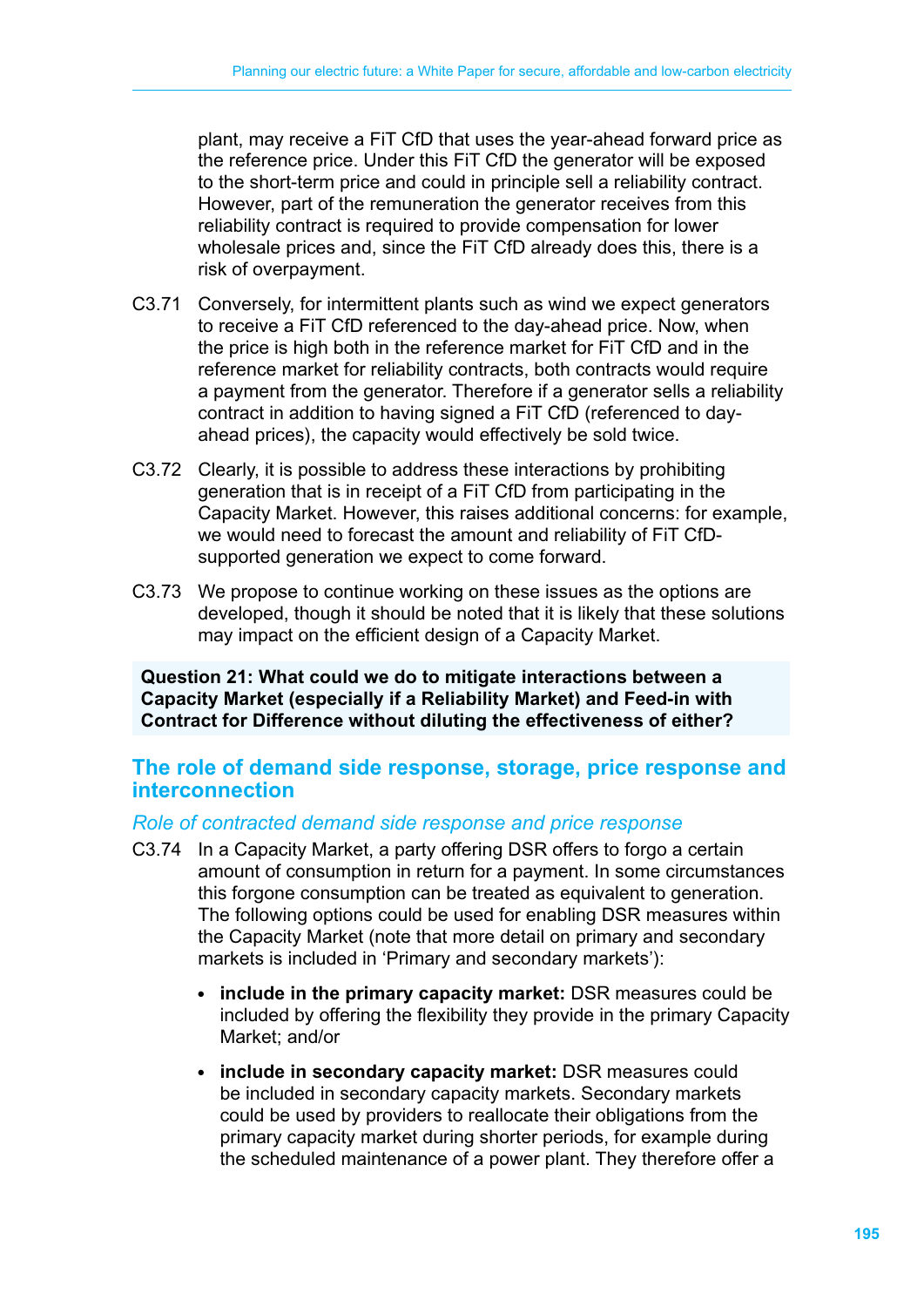good platform for trading DSR measures that typically cannot offer reliability for long periods; and/or

• **reduce capacity obligations:** DSR measures involving reductions at peak times could be included by subtracting them from suppliers' capacity targets in the primary capacity market.

*Role of storage and other non-generation technologies and approaches*

C3.75 We envisage that other technologies and approaches, such as electricity storage, would be able to participate in a Capacity Market in the same way as generation capacity, provided they meet the required criteria.

**Question 22: How can a Capacity Market be designed to encourage the cost-effective participation of DSR, storage and other non-generation technologies and approaches?**

### *Role of interconnection capacity and providers outside GB*

- C3.76 In a Capacity Market, the full amount of capacity required is purchased by (or on behalf of) consumers. Since interconnectors – and the non-GB sources of capacity to which they connect – do contribute towards total capacity, we would in principle want them to be able to participate in a Capacity Market.
- C3.77 The goal of allowing this participation would be the same as for generation: to ensure that, taking all forms of capacity together, an adequate amount of capacity is built in the most cost-effective form possible, and that this capacity has the desired level of reliability. Where participants in a Capacity Mechanism make their own assessment of the level of reliable capacity each can supply (as is the case, for example, in a Reliability Market) it would be desirable for this to be true also of capacity provided by means of interconnection.
- C3.78 The alternative to allowing participation of interconnection and non-GB generation in the Capacity Market would be to forecast the amount of capacity that would be expected to be reliably supplied via interconnection and compensate for any overall shortfall in supply meeting demand in the GB by the delivery of additional capacity domestically. Under this approach, we could in the long run arrive at an inefficient level of interconnection.
- C3.79 In considering the role of interconnectors in a Capacity Market, we will need to take into account the provisions of the EU Third Package that concern interconnection.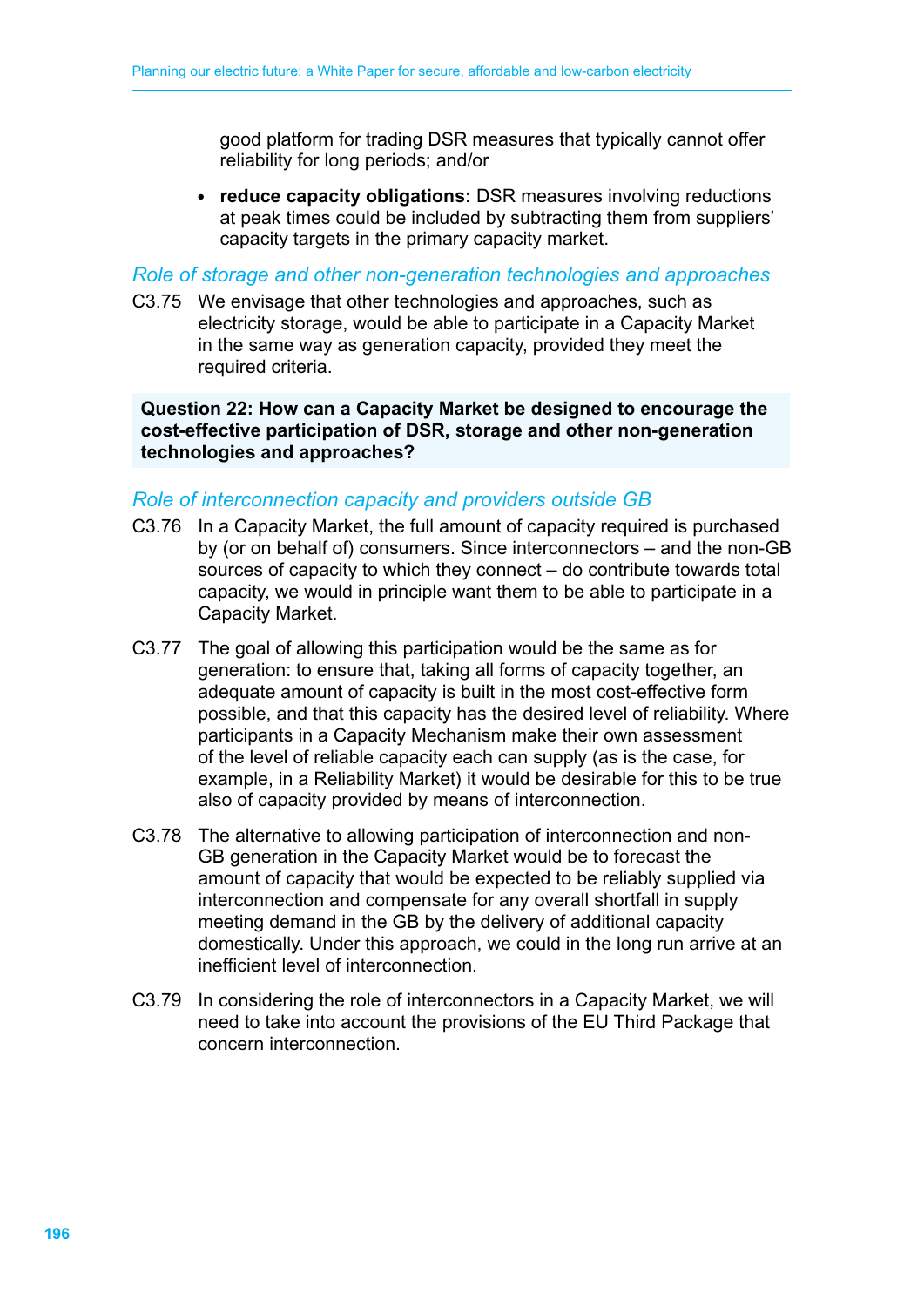# **Functional groupings**

- C3.80 The institutional and delivery functions required for a Capacity Market are dependent in part on the detailed design of the mechanism, which we are consulting on in this annex. However, the key institutional functions required are set out below.
- C3.81 For simplicity these detailed functions are shown as falling into three main categories:
	- $\bullet$  functions to set the key outcomes of the scheme  $-$  i.e. 'setting the rules'. These could involve setting the high-level parameters, such as required level of capacity, and could also involve an advisory function providing technical advice;
	- operational functions to carry out the administrative delivery of the scheme – including contract management and providing for market participants to engage with the Capacity Market as required i.e. 'operating the scheme within the rules'; and
	- $\bullet$  oversight functions  $-$  i.e. 'ensuring the rules are adhered to' by all relevant market participants and the operational function.
- C3.82 These functions are described in more detail below.

*Functions to set outcomes and key technical parameters of the scheme – i.e. 'setting the rules'*

- C3.83 A Capacity Market would require a number of determinations to be made. On an ongoing basis this would include the total capacity requirement including any desired margin (that is, the total volume of contracts to be purchased).
- C3.84 On a one-off basis, and/or reviewed periodically, the technical parameters could include:
	- the volume of contracts to be held by each supplier;
	- for a Reliability Market, the level of the strike price, and any index used for updating the strike price;
	- for a Reliability Market, the choice of the reference market;
	- for some forms of Capacity Market, the level of capacity that can be offered by different types of provider, and the regime for administering penalties;
	- the lead time and duration for the contracts: and
	- if contracts are bought by suppliers, the level and nature of the penalty for a supplier holding insufficient contracts, and any associated appeals mechanism.
- C3.85 The required level of capacity and other key technical parameters would need to be centrally determined, drawing on technical advice as necessary.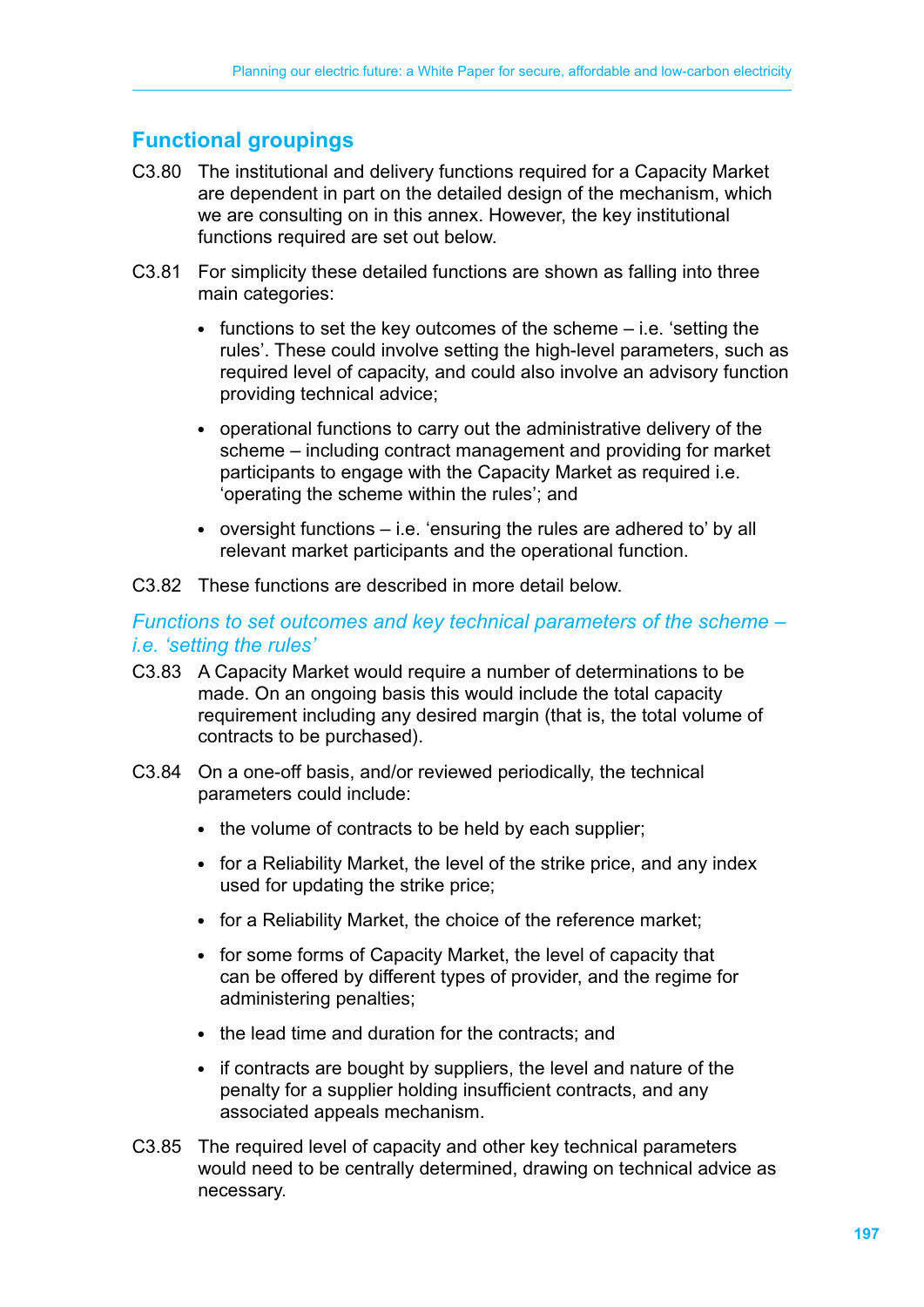# *Functions to ensure the scheme is delivered effectively – i.e. 'operating the scheme within the rules'*

- C3.86 Operational functions concern operational interaction with the market and practical delivery of the scheme. Detailed operational requirements are particularly dependent on the detail of scheme design. For illustrative purposes, they could include:
	- $\bullet$  if contracts are procured by a central institution<sup>32</sup>, running a central auction function to establish the buy-out price, procuring the required contracts from providers of capacity, financially settling the contracts and passing on the costs and paybacks to consumers;
	- if contracts are procured by suppliers in a central auction, running a central auction function to establish the buy-out price, monitoring to ensure suppliers purchase the required number of contracts, and providing clearing services for the financial settlement;
	- if contracts are bought by suppliers in bilateral markets, placing and enforcing an obligation on suppliers to hold a certain number of contracts (as determined by the organisation carrying out the central functions), including monitoring to ensure suppliers have taken out the required number of contracts;
	- if there are financial or physical back-up requirements, checking that contracts are backed up by physical and/or financial back up as required. This involves checking assumptions that a provider has made about de-rating of capacity (as it appears in the contract) are reasonable, and rectifying this if not;
	- if penalties are administered centrally, rather than through call options, the administration of incentives/penalties;
	- administering a secondary market to allow trading in contracts for capacity as suppliers adjust their demand forecasts nearer to real time; and
	- recovering primary and secondary market administration costs from market participants.

# *Oversight functions (i.e. 'ensuring the rules are adhered to')*

C3.87 Governance arrangements would be needed to ensure there was appropriate oversight and accountability of the above organisations (including organisations carrying out the central and operational functions). In principle such a framework could be established by placing duties, responsibilities and obligations on relevant organisations through a combination of statutory duties, or where a licensing regime exists or could be created, through licence conditions.

<sup>32</sup> See 'How and by whom capacity is bought'.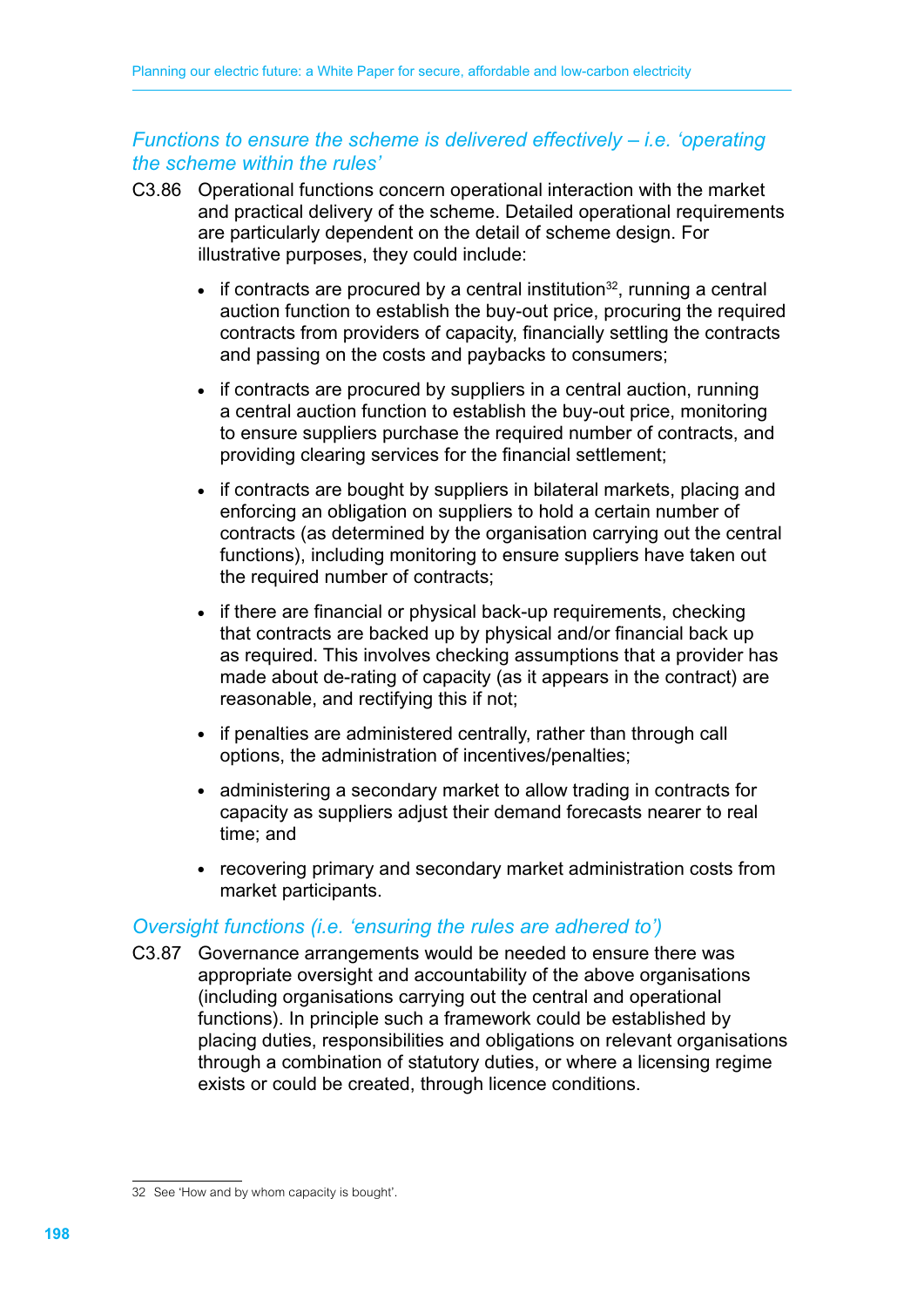C3.88 Further discussion of the nature of the institutions required to deliver these functions is provided in Chapter 4 of this White Paper. The detailed institutional functions would need to be decided in the light of consultation responses if we decide to proceed with a Capacity Market model. It should be noted that each of the functions could be split between one or more organisations.

#### **Question 23: Do you have any comments on the functional arrangements proposed for managing a Capacity Market?**

# **Triggering the Capacity Mechanism**

- C3.89 There is a question of whether a Capacity Market should be introduced immediately, or whether its introduction should be triggered – either when a central organisation considers it appropriate to do so, or when a certain pre-set level of forecast capacity is reached<sup>33</sup>.
- C3.90 Including a trigger mechanism has pros and cons. It gives the option of not triggering a mechanism if it is not perceived to be required at the time. However, it could lead to uncertainty and investment hiatus, prompting pressure to trigger the mechanism to give industry greater investment certainty.
- C3.91 Given the long lead times associated with establishing a Capacity Mechanism, the Government is minded to make detailed legislative powers for the chosen type of Capacity Mechanism as early as possible.
- C3.92 An annual decision on whether or not to trigger the mechanism could then be taken in time to cost effectively allow the implementation of the chosen Capacity Mechanism.

**Question 24: Do you think that a trigger should be set for the introduction of a Capacity Market? If so, how do you think the trigger should be established, and how should it be activated?**

**Question 25: What is the most appropriate design of Capacity Market for GB and why?**

<sup>33</sup> Note a Strategic Reserve has an 'in-built' trigger in that reserve is only procured if the market is forecast to bring forward less reliable capacity than ministers deem desirable (see 'Setting the level of required capacity' in Section 2: 'Strategic Reserve').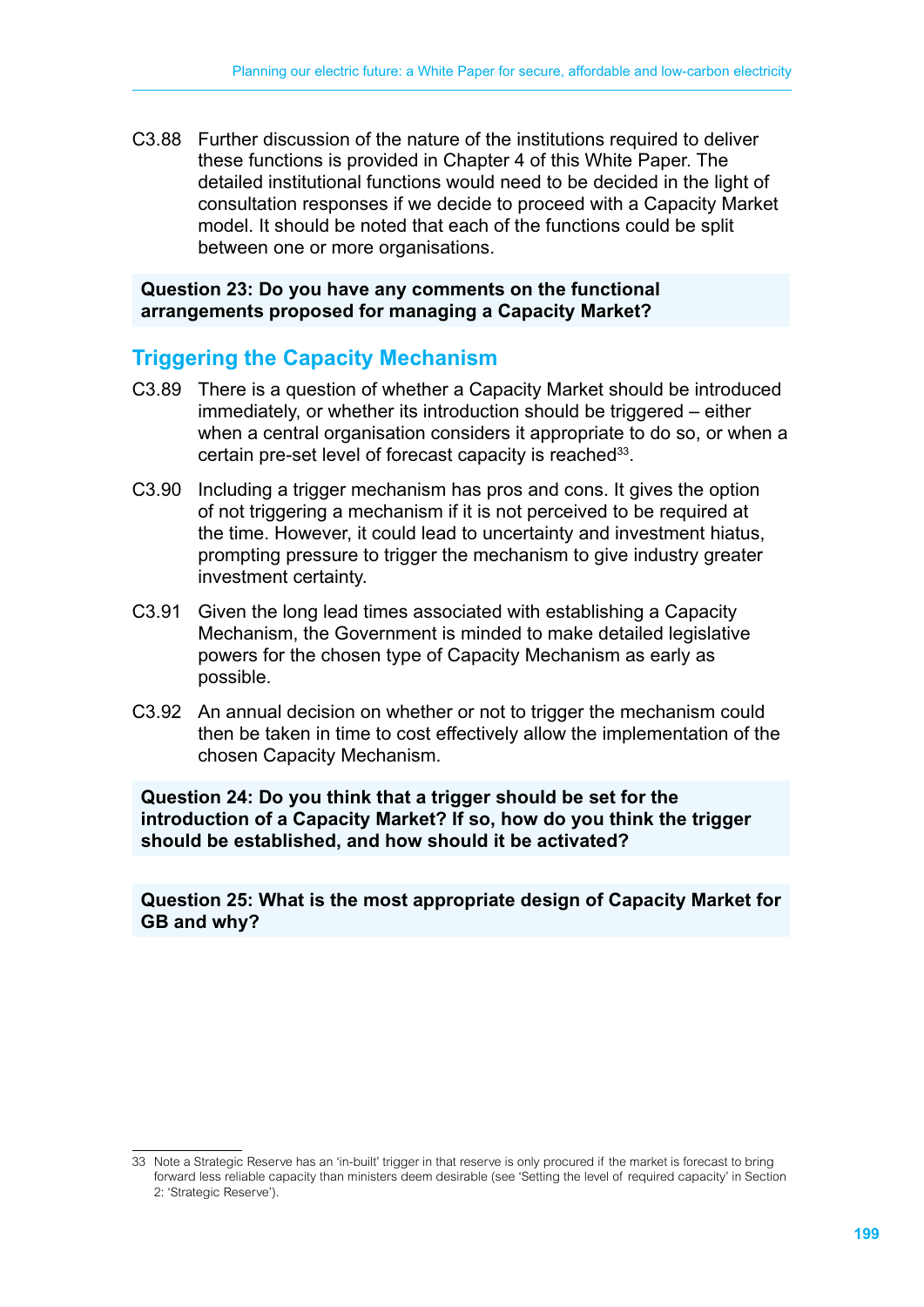# **C.4 International comparisons**

C4.1 We have looked at international examples of Capacity Mechanisms in use (or previously used and now discontinued) in various countries around the world. Various types of Capacity Mechanism were studied.

# **Strategic Reserve**

- C4.2 Examples of Strategic Reserve were identified in Finland, Sweden, New Zealand and Australia. The example that most closely matches that discussed in this annex is the Swedish Peak Load Reserve (PLR). The PLR was introduced following the liberalisation of the Swedish market in 1996, and concerns that a number of ageing peaking plants (mostly oil) would no longer be able to cover costs and would close leading to shortages.
- C4.3 The PLR was conceived to ensure adequate capacity at peak times. Legislation requires that the Transmission System Operator, Svenska Kraftnät (SvK), purchases capacity to be used at times of extremely high demand where the electricity market alone will not deliver adequate capacity. The maximum level of PLR is set in law at 2 GW, though SvK can purchase less than this if it considers it appropriate. Legislation also specifies that PLR can only be used between November and March, as Swedish electricity demand peaks during the winter months. Sweden has recently passed legislation that requires a proportion of the PLR to be made up of demand side resources and will phase out the PLR altogether by 2020. The current PLR comprises mainly oil-fired plants and some DSR (mainly paper mills). PLR is made available to the market at times of tightness at a price just above the most expensive cleared bid in the Nord Pool day-ahead spot market.
- C4.4 The main concerns raised with the use of a Strategic Reserve in the GB market are around possible market distortion and the 'slippery slope', where more and more capacity is included in the reserve and removed from the electricity market. The Swedish PLR was developed with these issues in mind, and addresses them in a number of ways. It was designed from the beginning to be time limited (although it has been extended to 2020), which makes it less attractive for investors in new plants and so less susceptible to the slippery slope. The maximum quantity of PLR is specified in legislation, and PLR is envisioned to run very infrequently (in fact it has only ever had to be activated three times). This, together with the fact that it is priced above the highest bid in the market, minimises the risk of market distortion.
- C4.5 There are a number of differences between the Swedish system and that being proposed in this annex. Key among these are that the Strategic Reserve proposed for GB is not intended to be a temporary measure (though it would be reviewed in future), and that in Sweden, the vast majority of electricity is traded on the day-ahead spot market. The proposals for Strategic Reserve described in this annex suggest that the price at which the Strategic Reserve is despatched would be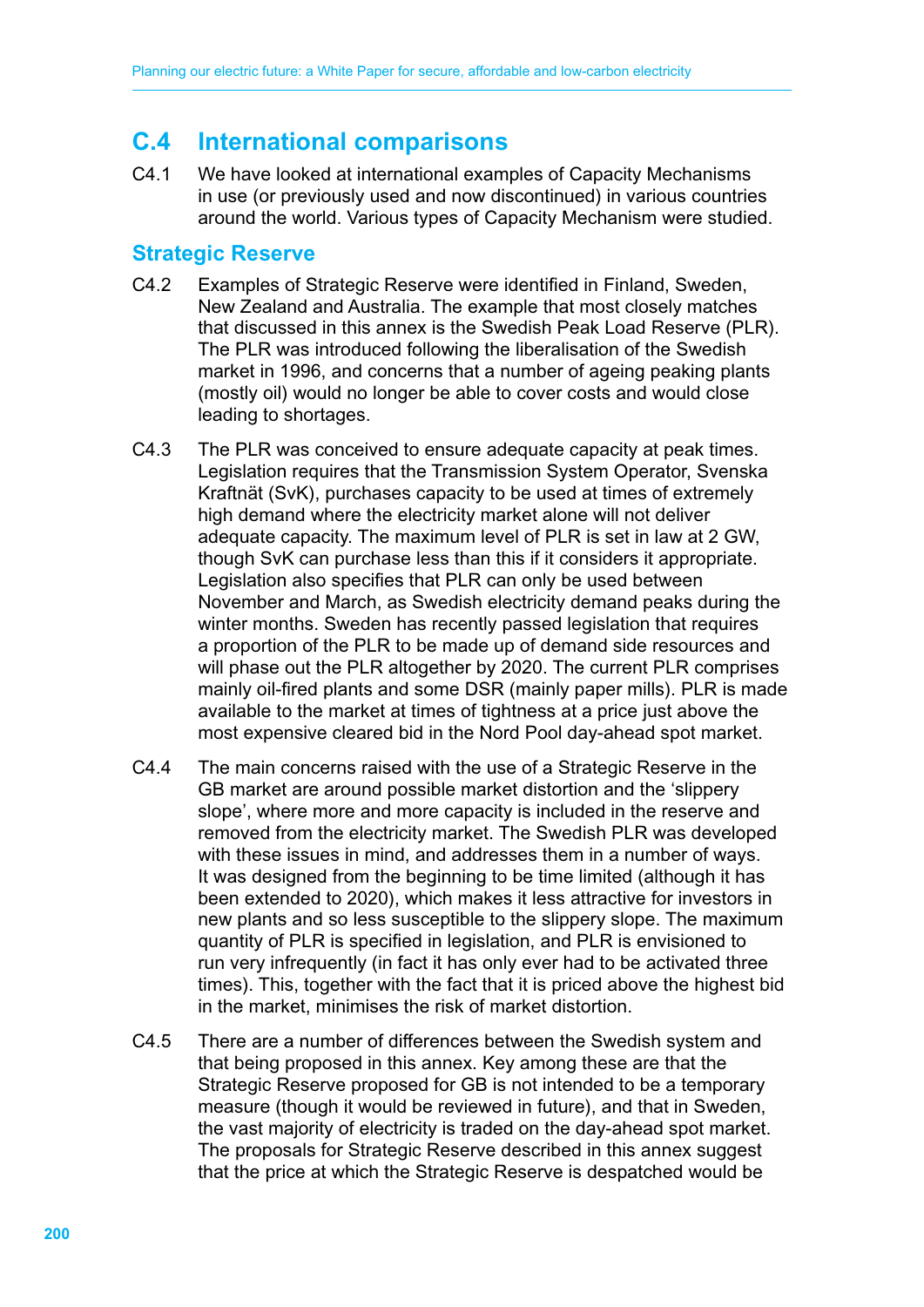set at a fixed price to avoid distorting the market. There are also some similarities with the Swedish system. In particular, we envisage DSR being able to participate fully in a GB Strategic Reserve as long as it can meet the necessary technical criteria.

# **Capacity Market**

- C4.6 The North American Reliability Pricing Model (RPM) model used in PJM is an example of a Capacity Market. There is a capacity obligation requiring suppliers to have the resources to meet customers' peak load and provide a reserve. The RPM allows suppliers to meet this capacity requirement through their own generating capacity, or to contract for capacity bilaterally or through PJM's capacity market auctions. Capacity auctions are held three years in advance to allow time for new capacity construction. The initial auction is followed by 'incremental' auctions for each demand year to allow for changes in market dynamics<sup>34</sup>.
- C4.7 Examples of markets for reliability contracts were identified in Colombia, New England and to an extent in Brazil (although those used in Brazil were significantly different from the Reliability Market proposal discussed in this annex). The closest example to the Reliability Market described in this annex is the one used in Colombia.
- C4.8 Colombia makes use of reliability contracts with mandatory physical back up in the electricity market and a secondary market. The contracts have a lead time of between three and seven years and a delivery period of between one year (for existing plants) and 20 years (for new plants). Contracts are bought in a descending clock auction by a central authority on behalf of all consumers and are referenced to the price in a day-ahead spot market similar to the previous England and Wales Pool. The Colombian Pool is the key difference between the Colombian system and the Reliability Market described in this annex and provides a convenient reference price for reliability contracts in Colombia. In Section 3: 'Capacity Market' above we are consulting on the reference price that might be used in a Reliability Market, and whether reliability contracts should have firm physical back-up.
- C4.9 In addition to the system differences, it is worth noting that Colombia has a large proportion of hydro power in its generating mix, with the remainder being made up of mainly fossil fuel thermal generation. Colombia is therefore exposed to different issues to those a GB capacity mechanism would need to address. Specifically, Colombia requires sufficient capacity to provide electricity during prolonged dry periods caused by the El Nino phenomenon. In contrast, the key challenge for any future GB Capacity Mechanism will be providing enough generation to cover relatively short periods of high demand and low wind.

<sup>34</sup> The rules for the RPM's incremental auctions are available here: http://www.pjm.com/markets-and-operations/ rpm/~/media/markets-ops/rpm/rpm-auction-info/rpm-incremental-auction-faqs.ashx.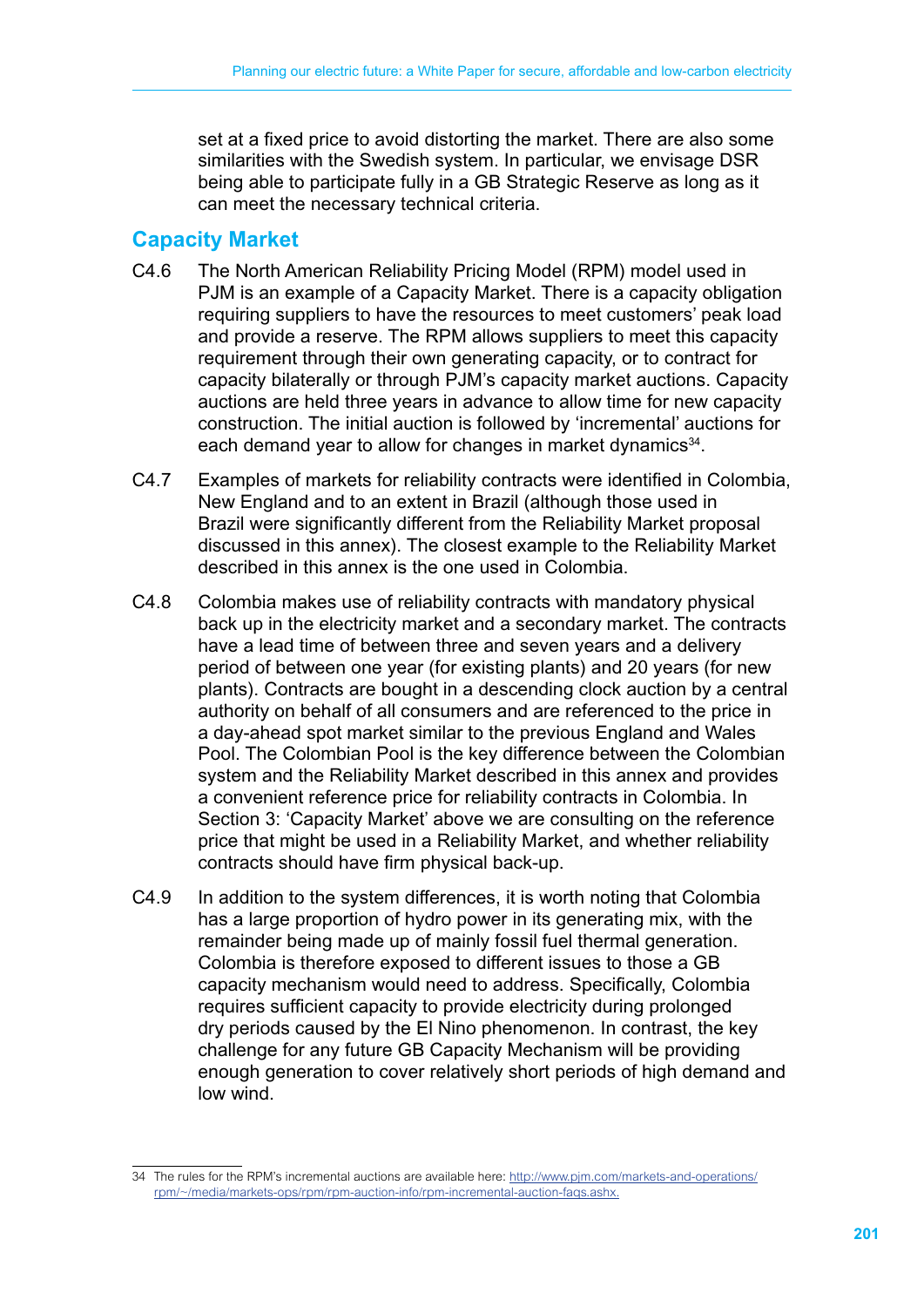# **C.5 Comparison of Capacity Mechanism options**

# **Summary**

- C5.1 The particular characteristics of the GB market mean there is unlikely to be a perfect Capacity Mechanism for our circumstances. The Capacity Mechanism we decide to proceed with will need to be based on assessment of the pros, cons and risks associated with each.
- C5.2 Here, for comparative purposes, this section identifies the relative merits of a Strategic Reserve and a Capacity Market, though we recognise there are other forms a market-wide mechanism could take and these remain under consideration.
- C5.3 The following sections include a qualitative assessment of these two potential mechanisms against eight criteria, and a quantitative assessment of costs<sup>35</sup>.

# **Assessment against criteria**

- C5.4 We have assessed these two Capacity Mechanism options against eight criteria. These criteria will also form the basis of our further analysis in the second half of the year:
	- 1. Achieves sufficient security of supply;
	- 2. Cost-effective, practical and feasible;
	- 3. Durable to changes in the GB market, including to the demand side;
	- 4. Robust against the use of market power;
	- 5. Supports supply-side efficiency;
	- 6. Compatible with our market;
	- 7. Consistent with decarbonisation and renewables targets;
	- 8. Compatible with other Electricity Market Reform policies.

# *Criterion 1: Achieves sufficient security of supply (including investment incentives)*

- C5.5 A central goal of a Capacity Mechanism is to ensure that the required reliable capacity is in fact created.
- C5.6 For a Strategic Reserve, the key concern highlighted by a wide range of stakeholders – is that it will undermine the incentive for the market to invest in flexible peaking plants. This is because the investment case for such plants, particularly in an electricity market with high levels of intermittent generation, is based on its ability to secure high prices in times of market stress (scarcity rents). If a Strategic Reserve were in place, this creates two problems:

<sup>35</sup> This analysis is based on several sources, including De Vries, L.J.: Securing the public interest in electricity generation markets (2004). However, note that the evaluation presented here is the Government's view and does not necessarily reflect that of any particular author.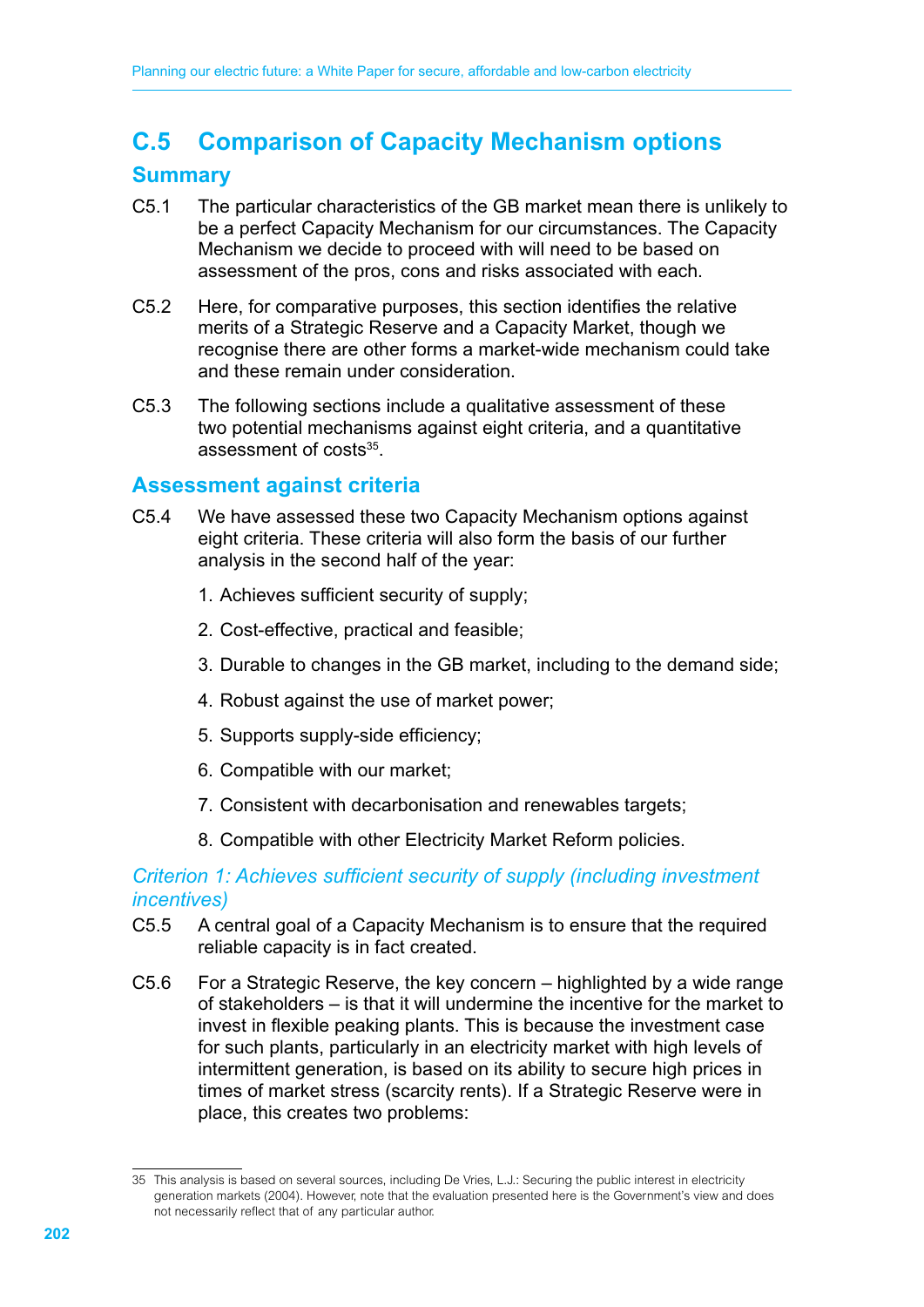- at what price does the Strategic Reserve enter the market; and
- how can the price at which the Strategic Reserve enters the market be changed?
- C5.7 In principle, the Strategic Reserve should only enter the market when all other capacity has been exhausted – otherwise, it is inefficiently displacing existing capacity from the market. Stakeholders' concern is that, if this were the case, there would be heavy pressure to reduce the price at which the reserve entered the market during extended periods of high prices. Importantly, the mere perception of this risk will tend to disincentivise investment, leading to under-investment and the need to procure ever more reserve – the 'slippery slope'.
- C5.8 We have developed the Strategic Reserve option to address this concern as far as possible. Strategic Reserve would only be despatched when prices rise above a certain level – the despatch price. This would be set high enough above the highest long-run marginal cost in the electricity market to minimise distortion, but below VoLL. In this way a Strategic Reserve minimise displacement of any capacity in the electricity market which would otherwise have been made available. In addition, to mitigate concerns that the despatch price would be reduced at times of high prices due to short-term pressures, we propose to ensure any changes could only be made via a defined change process.
- C5.9 We envisage that a Capacity Market should, if well designed, provide sufficient security of supply and investment incentives, and should not lead to the 'slippery slope' challenge faced under a Strategic Reserve.
- C5.10 The other key challenge in ensuring security of supply relates to the estimates that are required for operating each Capacity Mechanism. All Capacity Mechanisms require an estimate of future demand. A Strategic Reserve also requires an estimate of the capacity that would be brought forward by the market. Both of these estimates are subject to error, increasing the scope for procuring the 'wrong' amount of reliability/ capacity. In principle, a Capacity Market would only require an estimate of future demand – though this would not be the case if FiT CfD plants were excluded from the market (see Criterion 8).

# *Criterion 2: Cost effective, practical, and feasible*

C5.11 A Strategic Reserve appears to be a practical and feasible option. An organisation could be mandated to purchase the required reserve capacity through a commercial tendering process similar to the way National Grid currently procures STOR. If the reserve is despatched appropriately, the adverse impact of market distortions could in principle be kept to a minimum. However there are caveats to this – in particular, the risk of over-procurement, and the 'slippery slope'.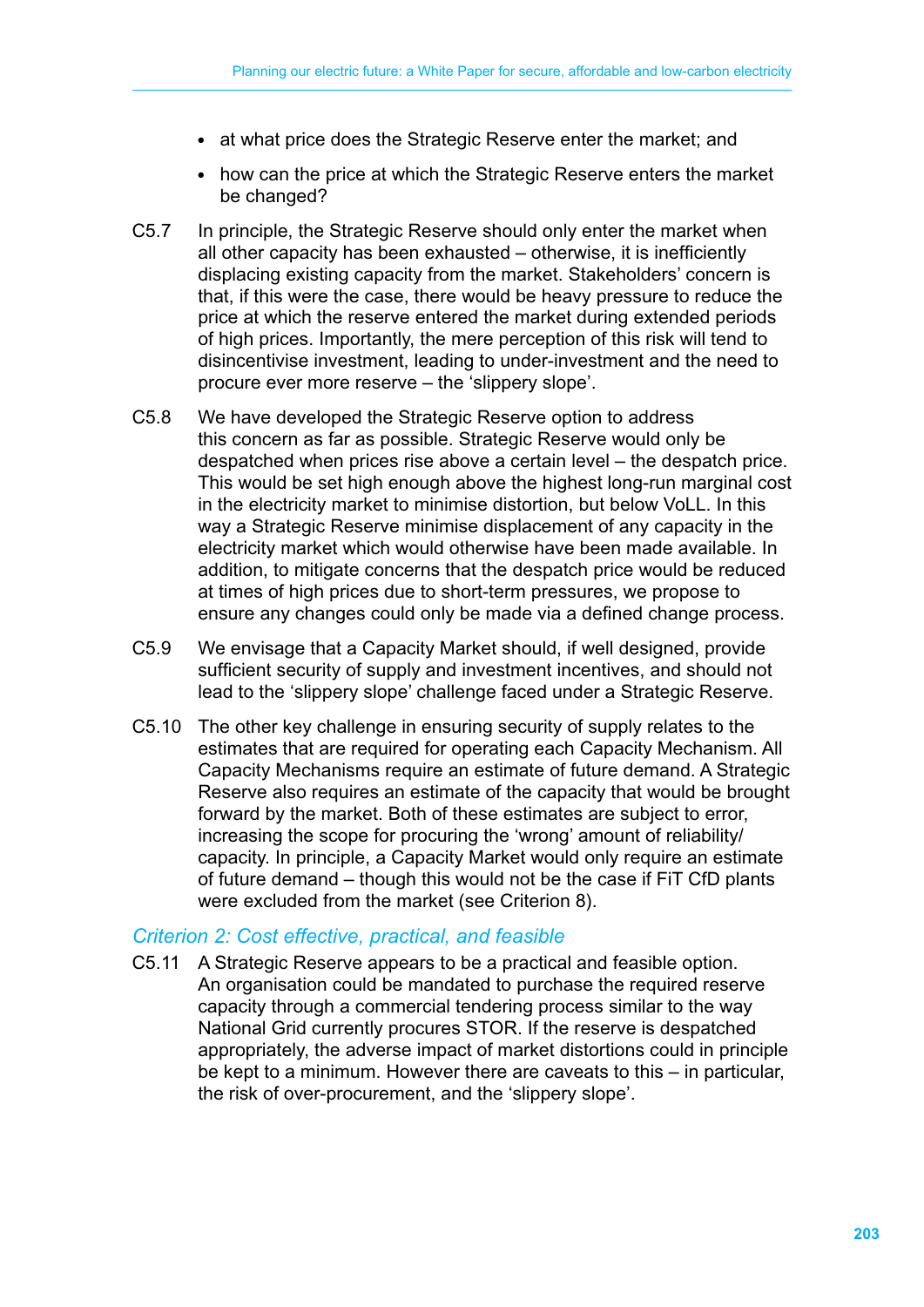- C5.12 In contrast, a Capacity Market would require the creation of what is, essentially, a new market. If the market were created through a supplier obligation, then suppliers would need to purchase contracts for capacity, which they could do bilaterally or through exchanges; in either case, there would need to be new machinery to support this trading. In addition, it would presumably take some time for all participants to become familiar with the implications of trading in a Capacity Market.
- C5.13 It may be felt that a full Capacity Market would necessarily cost more than a targeted mechanism, since it involves paying for all capacity, whereas a Strategic Reserve means paying for only the incremental capacity needed. However, this analysis is not necessarily correct. A Capacity Market exchanges steady income from the contract premium for reduced revenue elsewhere – for example, in the case of a Reliability Market, by requiring repayment of revenues above a strike price, so in theory the overall costs of either Capacity Mechanism should be the same (though this does require effective detailed design). A Strategic Reserve retains some potential for high prices, but makes them lower and more frequent.

# *Criterion 3: Durable to changes in the GB market, including increased role for demand side and interconnections*

- C5.14 GB's electricity generation system is characterised, on the supply side, by a significant proportion of flexible coal and gas thermal generation and, on the demand side, by inflexible consumption. This balance will change dramatically over the next few decades to one of more inflexible and intermittent generation on the supply side but also more responsive demand (including both formal arrangements to reduce demand when required, and a demand market which is more responsive to short-term fluctuations in price).
- C5.15 We consider it an essential feature of any Capacity Mechanism that it be robust to these changes, both in the sense that it incentivises the appropriate use of flexible generation and non-generation approaches (including DSR, storage and interconnection); and that, if and when it is no longer needed, it can be removed or evolved into something more reflective of the new demand side market.
- C5.16 A Strategic Reserve is robust to some of these changes, in that the organisation charged with procurement can choose the technical characteristics of the reserve to reflect changing needs.
- C5.17 A Strategic Reserve could allow DSR to bid to form part of the reserve if it fits the necessary characteristics. However, by providing an external source of reliability which is outside the market, a Strategic Reserve may reduce the broader incentives for consumers to respond to changes in real-time electricity prices. Finally, although a reserve could in principle be reduced, and even eliminated if no longer required, there is a concern that the central organisation tasked with procuring sufficient reserve to ensure a reliable system would find it difficult to decide in a particular year to procure nothing.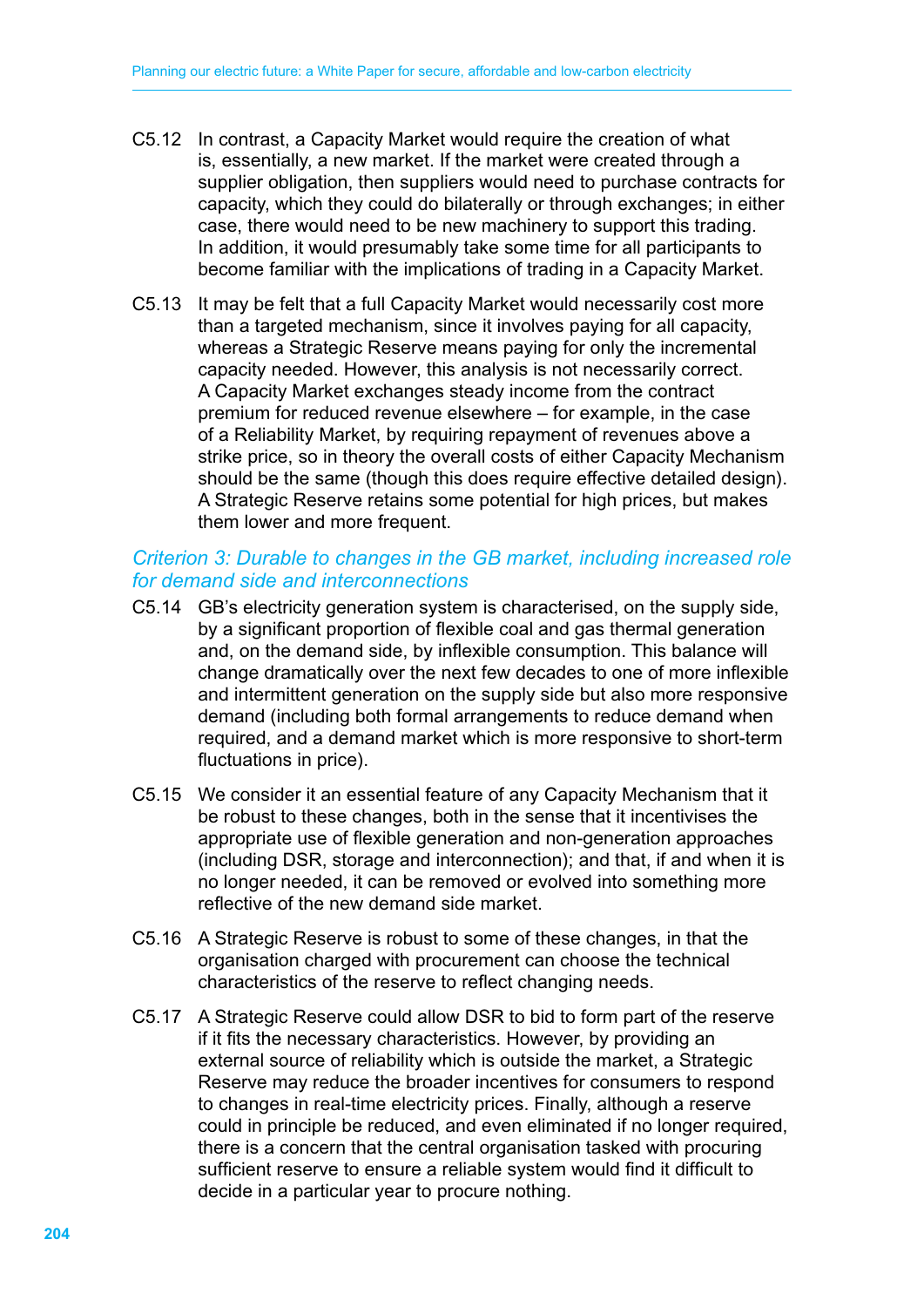- C5.18 For a Capacity Market, providers of DSR could also participate, for example, by selling contracts for capacity where they met the necessary characteristics.
- C5.19 In addition, a Capacity Market is plausibly more compatible with a future market which has a more liquid and responsive demand side. Since it is a market-wide approach, one could imagine consumers, potentially through suppliers, being more engaged in the decision about the minimum level of reliable supply they require based on the cost to them of differing levels of reliability. Smart Meters could help to enable such a transition.
- C5.20 With regard to interconnection, a Strategic Reserve (and some forms of Capacity Market) may not be effective in the presence of significant interconnection as it effectively caps the market price. Since the energy flows in coupled markets are determined by prices, energy could 'leak' or simply not be available if the price in the other market rose sufficiently high. In certain forms of Capacity Market, however, such as a Reliability Market, the market price signals remains, providing the incentive for the interconnector flows to arrive when they are needed; these markets offer the potential to be effective in the presence of interconnection.

#### *Criterion 4: Robust against the use of market power*

- C5.21 In a tight electricity market, generators may be incentivised to withhold capacity in order to drive up electricity prices further. This could occur because in scarcity conditions the withdrawal of a small amount of capacity can have a significant impact on the market price. Should it occur, such exercising of market power would be difficult to identify and could have significant implications for security of supply.
- C5.22 Both a Capacity Market and a Strategic Reserve could be designed in a way that removes the incentives for generators to artificially increase prices. In this regard, they both have the potential to robustly guard against abuse of market power in the electricity market as a helpful side effect.
- C5.23 The exact extent of the robustness depends upon the level of the strike price. A Strategic Reserve would typically cap the prices at the despatch price. In order to avoid significant impact on the electricity market the despatch price would be chosen at a high level (discussed above).
- C5.24 A Capacity Market, on the other hand, could be designed in a way that does not blunt price signals by capping market prices. In the example of a Reliability Market, if one of the generators has an outage, the other generators that make up for this by producing more than required by their reliability contracts can keep the additional revenues from selling this output at higher prices. Consumers are hedged against this because a reliability contract obliges the plant that had an outage to pay back the difference between the strike price and the price in the reference market. Reliability contracts can therefore use a lower strike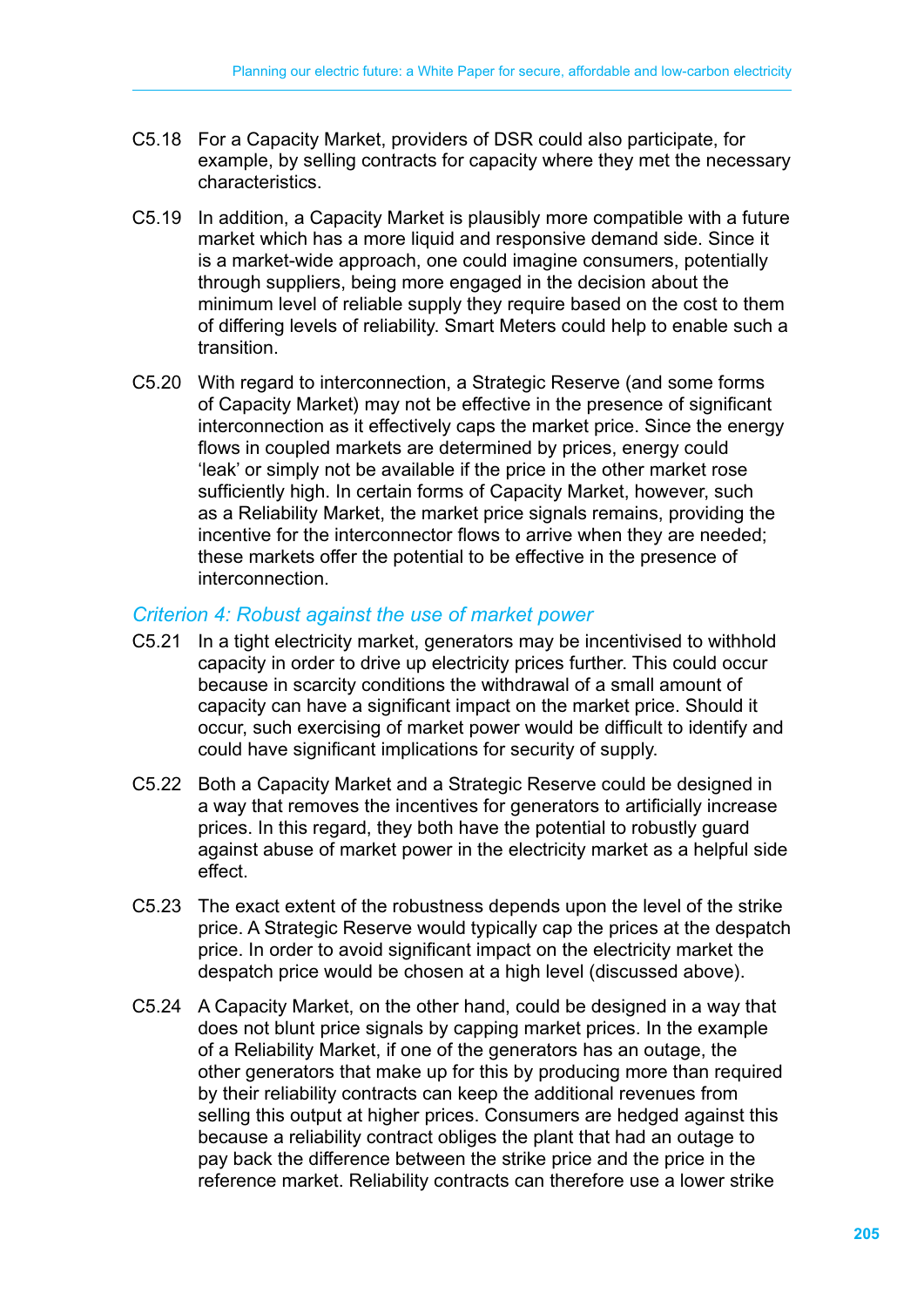price than Strategic Reserve contracts without distorting market signals. To the extent that the strike prices are lower, a Reliability Market would thus be likely to offer stronger protection against abuse of market power than a Strategic Reserve. Similar arguments may be made for other types of Capacity Market, depending on the incentive structure used.

- C5.25 We might also be concerned about the potential for exploitation of market power in the procurement of capacity, whether in the tender for Strategic Reserve or in a Capacity Market.
- C5.26 A Strategic Reserve appears to be less susceptible to this kind of manipulation, since only an incremental amount of capacity is being acquired.
- C5.27 A Capacity Market would need to be carefully designed to avoid being susceptible to exploitation. For example, a central determination of capacity could lead to an inelastic demand for capacity, and the market could then be subject to similar risks as experienced in the current market<sup>36</sup>. Still, the problem should be less severe because new entrants could compete in the Capacity Market (see criterion 5 below for more detail).
- C5.28 Additionally, a Capacity Market, particularly in the form of a Reliability Market, would be innovative and its design may offer unforeseen loopholes to allow participants to exploit the system. Again, sound design would reduce the risk; but this risk is likely to be higher than for a Strategic Reserve.

#### *Criterion 5: Supports supply-side efficiency*

- C5.29 Just as one of the goals of the New Electricity Trading Arrangements (NETA) was to provide the correct incentives to market participants to despatch their generators efficiently, we assume a requirement on any Capacity Mechanism is that it provides the required capacity efficiently.
- C5.30 As noted, a Strategic Reserve requires the central determination of at least two parameters (peak demand and forecast capacity). A Capacity Market will require either one or two parameters to be forecast (depending on the treatment of FiT CfD plants). Getting these forecasts wrong will tend to reduce supply-side efficiency.
- C5.31 With regard to new market entrants, a Strategic Reserve, if properly designed, does not appear to hinder market entry by new generators. In principle, new entrants could enter the reserve mechanism if contracted sufficiently far in advance. However, the new entrant would be bidding into a different market (and a small one) since the reserve is not permitted to participate in the electricity market. On the retail side, the cash out penalty imposed on a supplier who is short (i.e. uses more energy than it expected) would be capped (at the reserve despatch price). This might be helpful to small suppliers.

<sup>36</sup> Inelastic demand is where the demand for a good or service in a market is relatively unresponsive to changes in the price of that good or service. When demand is inelastic, the percentage change in quantity demanded is less than the percentage change in price.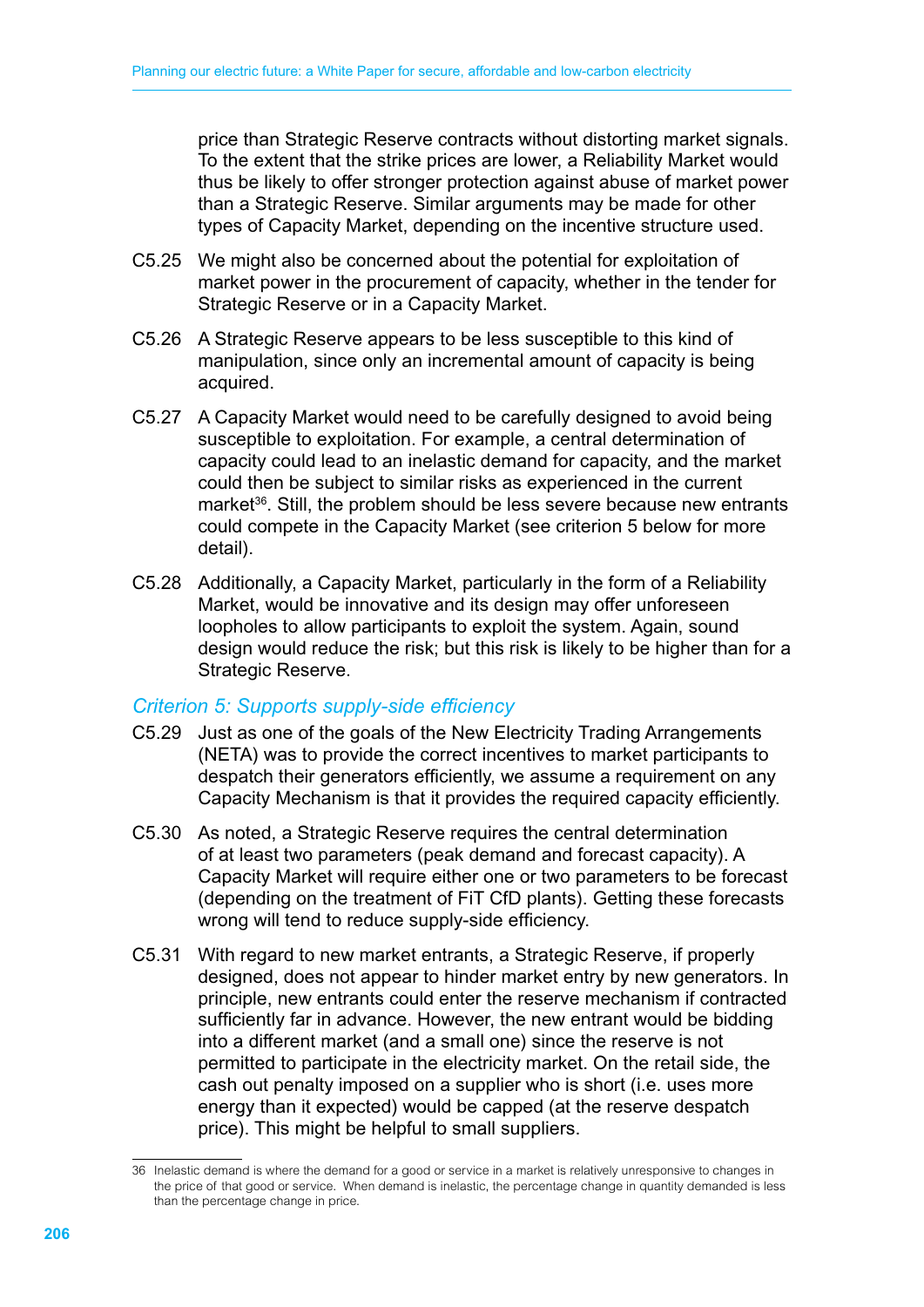- C5.32 A Capacity Market could in principle be helpful to new market participants, again if contracted sufficiently far in advance to allow new build. These new entrants would face less volatile revenues on which to base their investment decisions, and the payment for the capacity contract would result in a lower cost of capital. This could help smaller generators who were unable to cope with risks as well as larger players. One downside might be the generator's risk of not being able to pay the required penalty when required (for example, if the generator was offline) and the consequent counter-party risk faced by suppliers. This may prevent small generators offering contracts for the full amount of their reliable capacity. This could be mitigated by a liquid secondary market, which would allow contract signatories to trade out of positions, e.g. to cover periods of maintenance.
- C5.33 On the retail side, if the contracts in a Capacity Market were procured by suppliers, then suppliers would face the additional costs of procurement. However, their costs in the electricity market should be limited, which reduces their risks.
- C5.34 There is concern that perceived problems of the current market owing to the prevalence of bilateral, over the counter (OTC) trading – namely, a lack of transparency and liquidity – will simply be replicated in any new Capacity Market (if it is run through a supplier obligation) and that this will be a barrier to entry for new, independent suppliers. In addition, suppliers will face operating costs for trading in the new market. Presumably, contracts for capacity in a Capacity Market will be a more standard product than electricity (because there is not one market every half hour) and therefore could be offered on more liquid exchanges, promoting transparency. Notwithstanding that presumption, these are real issues, which it may or may not be possible to address with suitable design.

#### *Criterion 6: Compatible with our market*

- C5.35 The GB market has a number of distinguishing features which impact on a Capacity Mechanism – including that most energy is transacted in physical forward markets through bilateral contracts, and that the market is dominated by vertically-integrated players. Both of these market features present particular issues for a Capacity Market.
- C5.36 In the case of a Reliability Market, reliability contracts whether procured centrally, or through obligations – were designed for systems with a single, close to real-time, physical market with separation of generators and retailers. To work in our market, they would need to be adapted. We believe that the adaptations are possible (for example, we could make use of existing day-ahead auctions) but this is not without design risk. For other forms of Capacity Market, we would need to ensure that the incentive structure was compatible with the GB market.
- C5.37 The fact that our market is strongly vertically integrated is also a challenge. If the two parties to a contract for capacity are one company, then the option payment would simply be a transfer of money within that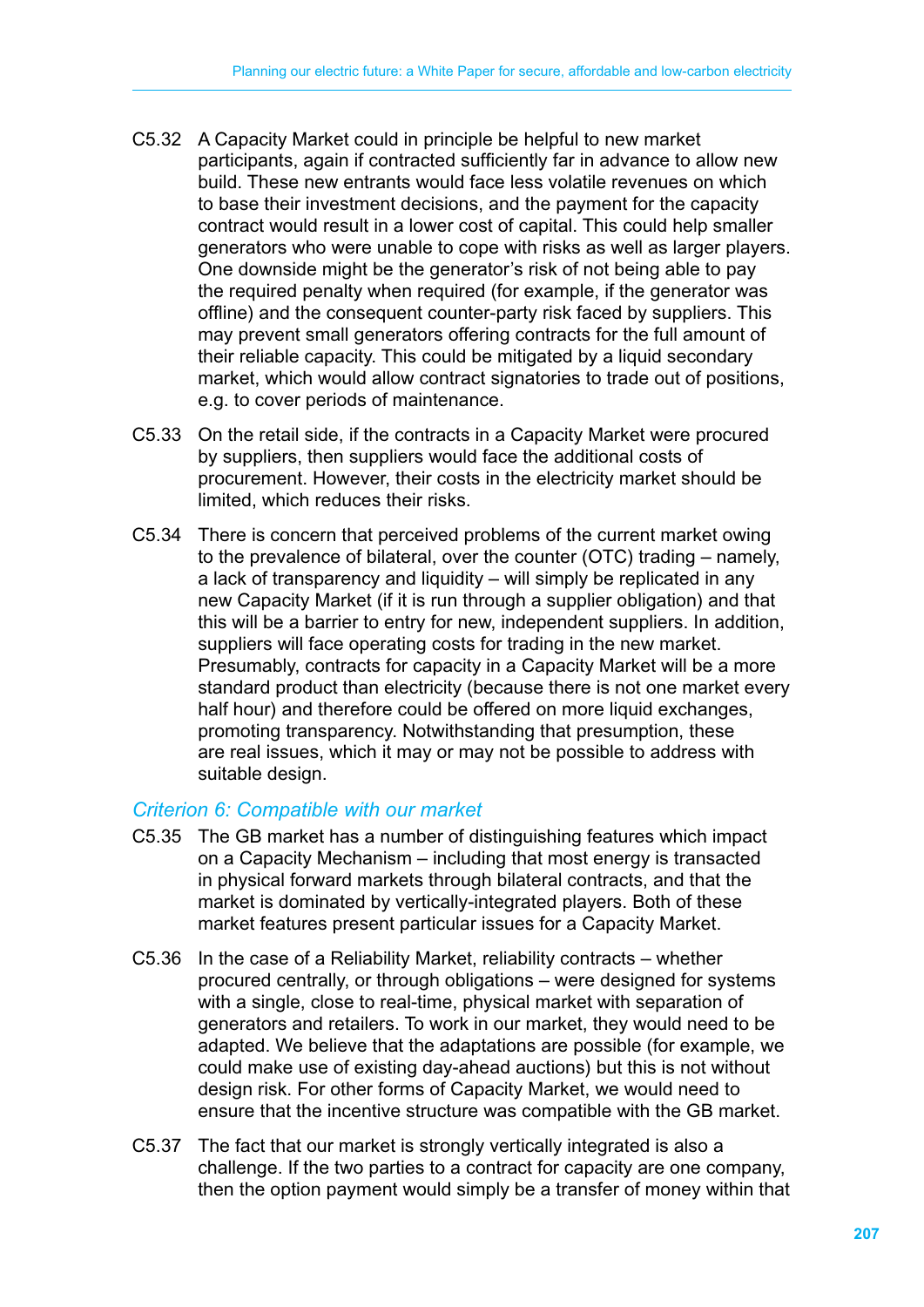company, and it is not clear what the incentive would be. Again, there are potentially ways to address this – for example by requiring option payments to be returned to customers<sup>37</sup>.

C5.38 A Strategic Reserve should not be significantly affected by the presence of forward contracting and vertical integration.

#### *Criterion 7: Consistent with decarbonisation and renewables targets*

C5.39 A Capacity Market offers incentives to any provider of reliable capacity, including low-carbon generation. However, the impact of the choice of Capacity Mechanism on decarbonisation and renewables targets seems small.

## *Criterion 8: Compatible with other elements of the Electricity Market Reform package*

- C5.40 Interactions with other elements of the Electricity Market Reform package are an important consideration for Capacity Mechanism design. In particular, the FiT CfD could introduce interactions with the proposed Capacity Mechanisms.
- C5.41 The Strategic Reserve operates 'outside' the market and it is assumed that, as participants in the reserve will likely be fossil-fired peaking plants, recipients of FiT CfD will not be directly affected.
- C5.42 However, the Capacity Market could interact with low-carbon generation support. In particular, both the Capacity Market and the FiT CfD provide payments for some version of capacity. The precise issues that arise depend on the form of FiT CfD, and are discussed in more detail above in Section 3: 'Capacity Market', under 'Interaction with Feed-in Tariff with Contract for Difference'. Views are welcomed on the best way to mitigate this.

# **Cost-benefit analysis of Capacity Mechanism options**

C5.43 Here, for comparative purposes we compare a Strategic Reserve with the Reliability Market form of Capacity Market, though we recognise there are other forms a market-wide mechanism could take and these remain under consideration. More detailed analysis is included in the Impact Assessment published alongside this annex.

#### *Summary*

- C5.44 Key conclusions from the cost-benefit analysis are:
	- $\bullet$  the modelled differences in the Net Present Value (NPV)<sup>38</sup> of a Strategic Reserve or a Reliability Market are relatively low in absolute terms compared to other Electricity Market Reform proposals. This is not surprising as both a targeted or a market-wide Capacity

<sup>37</sup> See 'Impact of vertical integration on availability signals' in Section 3: 'Capacity Market'.

<sup>38</sup> Net Present Value' (NPV) is a way of accounting for the sum of a project's future cash flows in today's terms – showing the difference between a future stream of benefits and costs. NPV recognises that society would prefer £1 today to £1 in the future – this is known as 'time preference'. Therefore due to time preference, future cash flows are 'discounted' (using a discount rate) when calculating NPV.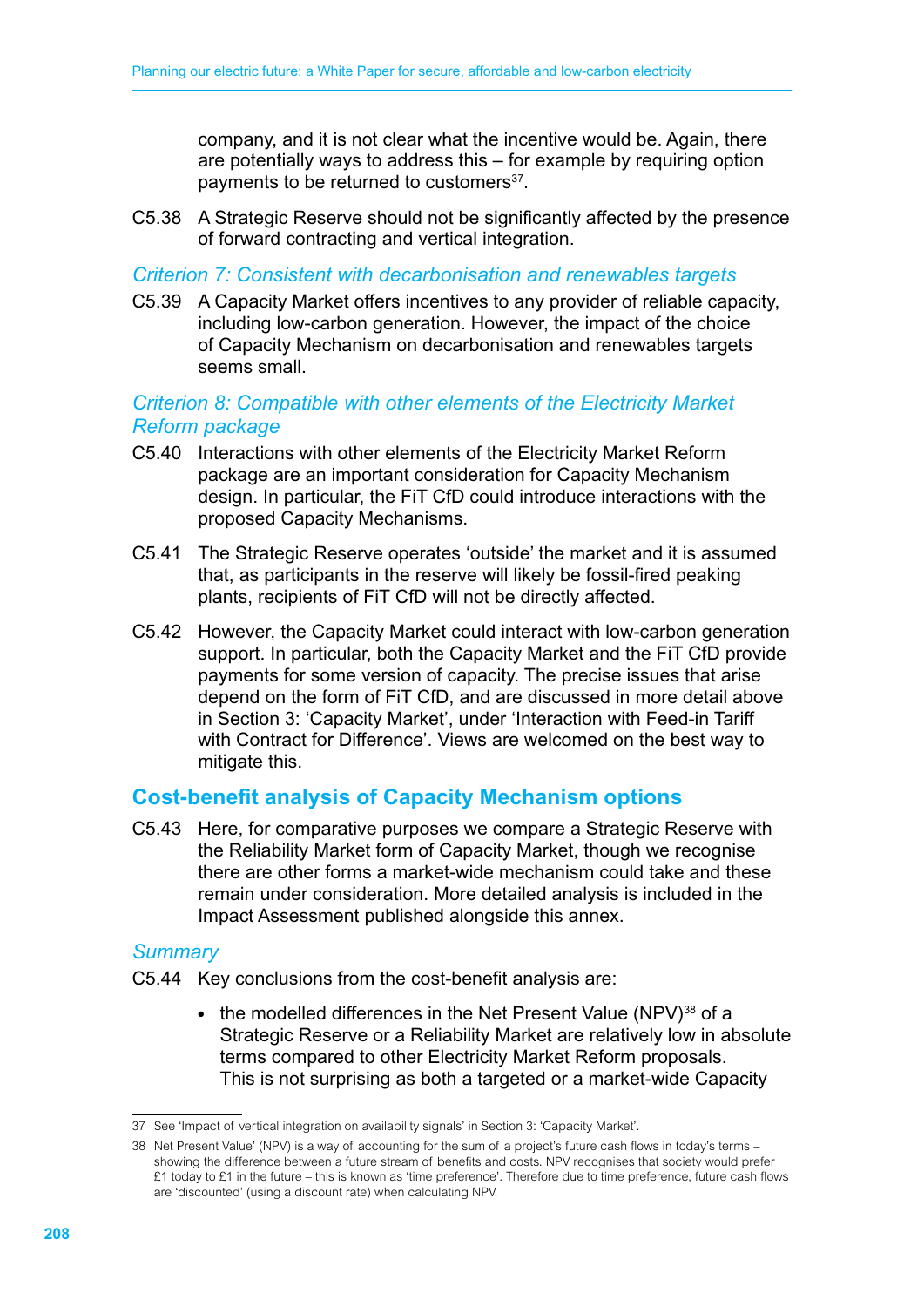Mechanism are at least theoretically capable of producing exactly the same outcome if designed efficiently. Any differences are likely to be due to the way that either mechanism is designed;

- modelling indicates a net cost associated with either Capacity Mechanism. This is sensitive to the assumptions made around the VoLL. If a higher estimate of VoLL is made then both mechanisms compared here have a positive NPV;
- in addition, market failures (discussed in Chapter 3 of this White Paper and in the Impact Assessment) are not included in the Redpoint model used for this analysis and would tend to increase the benefits of either of these potential Capacity Mechanisms.

### *Analysis*

C5.45 We have carried out analysis of the electricity market to look at the impacts of these two potential Capacity Mechanisms – a Strategic Reserve despatched as last resort, and a Reliability Market. Our analysis includes FiT CfD providing low-carbon generation support. More detail can be found in the accompanying Impact Assessment published alongside this White Paper. The net benefits are shown in Figure C<sub>13</sub>.

#### Figure C13: NPV for Feed-in Tariff with Contract for Difference scenario, 2010- 2030, £m (2009 real)

|                            | <b>Strategic</b><br><b>Reserve</b><br>£m | <b>Reliability</b><br><b>Market</b><br>£m |
|----------------------------|------------------------------------------|-------------------------------------------|
| $NPV (VolL = £10,000/MWh)$ | $-643$                                   | -837                                      |

- C5.46 A Reliability Market results in slightly more investment in new CCGTs which crowds out old coal, while a Strategic Reserve sees slightly less investment in CCGTs, coal stays on slightly longer, and there is some investment in cheaper OCGTs. This means that with a Reliability Market we have higher capacity and generation costs, but slightly lower carbon costs as the mix is slightly cleaner.
- C5.47 Our analysis, carried out by Redpoint, suggests there is some net cost associated with either type of mechanism evaluated here. This is simply because the model produces an "optimal" level of security of supply, given a specific value of VoLL. Our model uses a VoLL of £10,000/ MWh<sup>39</sup>. By imposing a constraint that margins are increased to 10%, this will by definition lead to a negative NPV in the modelling. Note that the argument for a Capacity Mechanism rests on the fact that this

<sup>39</sup> Estimates of VoLL are very uncertain. Oxera, an economics consultancy, publishes a range of estimates for VoLL between £5,000/MWh and £30,000/MWh. For more see 'What is the optimal level of electricity supply security?' (Oxera, 2005)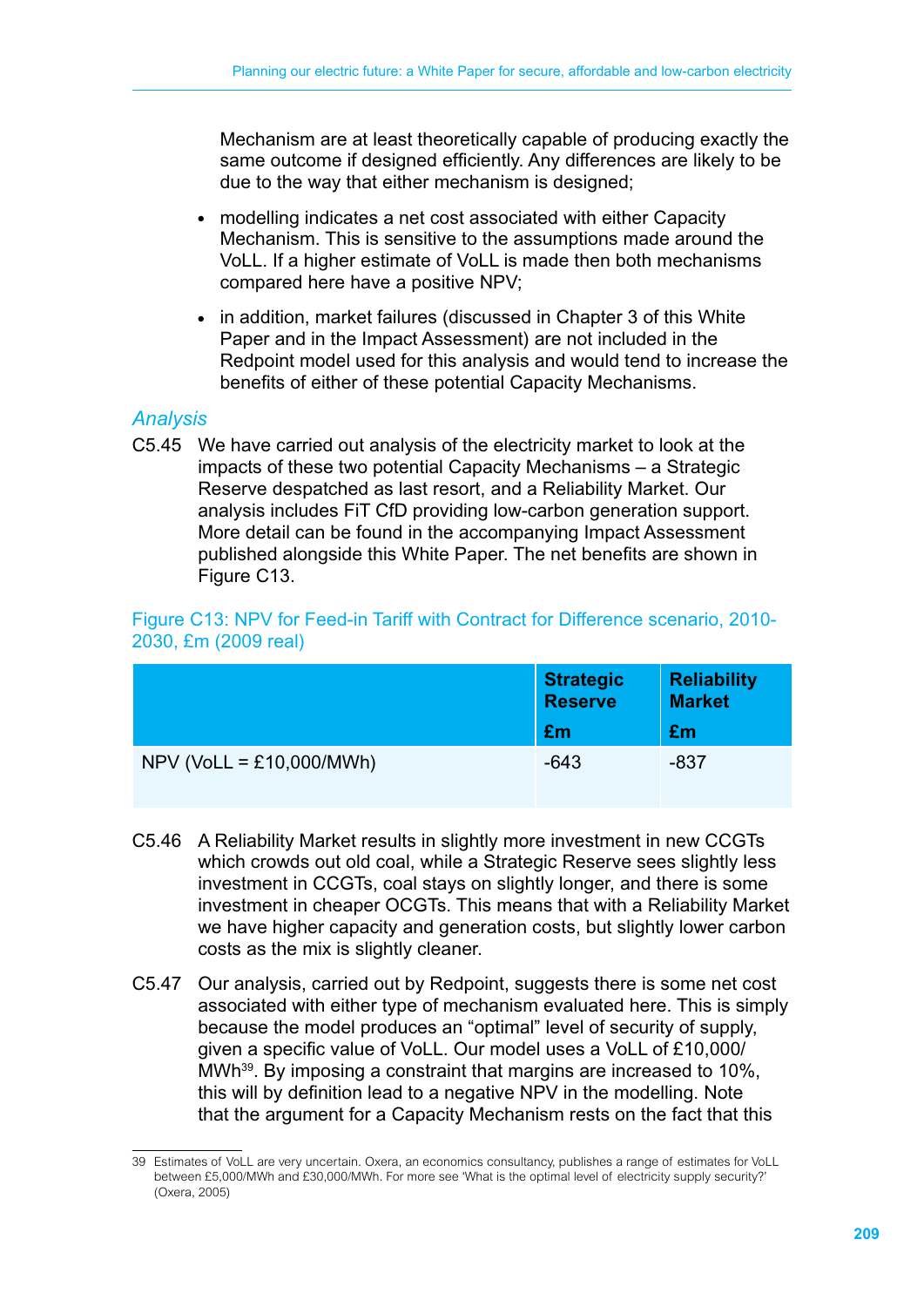theoretically perfect market does not exist in practice (and that investors do not believe that it exists) because of the market and regulatory failures mentioned below and described in more detail in Chapter 3 of this White Paper and in the Impact Assessment<sup>40</sup>.

C5.48 The differences between the two are not particularly significant. However, this is sensitive to the assumptions around the average VoLL. If we use a VoLL of £30,000/MWh, at the top end of the range for VoLL, as opposed to £10,000/MWh then both mechanisms have a net positive NPV as is shown in Figure C14.

Figure C14: NPV for Feed-in Tariff with Contract for Difference scenario, 2010-2030, £m (2009 real)

|                            | <b>Strategic</b><br><b>Reserve</b><br>£m | <b>Reliability</b><br><b>Market</b><br>£m |
|----------------------------|------------------------------------------|-------------------------------------------|
| $NPV$ (VoLL = £30,000/MWh) | 193                                      | 50                                        |

- C5.49 In addition, there are a number of potential market failures, including missing money, which mean that the market will not deliver the optimal level of investment. These market failures are not incorporated into the model and to the extent that they lead to insufficient investment in new capacity, they would tend to increase the benefits of either of the Capacity Mechanism options.
- C5.50 The costs and benefits of any Capacity Mechanism in practice will depend on the design of that mechanism. The design of any mechanism is necessarily complex and as part of the implementation of the mechanism, will require careful further thought to minimise distortions. The modelling and associated cost/benefit figures are a best attempt to simulate the impacts of a Capacity Mechanism, but the practical details of implementation will inevitably have an impact on the final costs and benefits.
- C5.51 The costs and benefits here do not include the estimated institutional costs for a Capacity Mechanism. These are assessed with other institutional costs in the Impact Assessment accompanying this White Paper. The institutional costs are however likely to be dependent on the design of the mechanism. In addition, there is likely to be a cost to companies of participating in any Capacity Market.

#### **Question 26: What are your views on the costs and benefits of a Capacity Mechanism to industry and consumers?**

<sup>40</sup> For our future modelling, we will examine whether it is possible to reflect the impact of market failures on capacity margins and energy unserved.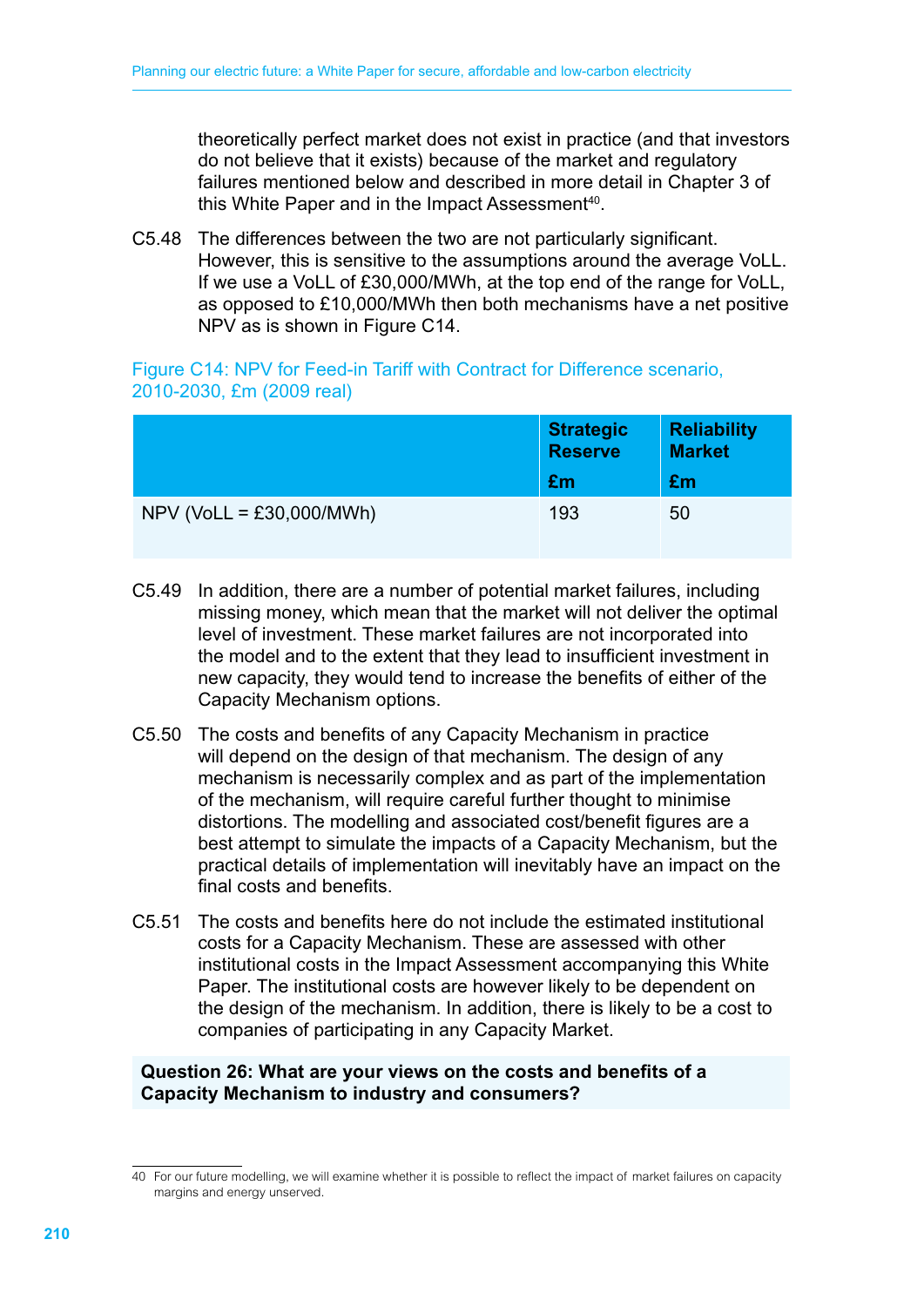**Question 27: Which Capacity Mechanism should the Government choose for the GB market and why?**

## **C.6 Consultation Questions**

## **Targeted Capacity Mechanism**

Question 1: Does this table capture all of your major concerns with a targeted Capacity Mechanism? Do you think the mitigation approach described will be effective?

Question 2: How long should the lead time for Strategic Reserve capacity procurement be and why?

Question 3: Should the length and nature of contracts procured by the Strategic Reserve procurement function be constrained in any way?

Question 4: Which criteria should providers of Strategic Reserve be required to meet?

Question 5: How can a Strategic Reserve be designed to encourage the costeffective participation of DSR, storage and other forms of non-generation technologies and approaches?

Question 6: Government prefers the form of economic despatch described here. Which of the proposed despatch models do you prefer and why?

Question 7: How would the Strategic Reserve methodology and despatch price best be kept independent from short-term pressures?

Question 8: Do you agree that a Strategic Reserve should be periodically reviewed? If so, who would be best placed to carry out the review and how often should it be reviewed?

Question 9: Into which market should Strategic Reserve be sold and why?

Question 10: Do you have any comments on the functional arrangements proposed for managing a Strategic Reserve?

Question 11: Given the design proposed here and your answers to the above questions, do you think a Strategic Reserve is a workable model of Capacity Mechanism for the GB market?

#### **Market-wide Capacity Mechanism**

Question 12: How and by whom should capacity in a GB market be bought and why?

Question 13: What contract durations would you recommend for a Capacity Market?

Question 14: How long should the lead time for capacity procurement be? Should there be special arrangements for plants with long construction times?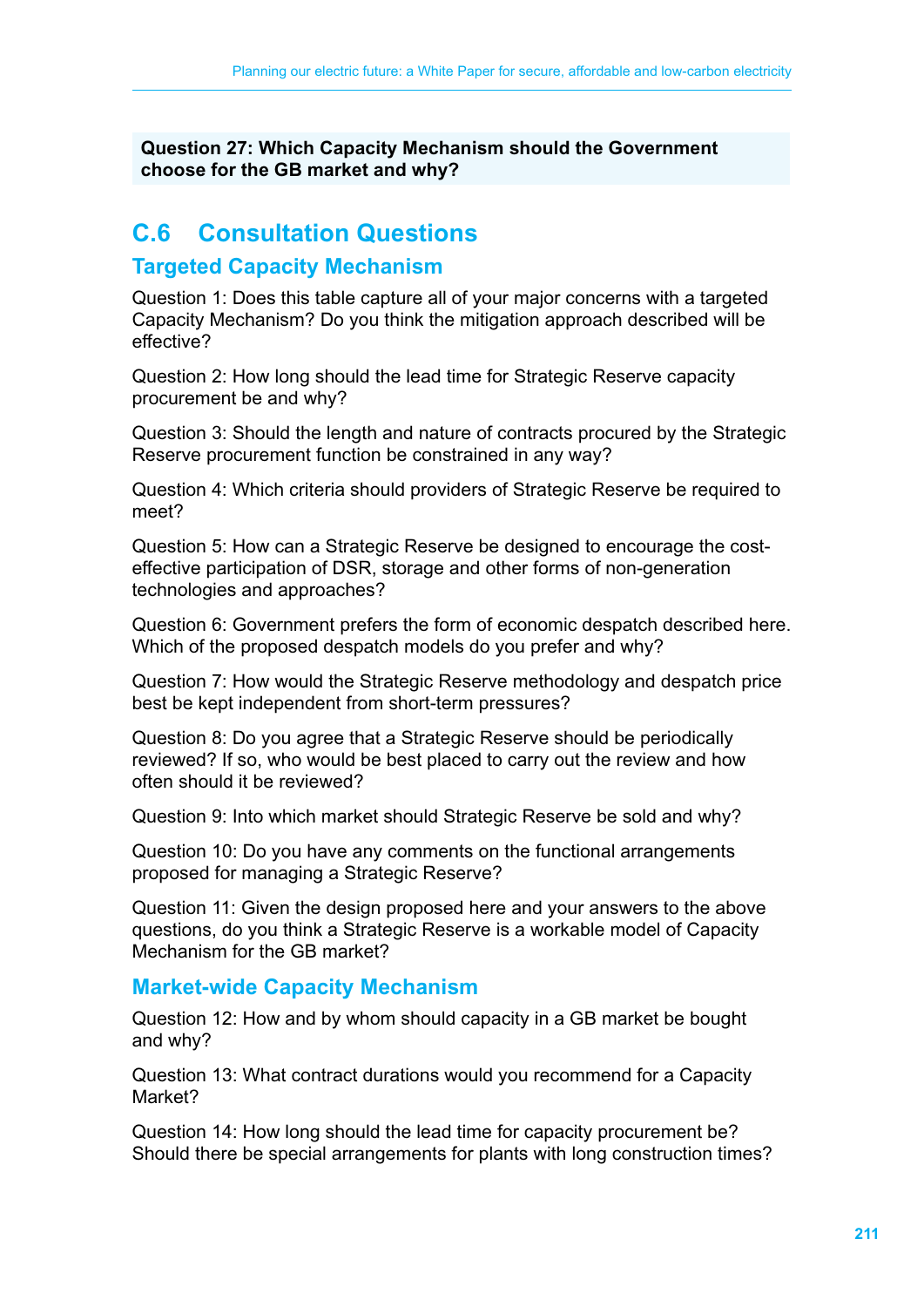Question 15: Should there be a secondary market for capacity? Should there be any restrictions on participants or products traded?

Question 16: What are the advantages and disadvantages of making a central, administrative determination of (i) the capacity that can be offered into the market by each generator; (ii) the criteria for being available; and (iii) the penalties for non-availability? In outline, how would you suggest making these determinations?

Question 17: How should the reference market for reliability contracts be determined and what would be an appropriate reference market if it is set by the regulator? How could any adverse effects of choosing a particular option be mitigated?

Question 18: For a Reliability Market, how should the strike price be determined? If using an indexed strike price, which index should be used?

Question 19: For a Reliability Market, what level of physical back up (if any) should be required for reliability contracts and how should it be monitored?

Question 20: Do you agree that a vertically integrated market potentially raises issues for the effectiveness of a Reliability Market? If so, how should these issues be addressed?

Question 21: What could we do to mitigate interactions between a Capacity Market (especially if a Reliability Market) and Feed-in Tariff with Contract for Difference without diluting the effectiveness of either?

Question 22: How can a Capacity Market be designed to encourage the costeffective participation of DSR, storage and other non-generation technologies and approaches?

Question 23: Do you have any comments on the functional arrangements proposed for managing a Capacity Market?

Question 24: Do you think that a trigger should be set for the introduction of a Capacity Market? If so, how do you think the trigger should be established, and how should it be activated?

Question 25: What is the most appropriate design of Capacity Market for GB and why?

#### **Capacity Mechanism Assessment**

Question 26: What are your views on the costs and benefits of a Capacity Mechanism to industry and consumers?

Question 27: Which Capacity Mechanism should the Government choose for the GB market and why?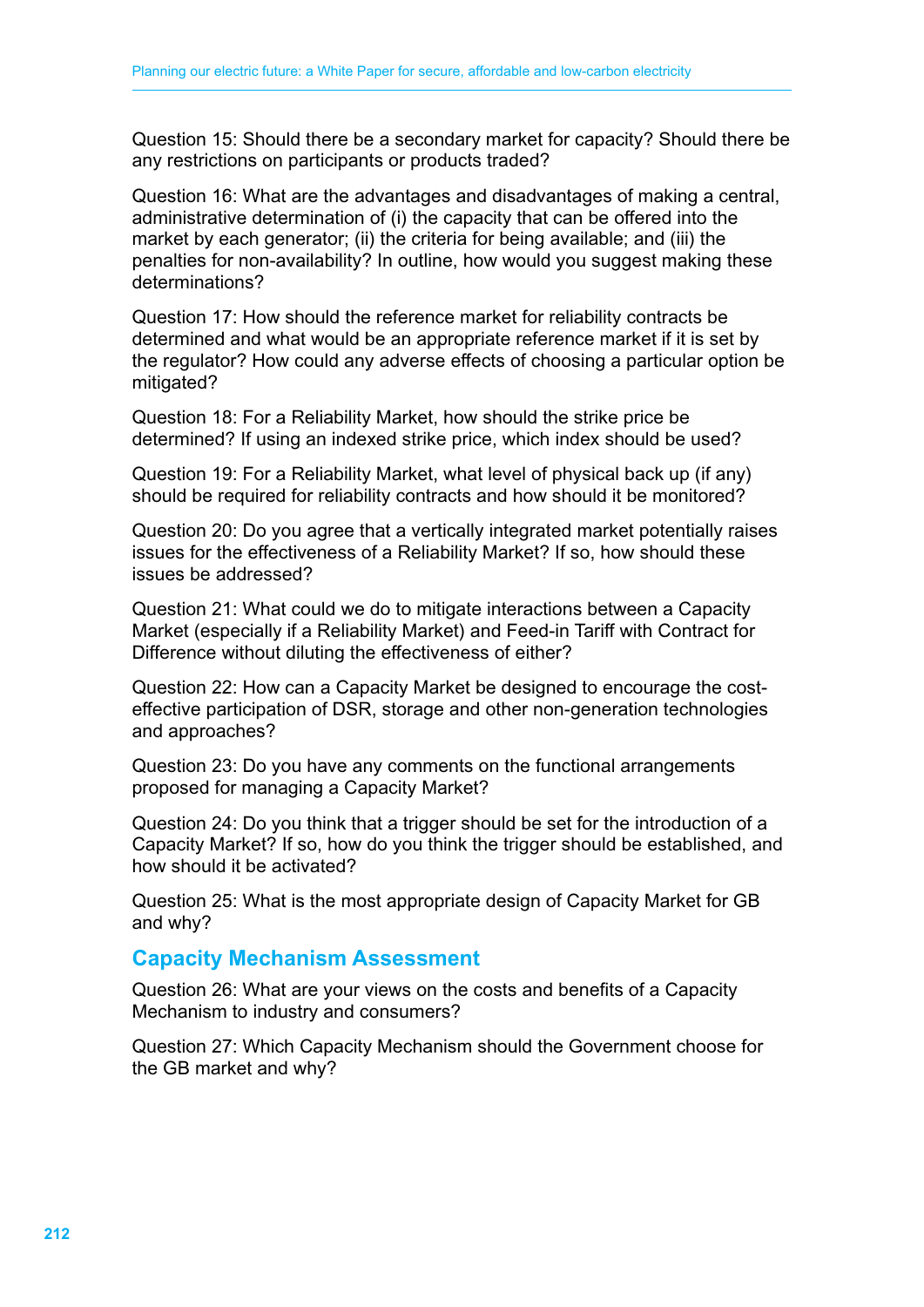# **Annex D – Renewables Obligation transition**

## **Introduction**

- D.1 The UK has some of the best natural renewable energy resources in Europe. The Government is determined that the UK should become the location of choice for inward investment in renewables, and that the UK should have the fastest improving growth in renewables deployment across Europe. The proposals in this White Paper will enable us to establish a stable and transparent long-term financial framework for renewables. We will deliver the growth required to achieve our ambitions by mobilising investment from the private sector.
- D.2 The Renewables Obligation (RO) was introduced in 2002 to support the deployment of renewable electricity. It requires suppliers to submit an increasing number of Renewables Obligation Certificates (ROCs) in respect of each megawatt hour of electricity they supply, or pay a buyout price. The proceeds from the buyout payments are recycled to suppliers in proportion to the number of ROCs they submit. The RO is administered by Ofgem which issues ROCs to accredited renewable electricity generators in respect of their eligible renewable output.
- D.3 The RO has successfully supported the deployment of increasing amounts of renewable generation, from 3.1 GW in 2002 to 8 GW in 2009, and encouraged new renewable technologies to evolve, like wave and tidal. However, even if the scheme's current 2037<sup>1</sup> end date were extended, the RO would not be the most cost-effective mechanism to incentivise post-2020 deployment. Therefore, the proposals in this White Paper set out the framework for supporting renewables in the long term.
- D.4 In responding to the Electricity Market Reform consultation document<sup>2</sup>, many stakeholders agreed with our assessment of the importance of a clear and stable transition period. The Government recognises that there is a significant existing renewable electricity investor community, and we aim to prevent a hiatus in renewables investment while the new arrangements are being put in place. Having sought industry views on the best means to transition to a new scheme, this Annex sets out the transition arrangements for renewables.
- D.5 The Government supports the principle of no retrospective change for renewables investments, and through the consultation process have listened to industry views on the best way to transition to the Feed-in Tariff with Contract for Difference (FiT CfD). With these

<sup>1</sup> Currently, the Northern Ireland Renewables Obligation is subject to a 2033 end date.

<sup>2</sup> http://www.decc.gov.uk/en/content/cms/consultations/emr/emr.aspx.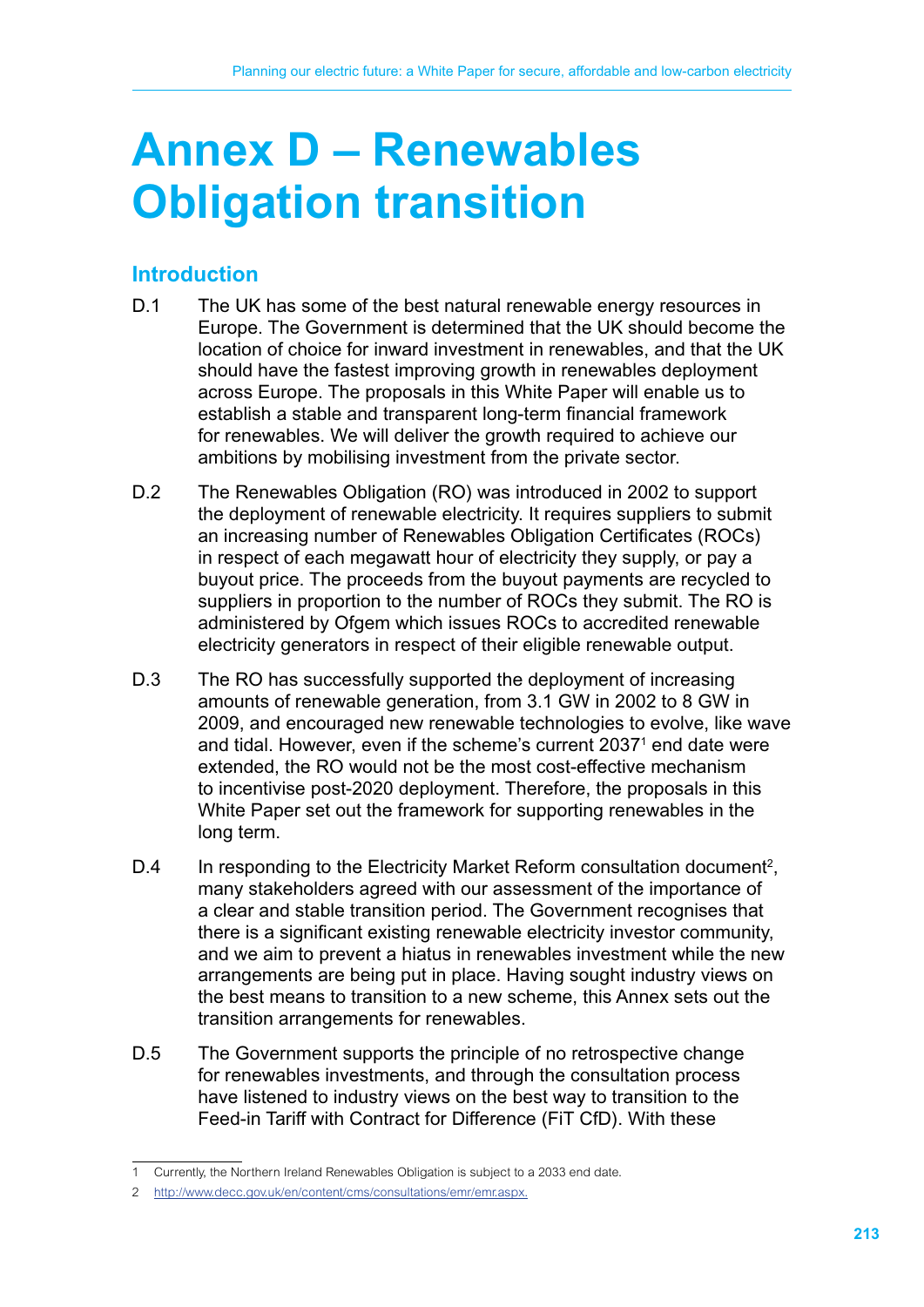vintaging<sup>3</sup> arrangements we recognise the importance of maintaining industry confidence and stable conditions for investment decisions made on the basis of RO support.

- D.6 The arrangements for transition are based on the principles of transparency, longevity and certainty. This Annex sets out in full how the RO will operate to 2037. The arrangements are subject to statutory consultation requirements set out in section 32L of the Electricity Act 19894 , and Parliamentary and EU State Aid approval.
- D.7 The new market arrangements are intended to start in early 2014. During the transition period, support will still be available under the RO. This Annex sets out the arrangements for:
	- RO support to 2017:
		- a choice of scheme for new renewables generation projects;
		- some limited grace periods; and
		- provisions for offshore wind phasing.
	- RO support from 2017:
		- RO is closed to new generation;
		- RO calculated by headroom until 2027, then Fixed ROC to 2037;
		- all technologies will be grandfathered in the vintaged RO in 2017;
		- provisions will be made for additional capacity; and
		- Non-Fossil Fuel Obligation (NFFO) generation will be treated consistently with other RO generation.
- D.8 The RO currently operates as three separate mechanisms working together – the England and Wales RO, the Scottish RO, and the Northern Ireland RO (NIRO). All of the jurisdictions are committed to support for renewables. Whether, or the extent to which, the Devolved Administrations join the new support scheme for low carbon is subject to separate discussion.
- D.9 The proposals for RO Transition have been discussed by a Steering Group comprising policy advisors and technology experts from the UK Government and the Devolved Administrations. We will continue to work closely with the Devolved Administrations to ensure that the transition arrangements are simple and transparent across all three RO schemes. We have also discussed the proposals with a wide range of industry stakeholders, including utility companies, independent generators, supply chain manufacturers and existing and potential investors. The proposals have been broadly welcomed.

<sup>3</sup> 'Vintaging' the Renewables Obligation (RO) system means that it will no longer be open to accreditation for new stations. The closure of the RO to new stations will create a closed pool of capacity which will decrease over time as we approach the end date for the RO of 31 March 2037.

<sup>4</sup> http://www.legislation.gov.uk/ukpga/1989/29/contents.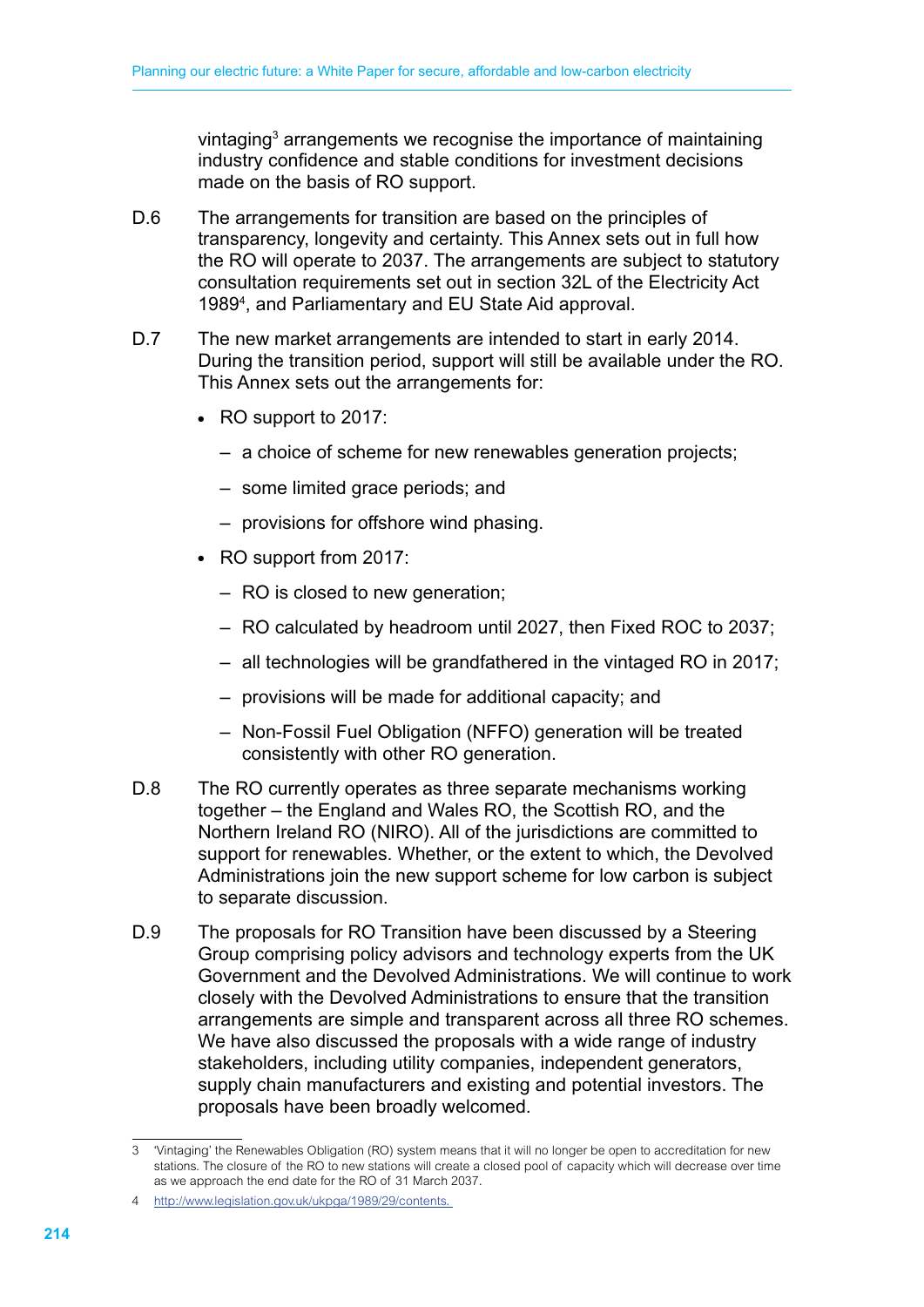## **Context**

- D.10 The current RO is designed to provide up to 20 years of support for large-scale renewable electricity projects, and will run until 2037. The RO will remain open until 31 March 2017, the point at which the length of support offered begins to reduce.
- D.11 After 31 March 2017, projects receiving support under the RO will continue to do so (subject to the maximum 20 years support and 2037 end date for the RO). From 1 April 2017, the RO will be closed to new entrants. The RO and all accredited capacity within it will be 'vintaged'.
- D.12 The FiT CfD mechanism for low carbon is intended to be introduced in 2014. After introduction of the FiT CfD, new renewables generators will have a choice of support mechanism, subject to the restrictions set out below, up to 31 March 2017 when the RO closes to new accreditations.

#### *Government decision*

- D.13 Some respondents to the consultation requested that the RO should remain open to new accreditations beyond 2017. We have, however, chosen to remain with the 31 March 2017 RO closure date because:
	- the RO is subject to a 2037 end date, so any accreditations after 31 March 2017 would receive less than 20 years' support; and
	- if the RO were open later than 2017, it would be necessary to hold another banding review in 2017, therefore generators would not know post-2017 tariffs until 2015-16 at the earliest. The intention is to start letting contracts under the FiT CfD in 2014. This should mean that investments are not delayed during the transition period as there will be transparency around the support levels in the lead up to 2017.
- D.14 We have made other provisions to address specific concerns around transition timing (see the sections below on the Choice of Scheme, Grace Periods and Offshore Wind Phasing).
- D.15 The timeline for the renewables transition is shown in Figure D1.

|                    |                        | 2013 2014 2015 2016 2017 2018 2019 | 2027<br>i.                  | ▶2037             |
|--------------------|------------------------|------------------------------------|-----------------------------|-------------------|
| RO in<br>operation | Choice of scheme       | RO closes to<br>new generation     | Move to<br><b>Fixed ROC</b> | <b>RO</b><br>Ends |
|                    | FIT CfDs<br>Introduced |                                    |                             |                   |
|                    |                        |                                    |                             |                   |

#### Figure D1: Timeline for the Renewables Obligation Transition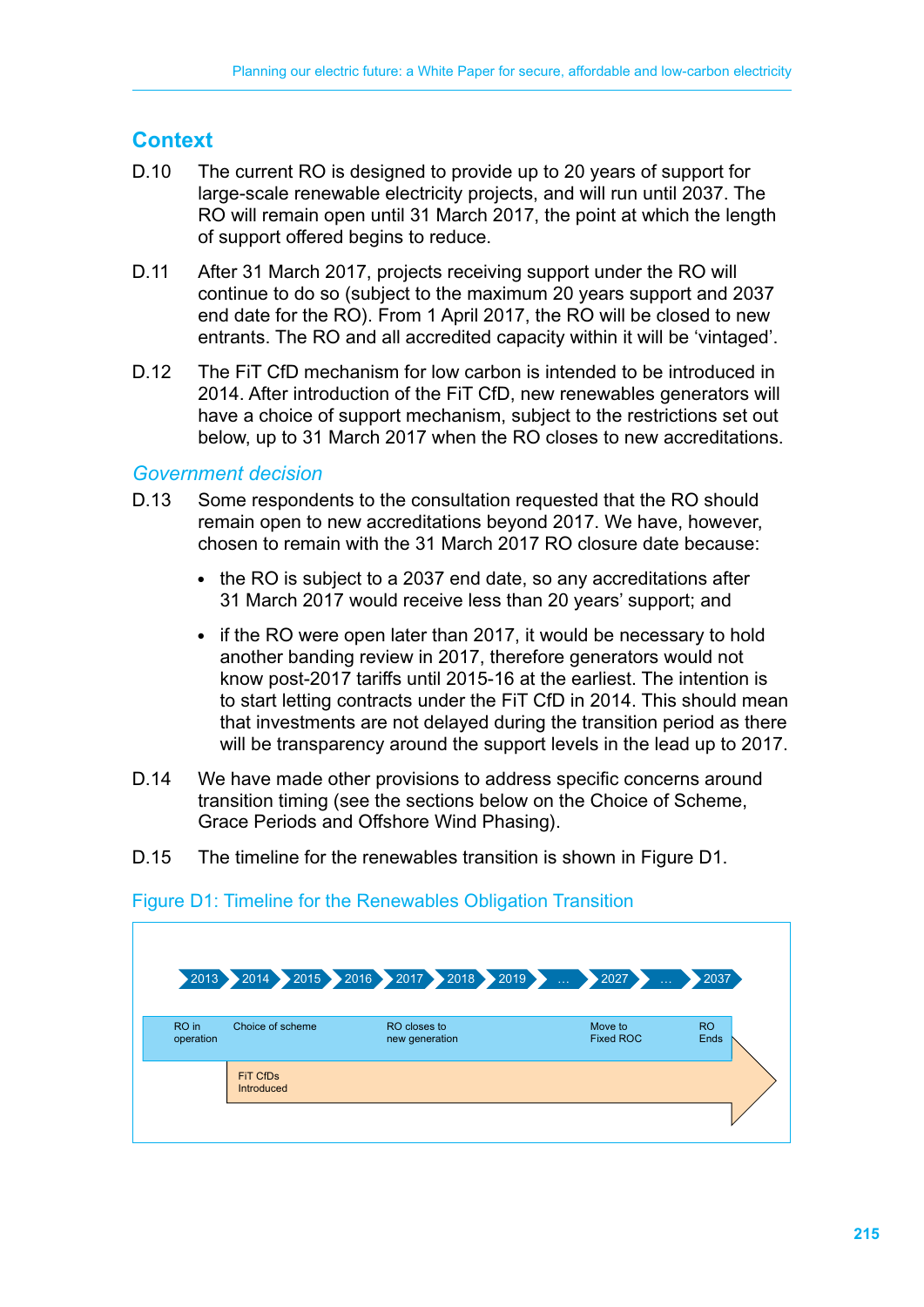## **Renewables Obligation support up to 2017**

- D.16 The RO will close to new accreditations on 31 March 2017. Our intention is that the new support scheme for low-carbon generation will be introduced in 2014.
- D.17 Requiring all renewables generation to accredit under the RO only until 31 March 2017 would have the benefit of simplicity. However, for those who would only invest under a new scheme which gave more revenue certainty, offering a choice of scheme would provide the opportunity to invest at an earlier stage, allowing investment to continue.
- D.18 The consultation asked stakeholders whether, as part of the RO transition arrangements, they would like a choice of scheme before the RO closes on 31 March 2017. A number of stakeholders also asked whether a choice would be available to existing generators.

## **Preferred option for new generation and existing generation**

#### *New Generation*

- D.19 The vast majority of stakeholders expressed a preference for a choice of mechanism before 2017. A limited number of stakeholders expressed the view that offering a choice would create additional uncertainty and complexity.
- D.20 As suggested by most stakeholders, once the new scheme is introduced, new renewable generation will have a one-off choice of support mechanism up to 31 March 2017. Once accredited under the RO, a generating station will not be permitted to move to the new scheme at a later date.
- D.21 Similarly, this will apply to additional capacity. Once the new scheme is introduced, RO accredited generators who add additional capacity up to 31 March 2017 will have a one-off choice of mechanism for the additional capacity (i.e. the RO or the FiT CfD). As set out below, the original accredited capacity will continue to be supported under the RO.
- D.22 Currently, generating stations that have a total installed capacity of 5 MW or less, and meet the relevant eligibility criteria, are able to opt for accreditation under the RO or the small-scale Feed-in Tariff FiT. Therefore additional capacity of less than 5 MW that is added to an RO accredited generating station in the period from the introduction of the new scheme to 31 March 2017, will not be eligible to opt for a FiT CfD if, at the time it is commissioned, it is eligible for the small-scale FiT. We are minded that any additional capacity which would be ineligible for the small-scale FiT will be eligible to opt for the FiT CfD on the same terms as all other eligible capacity.

#### *Existing generation*

D.23 Some stakeholders suggested that providing existing projects the same choice between the RO and the FiT CfD, as new projects would provide reassurance to investors.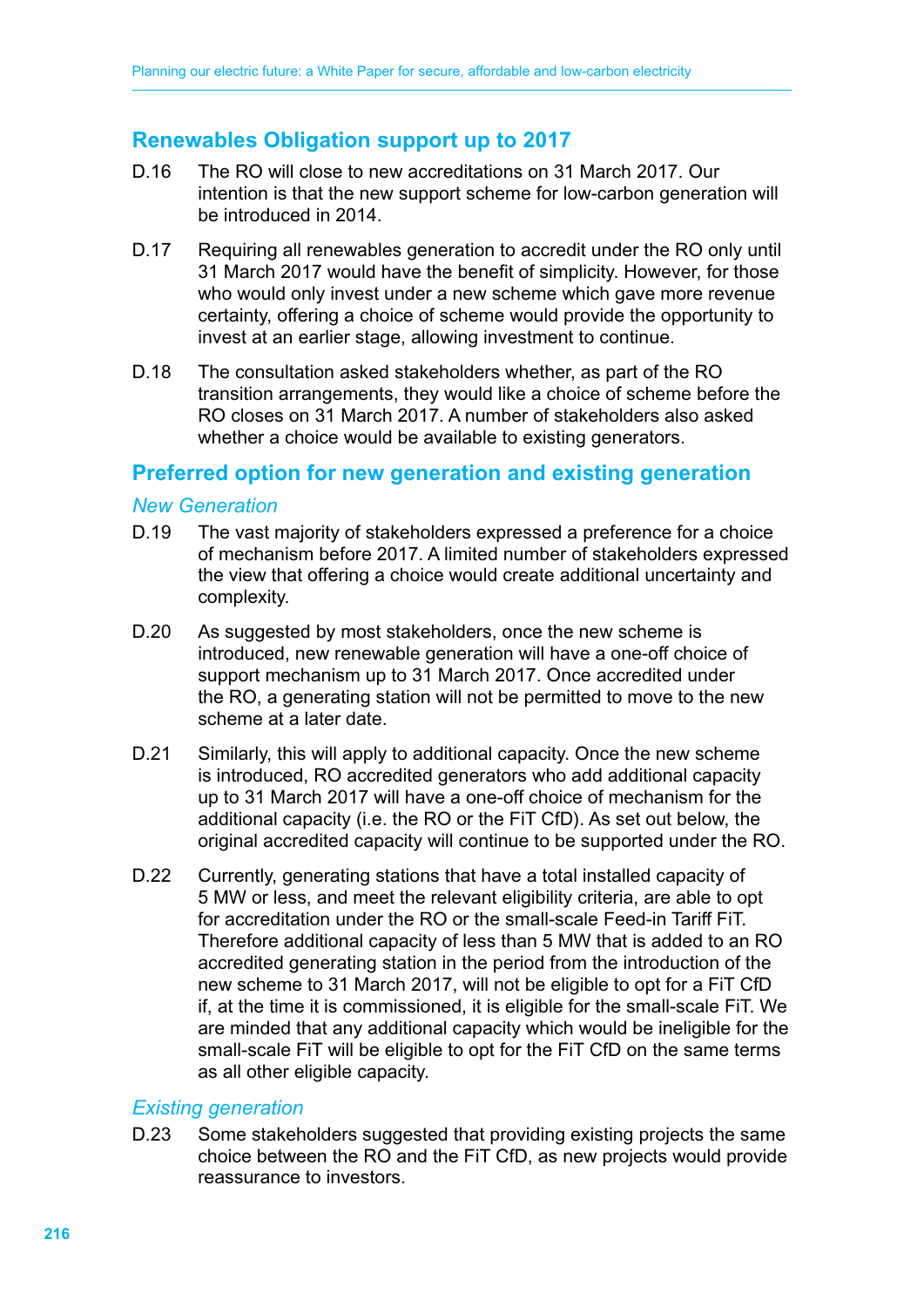- D.24 However, allowing an open choice for existing projects to transfer to the FiT CfD has the potential to destabilise the RO mechanism and would make it more difficult to set the obligation level each year. Some stakeholders have suggested that the potential for a free transfer might reduce investors' confidence rather than increase it.
- D.25 Existing generation will therefore continue to be supported under the RO and, to ensure ongoing RO stability, existing generation will not be permitted to transfer to the new scheme.

#### *Administering scheme choice to 2017*

- D.26 During the transition period, the level of obligation under the RO will continue to be calculated annually on the same basis as at present.
- D.27 We intend to take a light-touch approach to administration in the transitional period, and do not intend to introduce additional requirements on generators to inform us in advance of their choice of scheme, or to pre-accredit for either scheme. We believe that this will have a limited impact on the calculation of the obligation and that any risks posed are managable, but we will keep this under review.
- D.28 Generation for which a contract has been signed to receive support under the new FiT CfD mechanism will not be eligible to accredit under the RO.

#### **Grace periods**

- D.29 The RO closes to new generation on 31 March 2017. However, a number of respondents to the consultation expressed concern over what would happen if that deadline were missed due to factors beyond a developer's control.
- D.30 We have offered 'grace periods' for generators under previous RO reforms, such as the introduction of banding in 2009. In principle, these are to protect generators who have taken an investment decision on the basis of support which they are then unable to access due to factors which they could not have foreseen.
- D.31 Some respondents requested more significant grace periods, for example until 2020, for generators who may have met certain preaccreditation requirements. This was on the grounds of the significant timescale uncertainties and risks during construction, in particular for offshore wind. Full details of how grace periods will be exercised are still being considered.

#### *Preferred option for grace periods*

D.32 Given that generators will have approximately six years of warning of the date of closure of the RO, and we are offering a choice of scheme in the years before the RO is closed, any generators that feel at significant risk of missing the 31 March 2017 date will have the option of choosing support under the new FiT CfD mechanism in the first instance.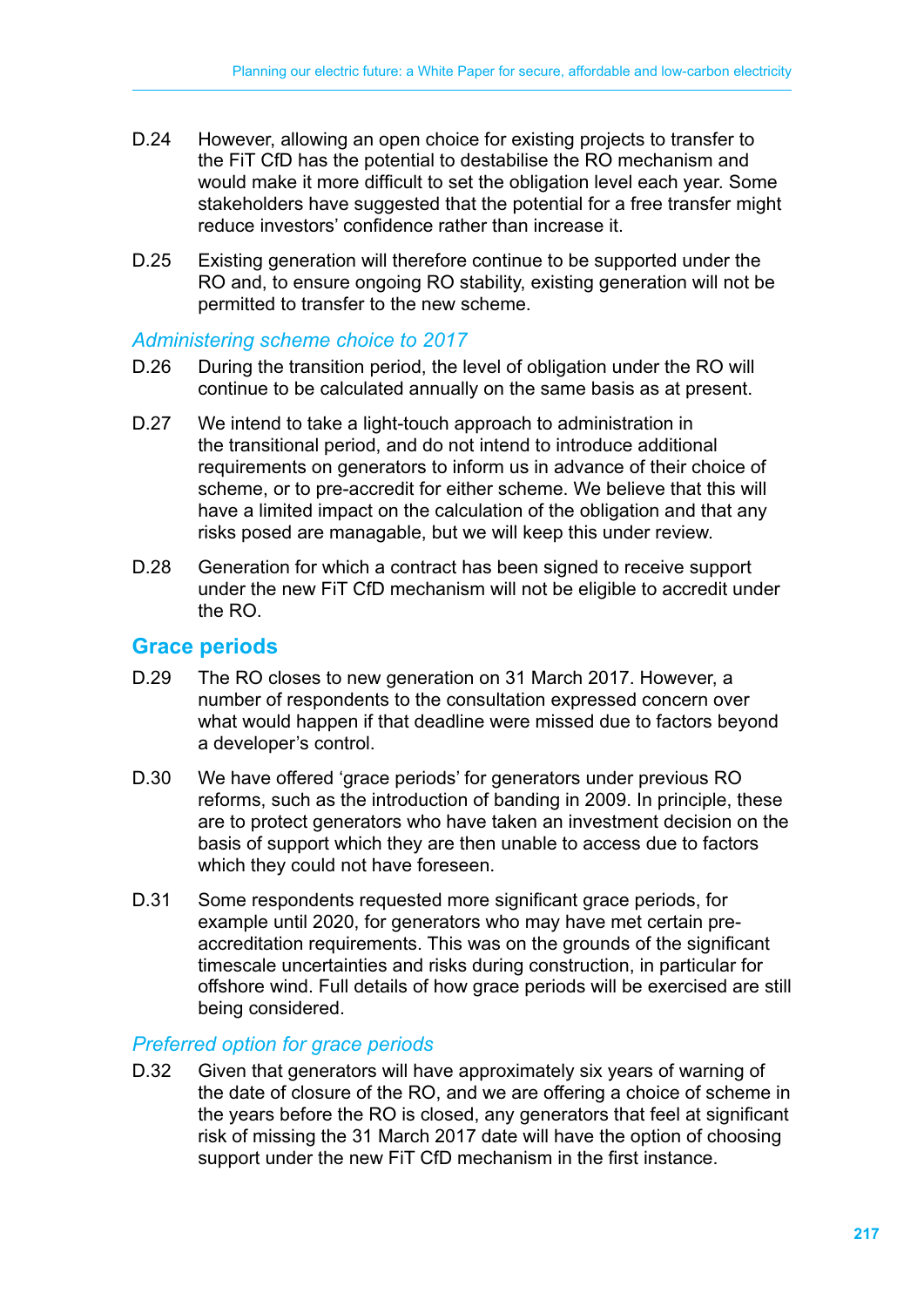- D.33 However, we accept that some projects may be at risk of missing the 31 March 2017 date due to factors beyond their control, such as a delayed grid connection, and recognise that this possibility cannot be reliably quantified and will affect the risk profile of the project.
- D.34 Therefore we will offer strictly defined grace periods aimed at those generators whose business case has been based on support under the RO, but whose accreditation is delayed beyond 31 March 2017 by factors beyond their control. This will be limited to a delay in grid connection instigated by the transmission or distribution operator, or a delay in the planned installation of radar necessary to satisfy planning conditions for wind generation projects, in each case where the originally agreed completion date was before 31 March 2017.
- D.35 The end date of the RO will not be extended beyond 2037 for those generators benefiting from the grace period.
- D.36 This would mean that developers faced with these risks that they cannot control or quantify, are better able to make an investment decision and a choice of support scheme based on calculated risks. This should therefore help to avoid a delay in investments.
- D.37 We will put in place evidence requirements that operators will need to demonstrate they have met if these grace periods are to be exercised.

## **Offshore wind phasing**

- D.38 The Renewables Obligation (Amendment) Order 2011 (ROO 2011) allows generators of offshore wind stations to phase their RO support, with each phase being eligible for up to 20 years support subject to the end date of the RO.
- D.39 Under phasing, generating stations continue to accredit in the same way as at present. However the ROO 2011 imposes a new requirement for them to register turbines in order to receive ROCs on the electricity generated by them. Generators are able to register up to five phases of turbines over a maximum period of five years, with the first phase being at least 20 per cent of the total accredited capacity of the generating station.
- D.40 It is likely that a number of stations accredited under the RO will not have planned to finish registering all their phases prior to 2017, and we need to address how to treat those unregistered turbines.

#### *Preferred option for offshore wind phasing*

D.41 A number of stakeholders suggested in response to the consultation that phasing should be allowed to continue under the RO after 2017 and, given that any phases registered after 2017 would receive less than 20 years of support (due to the end date of the RO in 2037), we should either extend the RO until 2040, or have increased ROC rates over a shorter timescale for the later phases.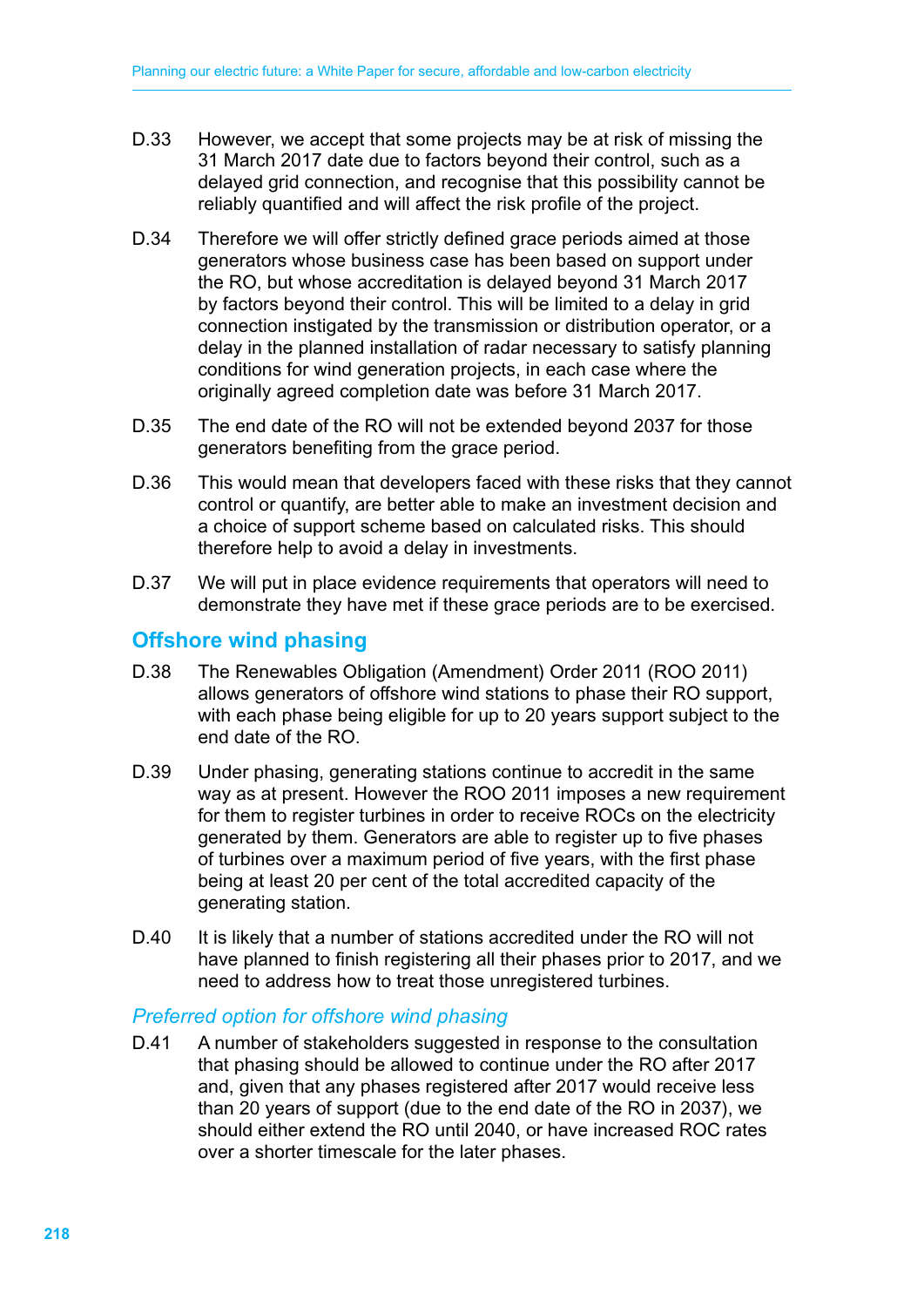- D.42 However, as outlined in this Annex, the RO will close to new accreditations and additional capacity from the 1 April 2017 and we want this to be consistent across all technologies. Consequently, no new offshore wind phases will be permitted to register under the RO after 31 March 2017.
- D.43 Generators will instead be eligible to participate in the FiT CfD on the same terms as all other eligible technologies for any remaining turbines that will not be registered under the RO by 31 March 2017. Generation for which a contract has been signed to receive support under the new FiT CfD mechanism will not be eligible for the RO.
- D.44 We appreciate the need for early understanding of the revenue under the new FiT CfD mechanism in order for these projects to progress. The Government is considering measures to provide technologies with early certainty, as outlined in Chapter 8 of this White Paper.
- D.45 We understand that some generators may wish for their entire station to remain in the RO rather than receive support split between two mechanisms. Therefore accredited generators will be able to register all the remaining unregistered turbines that constitute the consented capacity of the generating station under the RO on or before 31 March 2017, in order to continue to receive support under the RO mechanism for electricity generated by those turbines. The 20-year support period will begin from the point of registration. The lifetime of the RO will not be extended beyond the current 2037 end date.
- D.46 The administration of a FiT CfD for wind generation will require registered and approved metering to give output readings. We anticipate that these can be calculated on a pro-rata basis using the meters that are already required for wind farms.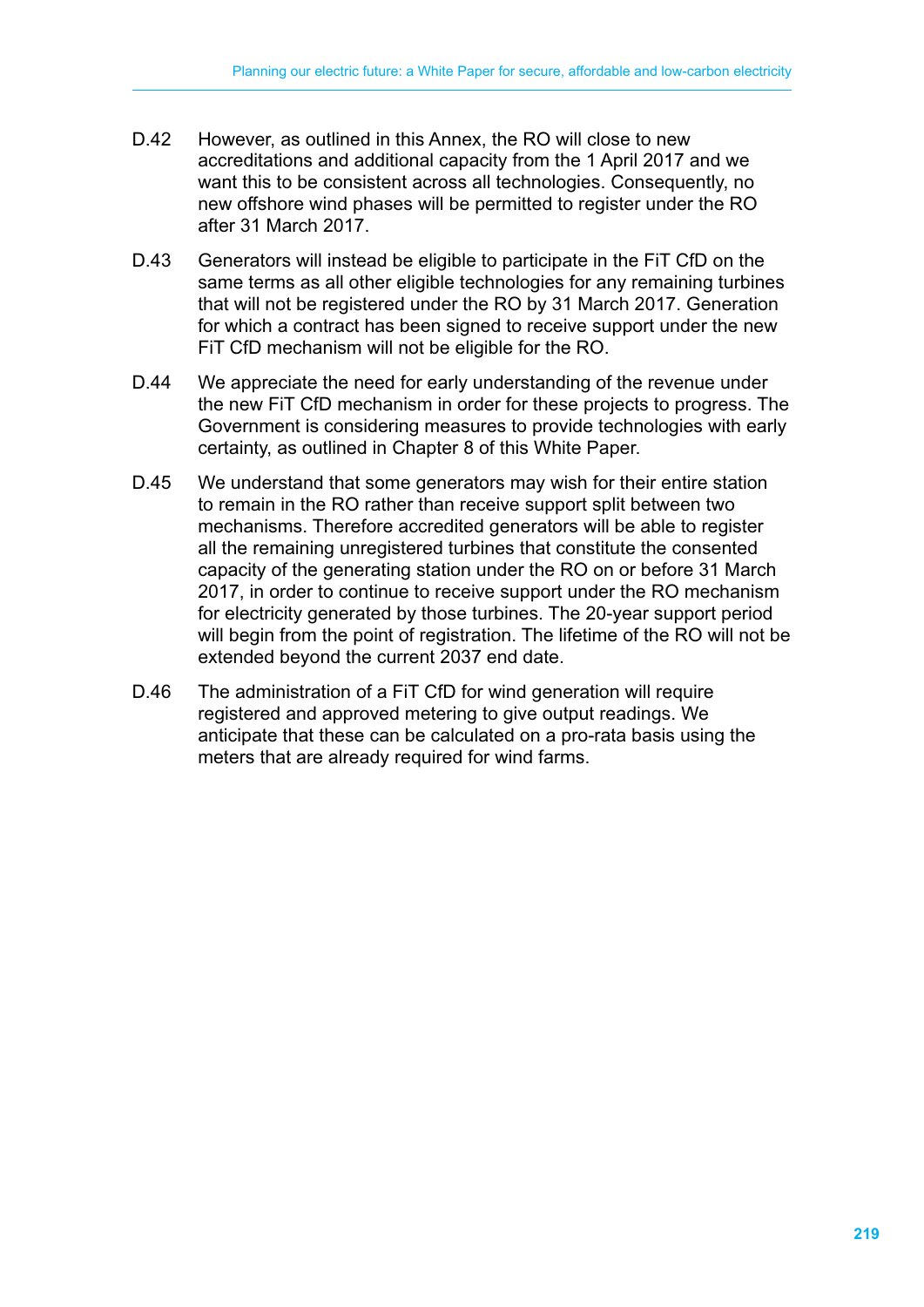## Box D1: Example case study

A 100 MW wind farm accredits under the Renewables Obligation (RO) in January 2016, at which time it registers its first phase of 20 MW. A second phase of 35 MW is registered in September 2016. On 31 March 2017 a number of turbines equating to 45 MW would remain unregistered. The developer can choose either to:

- register all the remaining turbines under the RO on 31 March 2017 and receive support for the entire station from the RO mechanism. The 20 year clock for all the remaining turbines will begin on 31 March 2017 and the RO support for those turbines will end on 31 March 2037; or
- sign a FIT CfD contract for the remaining 45 MW of the station. The turbines already registered will remain in the RO and each phase will receive the full 20 years of support from the point at which the phase was registered; or
- a combination of the two. Register some of the turbines that make up the remaining 45 MW under the RO on 31 March 2017 and sign a FiT CfD for the turbines that are not registered.

## **Renewables Obligation support from 2017: The Vintaged Renewables Obligation**

#### *'Vintaging' the Renewables Obligation*

- D.47 The RO will be closed to new accreditations and additional capacity from 1 April 2017. All projects accredited under the RO will receive their full 20 years of support (subject to the end dates set in the RO). Therefore, the entire RO system will be 'vintaged' from 1 April 2017.
- D.48 'Vintaging' the RO system means that it will no longer be open to accreditation for new stations or to support the additional capacity commissioned after 31 March 2017 at accredited stations. The closure of the RO to new stations will create a closed pool of capacity which will decrease over time as we approach the end date for the RO of 31 March 2037.
- D.49 In the course of the consultation, concerns were raised about triggering provisions (such as 'change in law' clauses) in existing Power Purchase Agreements (PPAs) and in existing project financing arrangements. While it will depend on the particular circumstances and terms of each contract as to whether its provisions are triggered, the desirability of avoiding triggering change in law clauses or other default provisions was one of our considerations when designing these vintaging arrangements.
- D.50 With these vintaging arrangements we recognise the importance of maintaining industry confidence and stable conditions for investment decisions made on the basis of RO support.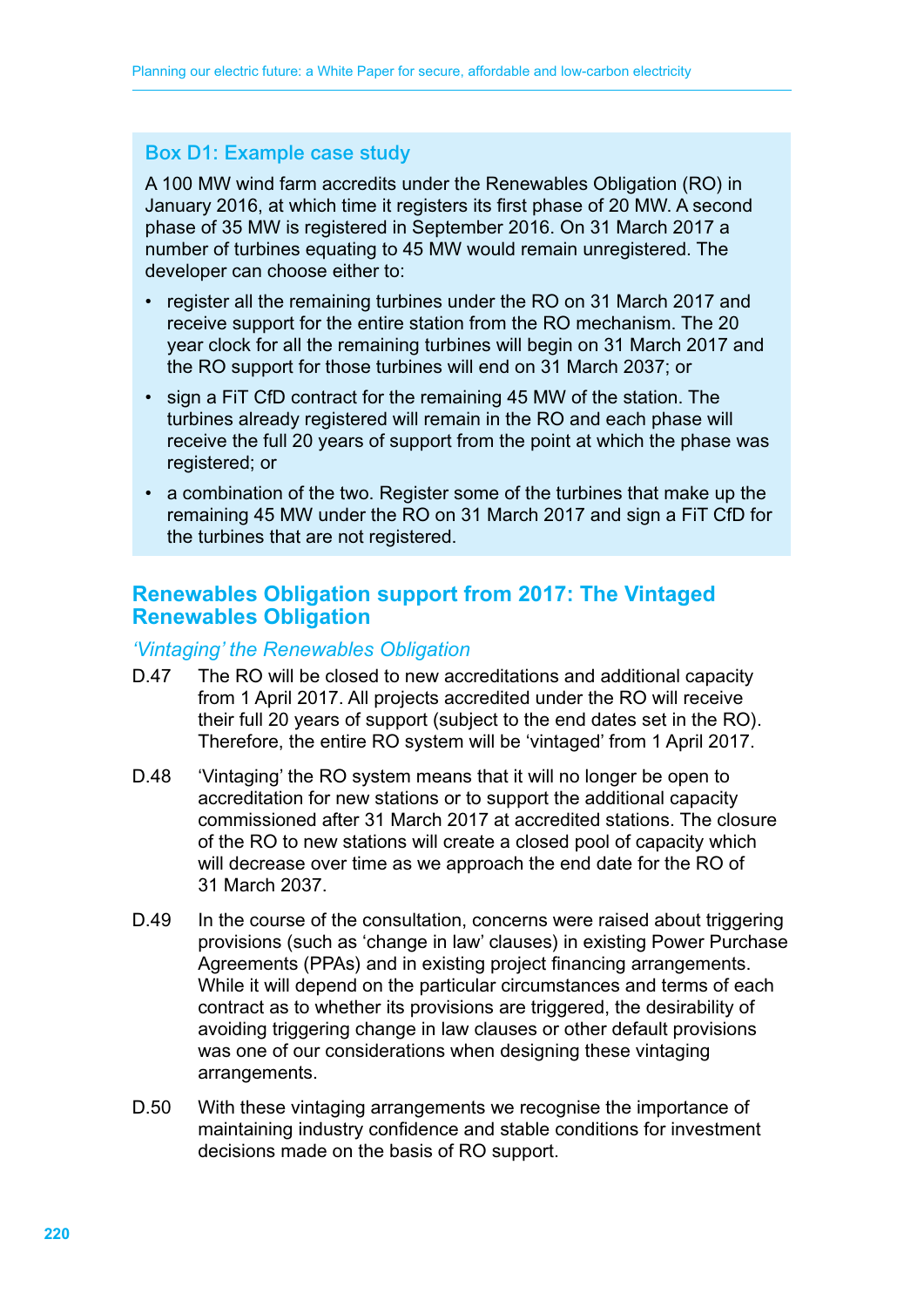## **Calculating the Obligation post 2017**

- D.51 In closing the RO to new entrants from 2017, we will continue to calculate the Obligation each year.
- D.52 The Obligation is currently set as the greater of either a fixed target, rising to 15.4 per cent by 2015<sup>5</sup>, or our estimated generation plus 10 per cent headroom.
- D.53 In the Electricity Market Reform consultation document, we set out three options for the continued calculation of the obligation:
	- $\bullet$  **option A** no change to current arrangements; or
	- **option B** move to a headroom only mechanism; or
	- **option C** fix the price of a ROC, with Government buying these direct from generators.
- D.54 Through the consultation process, we have made it clear that option A is not acceptable. It could result in consumers paying for 15.4 per cent generation through the RO, even in the late 2020s and early 2030s, when we expect there to be lower levels of RO eligible generation since new projects will receive FiT CfD support, and old projects will only receive RO support for 20 years with a large number dropping out from 2027.
- D.55 A few respondents to the consultation asked for option A, but renewables trade associations and other stakeholders have agreed that this option is not tenable. However, they are split between options B or C.
- D.56 Proponents of the 'headroom only' option argue that it is the least disruptive to current PPAs, and therefore provides the most certainty to existing investors. It also maintains some incentive for suppliers to continue to purchase intermittent generation, an issue which has been raised by several independent generators.
- D.57 However, it does mean that we would continue to set the Obligation each year, through to 2037, which would impose an annual administrative cost. More importantly, there is concern that, as we near 2037, the Obligation would be set on an ever decreasing pool of generators. Should one or more of these suffer a prolonged outage, or a lower than expected load factor (e.g. a low wind year) then the Obligation will have been set too high, and consumers would overpay.
- D.58 Fixing the price of a ROC turns the RO into a Premium Feed-in Tariff (PFiT). Investors with projects in the pipeline say that this gives them certainty over the ROC income, and allows them to access the full value of the ROC, rather than having to take a discount through a PPA with a supplier.

<sup>5</sup> The Northern Ireland Renewables Obligation rises to 6.3 per cent by 2015.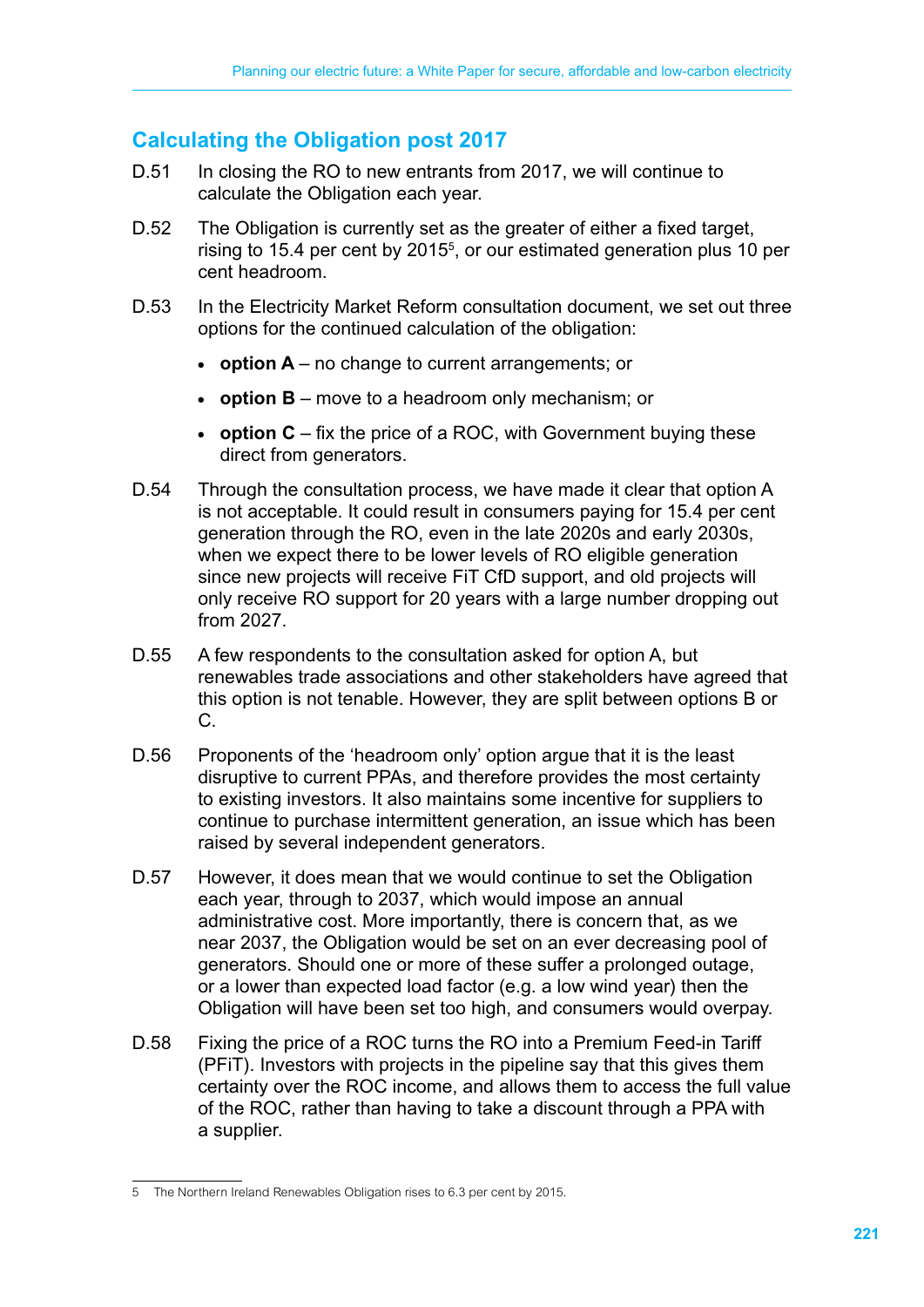- D.59 It also allows them to access the RO income stream on, for example, a quarterly basis, rather than up to an 18 month lag, without having to pay a premium. Finally, it also means that banks/investors know that they will receive the full value of the ROC all the way to 2037, without worrying that the final few years could be volatile and potentially subject to regulatory risk (for example, if the ROC price spiked, some investors have stated the fear that we would amend the RO in the 2030s).
- D.60 However, several generators have voiced concern that PPAs for their existing assets could be adversely impacted if we went down this route, claiming that suppliers could use 'change of law' clauses to terminate/ amend the terms. This in turn could also lead to banks citing 'adverse impact' clauses, which would allow them to force the refinancing of projects. As many RO investments reached financial close ahead of the credit crunch, developers say that they are concerned that banks may seek to use this as an excuse to call in loans and refinance on higher terms.

## **Preferred Option for calculating the Obligation post 2017**

#### *Headroom then Fixed Renewables Obligation Certificates from 2027*

- D.61 In the light of comments arising from the consultation, we have decided on a hybrid option – keeping with headroom (potentially with the fixed target underpin) until 2027, when a large number of projects are dropping out, and then switching to a fixed ROC for the final 10 years of RO support, to limit over-payment by consumers and provide a certain stream of ROC income to generators.
- D.62 We believe the hybrid approach provides the best possible balance between providing long-term certainty over ROC income whilst minimising the disruption to current PPA arrangements. It is unlikely that there will be many projects that currently have PPAs beyond 2027.
- D.63 We will set the value of the fixed ROC now, to give certainty for investors, at the long term value of a ROC which is the buyout price plus 10 per cent headroom (roughly £41 per ROC at current prices).
- D.64 We have raised this hybrid option with a range of stakeholders across the renewables industry and it has been welcomed. In their response to the consultation, Renewable UK stated that they "are open to the possibility of a hybrid system". The finance community has also indicated that it would be an acceptable way to ensure the value of the ROC, especially in the latter years of the mechanism. The Low Carbon Finance Group stated in response to the consultation that "switching from guaranteed headroom to a fixed price post 2027 would be acceptable, as existing projects are protected and new RO projects built in the transition period can take into account the post 2027 pricing".
- D.65 Some respondents expressed concern about the availability of PPAs if there were a fixed ROC and no obligation on suppliers. Under our proposal, the Fixed ROC would be introduced in 2027, and the obligation on suppliers would continue to exist until that date.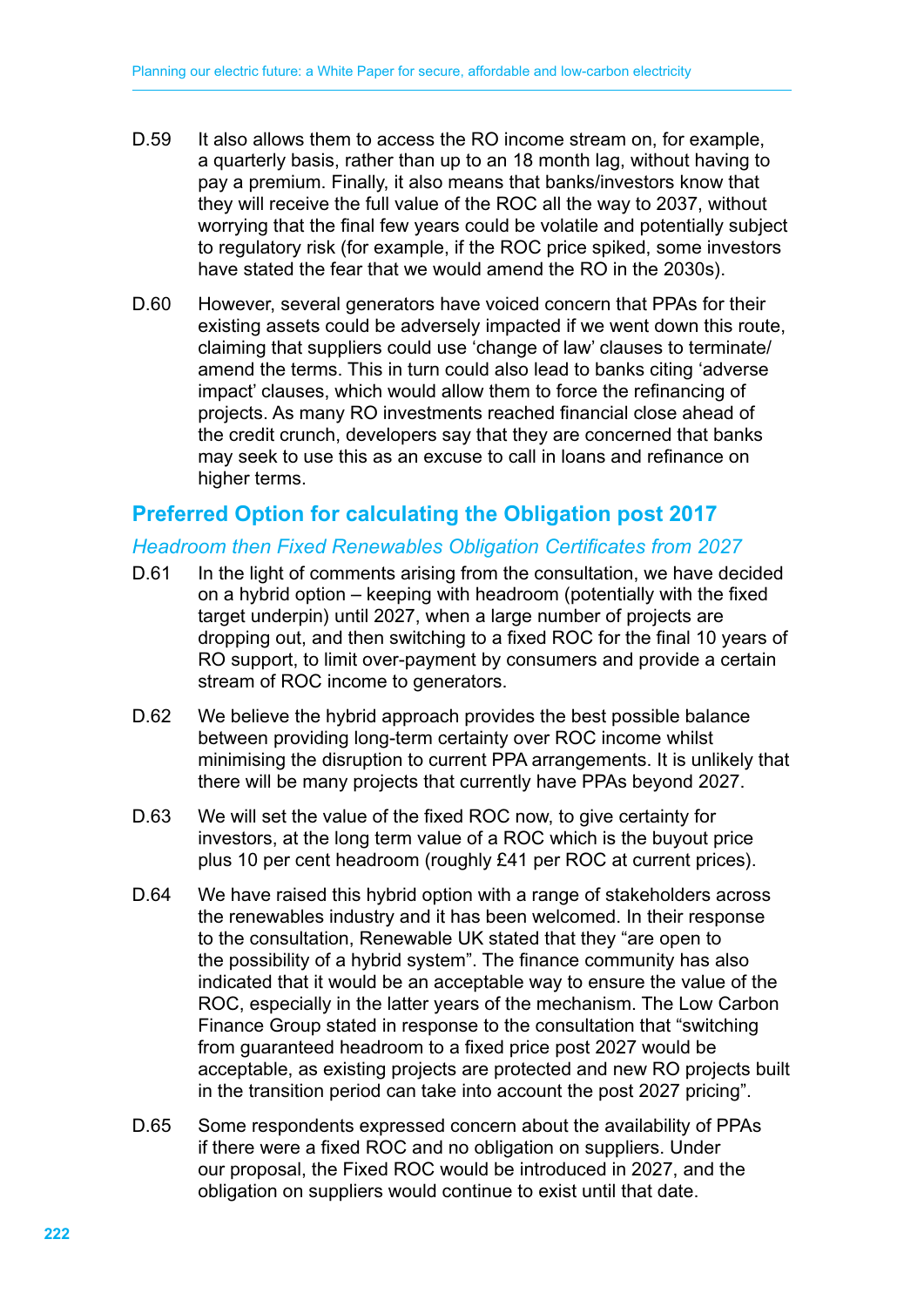## **Impact on the electricity price**

- D.66 When investing under the RO, the value of the ROC provides only part of the generator's income stream. They also receive a price for the electricity they sell.
- D.67 Under the vintaged RO, generators will continue to sell their power, and will continue to be exposed to the electricity price.
- D.68 A number of stakeholders have queried how the package will impact on long-term wholesale electricity prices and therefore on the exposure of renewable generators operating within the RO mechanism. Some stakeholders requested that the Government take additional measures to either stabilise the electricity price for RO generation, or provide some recompense for the additional uncertainty caused by the unknown impact of the package on electricity prices.
- D.69 The RO is a support scheme which ensures that generators receive a mixture of variable income (the wholesale electricity price) and income which is considered fixed (the ROC value), and investment decisions under the RO are made on that basis. Generators and investors are therefore expected to assume a level of price risk, including upside.
- D.70 A number of factors affecting long-term electricity prices will remain constant regardless of the introduction of the package, such as the increasing market share of intermittent generation. The prevailing capacity margin in the market will also continue to impact on electricity prices.
- D.71 The modelled impact of the proposals on long-term UK electricity prices, in addition to current policy, shows that prices will rise even without policies, due to increasing wholesale energy and carbon costs. In the longer term, prices fall in a decarbonised electricity system, relative to a higher carbon intensity electricity grid baseline, because the price setting technologies on the system will have lower marginal costs and are less exposed to assumed rises in fossil fuel and carbon costs.
- D.72 Wholesale electricity prices are likely to rise with the introduction of the Carbon Price Floor. RO generators will benefit from exposure to any higher price due to this policy in the shorter term.
- D.73 The Government is consulting on options for the design of a Capacity Mechanism. Of these options, the Strategic Reserve, as modelled, would have little or no additional impact on electricity prices, depending on how it was implemented. If the Capacity Market option were to introduce more capacity than would otherwise have been built, then overall electricity prices would be reduced. RO generators may be able to participate in a Capacity Market mechanism, and if so, would receive additional revenue through that source, depending on their ability to despatch. Further detail on the options for Capacity Mechanism design can be found in Annex C.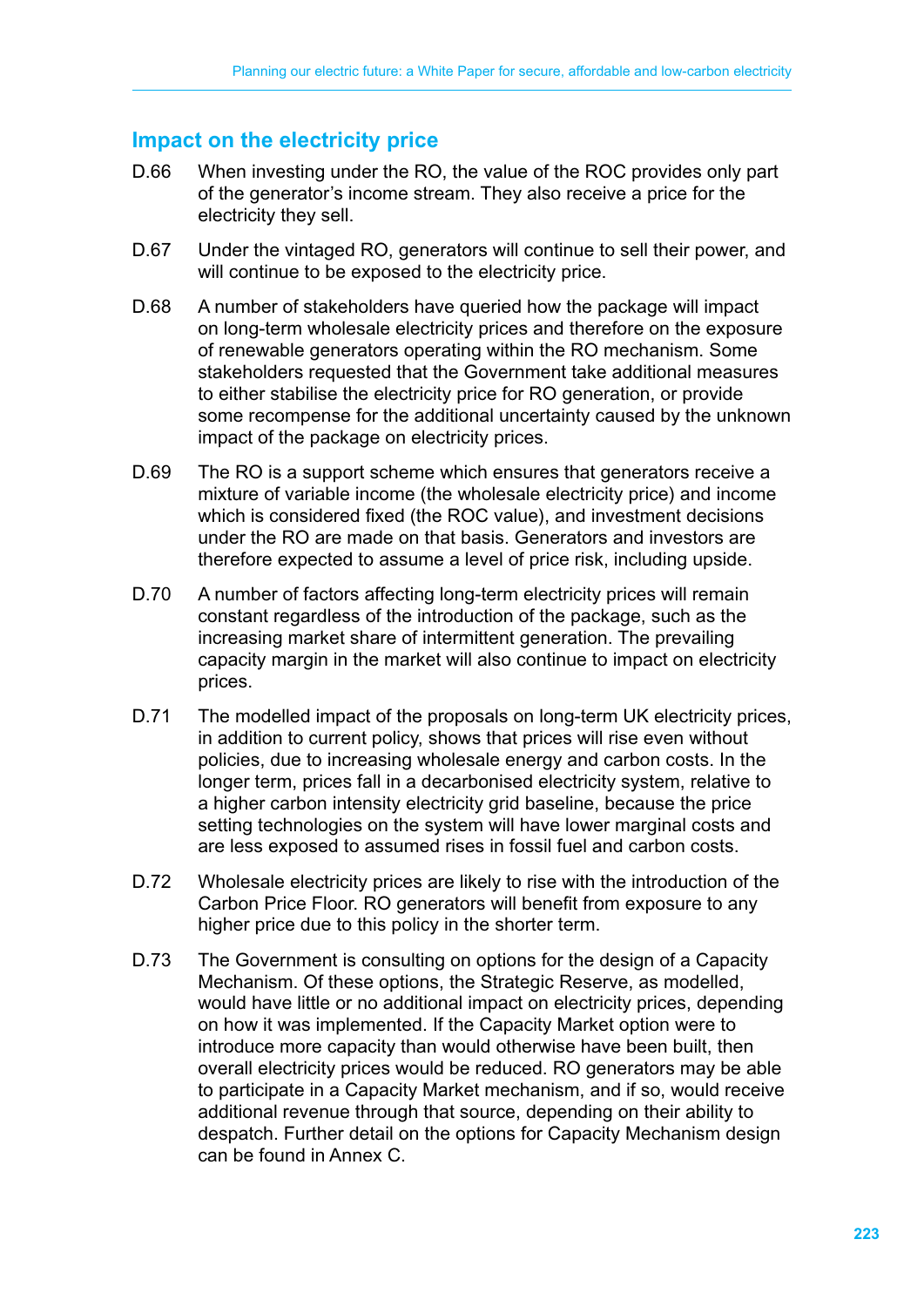- D.74 As the package will not significantly impact expected income streams over the lifetime of a project, and should not increase the difficulty of forecasting prices, the Government is not minded to introduce a mechanism to stabilise the electricity price for RO generation, nor to provide any further compensation for increased price variability than that already included in ROC bands.
- D.75 The Banding Review setting ROC bands for 2013-17 (2014-17 for offshore wind) will take into account the impacts of the package when setting banding levels.

#### **Grandfathering arrangements**

- D.76 Grandfathering is the policy intention to maintain a fixed level of RO support for the full lifetime of a generating station's eligibility for the RO, from the point of accreditation. Following consultation on banding and grandfathering in 2008, grandfathering was introduced for most technologies except those with a fuel cost or income. This was because we recognised the need for flexibility to amend support levels should fuel prices change.
- D.77 In 2010, bio-energy developers suggested that plant was not being built as lenders and equity providers were withholding investment due to a lack of grandfathering. Therefore, after reviewing the policy we decided to extend grandfathering to dedicated biomass, anaerobic digestion, advanced conversion technologies such as gasification and pyrolysis, and energy from waste plant.
- D.78 However, bioliquids and co-firing, along with the Combined Heat and Power (CHP) uplift and energy crops uplift remain not grandfathered. Consideration on whether to grandfather these technologies and uplifts will be taken as part of the current Banding Review, which is due to publish a consultation in summer 2011.

#### *Preferred option for grandfathering arrangements*

- D.79 Our preferred option is for support for any technology that is not covered by our grandfathering policy on 31 March 2017, to be grandfathered at the RO support level applicable on that date. We are still considering whether any uplifts not covered by our grandfathering policy as at 31 March 2017 should be grandfathered in a similar way.
- D.80 This was not an explicit option in the consultation document, however a number of industry representatives suggested grandfathering all technologies was the best way forward.
- D.81 Grandfathering all technologies in the vintaged RO will provide industry greater revenue certainty, and reduce the costly administration burden of ongoing banding reviews for a limited set of technologies. Moreover, this will bring the RO in line with the treatment of renewables supported under the new FiT CfD mechanism, ensuring all renewable electricity will have long term fixed support.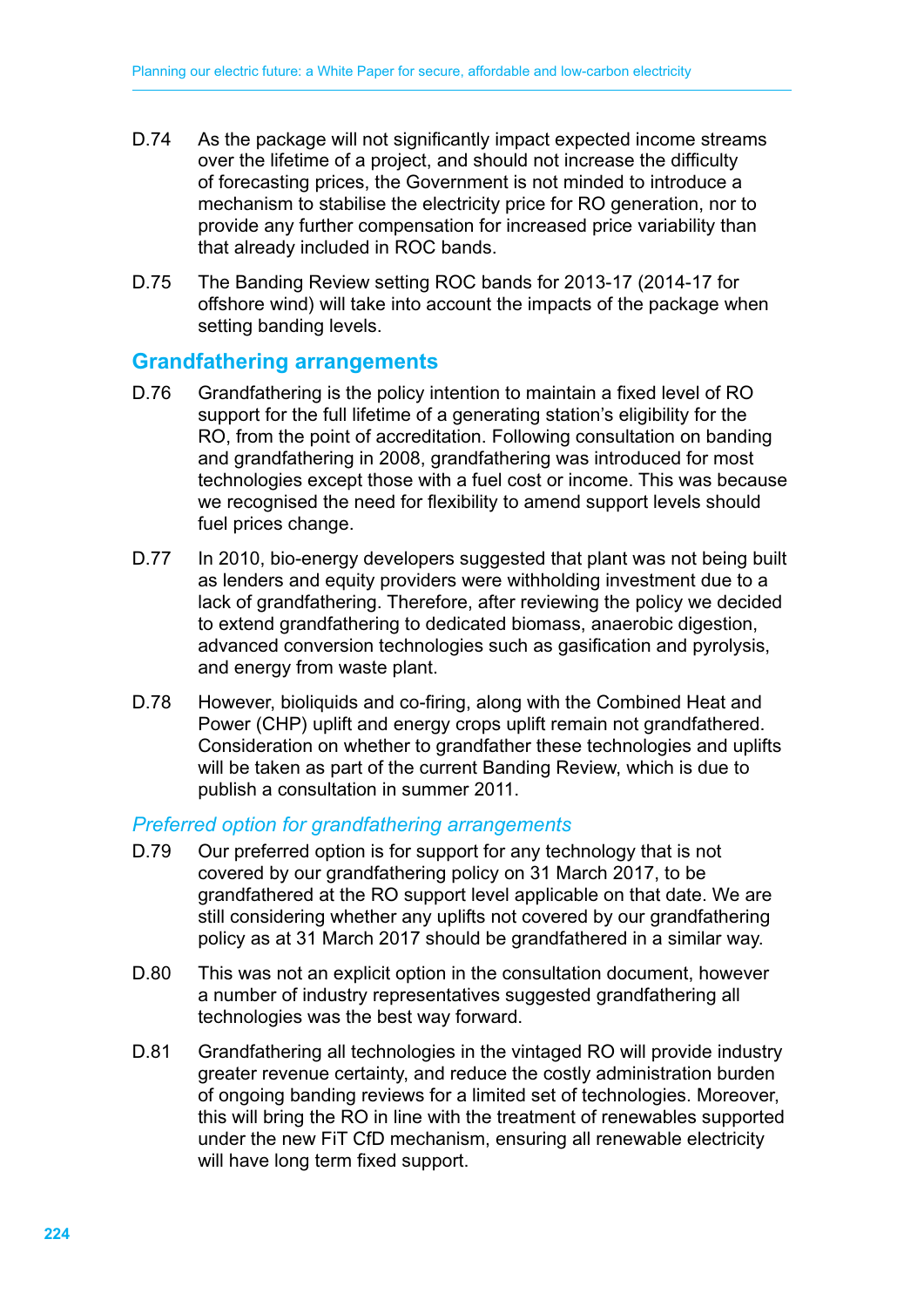## **Additional capacity greater than 5 MW added after 2017**

- D.82 Currently, stations in the RO can add capacity and receive 20 years of support on that additional capacity (up to 2037). The additional capacity would be awarded the ROC rate applicable to that technology at the time at which the additional capacity forms part of the generating station.
- D.83 It is therefore necessary to address how additional capacity will be supported in the context of the RO closing to new capacity from 1 April 2017.
- D.84 Outlined below is the preferred way forward for additional capacity that is greater than 5 MW. Separate provisions for additional capacity of less than 5 MW are detailed below.

#### *Preferred option for additional capacity*

- D.85 In line with the closure of the RO to new accreditations, additional capacity will not be able to accredit under the RO after 31 March 2017.
- D.86 However, we do want to continue to provide support to stations that add new capacity after 31 March 2017 and will do so through the FiT CfD mechanism. Generators who add additional capacity that is greater than 5 MW will be eligible to participate in the FiT CfD on the same terms as all other eligible technologies. The original capacity will continue to be supported under the RO.
- D.87 Due to the end date of the RO in 2037, if additional capacity were able to continue to accredit under the RO after 2017, it would not be able to access a full 20 years of support.
- D.88 In addition, given that we do not intend to carry out further RO banding reviews, providing support for additional capacity through the FiT CfD will allow the support to better reflect the appropriate level needed, at the time at which the additional capacity is installed and therefore ensure value for money for the consumer.
- D.89 The administration of a FiT CfD will require approved and registered operational metering. We anticipate that output readings can be calculated on a pro-rata basis for stations that are also accredited under the RO.

#### **Additional capacity less than 5 MW after 2017**

D.90 Under current regulations, plants that are less than 5 MW and meet the relevant eligibility criteria, are able to choose between the RO and the existing small-scale FiT.

#### *Preferred option for additional capacity less than 5 MW*

- D.91 We are committed to supporting small-scale and community generation.
- D.92 We are minded that plants which are eligible for the current smallscale FiT will not be eligible for a FiT CfD. We are also minded that any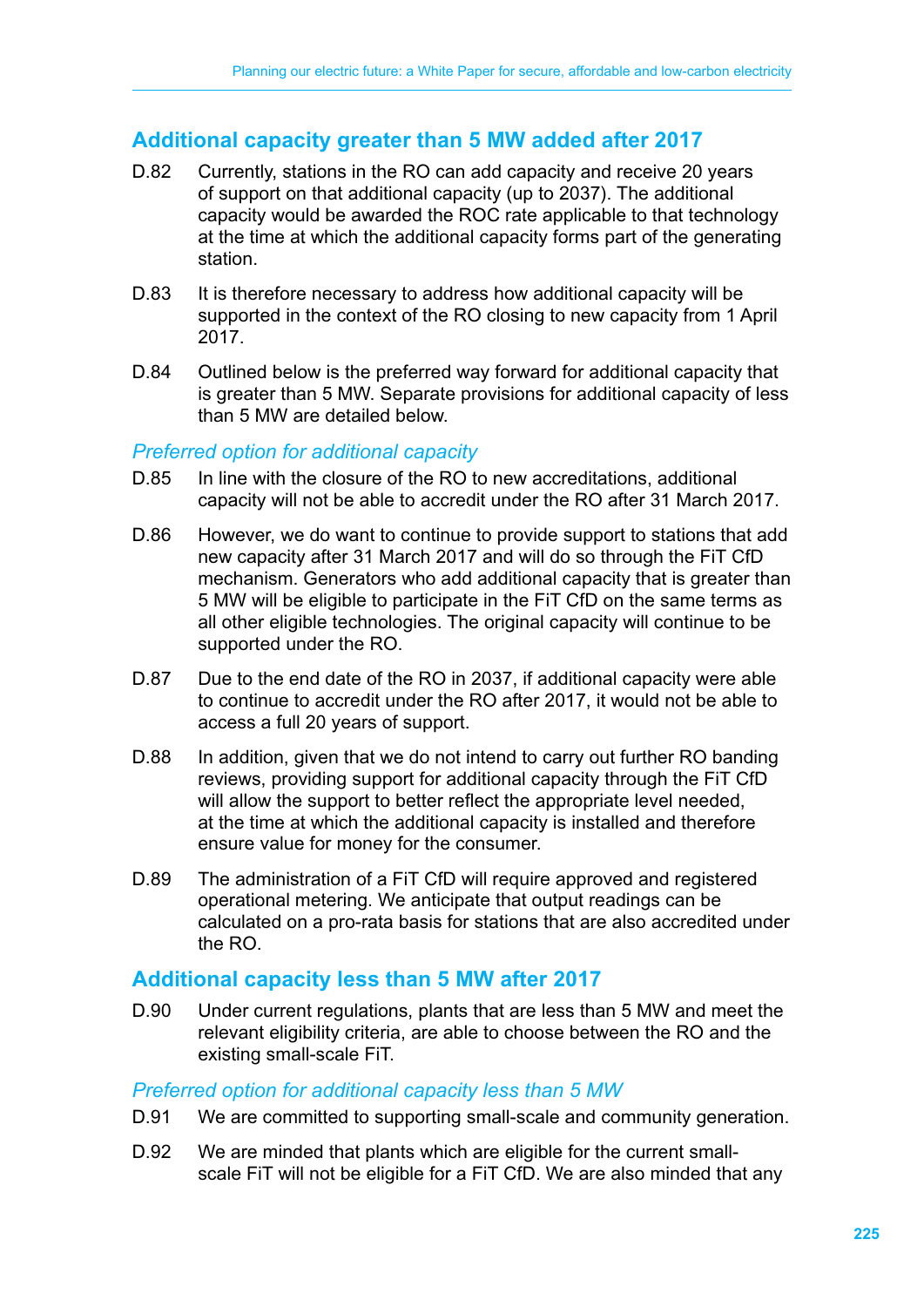renewable electricity developments which are ineligible for the current small-scale FiT will be eligible to access the FiT CfD on the same terms as all other eligible technologies. This would include investors wishing to deploy a technology at less than 5 MW capacity, not currently eligible for the small-scale FiT (e.g. wave, tidal, biomass, Advanced Conversion Technologies).

- D.93 Any further amendments to the eligibility criteria for the current smallscale FiT would be considered through a separate consultation process relating to that scheme.
- D.94 In Northern Ireland there is no small-scale FiT and all renewable electricity generation is supported under the NIRO. Incentivising smallscale generation is being considered as part of the Northern Ireland Executive's ongoing work on the suitability of a FiT CfD for Northern Ireland.
- D.95 The administration of a FiT CfD will require approved and registered metering. We anticipate that output readings can be calculated on a pro-rata basis for stations that are also accredited under the RO.

## **Small-scale Feed-in Tariff schemes exceeding 5 MW**

- D.96 Small and micro generators participating in the existing small-scale FiT scheme will cease to be eligible for support through the FiT scheme if they add so much additional capacity that the total installed capacity of their installation exceeds 5 MW, as this is the maximum level permitted under the FiT scheme.
- D.97 Currently, legislation allows generators to transfer to the RO if they exceed this maximum level. We need to address how such projects will be supported in the future.

#### *Preferred option for small-scale Feed-in Tariff*

- D.98 We want to carry on supporting stations that cease to be eligible for the small-scale FiT, in the context of the introduction of the FiT CfD mechanism.
- D.99 In line with the approach we are taking for new generation, between the introduction of the FiT CfD mechanism and 31 March 2017, we will offer generators that exceed the small-scale FiT maximum level a one-off choice between receiving support under the RO or participating in the FiT CfD mechanism.
- D.100 From 1 April 2017, the RO will be closed to new generation. Therefore after this date any station that exceeds the maximum level permitted under the small-scale FiT scheme will not be able to receive support under the RO. They will be eligible to participate in the new FiT CfD mechanism on the same terms as all other eligible technologies.